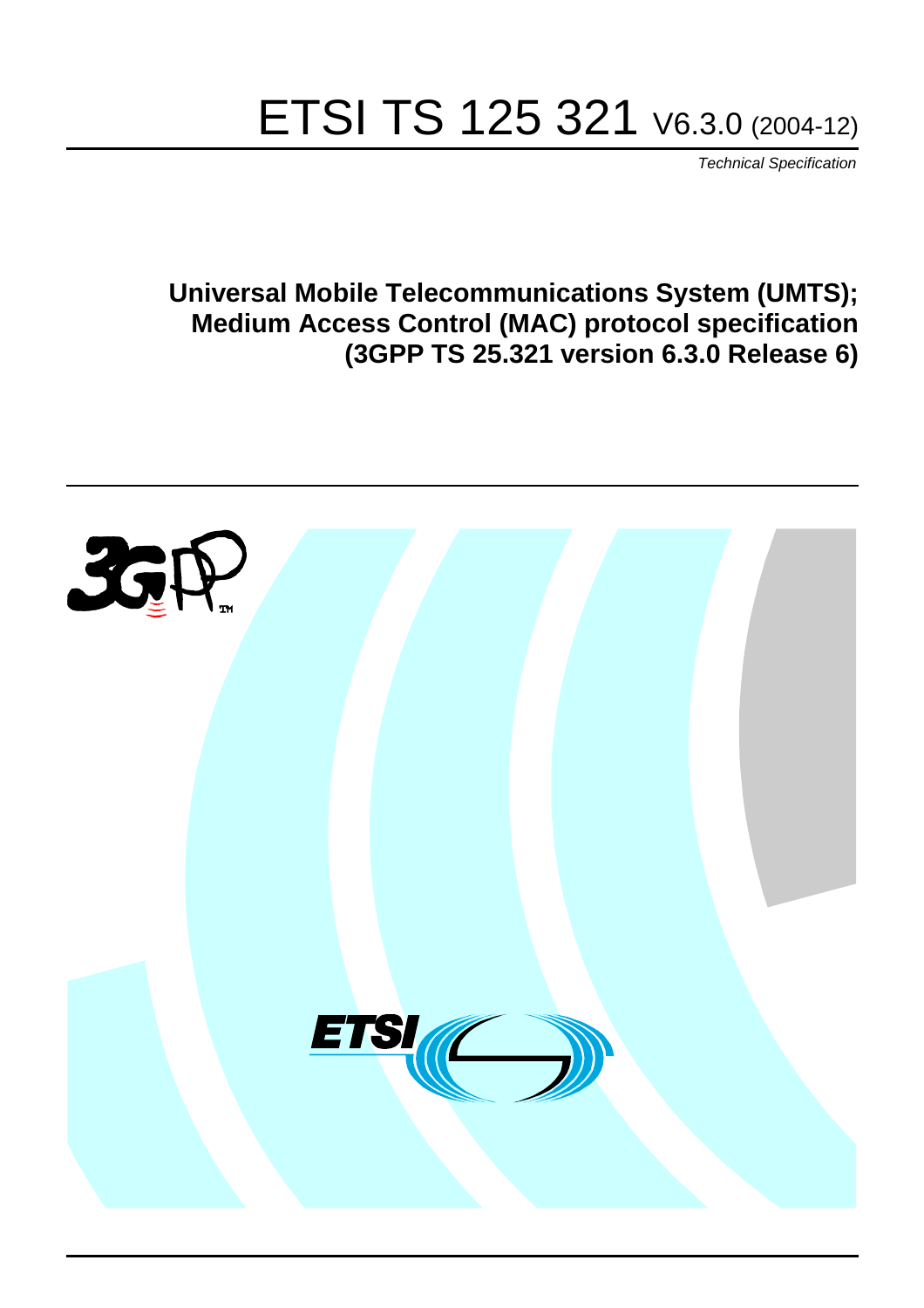Reference RTS/TSGR-0225321v630

> Keywords UMTS

#### **ETSI**

#### 650 Route des Lucioles F-06921 Sophia Antipolis Cedex - FRANCE

Tel.: +33 4 92 94 42 00 Fax: +33 4 93 65 47 16

Siret N° 348 623 562 00017 - NAF 742 C Association à but non lucratif enregistrée à la Sous-Préfecture de Grasse (06) N° 7803/88

#### **Important notice**

Individual copies of the present document can be downloaded from: [http://www.etsi.org](http://www.etsi.org/)

The present document may be made available in more than one electronic version or in print. In any case of existing or perceived difference in contents between such versions, the reference version is the Portable Document Format (PDF). In case of dispute, the reference shall be the printing on ETSI printers of the PDF version kept on a specific network drive within ETSI Secretariat.

Users of the present document should be aware that the document may be subject to revision or change of status. Information on the current status of this and other ETSI documents is available at <http://portal.etsi.org/tb/status/status.asp>

If you find errors in the present document, please send your comment to one of the following services: [http://portal.etsi.org/chaircor/ETSI\\_support.asp](http://portal.etsi.org/chaircor/ETSI_support.asp)

#### **Copyright Notification**

No part may be reproduced except as authorized by written permission. The copyright and the foregoing restriction extend to reproduction in all media.

> © European Telecommunications Standards Institute 2004. All rights reserved.

**DECT**TM, **PLUGTESTS**TM and **UMTS**TM are Trade Marks of ETSI registered for the benefit of its Members. **TIPHON**TM and the **TIPHON logo** are Trade Marks currently being registered by ETSI for the benefit of its Members. **3GPP**TM is a Trade Mark of ETSI registered for the benefit of its Members and of the 3GPP Organizational Partners.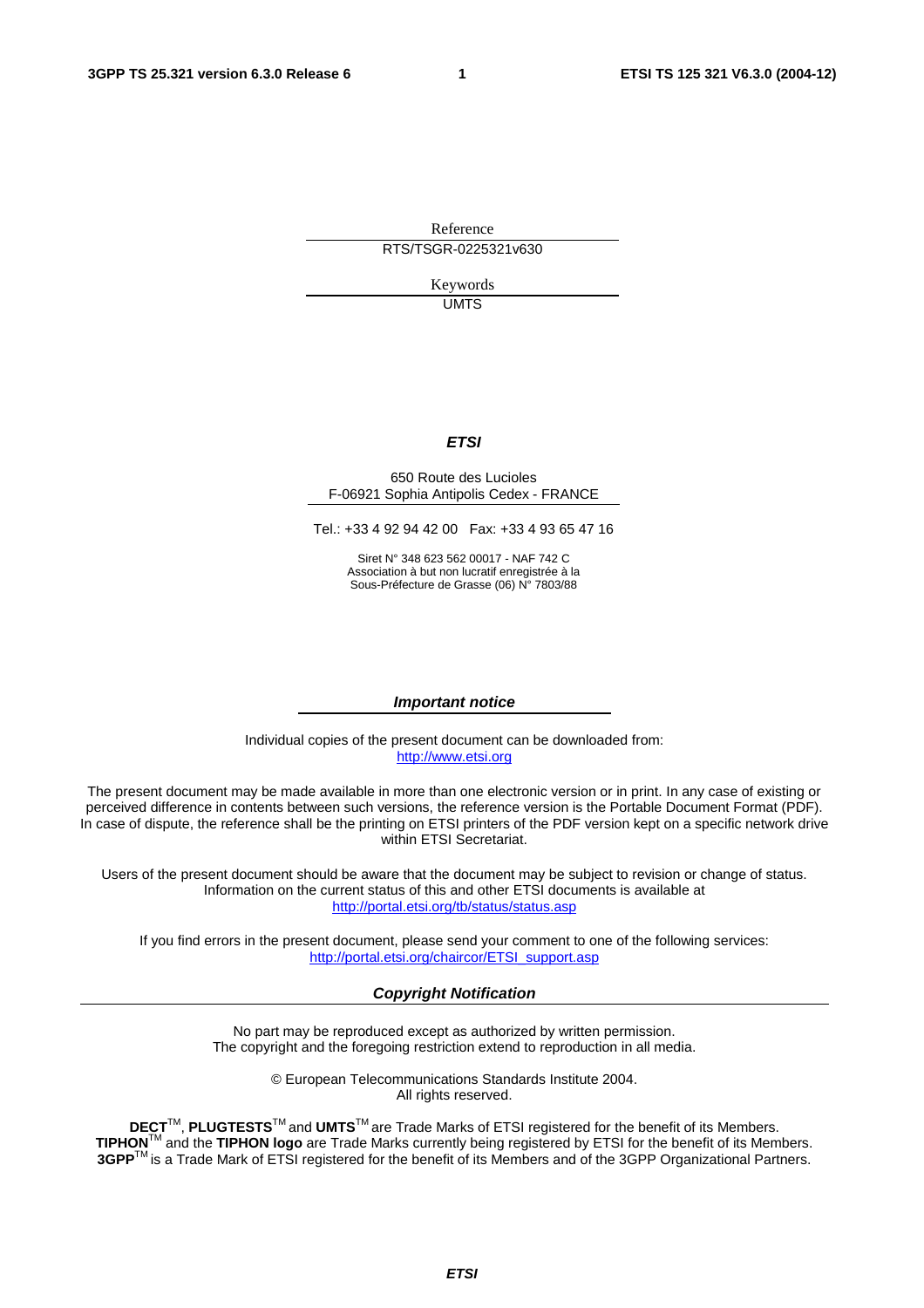# Intellectual Property Rights

IPRs essential or potentially essential to the present document may have been declared to ETSI. The information pertaining to these essential IPRs, if any, is publicly available for **ETSI members and non-members**, and can be found in ETSI SR 000 314: *"Intellectual Property Rights (IPRs); Essential, or potentially Essential, IPRs notified to ETSI in respect of ETSI standards"*, which is available from the ETSI Secretariat. Latest updates are available on the ETSI Web server ([http://webapp.etsi.org/IPR/home.asp\)](http://webapp.etsi.org/IPR/home.asp).

Pursuant to the ETSI IPR Policy, no investigation, including IPR searches, has been carried out by ETSI. No guarantee can be given as to the existence of other IPRs not referenced in ETSI SR 000 314 (or the updates on the ETSI Web server) which are, or may be, or may become, essential to the present document.

# Foreword

This Technical Specification (TS) has been produced by ETSI 3rd Generation Partnership Project (3GPP).

The present document may refer to technical specifications or reports using their 3GPP identities, UMTS identities or GSM identities. These should be interpreted as being references to the corresponding ETSI deliverables.

The cross reference between GSM, UMTS, 3GPP and ETSI identities can be found under <http://webapp.etsi.org/key/queryform.asp>.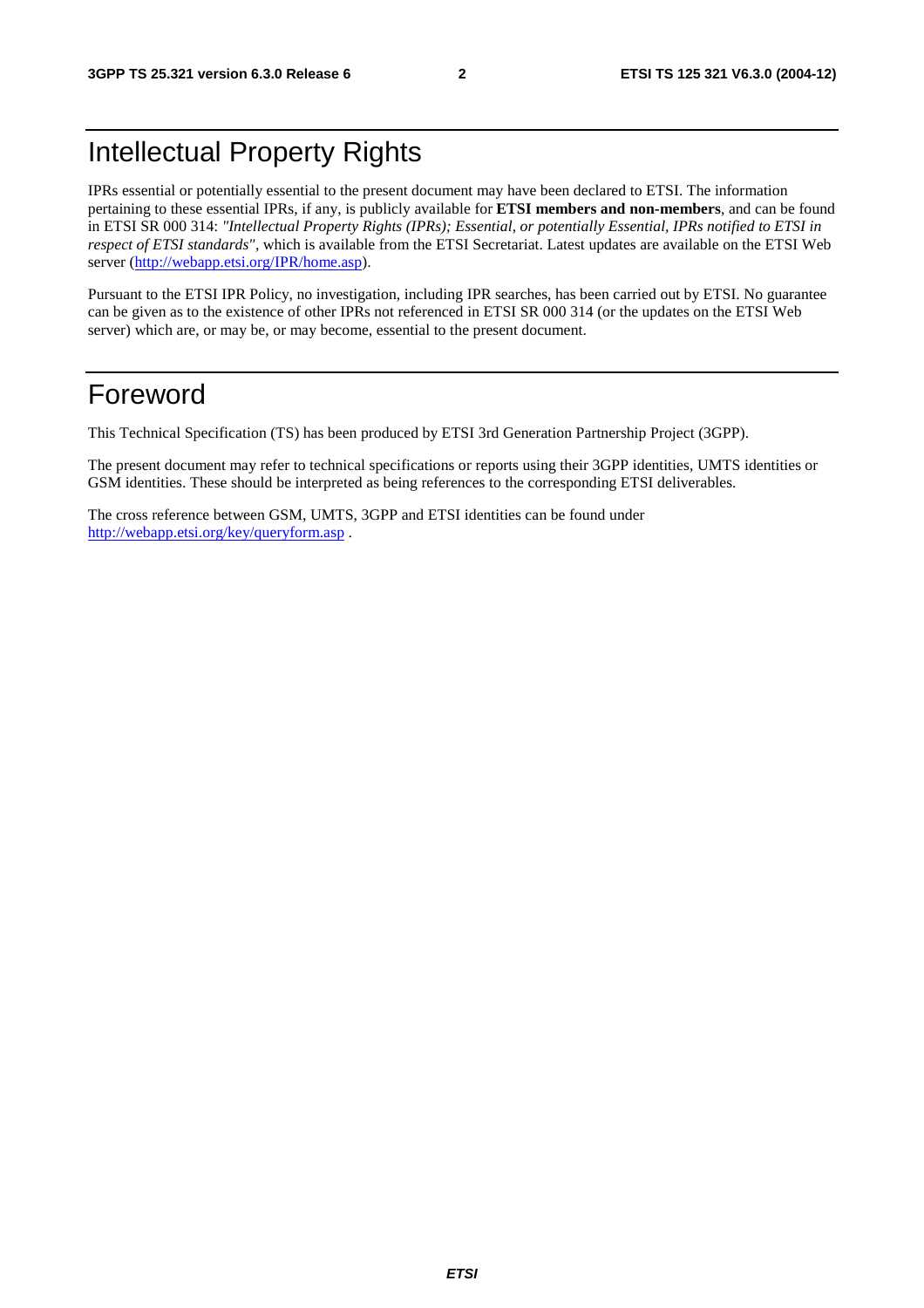#### $\mathbf{3}$

# Contents

| 1            |    |
|--------------|----|
| 2            |    |
| 3            |    |
| 3.1          |    |
| 3.2          |    |
| 4            |    |
| 4.1          |    |
| 4.2          |    |
| 4.2.1        |    |
| 4.2.2        |    |
| 4.2.3        |    |
| 4.2.3.1      |    |
| 4.2.3.2      |    |
| 4.2.3.3      |    |
| 4.2.3.4      |    |
| 4.2.4        |    |
| 4.2.4.1      |    |
| 4.2.4.2      |    |
| 4.2.4.3      |    |
| 4.2.4.4      |    |
| 4.2.4.5      |    |
| 4.3          |    |
| 4.3.1        |    |
| 4.3.2        |    |
| 4.3.2.1      |    |
| 4.3.2.2      |    |
| 4.3.2.3      |    |
| 5            |    |
| 5.1          |    |
|              |    |
| 6            |    |
| 6.1          | 25 |
| 6.2<br>6.2.1 |    |
| 6.2.2        |    |
| 7            |    |
|              |    |
| 8            |    |
| 8.1          |    |
| 8.1.1        |    |
| 8.1.2        |    |
| 8.2          |    |
| 8.2.1        |    |
| 8.2.2<br>8.3 |    |
| 8.3.1        |    |
| 8.3.2        |    |
|              |    |
| 9            |    |
| 9.1          |    |
|              |    |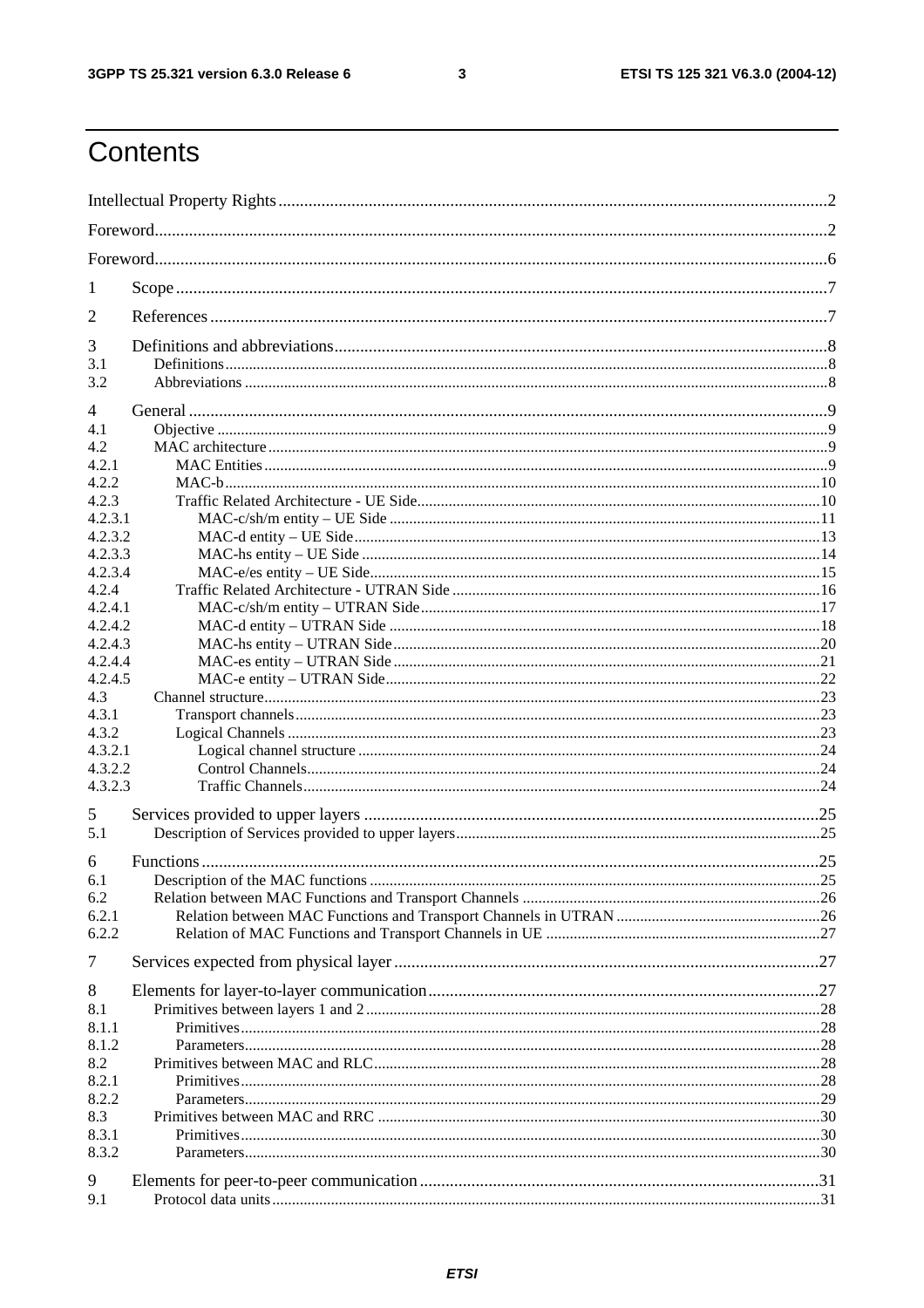| 9.1.1                  |                                                                                |  |
|------------------------|--------------------------------------------------------------------------------|--|
| 9.1.2                  |                                                                                |  |
| 9.1.3                  |                                                                                |  |
| 9.1.4                  |                                                                                |  |
| 9.1.5                  |                                                                                |  |
| 9.2                    |                                                                                |  |
| 9.2.1                  | MAC PDU: Parameters of the MAC PDU header (not HS-DSCH or E-DCH) and MAC-d PDU |  |
|                        |                                                                                |  |
| 9.2.1.1                |                                                                                |  |
| 9.2.1.1a               |                                                                                |  |
| 9.2.1.1 <sub>b</sub>   |                                                                                |  |
| 9.2.1.2                |                                                                                |  |
| 9.2.1.3                |                                                                                |  |
| 9.2.1.4                |                                                                                |  |
| 9.2.1.5                |                                                                                |  |
| 9.2.1.6                |                                                                                |  |
| 9.2.2                  |                                                                                |  |
| 9.2.2.1                |                                                                                |  |
| 9.2.3                  |                                                                                |  |
| 9.2.3.1                |                                                                                |  |
| 9.2.3.2                |                                                                                |  |
| 9.2.3.3                |                                                                                |  |
| 9.2.4                  |                                                                                |  |
| 9.2.4.1<br>9.2.4.2     |                                                                                |  |
| 9.2.5                  |                                                                                |  |
| 9.2.5.1                |                                                                                |  |
| 9.2.5.2                |                                                                                |  |
| 9.2.5.2.1              |                                                                                |  |
| 9.2.5.2.2              |                                                                                |  |
|                        |                                                                                |  |
| 10                     |                                                                                |  |
| 11                     |                                                                                |  |
| 11.1                   |                                                                                |  |
| 11.2                   |                                                                                |  |
| 11.2.1                 |                                                                                |  |
| 11.2.2                 |                                                                                |  |
| 11.2.3                 |                                                                                |  |
| 11.2.3.1               |                                                                                |  |
| 11.2.3.2               |                                                                                |  |
| 11.3                   |                                                                                |  |
| 11.4                   |                                                                                |  |
| 11.5                   |                                                                                |  |
| 11.6                   |                                                                                |  |
| 11.6.1                 |                                                                                |  |
| 11.6.1.1               |                                                                                |  |
| 11.6.1.2               |                                                                                |  |
| 11.6.1.3               |                                                                                |  |
| 11.6.2                 |                                                                                |  |
| 11.6.2.1               |                                                                                |  |
| 11.6.2.2               |                                                                                |  |
| 11.6.2.3               |                                                                                |  |
| 11.6.2.3.1             |                                                                                |  |
| 11.6.2.3.2<br>11.6.2.4 |                                                                                |  |
| 11.6.2.5               |                                                                                |  |
| 11.6.2.6               |                                                                                |  |
| 11.7                   |                                                                                |  |
| 11.8                   |                                                                                |  |
| 11.8.1                 |                                                                                |  |
|                        |                                                                                |  |
| 11.8.1.1               |                                                                                |  |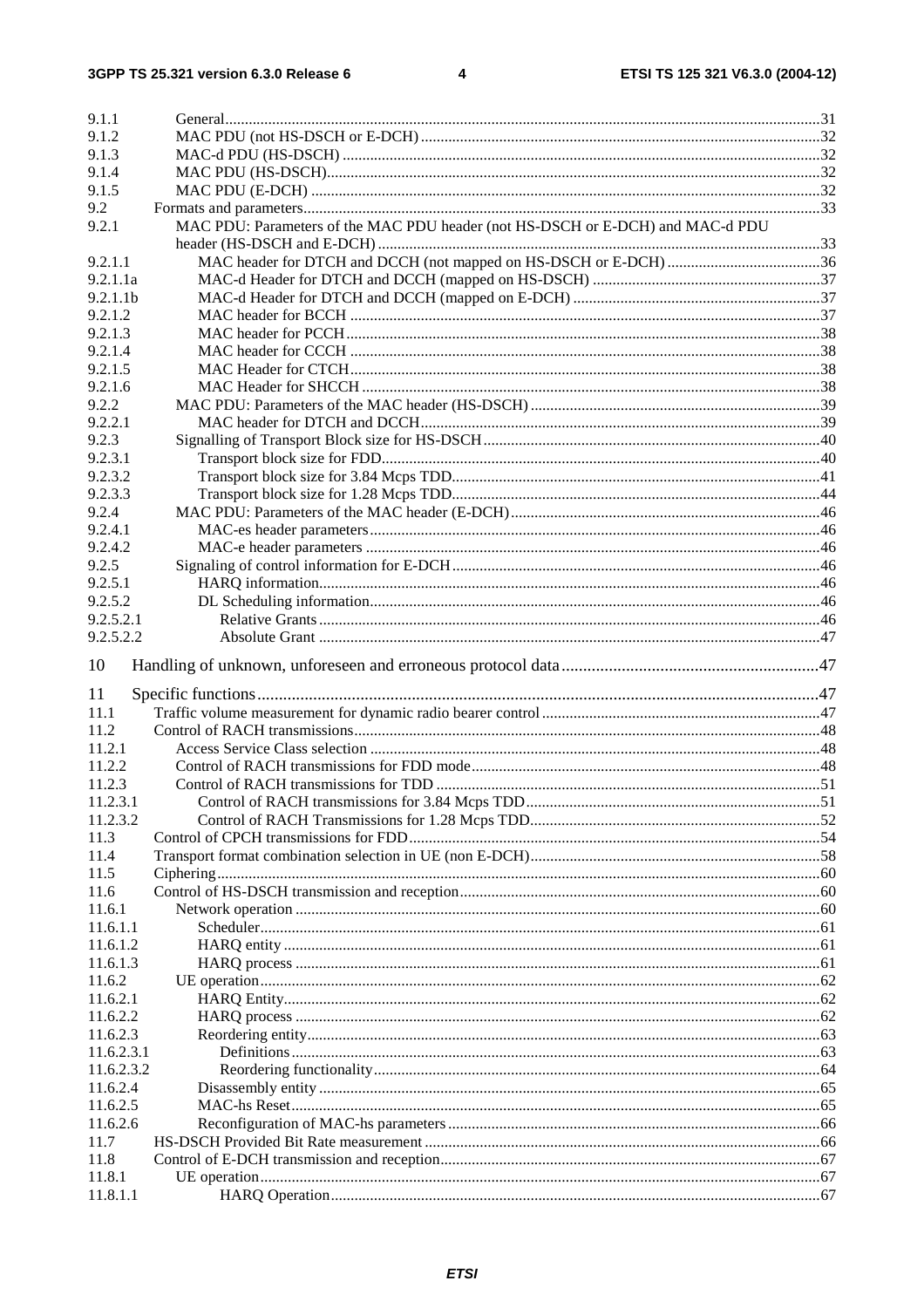$5\phantom{a}$ 

|            | <b>Annex B (informative):</b> |  |
|------------|-------------------------------|--|
|            | <b>Annex A (normative):</b>   |  |
| 11.8.3.1   |                               |  |
| 11.8.3     |                               |  |
| 11.8.2.3   |                               |  |
| 11.8.2.2   |                               |  |
| 11.8.2.1.2 |                               |  |
| 11.8.2.1.1 |                               |  |
| 11.8.2.1   |                               |  |
| 11.8.2     |                               |  |
| 11.8.1.2.1 |                               |  |
| 11.8.1.2   |                               |  |
| 11.8.1.1.2 |                               |  |
| 11.8.1.1.1 |                               |  |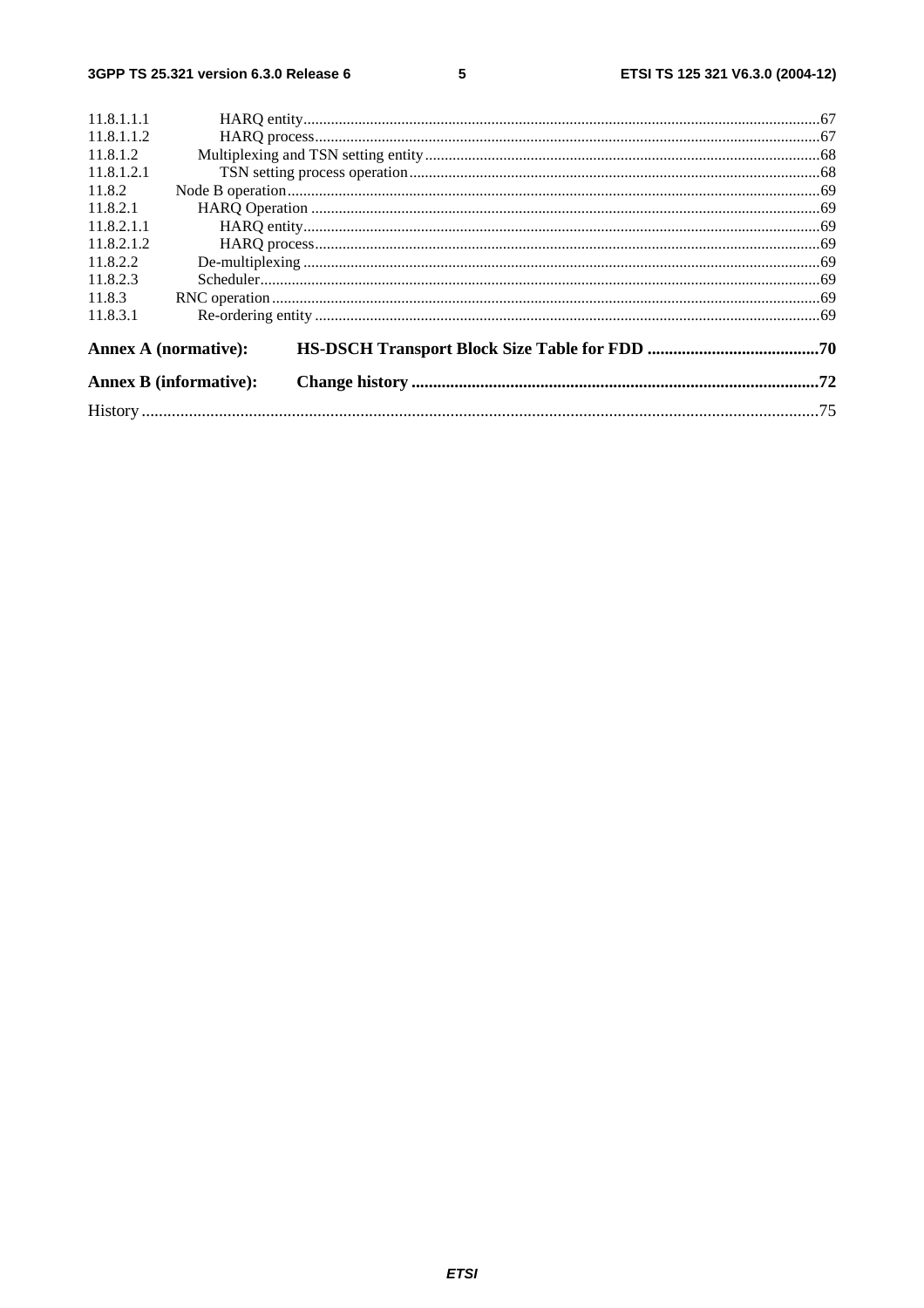# Foreword

This Technical Specification (TS) has been produced by the 3<sup>rd</sup> Generation Partnership Project (3GPP).

The contents of the present document are subject to continuing work within the TSG and may change following formal TSG approval. Should the TSG modify the contents of the present document, it will be re-released by the TSG with an identifying change of release date and an increase in version number as follows:

Version x.y.z

where:

- x the first digit:
	- 1 presented to TSG for information;
	- 2 presented to TSG for approval;
	- 3 or greater indicates TSG approved document under change control.
- y the second digit is incremented for all changes of substance, i.e. technical enhancements, corrections, updates, etc.
- z the third digit is incremented when editorial only changes have been incorporated in the document.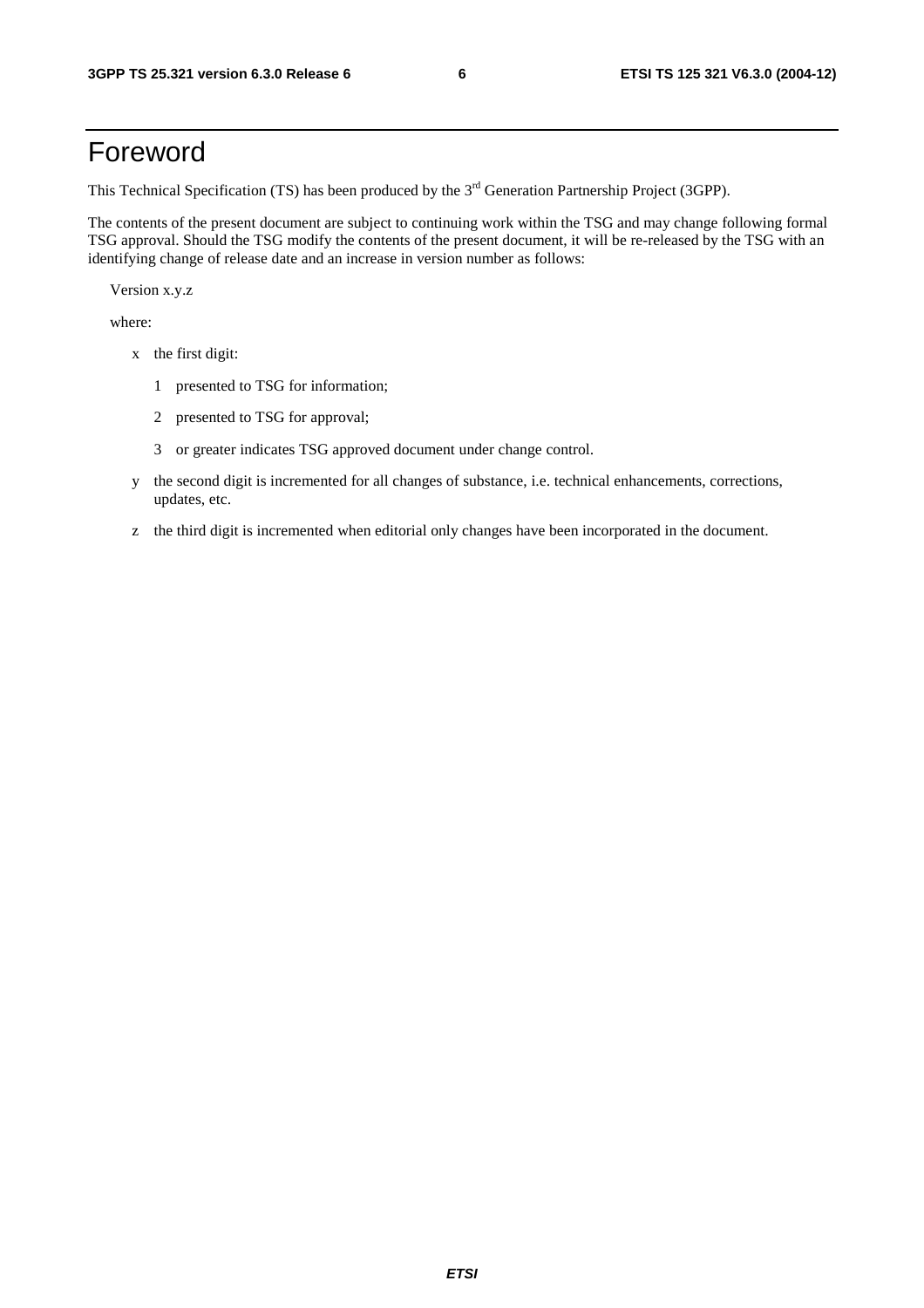# 1 Scope

The present document specifies the MAC protocol.

The specification describes:

- MAC architecture:
- MAC entities;
- channel structure;
- services provided to upper layers;
- MAC functions;
- services expected from the physical layer;
- elements for layer-to-layer communication including primitives between MAC and RLC;
- elements for peer-to-peer communication;
- protocol data units, formats and parameters;
- elementary procedures.

# 2 References

The following documents contain provisions which, through reference in this text, constitute provisions of the present document.

- References are either specific (identified by date of publication, edition number, version number, etc.) or non-specific.
- For a specific reference, subsequent revisions do not apply.
- For a non-specific reference, the latest version applies. In the case of a reference to a 3GPP document (including a GSM document), a non-specific reference implicitly refers to the latest version of that document *in the same Release as the present document*.
- [1] 3GPP TR 21.905: "Vocabulary for 3GPP Specifications".
- [2] 3GPP TS 25.301: "Radio Interface Protocol Architecture".
- [3] 3GPP TS 25.302: "Services provided by the Physical Layer".
- [4] 3GPP TS 25.303: "Interlayer Procedures in Connected Mode".
- [5] 3GPP TS 25.304: "UE Procedures in Idle Mode and Procedures for Cell Reselection in Connected Mode".
- [6] 3GPP TS 25.322: "RLC Protocol Specification".
- [7] 3GPP TS 25.331: "Radio Resource Control (RRC); protocol specification".
- [8] 3GPP TR 25.921: "Guidelines and Principles for Protocol Description and Error Handling".
- [9] 3GPP TR 25.990: "Vocabulary for the UTRAN".
- [10] 3GPP TS 33.102: "Security architecture".
- [11] 3GPP TS 25.425: "UTRAN Iur Interface User Plane Protocols for Common Transport Channel Data Streams".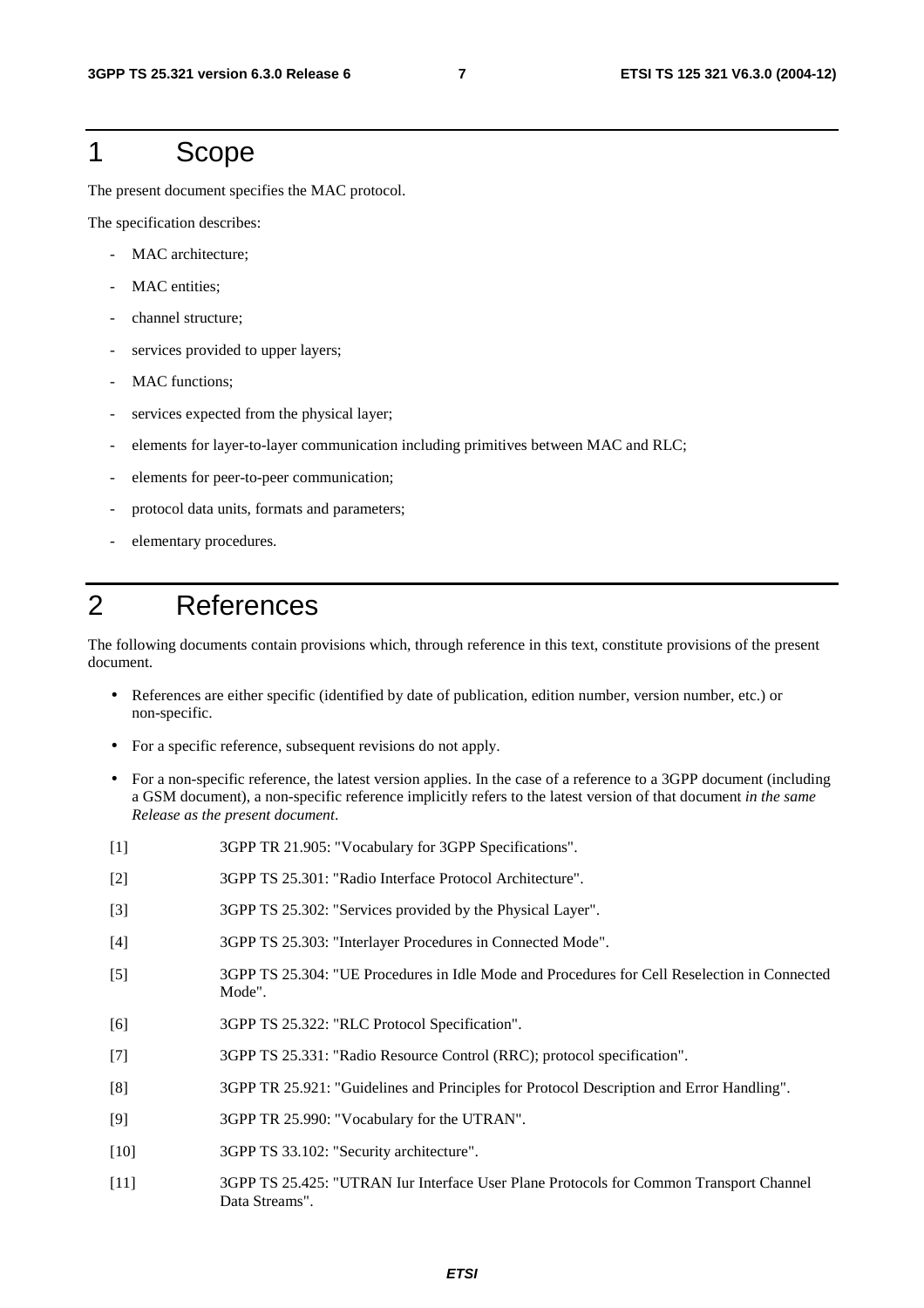- [12] 3GPP TS 25.133: "Requirements for support of radio resource management (FDD)".
- [13] 3GPP TS 25.214: "Physical layer procedures (FDD)".
- [14] 3GPP TS 25.123: "Requirements for support of radio resource management (TDD)".
- [15] 3GPP TS 33.105: "Cryptographic Algorithm Requirements".

# 3 Definitions and abbreviations

# 3.1 Definitions

For the purposes of the present document, the terms and definitions given below and in [9] and [1] apply:

**HARQ profile:** One HARQ profile consists of a power offset attribute and maximum number of transmissions.

# 3.2 Abbreviations

For the purposes of the present document, the following abbreviations apply:

| ASC            | <b>Access Service Class</b>                 |
|----------------|---------------------------------------------|
| <b>BCCH</b>    | <b>Broadcast Control Channel</b>            |
| <b>BCH</b>     | <b>Broadcast Channel</b>                    |
| $C-$           | Control-                                    |
| <b>CCCH</b>    | Common Control Channel                      |
| <b>CPCH</b>    | Common Packet Channel (UL)                  |
| <b>DCCH</b>    | Dedicated Control Channel                   |
| <b>DCH</b>     | <b>Dedicated Channel</b>                    |
| DI.            | Downlink                                    |
| <b>DSCH</b>    | Downlink Shared Channel                     |
| <b>DTCH</b>    | Dedicated Traffic Channel                   |
| E-AGCH         | <b>E-DCH Absolute Grant Channel</b>         |
| E-DCH          | <b>Enhanced Dedicated Transport Channel</b> |
| E-DPCCH        | E-DCH Dedicated Physical Control Channel    |
| E-RGCH         | <b>E-DCH Relative Grant Channel</b>         |
| <b>FACH</b>    | Forward Link Access Channel                 |
| <b>FDD</b>     | <b>Frequency Division Duplex</b>            |
| <b>HARQ</b>    | Hybrid Automatic Repeat Request             |
| <b>HCSN</b>    | HS-SCCH Cyclic Sequence Number              |
| HS-DSCH        | High Speed Downlink Shared Channel          |
| L1             | Layer 1 (physical layer)                    |
| L2             | Layer 2 (data link layer)                   |
| L <sub>3</sub> | Layer 3 (network layer)                     |
| <b>MAC</b>     | <b>Medium Access Control</b>                |
| <b>MBMS</b>    | Multimedia Broadcast Multicast Service      |
| <b>MCCH</b>    | MBMS point-to-multipoint Control Channel    |
| <b>MTCH</b>    | MBMS point-to-multipoint Traffic Channel    |
| <b>MSCH</b>    | MBMS point-to-multipoint Scheduling Channel |
| <b>PCCH</b>    | Paging Control Channel                      |
| <b>PCH</b>     | Paging Channel                              |
| PDU            | Protocol Data Unit                          |
| PHY            | Physical layer                              |
| PhyCH          | <b>Physical Channels</b>                    |
| <b>RACH</b>    | Random Access Channel                       |
| <b>RLC</b>     | Radio Link Control                          |
| <b>RLS</b>     | Radio Link Set                              |
| <b>RNC</b>     | Radio Network Controller                    |
| <b>RNS</b>     | Radio Network Subsystem                     |
| <b>RNTI</b>    | Radio Network Temporary Identity            |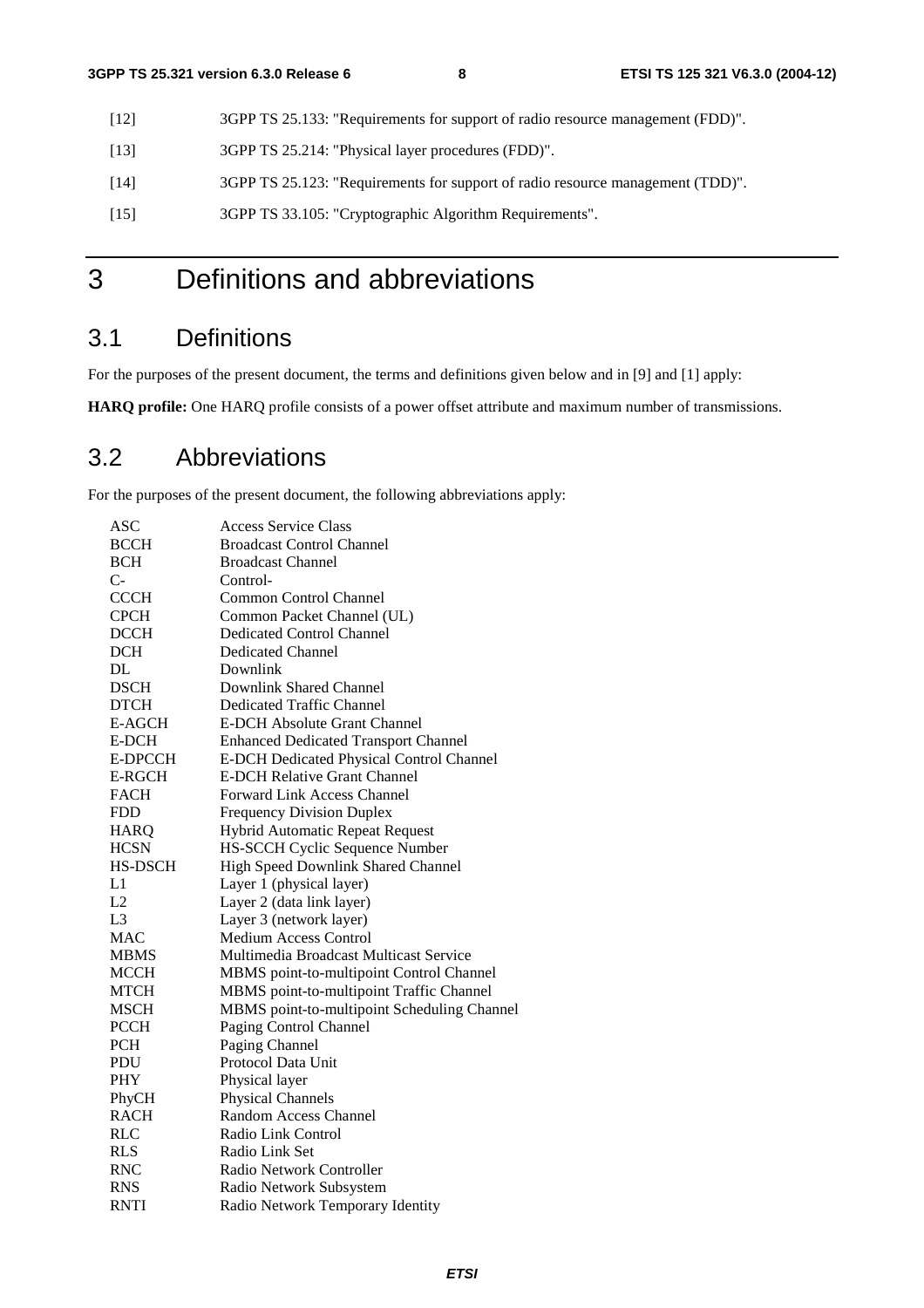| <b>RRC</b>   | Radio Resource Control                        |
|--------------|-----------------------------------------------|
| <b>RSN</b>   | <b>Retransmission Sequence Number</b>         |
| <b>SAP</b>   | Service Access Point                          |
| SDU          | Service Data Unit                             |
| <b>SHCCH</b> | Shared Channel Control Channel                |
| <b>SRNC</b>  | Serving Radio Network Controller              |
| <b>SRNS</b>  | Serving Radio Network Subsystem               |
| <b>TDD</b>   | Time Division Duplex                          |
| <b>TFCI</b>  | <b>Transport Format Combination Indicator</b> |
| TFI          | <b>Transport Format Indicator</b>             |
| <b>TSN</b>   | <b>Transmission Sequence Number</b>           |
| $U$ -        | User-                                         |
| UE           | User Equipment                                |
| UL           | Uplink                                        |
| <b>UMTS</b>  | Universal Mobile Telecommunications System    |
| <b>USCH</b>  | <b>Uplink Shared Channel</b>                  |
| <b>UTRA</b>  | <b>UMTS Terrestrial Radio Access</b>          |
| <b>UTRAN</b> | <b>UMTS Terrestrial Radio Access Network</b>  |
|              |                                               |

# 4 General

# 4.1 Objective

The objective is to describe the MAC architecture and the different MAC entities from a functional point of view.

# 4.2 MAC architecture

The description in this subclause is a model and does not specify or restrict implementations.

According to the RRC functions the RRC is generally in control of the internal configuration of the MAC.

### 4.2.1 MAC Entities

The diagrams that describe the MAC architecture are constructed from MAC entities.

The entities are assigned the following names.

- MAC-b is the MAC entity that handles the following transport channels:
	- broadcast channel (BCH)
- MAC-c/sh/m, is the MAC entity that handles the following transport channels:
	- paging channel (PCH)
	- forward access channel (FACH)
	- random access channel (RACH)
	- common packet channel (UL CPCH). The CPCH exists only in FDD mode.
	- downlink shared channel (DSCH)
	- uplink shared channel (USCH). The USCH exists only in TDD mode.
- MAC-d is the MAC entity that handles the following transport channels:
	- dedicated transport channel (DCH)
- MAC-hs is the MAC entity that handles the following transport channels: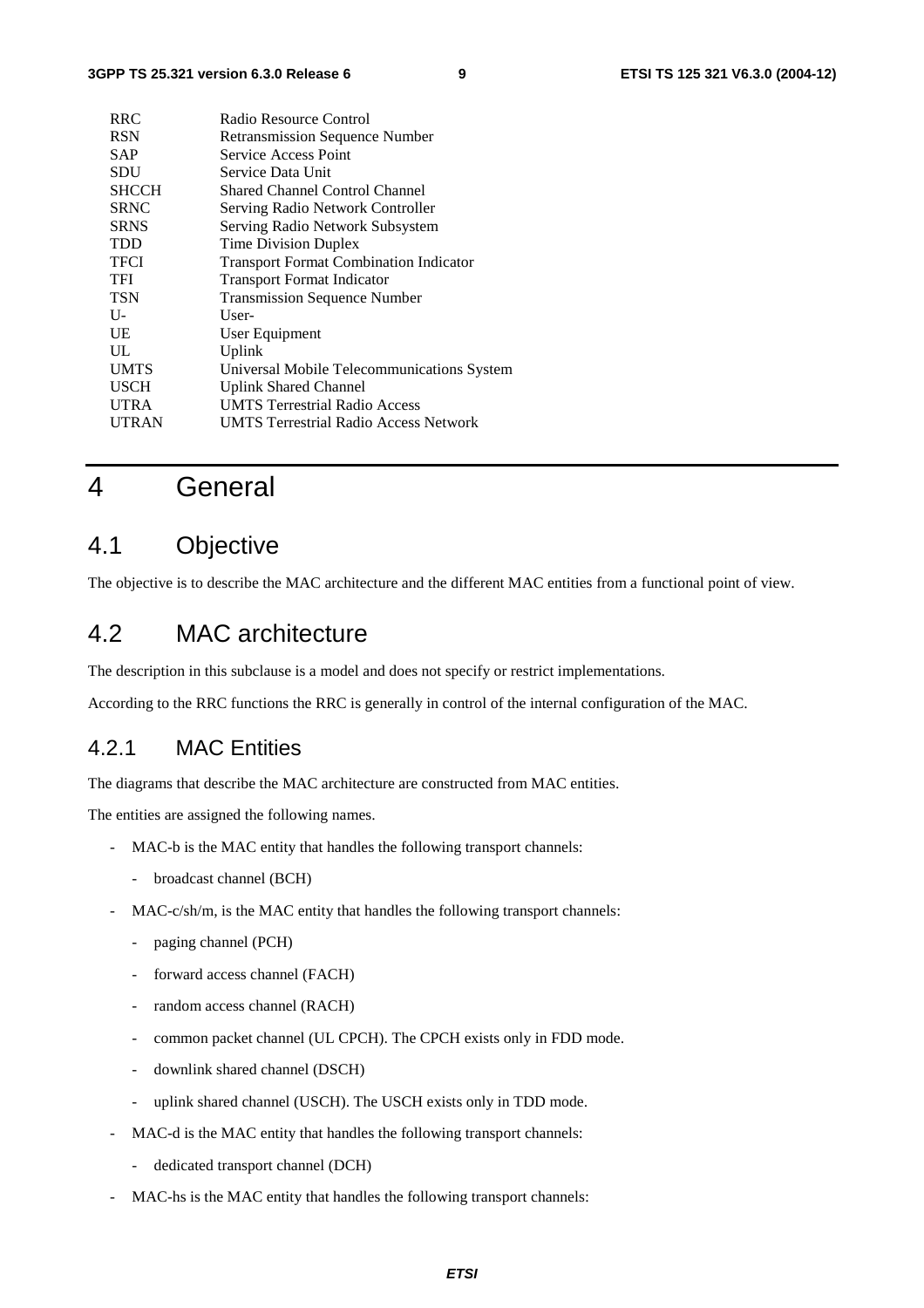- high speed downlink shared channel (HS-DSCH)
- MAC-m is the MAC entity that handles the following transport channels:
	- forward access channel (FACH).
- MAC-e/es are the MAC entities that handle the following transport channels:
	- enhanced dedicated transport channel (E-DCH).

The exact functions completed by the entities are different in the UE from those completed in the UTRAN.

NOTE: When a UE is allocated resources for exclusive use by the bearers that it supports the MAC-d entities dynamically share the resources between the bearers and are responsible for selecting the TFI/ TFCI that is to be used in each transmission time interval.

### 4.2.2 MAC-b

The following diagram illustrates the connectivity of the MAC-b entity in a UE and in each cell of the UTRAN.

MAC-b represents the control entity for the broadcast channel (BCH).

There is one (current cell) or multiple (current and neighbour cells) MAC-b entities in each UE and one MAC-b in the UTRAN for each cell.

The MAC Control SAP is used to transfer Control information to MAC-b.

The MAC-b entity is located in the Node B.



**Figure 4.2.2.1: UE side and UTRAN side architecture** 

# 4.2.3 Traffic Related Architecture - UE Side

Figure 4.2.3.1 illustrates the connectivity of MAC entities.

The MAC-c/sh/m controls access to all common transport channels, except the HS-DSCH transport channel.

The MAC-d controls access to all dedicated transport channels, to MAC-c/sh/m and MAC-hs.

The MAC-hs controls access to the HS-DSCH transport channel.

The MAC-e/es controls access to the E-DCH transport channel.

In case of selective combining of MTCH channels from multiple cells, the MAC-m controls access to the FACH transport channels used to carry MTCH and MSCH.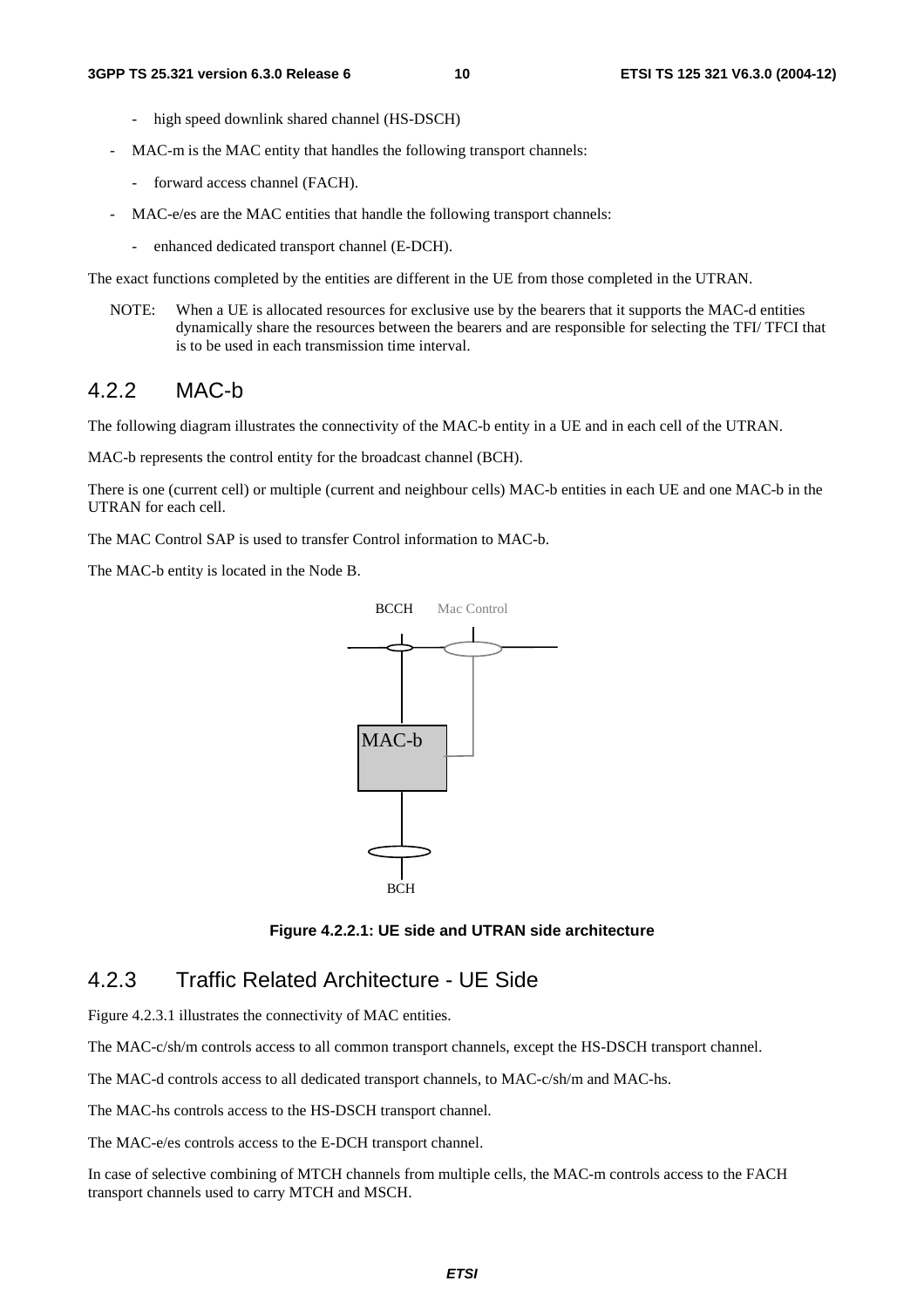In the downlink, if logical channels of dedicated type are mapped to common transport channels then MAC-d receives the data from MAC-c/sh/m or MAC-hs via the illustrated connection between the functional entities.

In the uplink, if logical channels of dedicated type are mapped to common transport channels then MAC-d submits the data to MAC-c/sh/m via the illustrated connection between the functional entities.

The mapping of logical channels on transport channels depends on the multiplexing that is configured by RRC.

The MAC Control SAP is used to transfer Control information to each MAC entity.

The associated signalling shown in the figure illustrates the exchange of information between layer 1 and layer 2 provided by primitives shown in [3].



**Figure 4.2.3.1: UE side MAC architecture** 

### 4.2.3.1 MAC-c/sh/m entity – UE Side

Figure 4.2.3.1.1 shows the UE side MAC-c/sh/m entity.

The following functionality is covered:

- TCTF MUX:
	- this function represents the handling (insertion for uplink channels and detection and deletion for downlink channels) of the TCTF field in the MAC header, and the respective mapping between logical and transport channels.

The TCTF field indicates the common logical channel type, or if a dedicated logical channel is used;

- add/read UE Id:
	- the UE Id is added for CPCH and RACH transmissions;
	- the UE Id, when present, identifies data to this UE.
- read MBMS Id:
	- the MBMS Id is read in case of MTCH reception;
	- the MBMS Id, when present, identifies received data to an MBMS service.
- UL: TF selection: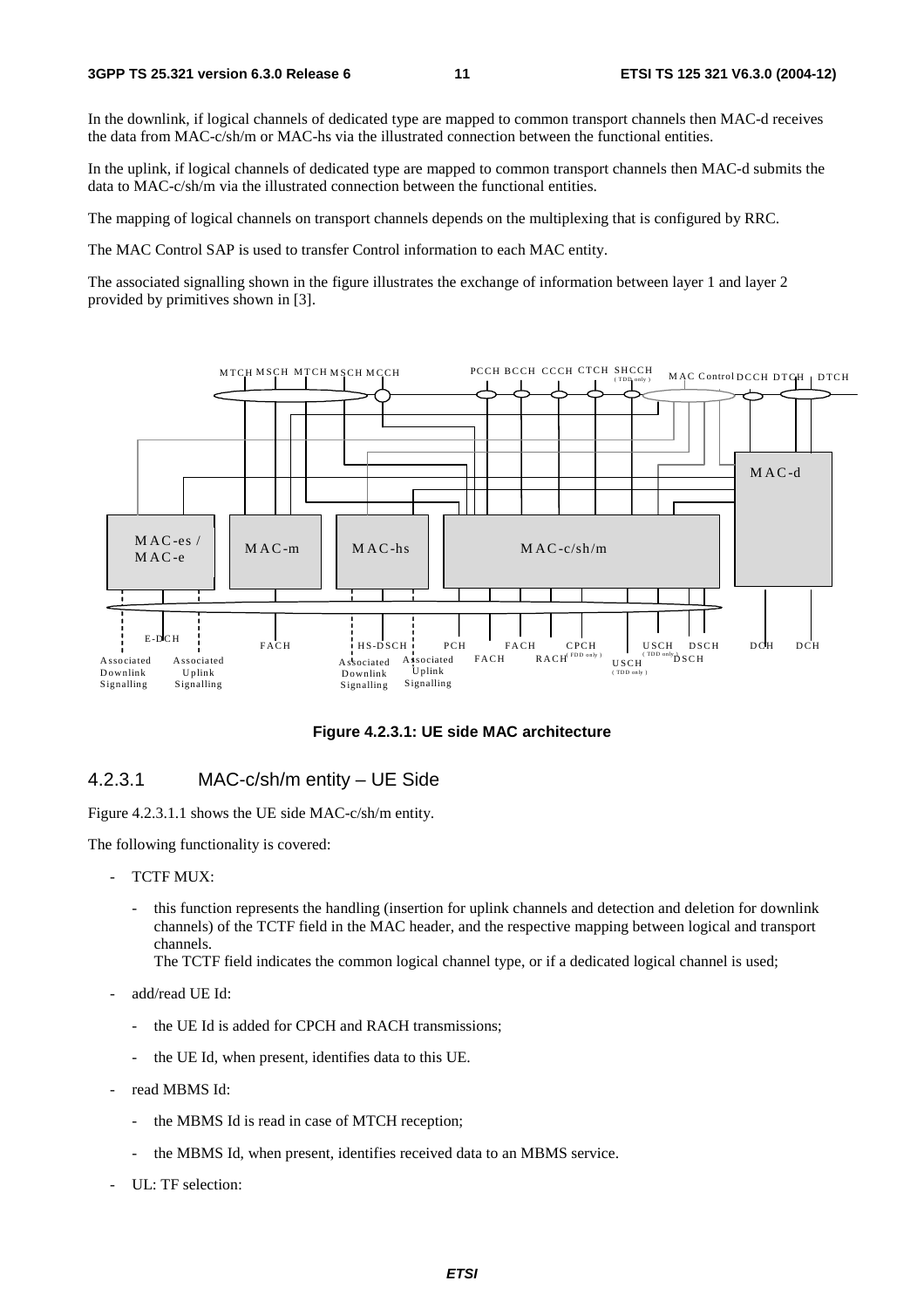- in the uplink, the possibility of transport format selection exists. In case of CPCH transmission, a TF is selected based on TF availability determined from status information on the CSICH;
- ASC selection:
	- For RACH, MAC indicates the ASC associated with the PDU to the physical layer. For CPCH, MAC may indicate the ASC associated with the PDU to the Physical Layer. This is to ensure that RACH and CPCH messages associated with a given Access Service Class (ASC) are sent on the appropriate signature(s) and time slot(s). MAC also applies the appropriate back-off parameter(s) associated with the given ASC. When sending an RRC CONNECTION REQUEST message, RRC will determine the ASC; in all other cases MAC selects the ASC;
- scheduling /priority handling
	- this functionality is used to transmit the information received from MAC-d on RACH and CPCH based on logical channel priorities. This function is related to TF selection.
- TFC selection
	- transport format and transport format combination selection according to the transport format combination set (or transport format combination subset) configured by RRC is performed,

The RLC provides RLC-PDUs to the MAC, which fit into the available transport blocks on the transport channels.

There is one MAC-c/sh/m entity in each UE.



Note 1: Scheduling /Priority handling is applicable for CPCH. Note 2: In case of CPCH, ASC selection may be applicable for AP preamble.



### 4.2.3.1b MAC-m entity – UE Side

Figure 4.2.3.1b.1 shows the UE side MAC-m entity.

The following functionality is covered:

TCTF DEMUX: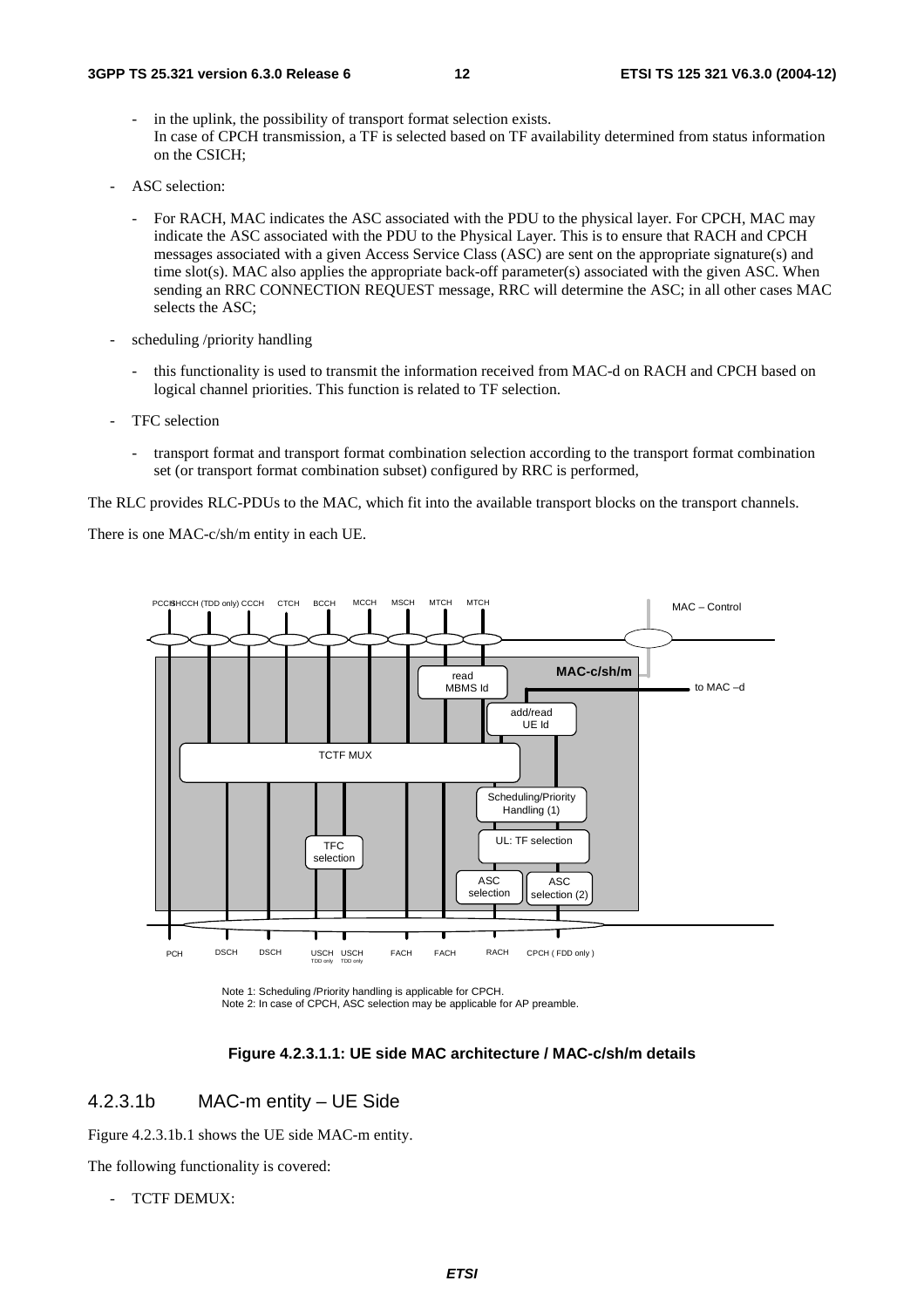- this function represents the handling (detection and deletion for downlink channels) of the TCTF field in the MAC header, and the respective mapping between logical and transport channels. The TCTF field indicates the common logical channel type;
- read MBMS Id
	- the MBMS Id is read in case of MTCH reception;
	- the MBMS Id, when present, identifies received data to an MBMS service.

The MAC Control SAP is used to transfer control information to MAC-m.

If MTCH channels are selectively combined, the MAC-m entity exists in the UE. Otherwise, the MAC-m entity does not exist.

In case of selective combining of MTCH channels from multiple cells, there are one MAC-c/sh/m for the current cell and one MAC-m entity for each neighboring cell in the UE.



**Figure 4.2.3.1b.1: UE side MAC architecture / MAC-m details**

#### 4.2.3.2 MAC-d entity – UE Side

Figure 4.2.3.2.1 shows the UE side MAC-d entity.

The following functionality is covered:

- Transport Channel type switching
	- Transport Channel type switching is performed by this entity, based on decision taken by RRC. This is related to a change of radio resources. If requested by RRC, MAC shall switch the mapping of one designated logical channel between common and dedicated transport channels.
- C/T MUX:
	- The C/T MUX is used when multiplexing of several dedicated logical channels onto one transport channel (other than HS-DSCH) or one MAC-d flow (HS-DSCH) is used. An unambiguous identification of the logical channel is included.
- Ciphering:
	- Ciphering for transparent mode data to be ciphered is performed in MAC-d. Details about ciphering can be found in [10].
- Deciphering: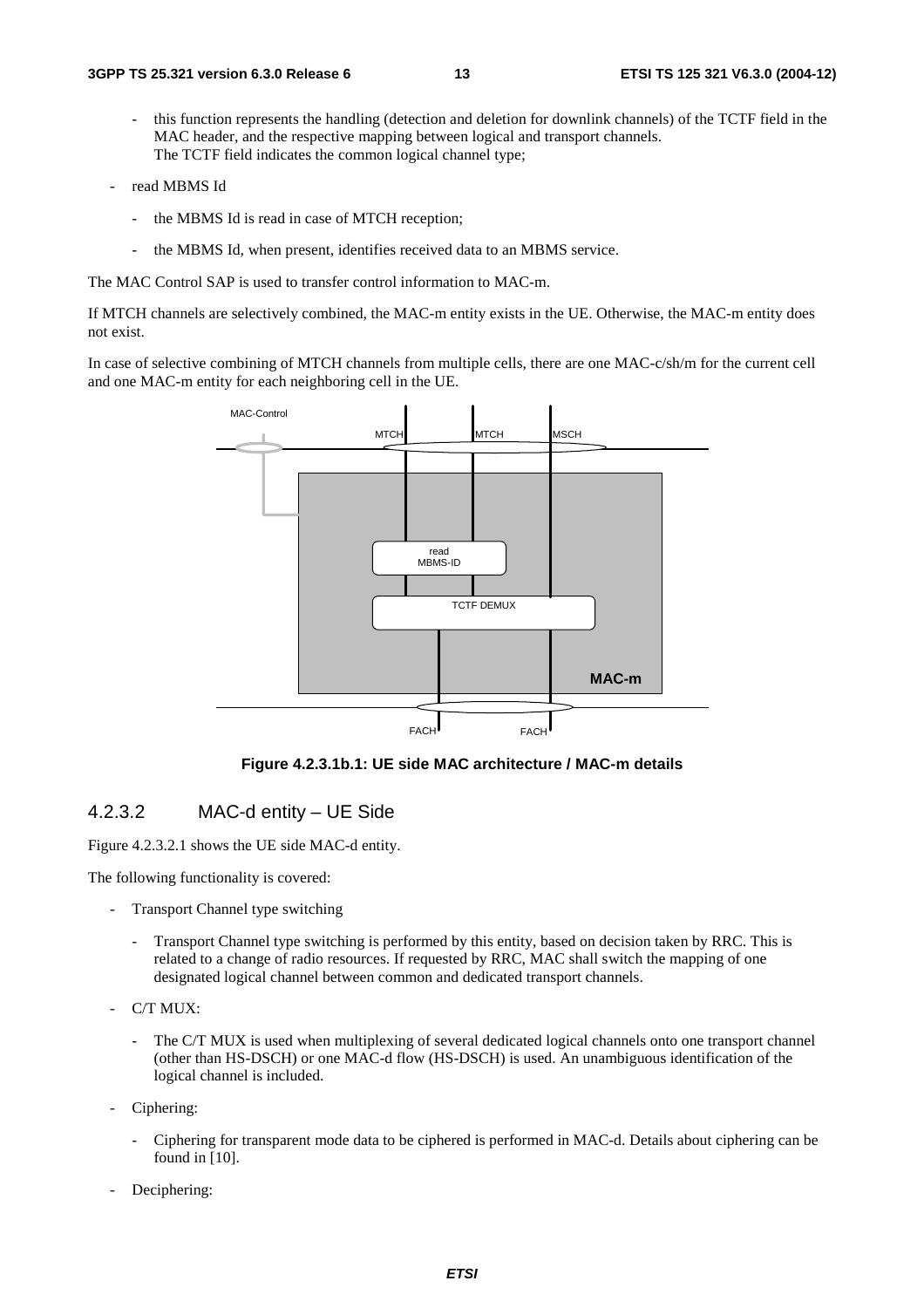- Deciphering for ciphered transparent mode data is performed in MAC-d. Details about ciphering can be found in [10].
- UL TFC selection:
	- Transport format and transport format combination selection according to the transport format combination set (or transport format combination subset) configured by RRC is performed.

The MAC-d entity is responsible for mapping dedicated logical channels for the uplink either onto dedicated transport channels or to transfer data to MAC-c/sh/m to be transmitted via common channels.

One dedicated logical channel can be mapped simultaneously onto DCH and DSCH. One dedicated logical channel can be simultaneously mapped onto DCH and HS-DSCH.

The MAC-d entity has a connection to the MAC-c/sh/m entity. This connection is used to transfer data to the MAC $c/\text{sh/m}$  to transmit data on transport channels that are handled by MAC-c/sh/m (uplink) or to receive data from transport channels that are handled by MAC-c/sh/m (downlink).

The MAC-d entity has a connection to the MAC-hs entity. This connection is used to receive data from the HS-DSCH transport channel which is handled by MAC-hs (downlink).

The MAC-d entity has a connection to the MAC-e/es entity. This connection is used to transmit data on the E-DCH transport channel which is handled by the MAC-e/es (uplink).

There is one MAC-d entity in the UE.



**Figure 4.2.3.2.1: UE side MAC architecture / MAC-d details** 

### 4.2.3.3 MAC-hs entity – UE Side

The MAC-hs handles the HSDPA specific functions. In the model below the MAC-hs comprises the following entities:

- HARQ:

The HARQ entity is responsible for handling the MAC functions relating to the HARQ protocol. The HARQ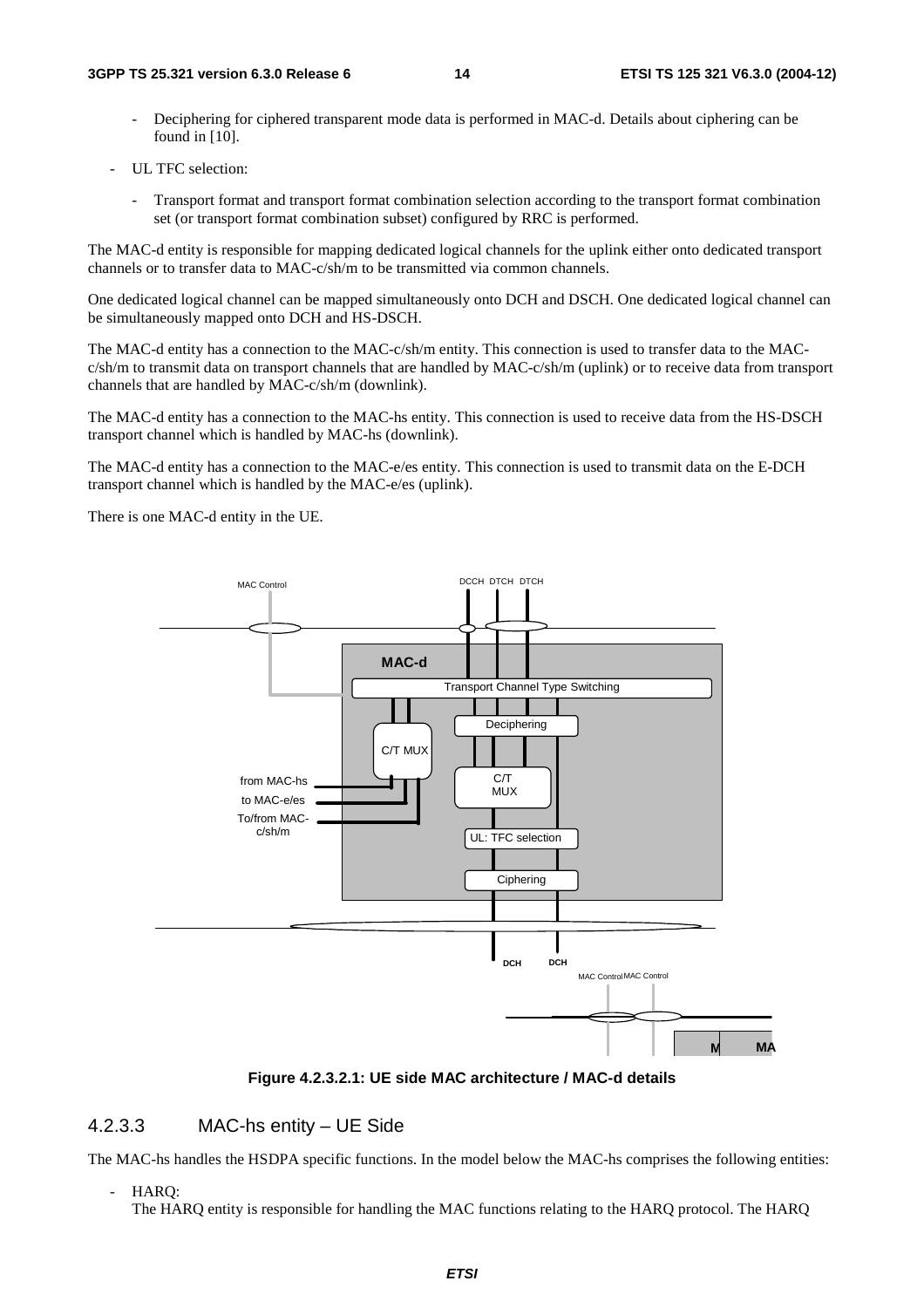functional entity handles all the tasks that are required for hybrid ARQ. It is responsible for generating ACKs or NACKs. The detailed configuration of the hybrid ARQ protocol is provided by RRC over the MAC-Control SAP.

Reordering Queue distribution:

The reordering queue distribution function routes the MAC-hs PDUs to the correct reordering buffer based on the Queue ID.

Reordering:

The reordering entity reorders received MAC-hs PDUs according to the received TSN. MAC-hs PDUs with consecutive TSNs are delivered to the disassembly function upon reception. MAC-hs PDUs are not delivered to the disassembly function if MAC-hs PDUs with lower TSN are missing. There is one reordering entity for each Queue ID configured at the UE.

Disassembly:

The disassembly entity is responsible for the disassembly of MAC-hs PDUs. When a MAC-hs PDU is disassembled the MAC-hs header is removed, the MAC-d PDUs are extracted and any present padding bits are removed. Then the MAC-d PDUs are delivered to higher layer.

The associated signalling shown in the figure illustrates the exchange of information between layer 1 and layer 2 provided by primitives shown in [3].



**Figure 4.2.3.3.1: UE side MAC architecture / MAC-hs details** 

### 4.2.3.4 MAC-e/es entity – UE Side

The MAC-es/e handles the E-DCH specific functions. The split between MAC-e and MAC-es in the UE is not detailed. In the model below the MAC-e/es comprises the following entities:

- HARQ:

The HARQ entity is responsible for handling the MAC functions relating to the HARQ protocol. It is responsible for storing MAC-e payloads and re-transmitting them. The detailed configuration of the hybrid ARQ protocol is provided by RRC over the MAC-Control SAP. The HARQ entity provides the E-TFC, the retransmission sequence number (RSN), and the power offset to be used by L1. Redundancy version (RV) of the HARO transmission is derived by L1 from RSN, CFN and in case of 2 ms TTI from the sub-frame number.

Multiplexing:

The multiplexing entity is responsible for concatenating multiple MAC-d PDUs into MAC-es PDUs, and to multiplex one or multiple MAC-es PDUs into a single MAC-e PDU, to be transmitted at the next TTI, and as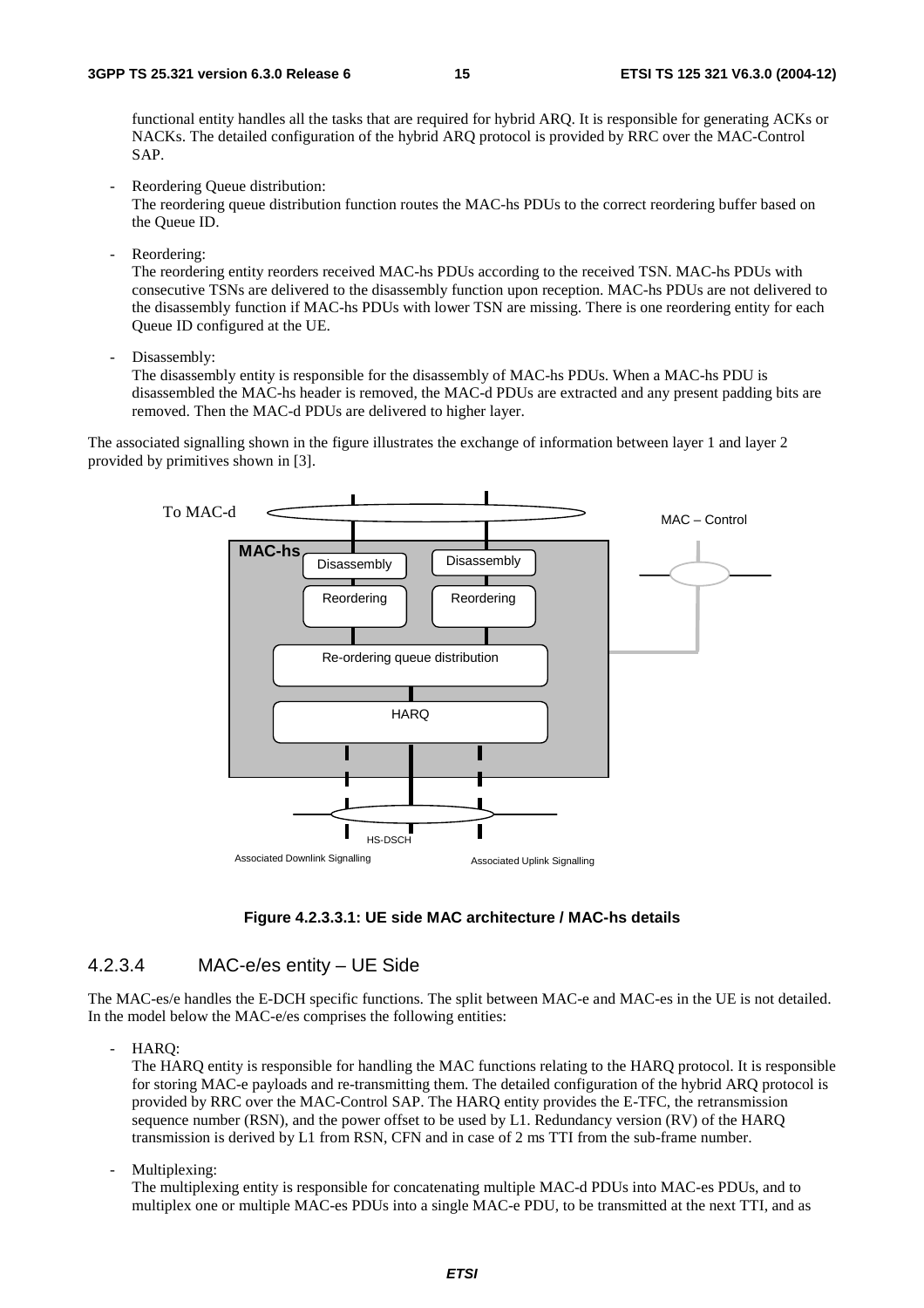instructed by the E-TFC selection function. It is also responsible for managing and setting the TSN per logical channel for each MAC-es PDU.

E-TFC selection:

This entity is responsible for E-TFC selection according to the scheduling information (Relative Grants and Absolute Grants) received from UTRAN via L1, and for arbitration among the different flows mapped on the E-DCH. The detailed configuration of the E-TFC entity is provided by RRC over the MAC-Control SAP. The E-TFC selection function controls the multiplexing function.



**Figure 4.2.3.4.1: UE side MAC architecture / MAC-e/es details** 

### 4.2.4 Traffic Related Architecture - UTRAN Side

Figure 4.2.4.1 illustrates the connectivity between the MAC entities from the UTRAN side.

It is similar to the UE case with the exception that there will be one MAC-d for each UE and each UE (MAC-d) that is associated with a particular cell may be associated with that cell's MAC-c/sh/m.

MAC-c/sh/m is located in the controlling RNC while MAC-d is located in the serving RNC. MAC-hs is located in the Node B. The MAC-d PDUs to be transmitted are transferred from MAC-c/sh/m to the MAC-hs via the Iub interface in case of configuration with MAC-c/sh/m, or from the MAC-d via Iur/Iub in case of configuration without MAC-c/sh/m.

For each UE that uses E-DCH, one MAC-e entity per Node-B and one MAC-es entity in the SRNC are configured. MAC-e, located in the Node B, controls access to the E-DCH and is connected to MAC-es, located in the SRNC. MACes is further connected to MAC-d. There is one transport bearer set up per E-DCH MAC-d flow.

The MAC Control SAP is used to transfer Control information to each MAC entity belonging to one UE.

The associated signalling shown in the figure illustrates the exchange of information between layer 1 and layer 2 provided by primitives shown in [3].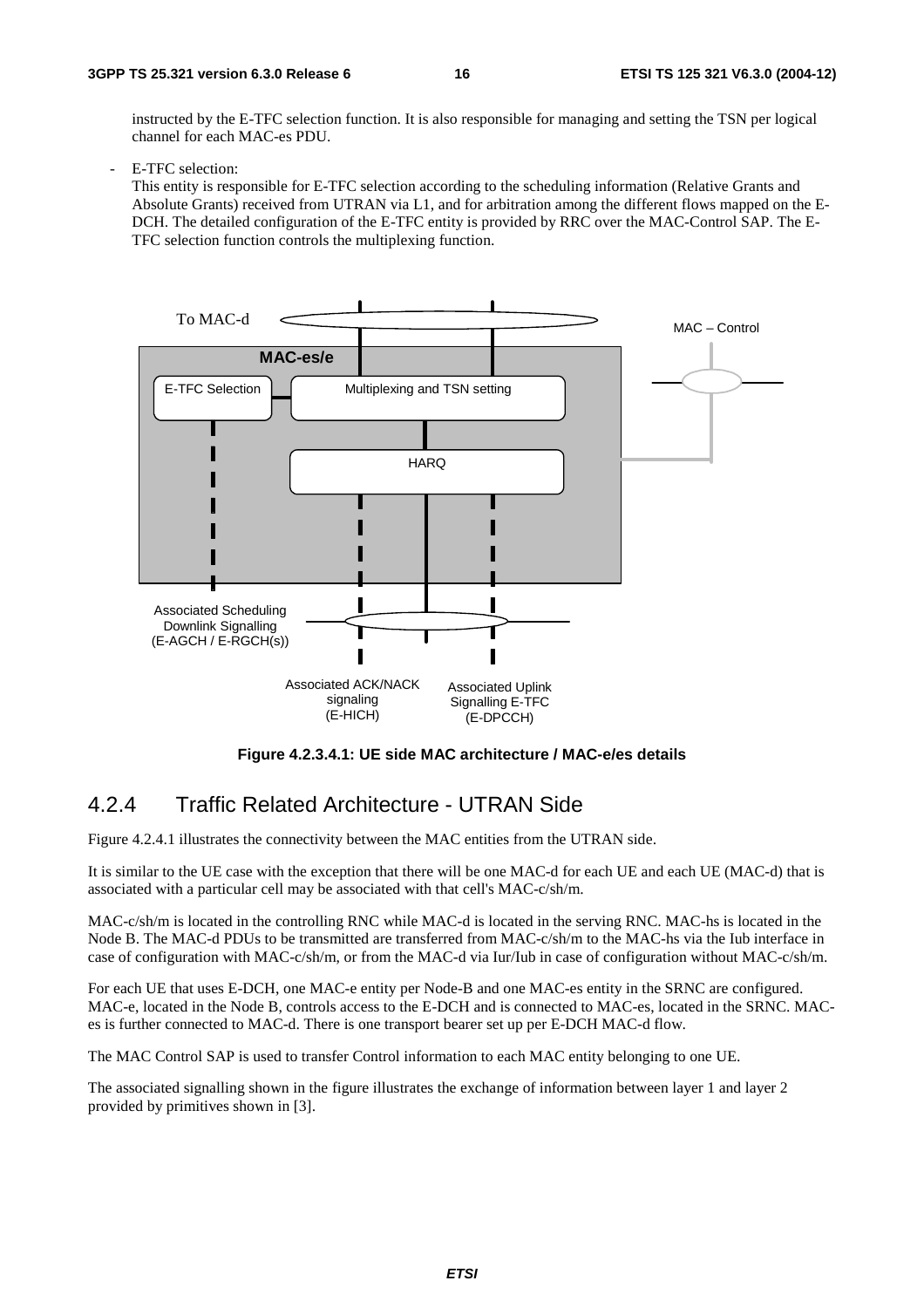

**Figure 4.2.4.1: UTRAN side MAC architecture** 

### 4.2.4.1 MAC-c/sh/m entity – UTRAN Side

Figure 4.2.4.1.1 shows the UTRAN side MAC-c/sh/m entity. The following functionality is covered:

- Scheduling Buffering Priority Handling;
	- this function manages FACH and DSCH resources between the UEs and between data flows according to their priority and delay requirements set by higher layers.
- TCTF MUX
	- this function represents the handling (insertion for downlink channels and detection and deletion for uplink channels) of the TCTF field in the MAC header, and the respective mapping between logical and transport channels.

The TCTF field indicates the common logical channel type, or if a dedicated logical channel is used;

- UE Id Mux;
	- for dedicated type logical channels, the UE Id field in the MAC header is used to distinguish between UEs;
- MBMS Id Mux;
	- for MTCH channels, the MBMS Id field in the MAC header is used to distinguish between MBMS services;
- TFC selection:
	- in the downlink, transport format combination selection is done for FACH and PCH and DSCHs;
- Demultiplex;
	- for TDD operation the demultiplex function is used to separate USCH data from different UEs, i.e. to be transferred to different MAC-d entities;
- DL code allocation;
	- this function is used to indicate the code used on the DSCH;
- Flow control: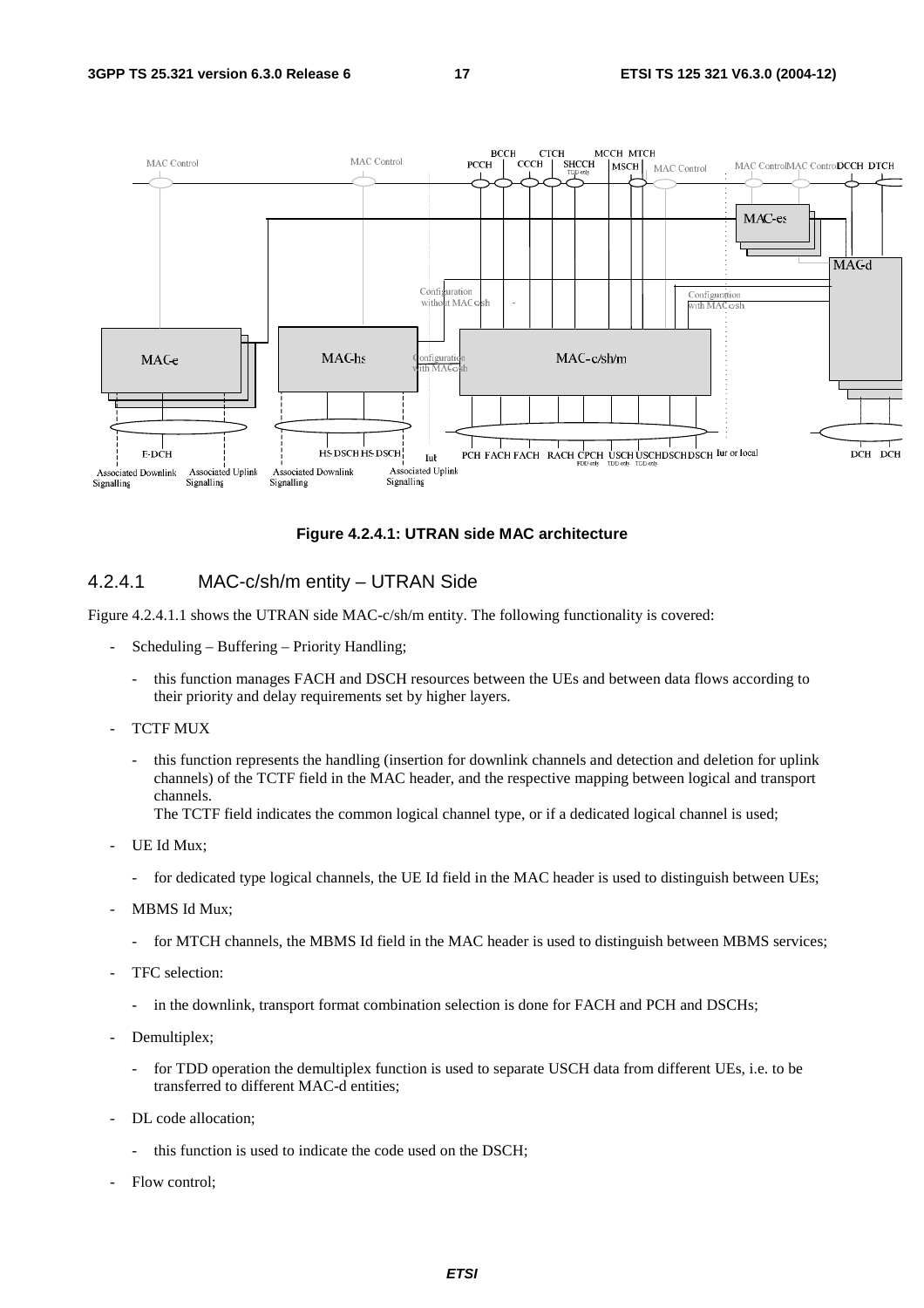a flow control function exists toward MAC-d to limit buffering between MAC-d and MAC-c/sh/m entities. a flow control function also exists towards MAC-hs in case of configuration with MAC-c/sh/m.

The RLC provides RLC-PDUs to the MAC, which fit into the available transport blocks on the transport channels.

There is one MAC-c/sh/m entity in the UTRAN for each cell;



#### **Figure 4.2.4.1.1: UTRAN side MAC architecture / MAC-c/sh/m details**

### 4.2.4.2 MAC-d entity – UTRAN Side

Figure 4.2.4.2.1 shows the UTRAN side MAC-d entity.

The following functionality is covered:

- Transport Channel type switching:
	- Transport Channel type switching is performed by this entity, based on decision taken by RRC; this is related to a change of radio resources. If requested by RRC, MAC shall switch the mapping of one designated logical channel between common and dedicated transport channels.
- C/T MUX box;
	- the function includes the C/T field when multiplexing of several dedicated logical channels onto one transport channel (other than HS-DSCH) or one MAC-d flow (HS-DSCH) is used.
- Priority setting;
	- This function is responsible for priority setting on data received from DCCH / DTCH;
- Ciphering;
	- Ciphering for transparent mode data to be ciphered is performed in MAC-d. Details about ciphering can be found in [10].
- Deciphering;
	- Deciphering for ciphered transparent mode data is performed in MAC-d. Details about ciphering can be found in [10].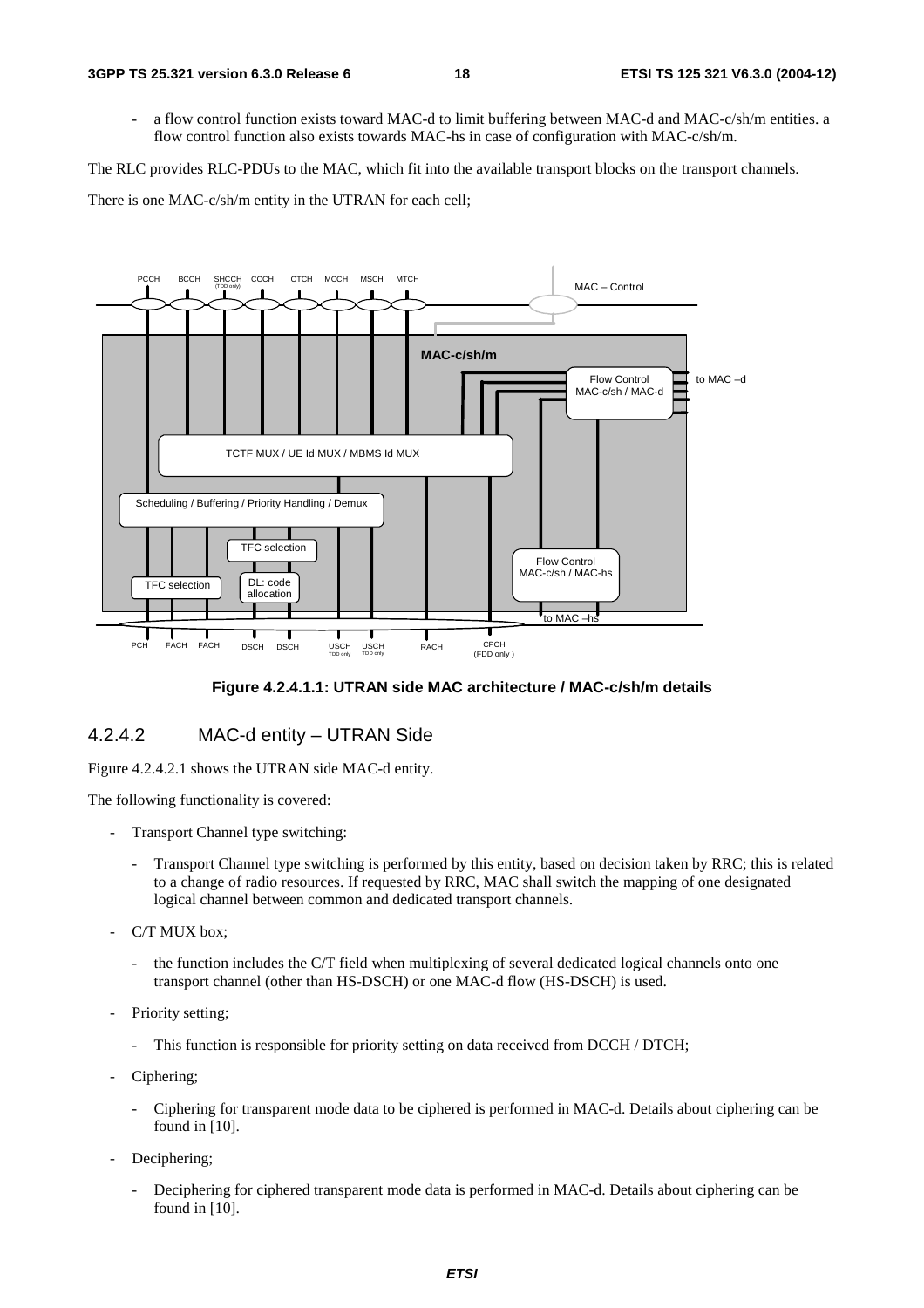- DL Scheduling/Priority handling;
	- in the downlink, scheduling and priority handling of transport channels is performed within the allowed transport format combinations of the TFCS assigned by the RRC.
- Flow Control;
	- a flow control function exists toward MAC-c/sh/m to limit buffering between MAC-d and MAC-c/sh/m entities. This function is intended to limit layer 2 signalling latency and reduce discarded and retransmitted data as a result of FACH or DSCH congestion. For the Iur interface this is specified in [11]. A flow control function also exists towards MAC-hs in case of configuration without MAC-c/sh/m, see subclause 4.2.4.2.

A MAC-d entity using common channels other than the high speed downlink shared channel is connected to a MACc/sh/m entity that handles the scheduling of the common channels to which the UE is assigned and DL (FACH) priority identification to MAC-c/sh/m;

A MAC-d entity using downlink shared channel is connected to a MAC-c/sh/m entity that handles the shared channels to which the UE is assigned and indicates the level of priority of each PDU to MAC-c/sh/m;

A MAC-d entity using the high speed downlink shared channel may be connected to a MAC-c/sh/m entity that in turn is connected to the MAC-hs entity in the Node B (configuration with MAC-c/sh/m); alternately, a MAC-d entity using the high speed downlink shared channel may be connected to the MAC-hs entity in the Node B in case of configuration without MAC-c/sh/m.

A MAC-d entity using the enhanced dedicated transport channel (Uplink only) is connected to a MAC-es entity that handles the re-ordering and combining of data received from different Node Bs. Given that the MAC-es is collocated in the SRNC, it is not necessary to flow control this connection. The MAC-es will indicate the logical channel for which the data is intended, to allow the MAC-d to route it appropriately.

A MAC-d entity is responsible for mapping dedicated logical channels onto the available dedicated transport channels or routing the data received on a DCCH or DTCH to MAC-c/sh/m or to MAC-hs.

One dedicated logical channel can be mapped simultaneously on DCH and DSCH. Different scheduling mechanisms apply for DCH and DSCH. One dedicated logical channel can be mapped simultaneously on DCH and HS-DSCH.

There is one MAC-d entity in the UTRAN for each UE that has one or more dedicated logical channels to or from the UTRAN.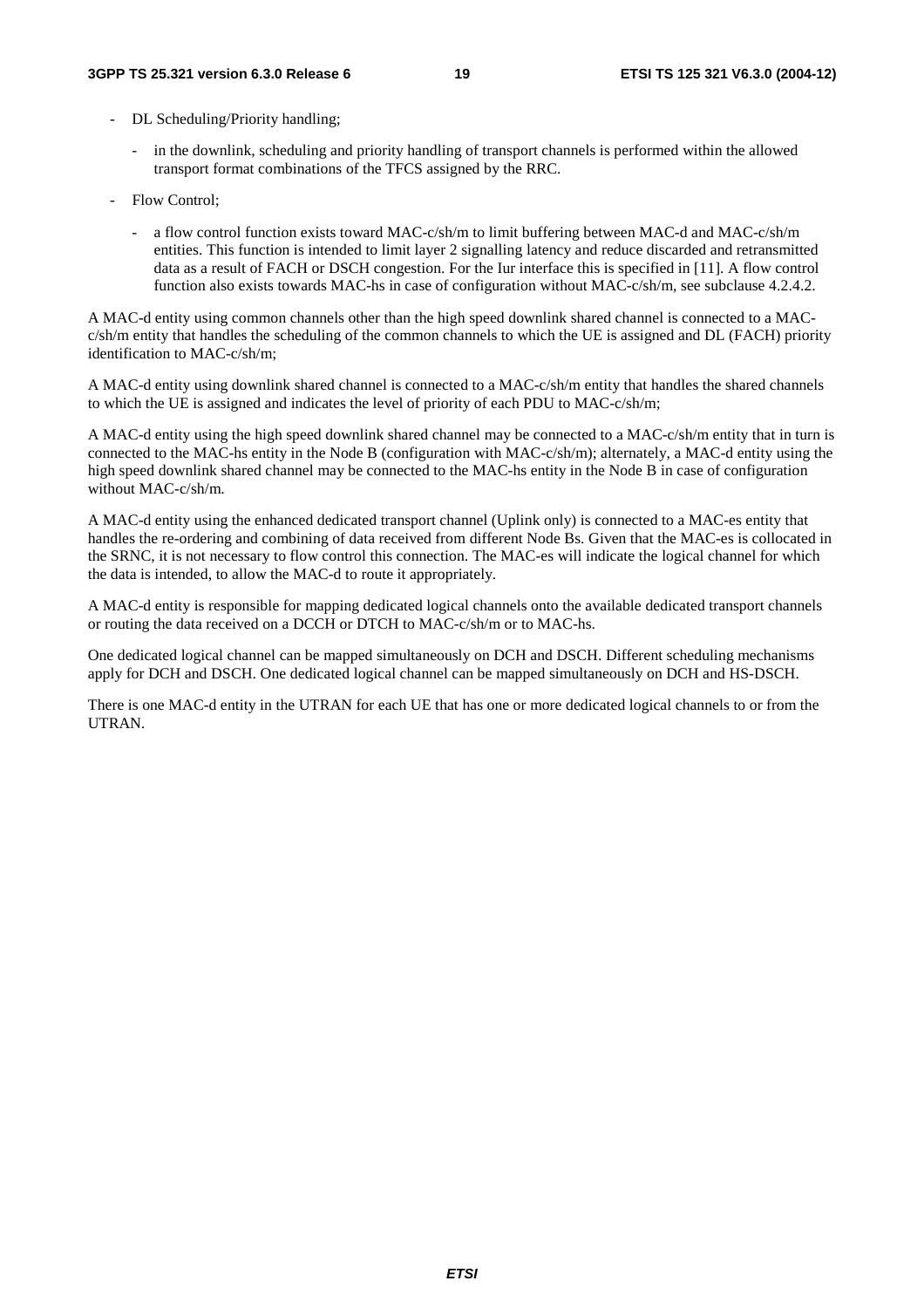

#### **Figure 4.2.4.2.1: UTRAN side MAC architecture / MAC-d details**

### 4.2.4.3 MAC-hs entity – UTRAN Side

There is one MAC-hs entity in the UTRAN for each cell that supports HS-DSCH transmission. The MAC-hs is responsible for handling the data transmitted on the HS-DSCH. Furthermore it is responsible for the management of the physical resources allocated to HSDPA. MAC-hs receives configuration parameters from the RRC layer via the MAC-Control SAP. There should be priority handling per MAC-d PDU in the MAC-hs. The MAC-hs is comprised of four different functional entities:

Flow Control:

This is the companion flow control function to the flow control function in the MAC-c/sh/m in case of configuration with MAC-c/sh/m and MAC-d in case of configuration without MAC-c/sh/m. Both entities together provide a controlled data flow between the MAC-c/sh/m and the MAC-hs (Configuration with MACc/sh/m) or the MAC-d and MAC-hs (Configuration without MAC-c/sh/m) taking the transmission capabilities of the air interface into account in a dynamic manner. This function is intended to limit layer 2 signalling latency and reduce discarded and retransmitted data as a result of HS-DSCH congestion. Flow control is provided independently by MAC-d flow for a given MAC-hs entity.

Scheduling/Priority Handling:

This function manages HS-DSCH resources between HARQ entities and data flows according to their priority. Based on status reports from associated uplink signalling either new transmission or retransmission is determined. Further it determines the Queue ID and TSN for each new MAC-hs PDU being serviced, and in the case of TDD the HCSN is determined. A new transmission can be initiated instead of a pending retransmission at any time to support the priority handling.

HARO:

One HARQ entity handles the hybrid ARQ functionality for one user. One HARQ entity is capable of supporting multiple instances (HARQ process) of stop and wait HARQ protocols. There shall be one HARQ process per HS-DSCH per TTI.

TFRC selection:

Selection of an appropriate transport format and resource for the data to be transmitted on HS-DSCH.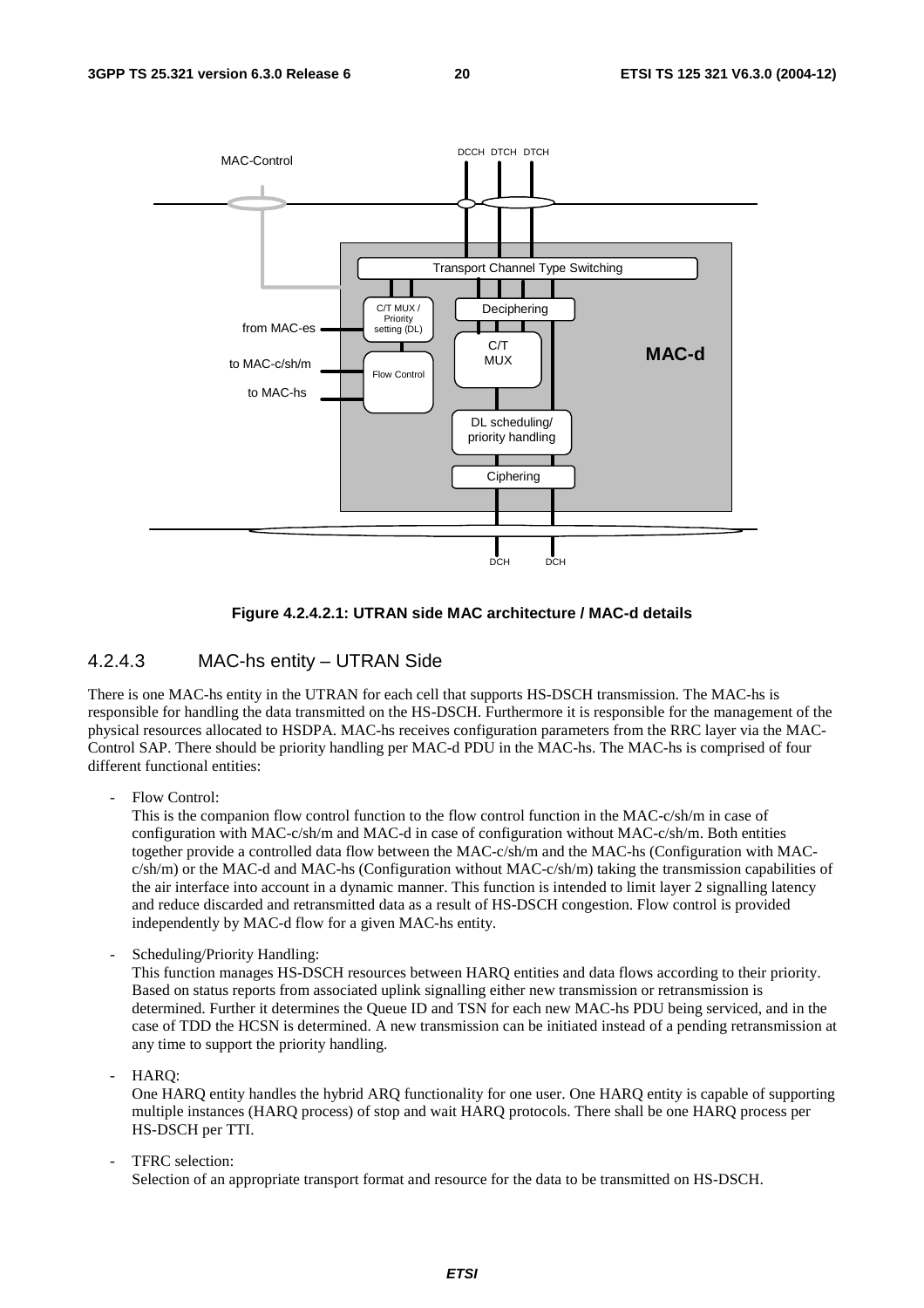The associated signalling shown in the figure illustrates the exchange of information between layer 1 and layer 2 provided by primitives shown in [3].



**Figure 4.2.4.3.1: UTRAN side MAC architecture / MAC-hs details** 

### 4.2.4.4 MAC-es entity – UTRAN Side

For each UE, there is one MAC-es entity in the SRNC. The MAC-es sublayer handles E-DCH specific functionality, which is not covered in the MAC-e entity in Node B. In the model below, the MAC-e comprises the following entities:

- Reordering Oueue Distribution: The reordering queue distribution function routes the MAC-es PDUs to the correct reordering buffer based the SRNC configuration.
- Reordering:

This function reorders received MAC-es PDUs according to the received TSN and Node-B tagging i.e. (CFN, subframe number). MAC-es PDUs with consecutive TSNs are delivered to the disassembly function upon reception. PDUs are not delivered to the disassembly function if PDUs with a lower TSN are missing. There is one Re-ordering Process per logical channel.

Macro diversity selection:

The function is performed in the MAC-es, in case of soft handover with multiple Node-Bs (The soft combining for all the cells of a Node-B takes place in the Node-B). This means that the reordering function receives MAC-es PDUs from each Node-B in the E-DCH active set. The exact implementation is not specified. However the model below is based on one Reordering Queue Distribution entity receiving all the MAC-d flow from all the Node-Bs, and one MAC-es entity per UE.

Disassembly:

The disassembly function is responsible for disassembly of MAC-es PDUs. When a MAC-es PDU is disassembled the MAC-es header is removed, the MAC-d PDU"s are extracted and delivered to MAC-d.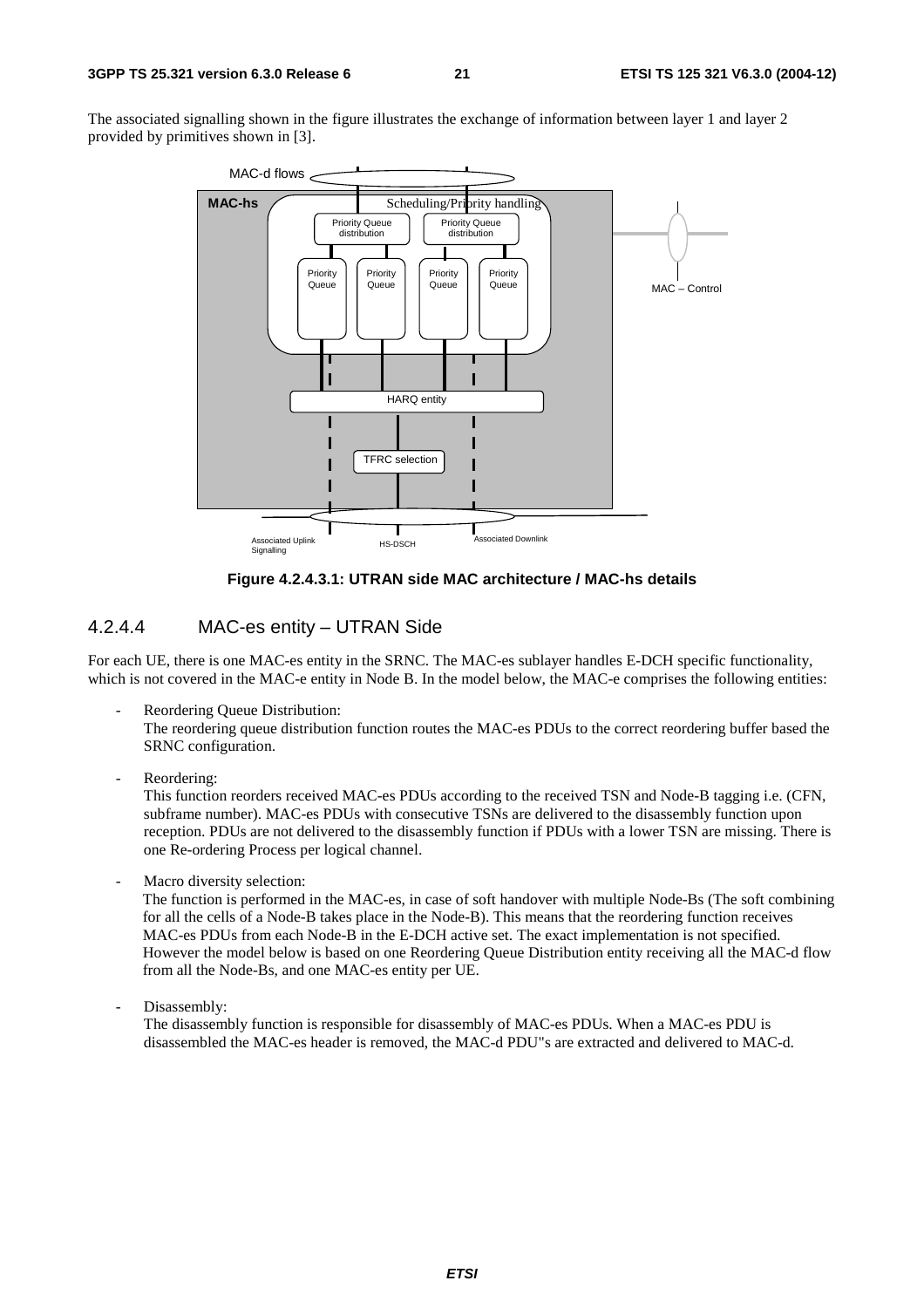#### **3GPP TS 25.321 version 6.3.0 Release 6 22 ETSI TS 125 321 V6.3.0 (2004-12)**



#### **Figure 4.2.4.4-1: UTRAN side MAC architecture / MAC-es details (SHO case)**

### 4.2.4.5 MAC-e entity – UTRAN Side

There is one MAC-e entity in Node B for each UE and one E-DCH scheduler function in the Node-B. The MAC-e and E-DCH scheduler handle HSUPA specific functions in Node B. In the model below, the MAC-e and E-DCH scheduler comprises the following entities:

E-DCH Scheduling:

This function manages E-DCH cell resources between UEs. Based on scheduling requests, scheduling assignments are determined and transmitted. The general principles of the E-DCH scheduling are described in subclause 11.8.2.3 below. However implementation is not specified (i.e. depends on RRM strategy).

E-DCH Control:

The E-DCH control entity is responsible for reception of scheduling requests and transmission of scheduling assignments. The general principles of the E-DCH schedulling are described in subclause [FFS] below.

- De-multiplexing: This function provides de-multiplexing of MAC-e PDUs. MAC-es PDUs are forwarded to the associated MAC-d flow.
- HARQ:

One HARQ entity is capable of supporting multiple instances (HARQ process) of stop and wait HARQ protocols. Each process is responsible for generating ACKs or NACKs indicating delivery status of E-DCH transmissions. The HARQ entity handles all tasks that are required for the HARQ protocol.

The associated signalling shown in the figure illustrates the exchange of information between layer 1 and layer 2 provided by primitives.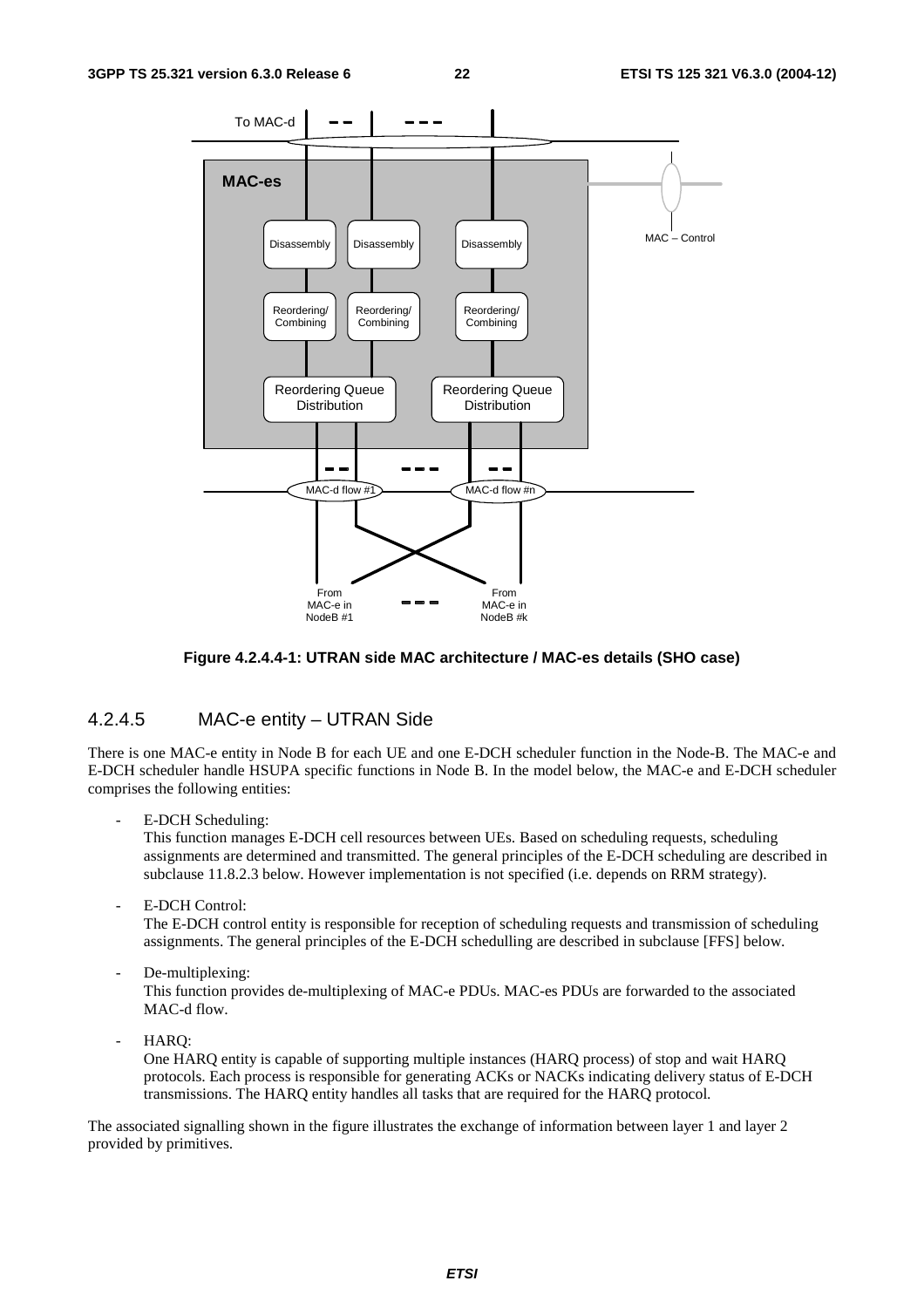

**Figure 4.2.4.5-1: UTRAN side MAC architecture / MAC-e details** 

# 4.3 Channel structure

The MAC operates on the channels defined below; the transport channels are described between MAC and Layer 1, the logical channels are described between MAC and RLC.

The following subclauses provide an overview, the normative description can be found in [2] and [3] respectively.

### 4.3.1 Transport channels

Common transport channel types are:

- Random Access Channel(s) (RACH);
- Forward Access Channel(s) (FACH);
- Downlink Shared Channel(s) (DSCH);
- High Speed Downlink Shared Channel(s) (HS-DSCH);
- Common Packet Channel(s) (CPCH) for UL FDD operation only;
- Uplink Shared Channel(s) (USCH), for TDD operation only;
- Broadcast Channel (BCH);
- Paging Channel (PCH).

Dedicated transport channel types are:

- Dedicated Channel (DCH);
- Enhanced Dedicated Channel (E-DCH) for UL FDD operation only.

### 4.3.2 Logical Channels

The MAC layer provides data transfer services on logical channels. A set of logical channel types is defined for different kinds of data transfer services as offered by MAC.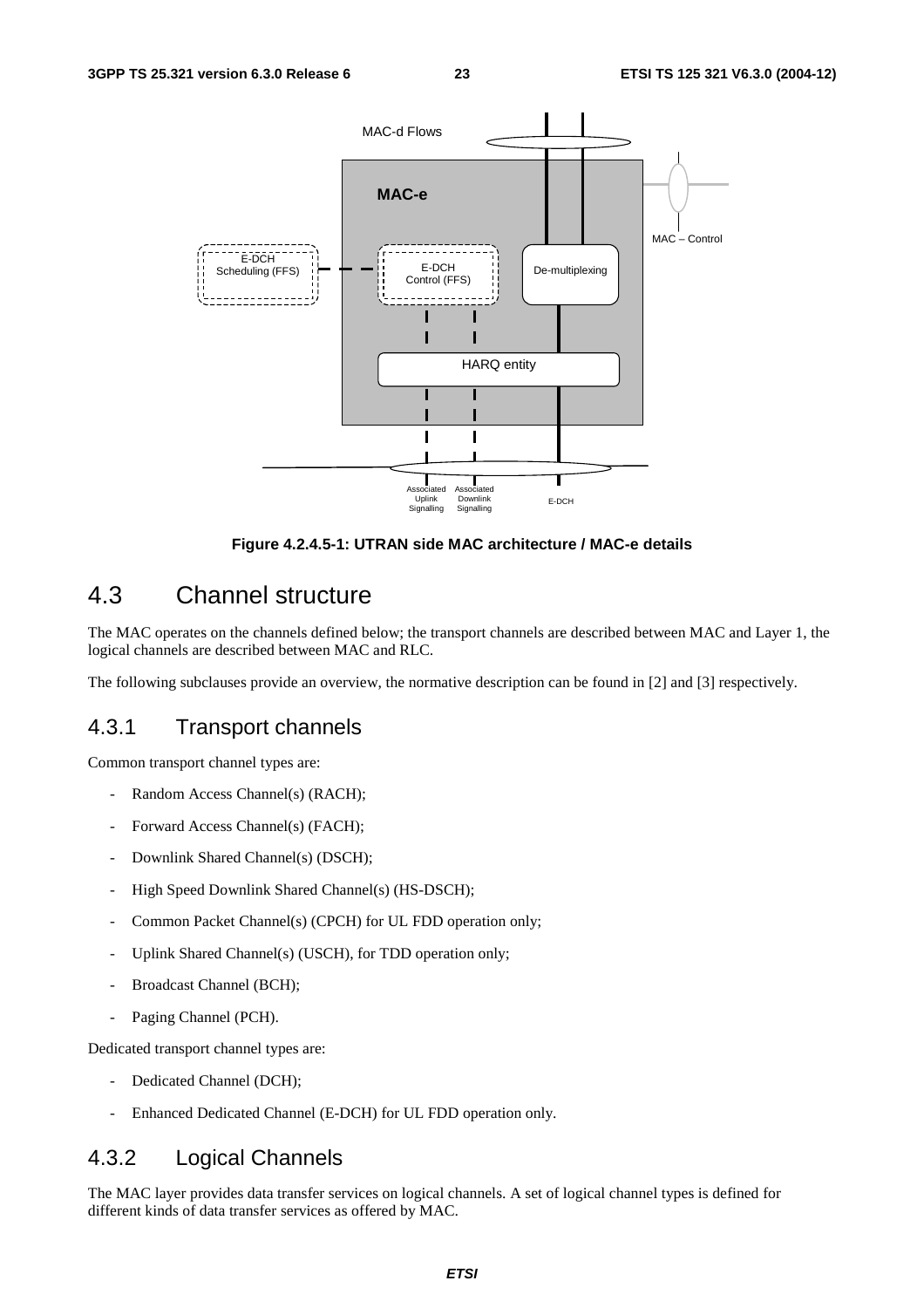#### **3GPP TS 25.321 version 6.3.0 Release 6 24 ETSI TS 125 321 V6.3.0 (2004-12)**

Each logical channel type is defined by what type of information is transferred.

### 4.3.2.1 Logical channel structure

The configuration of logical channel types is depicted in figure 4.3.2.1.



**Figure 4.3.2.1: Logical channel structure** 

### 4.3.2.2 Control Channels

Following control channels are used for transfer of control plane information only:

- Broadcast Control Channel (BCCH);
- Paging Control Channel (PCCH);
- Common Control Channel (CCCH);
- Dedicated Control Channel (DCCH);
- Shared Channel Control Channel (SHCCH);
- MBMS point-to-multipoint Control Channel (MCCH);
- MBMS point-to-multipoint Scheduling Channel (MSCH)

### 4.3.2.3 Traffic Channels

Following traffic channels are used for the transfer of user plane information only:

- Dedicated Traffic Channel (DTCH);
- Common Traffic Channel (CTCH);
- MBMS point-to-multipoint Traffic Channel (MTCH).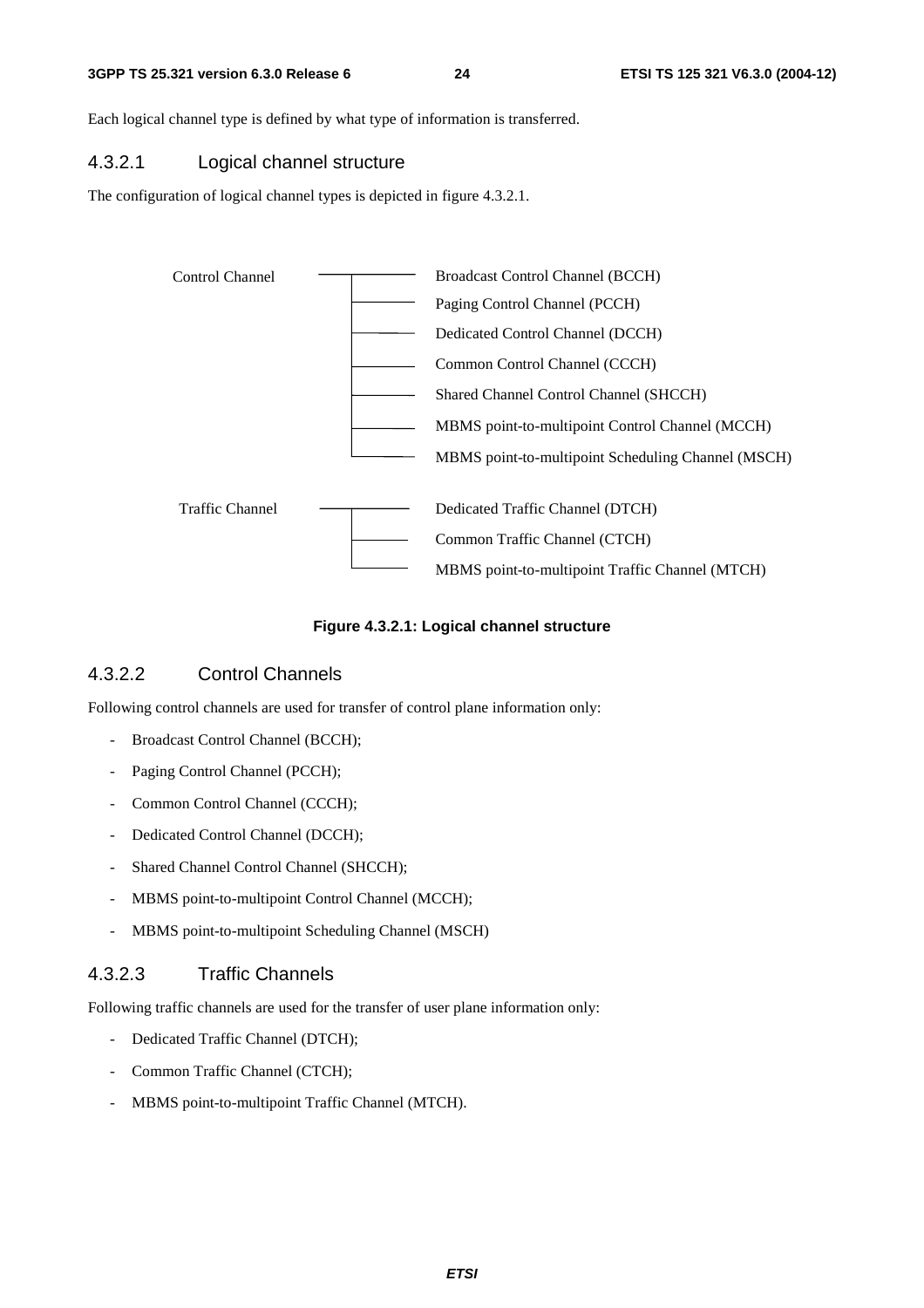# 5 Services provided to upper layers

This clause describes the different services provided by the MAC to higher layers. For a detailed description of the following functions see [2].

# 5.1 Description of Services provided to upper layers

- Data transfer: This service provides unacknowledged transfer of MAC SDUs between peer MAC entities without data segmentation.
- Reallocation of radio resources and MAC parameters: This service performs on request of RRC execution of radio resource reallocation and change of MAC parameters.
- Reporting of measurements: Local measurements are reported to RRC.

# 6 Functions

# 6.1 Description of the MAC functions

The functions of MAC include:

- mapping between logical channels and transport channels;
- selection of appropriate Transport Format for each Transport Channel depending on instantaneous source rate;
- priority handling between data flows of one UE;
- priority handling between UEs by means of dynamic scheduling;
- identification of UEs on common transport channels;
- identification of MBMS services on common transport channels;
- multiplexing/demultiplexing of upper layer PDUs into/from transport blocks delivered to/from the physical layer on common transport channels;
- multiplexing/demultiplexing of upper layer PDUs into/from transport block sets delivered to/from the physical layer on dedicated transport channels;
- traffic volume measurement;
- Transport Channel type switching;
- ciphering for transparent mode RLC;
- Access Service Class selection for RACH and CPCH transmission;
- control of HS-DSCH transmission and reception including support of HARQ;
- HS-DSCH Provided Bit Rate measurement;
- control of E-DCH transmission and reception including support of HARQ.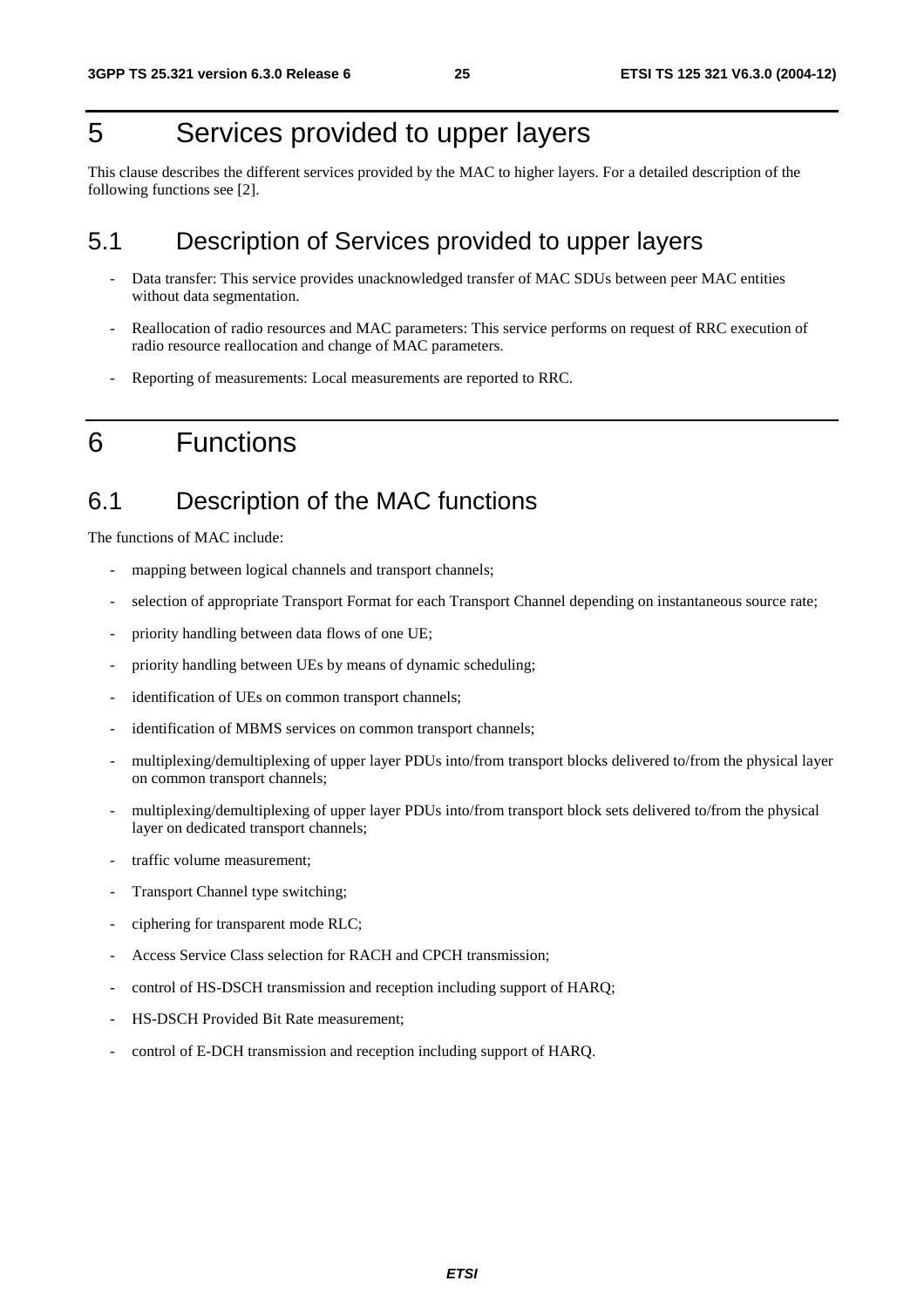# 6.2 Relation between MAC Functions and Transport Channels

# 6.2.1 Relation between MAC Functions and Transport Channels in UTRAN

| <b>Associated</b><br><b>MAC</b><br><b>Functions</b> | Logical<br><b>Ch</b> | <b>Trans</b><br>port<br>Ch | <b>TF</b><br><b>Sele</b><br>ctio<br>n | <b>Priority</b><br>handling<br>between<br><b>UEs</b> | <b>Priority</b><br>handling<br>(one UE) | <b>Sche</b><br>dulin<br>g | <b>Identific</b><br>ation of<br>UEs or<br><b>MBMS</b> | Mux/<br><b>Demux</b><br>on<br>common | Mux/<br>Demux on<br>dedicated<br>transport | <b>HARQ</b><br>supp<br>ort |
|-----------------------------------------------------|----------------------|----------------------------|---------------------------------------|------------------------------------------------------|-----------------------------------------|---------------------------|-------------------------------------------------------|--------------------------------------|--------------------------------------------|----------------------------|
|                                                     |                      |                            |                                       |                                                      |                                         |                           | services                                              | transport<br>channels                | channels                                   |                            |
|                                                     | <b>CCCH</b>          | <b>RACH</b>                |                                       |                                                      |                                         |                           |                                                       | $\mathsf X$                          |                                            |                            |
|                                                     | <b>DCCH</b>          | <b>RACH</b>                |                                       |                                                      |                                         |                           | X                                                     | $\overline{X}$                       |                                            |                            |
|                                                     | <b>DCCH</b>          | <b>CPCH</b>                |                                       |                                                      |                                         |                           | $\overline{\mathsf{x}}$                               | $\overline{\mathsf{x}}$              |                                            |                            |
|                                                     | <b>DCCH</b>          | <b>DCH</b>                 |                                       |                                                      |                                         |                           |                                                       |                                      | $\overline{X}$                             |                            |
|                                                     | <b>DTCH</b>          | <b>RACH</b>                |                                       |                                                      |                                         |                           | $\overline{X}$                                        | $\overline{\mathsf{x}}$              |                                            |                            |
|                                                     | <b>DTCH</b>          | <b>CPCH</b>                |                                       |                                                      |                                         |                           | $\overline{\mathsf{X}}$                               | $\overline{\mathsf{X}}$              |                                            |                            |
| Uplink                                              | <b>DTCH</b>          | DCH                        |                                       |                                                      |                                         |                           |                                                       |                                      | $\overline{\mathsf{x}}$                    |                            |
| (Rx)                                                | <b>SHCCH</b>         | <b>RACH</b>                |                                       |                                                      |                                         |                           | $\overline{X}$                                        | $\overline{\mathsf{X}}$              |                                            |                            |
|                                                     | <b>SHCCH</b>         | <b>USCH</b>                |                                       |                                                      |                                         |                           |                                                       | $\overline{\mathsf{x}}$              |                                            |                            |
|                                                     | <b>DTCH</b>          | <b>USCH</b>                |                                       |                                                      |                                         |                           |                                                       | $\overline{\mathsf{x}}$              |                                            |                            |
|                                                     | <b>DCCH</b>          | <b>USCH</b>                |                                       |                                                      |                                         |                           |                                                       | X                                    |                                            |                            |
|                                                     | <b>DTCH</b>          | E-<br><b>DCH</b>           |                                       |                                                      |                                         | $\overline{X}$            |                                                       |                                      | $\overline{\mathsf{x}}$                    | X                          |
|                                                     | <b>DCCH</b>          | $E-$<br><b>DCH</b>         |                                       |                                                      |                                         | X                         |                                                       |                                      | $\overline{X}$                             | $\pmb{\times}$             |
|                                                     | <b>BCCH</b>          | $\overline{BCH}$           |                                       |                                                      |                                         | Χ                         |                                                       |                                      |                                            |                            |
|                                                     | <b>BCCH</b>          | <b>FACH</b>                | $\overline{\mathsf{x}}$               |                                                      |                                         | $\overline{\mathsf{x}}$   |                                                       | $\overline{X}$                       |                                            |                            |
|                                                     | <b>PCCH</b>          | <b>PCH</b>                 | $\overline{X}$                        |                                                      |                                         | $\overline{\mathsf{x}}$   |                                                       |                                      |                                            |                            |
|                                                     | <b>CCCH</b>          | <b>FACH</b>                | $\overline{X}$                        | $\overline{X}$                                       |                                         | $\overline{X}$            |                                                       | $\mathsf X$                          |                                            |                            |
|                                                     | <b>CTCH</b>          | <b>FACH</b>                | $\overline{X}$                        |                                                      |                                         | $\overline{\mathsf{X}}$   |                                                       | $\overline{\mathsf{X}}$              |                                            |                            |
|                                                     | <b>MCCH</b>          | <b>FACH</b>                | $\overline{\mathsf{X}}$               |                                                      |                                         | $\overline{\mathsf{x}}$   |                                                       | $\overline{\mathsf{x}}$              |                                            |                            |
|                                                     | <b>MSCH</b>          | <b>FACH</b>                | $\overline{\mathsf{X}}$               |                                                      |                                         | $\overline{\mathsf{x}}$   |                                                       | $\overline{\mathsf{x}}$              |                                            |                            |
|                                                     | <b>MTCH</b>          | <b>FACH</b>                | $\overline{X}$                        |                                                      |                                         | $\overline{X}$            | $\overline{X}$                                        | $\overline{\mathsf{X}}$              |                                            |                            |
|                                                     | <b>CTCH</b>          | <b>FACH</b>                | $\overline{X}$                        |                                                      |                                         | Χ                         |                                                       | $\overline{X}$                       |                                            |                            |
| <b>Downlink</b>                                     | <b>DCCH</b>          | <b>FACH</b>                | $\overline{\mathsf{X}}$               | $\mathsf X$                                          |                                         | $\overline{\mathsf{X}}$   | $\overline{X}$                                        | $\overline{\mathsf{x}}$              |                                            |                            |
| (Tx)                                                | <b>DCCH</b>          | <b>DSCH</b>                | $\overline{X}$                        | $\overline{\mathsf{x}}$                              |                                         |                           | $\overline{\mathsf{x}}$                               | $\overline{\mathsf{X}}$              |                                            |                            |
|                                                     | <b>DCCH</b>          | DCH                        | $\overline{X}$                        |                                                      | $\overline{\mathsf{X}}$                 |                           |                                                       |                                      | $\overline{X}$                             |                            |
|                                                     | <b>DCCH</b>          | $HS-$                      | $\overline{X}$                        | $\overline{X}$                                       | $\overline{\mathsf{x}}$                 | $\overline{\mathsf{x}}$   | $\overline{\mathsf{x}}$                               | $\overline{X}$                       |                                            | $\overline{X}$             |
|                                                     |                      | <b>DSCH</b>                | (1)                                   |                                                      |                                         |                           |                                                       |                                      |                                            |                            |
|                                                     | <b>DTCH</b>          | <b>FACH</b>                | $\overline{X}$                        | $\overline{X}$                                       |                                         | $\overline{\mathsf{x}}$   | $\overline{X}$                                        | $\overline{\mathsf{X}}$              |                                            |                            |
|                                                     | <b>DTCH</b>          | <b>DSCH</b>                | $\overline{X}$                        | $\overline{\mathsf{x}}$                              |                                         |                           | $\overline{X}$                                        | $\overline{X}$                       |                                            |                            |
|                                                     | <b>DTCH</b>          | <b>DCH</b>                 | $\mathsf X$                           |                                                      | $\frac{x}{x}$                           |                           |                                                       |                                      | $\mathsf X$                                |                            |
|                                                     | <b>DTCH</b>          | $HS-$<br><b>DSCH</b>       | $\overline{X}$<br>(1)                 | $\overline{\mathsf{X}}$                              |                                         | X                         | $\overline{\mathsf{x}}$                               | $\overline{X}$                       |                                            | X                          |
|                                                     | <b>SHCCH</b>         | <b>FACH</b>                | $\overline{X}$                        | $\mathsf X$                                          |                                         | $\overline{X}$            |                                                       | $\mathsf X$                          |                                            |                            |
|                                                     | <b>SHCCH</b>         | <b>DSCH</b>                | $\overline{X}$                        | $\overline{X}$                                       |                                         |                           |                                                       | $\overline{X}$                       |                                            |                            |

### **Table 6.2.1.1: UTRAN MAC functions corresponding to the transport channel**

NOTE 1: In case of HS-DSCH the TF selection is replaced by TFRC selection.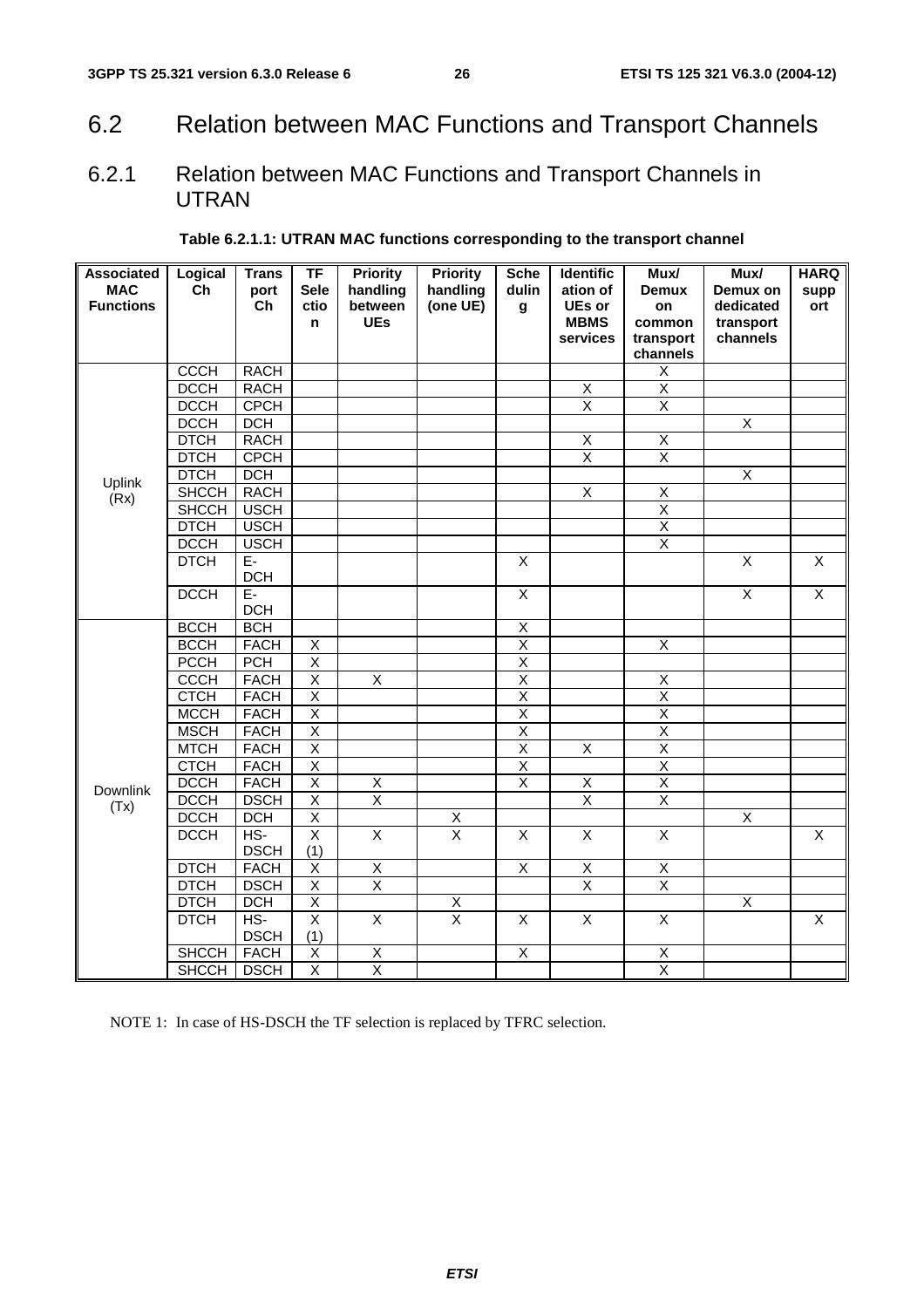# 6.2.2 Relation of MAC Functions and Transport Channels in UE

| <b>Associated</b> | Logical      | <b>Transp</b> | $\overline{\mathsf{TF}}$ | <b>Priority</b>         | <b>Identification</b>     | Mux/Demux               | Mux/Demux                 | <b>HARQ</b>             |
|-------------------|--------------|---------------|--------------------------|-------------------------|---------------------------|-------------------------|---------------------------|-------------------------|
| <b>MAC</b>        | Ch           | ort Ch        | <b>Selection</b>         | handling                |                           | on common               | on dedicated              | suppor                  |
| <b>Functions</b>  |              |               |                          | (one UE)                |                           | transport               | transport                 | t                       |
|                   |              |               |                          |                         |                           | channels                | channels                  |                         |
|                   | <b>CCCH</b>  | <b>RACH</b>   |                          |                         |                           | $\overline{X}$          |                           |                         |
|                   | <b>DCCH</b>  | <b>RACH</b>   | Χ                        | $\mathsf X$             | $\mathsf X$               | $\overline{\mathsf{x}}$ |                           |                         |
|                   | <b>DCCH</b>  | <b>CPCH</b>   | $\overline{\mathsf{x}}$  | $\overline{\mathsf{x}}$ | $\overline{\mathsf{x}}$   | $\overline{\mathsf{x}}$ |                           |                         |
|                   | <b>DCCH</b>  | <b>DCH</b>    | $\overline{\mathsf{x}}$  | $\overline{\mathsf{x}}$ |                           |                         | $\overline{\mathsf{x}}$   |                         |
|                   | <b>DTCH</b>  | <b>RACH</b>   | $\overline{\mathsf{x}}$  | $\overline{\mathsf{x}}$ | $\overline{X}$            | $\overline{\mathsf{X}}$ |                           |                         |
|                   | <b>DTCH</b>  | <b>CPCH</b>   | $\overline{\mathsf{x}}$  | $\overline{\mathsf{x}}$ | $\overline{\mathsf{x}}$   | $\overline{\mathsf{x}}$ |                           |                         |
| Uplink            | <b>DTCH</b>  | <b>DCH</b>    | $\overline{\mathsf{x}}$  | $\overline{\mathsf{x}}$ |                           |                         | $\overline{\mathsf{x}}$   |                         |
| (Tx)              | <b>SHCCH</b> | <b>RACH</b>   |                          |                         |                           | $\overline{\mathsf{x}}$ |                           |                         |
|                   | <b>SHCCH</b> | <b>USCH</b>   | $\overline{X}$           | $\mathsf X$             |                           | $\overline{\mathsf{x}}$ |                           |                         |
|                   | <b>DCCH</b>  | <b>USCH</b>   | $\overline{\mathsf{x}}$  | $\overline{X}$          |                           | $\overline{\mathsf{X}}$ |                           |                         |
|                   | <b>DTCH</b>  | <b>USCH</b>   | $\overline{\mathsf{x}}$  | $\overline{\mathsf{x}}$ |                           | $\overline{\mathsf{X}}$ |                           |                         |
|                   | <b>DCCH</b>  | E-DCH         | $\overline{\mathsf{x}}$  | $\overline{X}$          |                           |                         | $\boldsymbol{\mathsf{X}}$ | $\mathsf X$             |
|                   | <b>DTCH</b>  | E-DCH         | $\overline{\mathsf{X}}$  | $\overline{\mathsf{x}}$ |                           |                         | $\overline{\mathsf{x}}$   | $\overline{\mathsf{x}}$ |
|                   | <b>BCCH</b>  | <b>BCH</b>    |                          |                         |                           |                         |                           |                         |
|                   | <b>BCCH</b>  | <b>FACH</b>   |                          |                         |                           | $\overline{\mathsf{X}}$ |                           |                         |
|                   | <b>PCCH</b>  | <b>PCH</b>    |                          |                         |                           |                         |                           |                         |
|                   | <b>CCCH</b>  | <b>FACH</b>   |                          |                         |                           | Χ                       |                           |                         |
|                   | <b>CTCH</b>  | <b>FACH</b>   |                          |                         |                           | $\overline{\mathsf{x}}$ |                           |                         |
|                   | <b>MCCH</b>  | <b>FACH</b>   |                          |                         |                           | $\overline{X}$          |                           |                         |
|                   | <b>MSCH</b>  | <b>FACH</b>   |                          |                         |                           | $\overline{\mathsf{x}}$ |                           |                         |
|                   | <b>MTCH</b>  | <b>FACH</b>   |                          |                         | X                         | $\overline{\mathsf{x}}$ |                           |                         |
|                   | <b>DCCH</b>  | <b>FACH</b>   |                          |                         | $\overline{X}$            | $\overline{\mathsf{x}}$ |                           |                         |
| <b>Downlink</b>   | <b>DCCH</b>  | <b>DSCH</b>   |                          |                         |                           | $\overline{\mathsf{x}}$ |                           |                         |
| (Rx)              | <b>DCCH</b>  | <b>DCH</b>    |                          |                         |                           |                         | X                         |                         |
|                   | <b>DCCH</b>  | HS-           |                          |                         | $\boldsymbol{\mathsf{X}}$ | X                       |                           | X                       |
|                   |              | <b>DSCH</b>   |                          |                         |                           |                         |                           |                         |
|                   | <b>DTCH</b>  | <b>FACH</b>   |                          |                         | $\overline{\mathsf{x}}$   | X                       |                           |                         |
|                   | <b>DTCH</b>  | <b>DSCH</b>   |                          |                         |                           | $\overline{\mathsf{x}}$ |                           |                         |
|                   | <b>DTCH</b>  | DCH           |                          |                         |                           |                         | $\overline{\mathsf{x}}$   |                         |
|                   | <b>DTCH</b>  | $HS-$         |                          |                         | $\overline{\mathsf{x}}$   | $\overline{\mathsf{X}}$ |                           | $\overline{X}$          |
|                   |              | <b>DSCH</b>   |                          |                         |                           |                         |                           |                         |
|                   | <b>SHCCH</b> | <b>FACH</b>   |                          |                         |                           | Χ                       |                           |                         |
|                   | <b>SHCCH</b> | <b>DSCH</b>   |                          |                         |                           | $\overline{\mathsf{x}}$ |                           |                         |

### **Table 6.2.2.1: UE MAC functions corresponding to the transport channel**

# 7 Services expected from physical layer

The physical layer offers information transfer services to MAC. For detailed description, see [3].

# 8 Elements for layer-to-layer communication

The interaction between the MAC layer and other layers are described in terms of primitives where the primitives represent the logical exchange of information and control between the MAC layer and other layers. The primitives shall not specify or constrain implementations. The MAC is connected to layer 1, RLC and RRC. The following subclauses describe the primitives between these layers.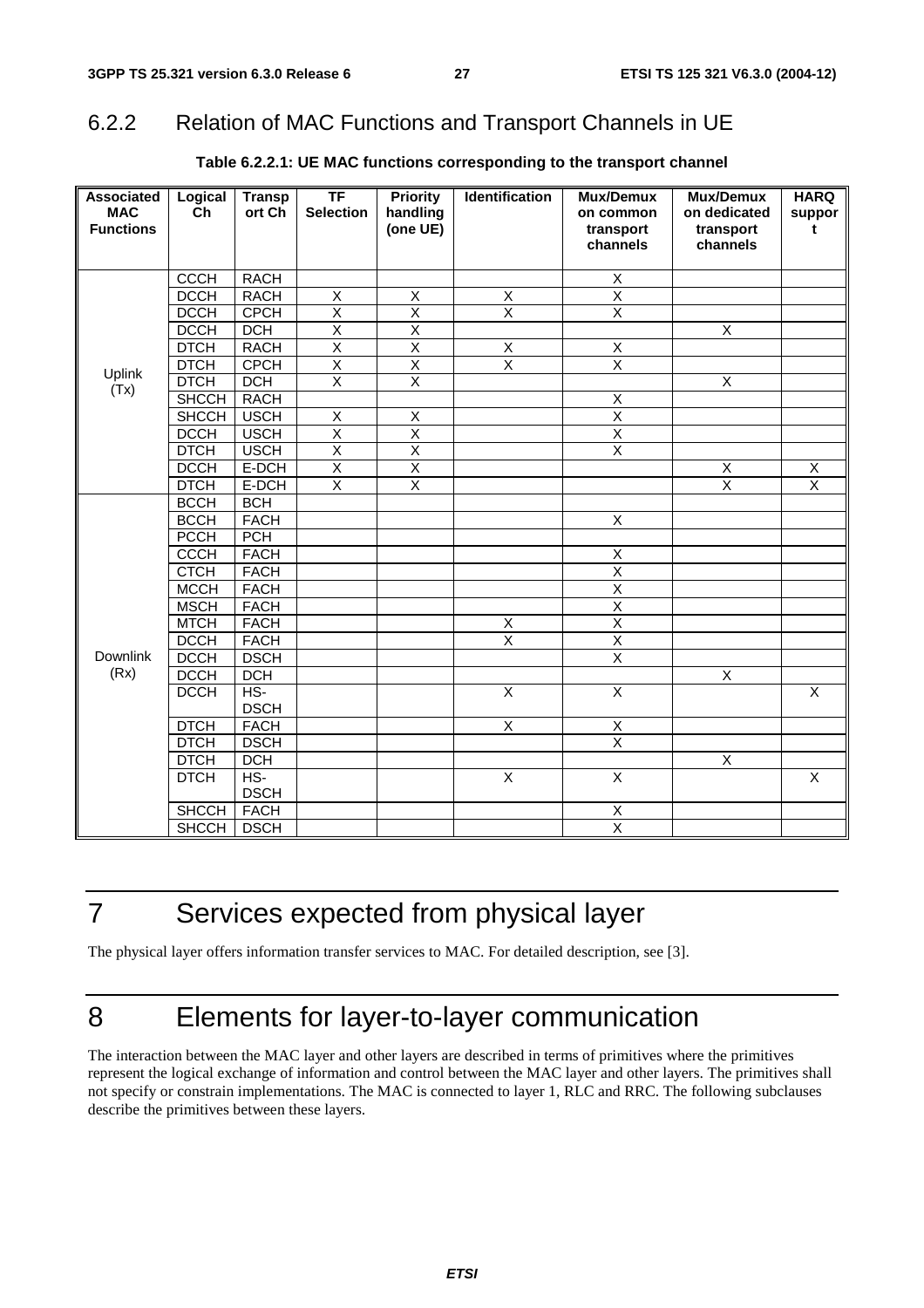# 8.1 Primitives between layers 1 and 2

### 8.1.1 Primitives

The primitives are described in [3].

### 8.1.2 Parameters

- a) Transport Format Resource Indicator (TFRI) for HS-DSCH:
	- For HS-DSCH the Transport Block size is derived from the TFRI value signalled on the HS-SCCH. The mapping between TFRI value and Transport Block size is specified in subclause 9.2.3.
- b) HARQ information for E-DCH:
	- ACK/NACK information (details specified in subclause 9.2.5.1).
	- RSN information (details specified in subclause 9.2.5.1).
- c) Relative Grant information for E-DCH:
	- Serving Relative Grant information (details specified in subclause 9.2.5.2.1).
	- Non-serving Relative Grant information (details specified in subclause 9.2.5.2.1).
- d) Absolute Grant information for E-DCH (details specified in subclause 9.2.5.2.2).

# 8.2 Primitives between MAC and RLC

### 8.2.1 Primitives

The primitives between MAC layer and RLC layer are shown in table 8.2.1.1.

| Table 8.2.1.1: Primitives between MAC layer and RLC layer |  |
|-----------------------------------------------------------|--|
|-----------------------------------------------------------|--|

| <b>Generic Name</b> | <b>Parameter</b>      |                   |                        |                |  |  |  |
|---------------------|-----------------------|-------------------|------------------------|----------------|--|--|--|
|                     | <b>Request</b>        | Indication        | <b>Response</b>        | <b>Confirm</b> |  |  |  |
| <b>MAC-DATA</b>     | Data, BO, UE-ID type  | Data, No TB,      |                        |                |  |  |  |
|                     | indicator, RLC Entity | TD (note), Error  |                        |                |  |  |  |
|                     | Info                  | indication        |                        |                |  |  |  |
| <b>MAC-STATUS</b>   |                       | No PDU, PDU Size, | BO.                    |                |  |  |  |
|                     |                       | TX status,        | <b>RLC Entity Info</b> |                |  |  |  |
|                     |                       | Status Report REQ |                        |                |  |  |  |
| NOTE: TDD only.     |                       |                   |                        |                |  |  |  |

#### **MAC-DATA-Req/Ind:**

- MAC-DATA-Req primitive is used to request that an upper layer PDU be sent using the procedures for the information transfer service;
- MAC-DATA-Ind primitive indicates the arrival of upper layer PDUs received within one transmission time interval by means of the information transfer service.

#### **MAC-STATUS-Ind/Resp:**

- MAC-STATUS-Ind primitive indicates to RLC for each logical channel the rate at which it may transfer data to MAC. Parameters are the number of PDUs that can be transferred in each transmission time interval and the PDU size; it is possible that MAC would use this primitive to indicate that it expects the current buffer occupancy of the addressed logical channel in order to provide for optimised TFC selection on transport channels with long transmission time interval. At the UE, MAC-STATUS-Ind primitive is also used to indicate from MAC to RLC that MAC has requested data transmission by PHY (i.e. PHY-DATA-REQ has been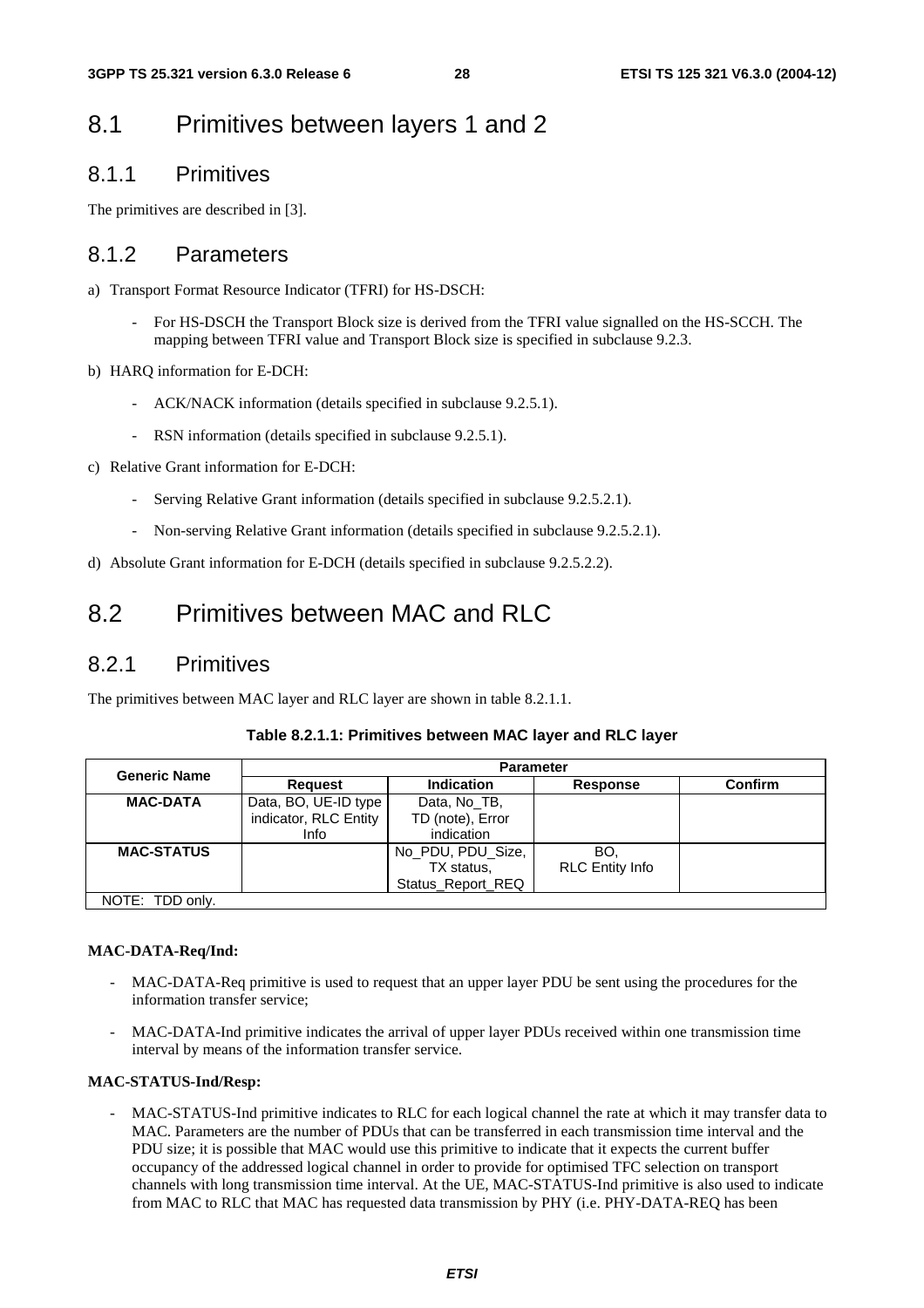submitted, see Fig. 11.2.2.1), or that transmission of an RLC PDU on RACH or CPCH has failed due to exceeded preamble ramping cycle counter.

- MAC-STATUS-Resp primitive enables RLC to acknowledge a MAC-STATUS-Ind. It is possible that RLC would use this primitive to indicate that it has nothing to send or that it is in a suspended state or to indicate the current buffer occupancy to MAC.

### 8.2.2 Parameters

a) Data:

- it contains the RLC layer messages (RLC-PDU) to be transmitted, or the RLC layer messages that have been received by the MAC sub-layer.
- b) Number of transmitted transport blocks (No\_TB) :
	- indicates the number of transport blocks transmitted by the peer entity within the transmission time interval, based on the TFI value.
- c) Buffer Occupancy (BO):
	- the parameter Buffer Occupancy (BO) indicates for each logical channel the amount of data in number of bytes that is available for transmission and retransmission in RLC layer. When MAC is connected to an AM RLC entity, control PDUs to be transmitted and RLC PDUs outside the RLC Tx window shall also be included in the BO. RLC PDUs that have been transmitted but not negatively acknowledged by the peer entity shall not be included in the BO.
- d) RX Timing Deviation (TD), TDD only:
	- it contains the RX Timing Deviation as measured by the physical layer for the physical resources carrying the data of the Message Unit. This parameter is optional and only for Indication. It is needed for the transfer of the RX Timing Deviation measurement of RACH transmissions carrying CCCH data to RRC.
- e) Number of PDU (No\_PDU):
	- specifies the number of PDUs that the RLC is permitted to transfer to MAC within a transmission time interval.
- f) PDU Size (PDU\_Size):
	- specifies the size of PDU that can be transferred to MAC within a transmission time interval.
- g) UE-ID Type Indicator:
	- indicates the UE-ID type to be included in MAC for a DCCH and DTCH when they are mapped onto a common transport channel (i.e. FACH, RACH, DSCH in FDD or CPCH). On the UE side UE-ID Type Indicator shall always be set to C-RNTI.
- h) TX status:
	- when set to value "transmission unsuccessful" this parameter indicates to RLC that transmission of an RLC PDU failed in the previous Transmission Time Interval, when set to value "transmission successful" this parameter indicates to RLC that the requested RLC PDU(s) has been submitted for transmission by the physical layer.
- i) RLC Entity Info
	- indicates to MAC the configuration parameters that are critical to TFC selection depending on its mode and the amount of data that could be transmitted at the next TTI. This primitive is meant to insure that MAC can perform TFC selection (see subclause 11.4).
- j) Error indication
	- When a MAC SDU is delivered to upper layer, an error indication is given for the SDU to upper layer if an error indication for the SDU has been received from lower layer.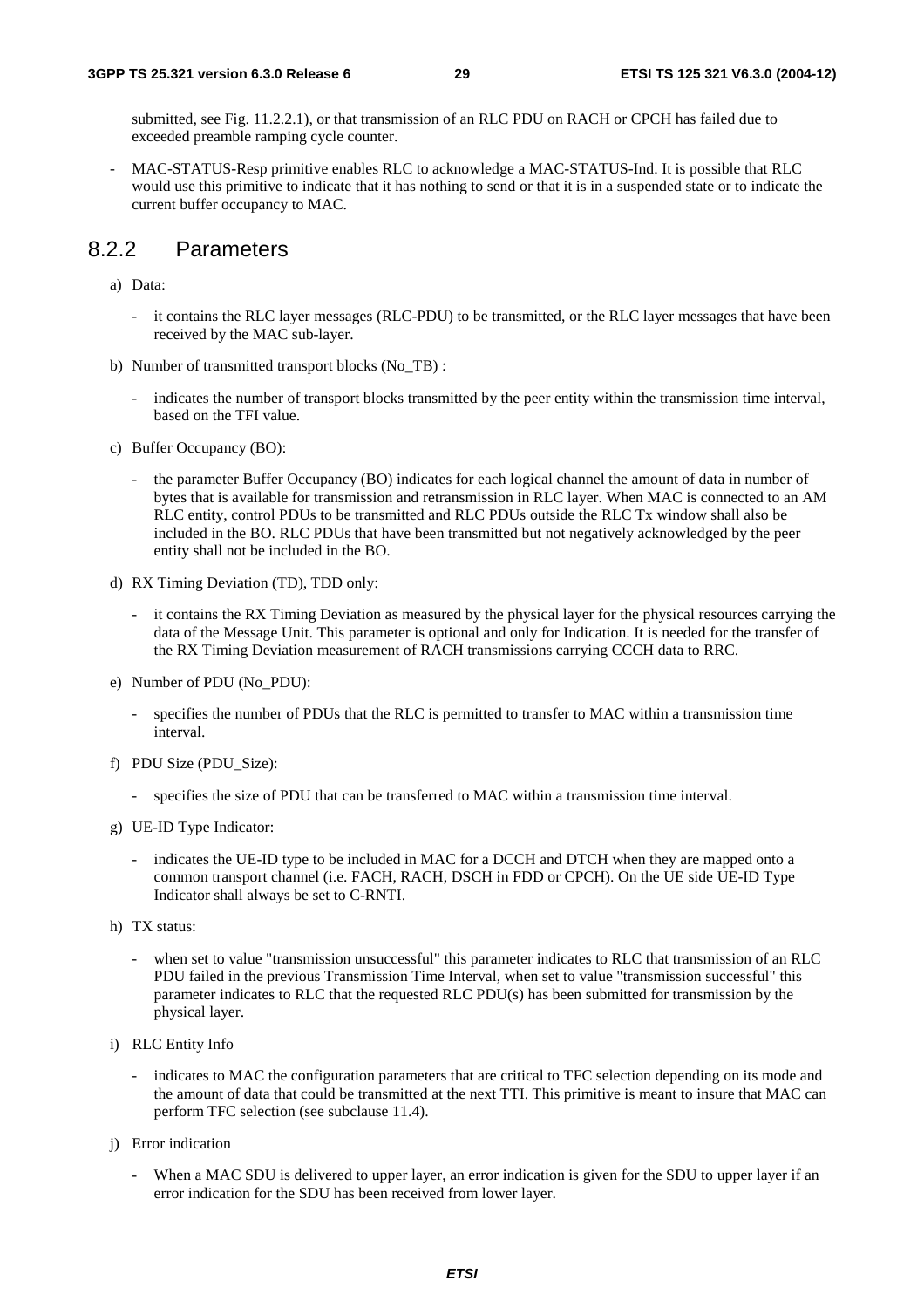- k) Status Report REQ
	- indicates to all AM RLC entities mapped on HS-DSCH to generate a status report when the MAC-hs resets.

# 8.3 Primitives between MAC and RRC

### 8.3.1 Primitives

The primitives between MAC and RRC are shown in table 8.3.1.1.

#### **Table 8.3.1.1: Primitives between MAC sub-layer and RRC**

| <b>Generic Name</b>         | <b>Parameter</b>                                                                                                                                                                                                            |                       |                 |         |  |  |  |  |
|-----------------------------|-----------------------------------------------------------------------------------------------------------------------------------------------------------------------------------------------------------------------------|-----------------------|-----------------|---------|--|--|--|--|
|                             | <b>Request</b>                                                                                                                                                                                                              | <b>Indication</b>     | <b>Response</b> | Confirm |  |  |  |  |
| <b>CMAC-CONFIG</b>          | UE information elements,<br>RB information elements,<br>TrCH information elements,<br>RACH transmission control elements,<br>Ciphering elements,<br>CPCH transmission control elements,<br><b>MBMS</b> information elements |                       |                 |         |  |  |  |  |
| CMAC-<br><b>MEASUREMENT</b> | lMeasurement information elements                                                                                                                                                                                           | Measurement<br>result |                 |         |  |  |  |  |
| <b>CMAC-STATUS</b>          |                                                                                                                                                                                                                             | Status info           |                 |         |  |  |  |  |

#### **CMAC-CONFIG-Req:**

- CMAC-CONFIG-Req is used to request for setup, release and configuration of a logical channel, e.g. RNTI allocation, switching the connection between logical channels and transport channels, TFCS update or scheduling priority of logical channel.

#### **CMAC-MEASUREMENT-Req/Ind:**

- CMAC-MEASUREMENT-Req is used by RRC to request MAC to perform measurements, e.g. traffic volume measurements;
- CMAC-MEASUREMENT-Ind is used to notify RRC of the measurement result.

#### **CMAC-STATUS-Ind:**

- CMAC-STATUS-Ind primitive notifies RRC of status information.

### 8.3.2 Parameters

See [7] for a detailed description of the UE, RB and TrCH information elements.

- a) UE information elements S-RNTI SRNC identity C-RNTI Activation time
- b) RB information elements RB multiplexing info (Transport channel identity, Logical channel identity, MAC logical channel priority) DDI mapping table for E-DCH transmission
- c) TrCH information elements Transport Format Combination Set MAC-hs reset indicator Re-ordering release timer (T1) HARQ Profile parameters (power offset, maximum number of re-transmissions)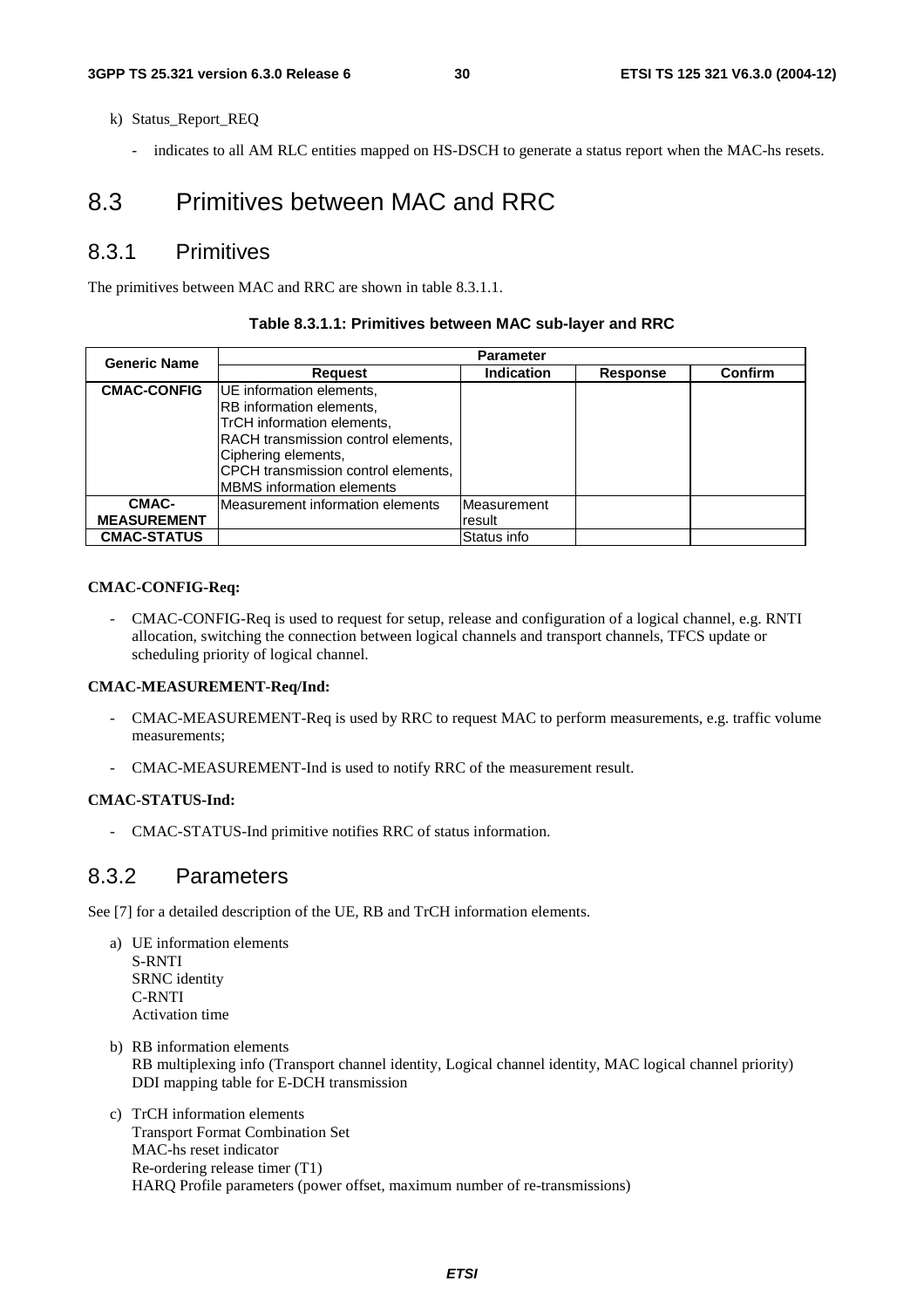E-DCH TTI duration Allowed combinations for multiplexing of MAC-d flows into MAC-e PDUs

- d) Measurement information elements Reporting Quantity identifiers Time interval to take an average or a variance (applicable when Average or Variance is Reporting Quantity)
- e) Measurement result Reporting Quantity
- f) Status info

when set to value ""transmission unsuccessful"" this parameter indicates to RRC that transmission of a TM RLC PDU failed (due to e.g. Maximum number of preamble ramping cycles reached for RACH in FDD), when set to value "transmission successful" this parameter indicates to RRC that the requested TM RLC PDU(s) has been submitted for transmission by the physical layer.

g) RACH transmission control elements

Set of ASC parameters (identifier for PRACH partitions, persistence values) Maximum number of preamble ramping cycles (FDD) or synchronisation attempts (1.28 Mcps TDD)  $M_{\text{max}}$ Minimum and maximum number of time units between two preamble ramping cycles,  $N_{BOLmin}$  and  $N_{BOLmax}$  (FDD only)

ASC for RRC CONNECTION REQUEST message

- h) Ciphering elements Ciphering mode Ciphering key Ciphering sequence number
- i) CPCH transmission control elements CPCH persistency value, P for each Transport Format Maximum number of preamble ramping cycles  $N_{\text{access\_fails}}$ NF\_max (Maximum number of frames for CPCH transmission for each Transport Format) N\_EOT (Number of EOT for release of CPCH transmission) Backoff control timer parameters Transport Format Set Initial Priority Delays Channel Assignment Active indication
- j) MBMS information elements MBMS Id
- k) E-DCH configuration elements HARQ Round Trip Time

# 9 Elements for peer-to-peer communication

## 9.1 Protocol data units

### 9.1.1 General

A MAC PDU is a bit string, with a length not necessarily a multiple of 8 bits. In the drawings in clause 9.1, bit strings are represented by tables in which the first bit is the leftmost one on the first line of the table, the last bit is the rightmost on the last line of the table, and more generally the bit string is to be read from left to right and then in the reading order of the lines.

Depending on the provided service, MAC SDUs are bit strings with any non-null length, or bit strings with an integer number of octets in length. An SDU is included into a MAC PDU from first bit onward.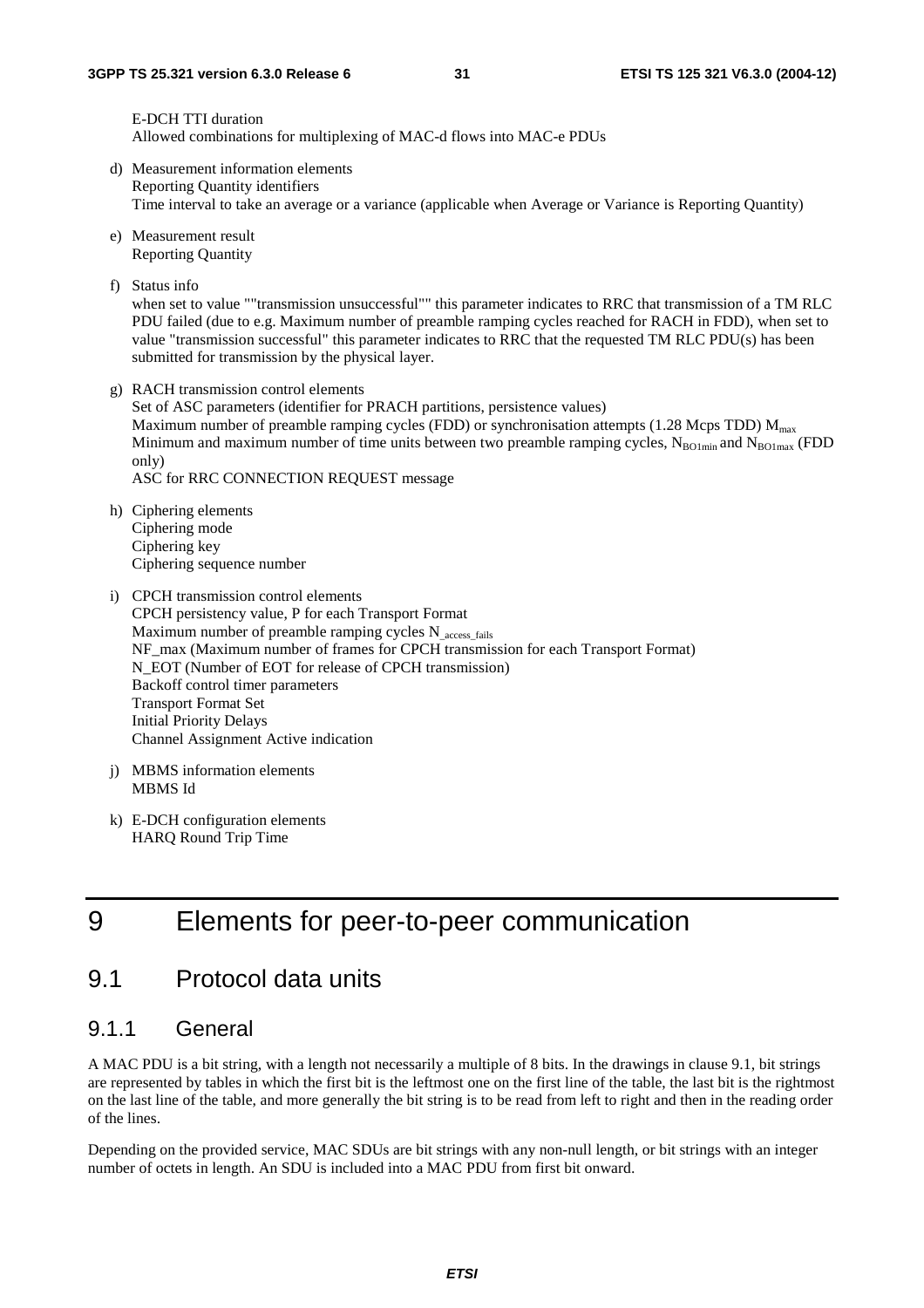In the UE for the uplink, all MAC PDUs delivered to the physical layer within one TTI are defined as Transport Block Set (TBS). It consists of one or several Transport Blocks, each containing one MAC PDU. The Transport Blocks, shall be transmitted in the order as delivered from RLC. When multiplexing of RLC PDUs from different logical channels is performed on MAC, the order of all Transport Blocks originating from the same logical channel shall be the same as the order of the sequence delivered from RLC. The order of the different logical channels in a TBS is set by the MAC protocol.

## 9.1.2 MAC PDU (not HS-DSCH or E-DCH)

A MAC PDU consists of an optional MAC header and a MAC Service Data Unit (MAC SDU), see figure 9.1.2.1. Both the MAC header and the MAC SDU are of variable size.

The content and the size of the MAC header depends on the type of the logical channel, and in some cases none of the parameters in the MAC header are needed.

The size of the MAC-SDU depends on the size of the RLC-PDU, which is defined during the setup procedure.



**Figure 9.1.2.1: MAC PDU**

### 9.1.3 MAC-d PDU (HS-DSCH)

For HS-DSCH the MAC-d PDU format equals the MAC PDU format for the non HS-DSCH case.

### 9.1.4 MAC PDU (HS-DSCH)

In case of HS-DSCH a MAC PDU consists of one MAC-hs header and one or more MAC-hs SDUs where each MAChs SDU equals a MAC-d PDU. A maximum of one MAC-hs PDU can be transmitted in a TTI per UE. The MAC-hs header is of variable size. The MAC-hs SDUs in one TTI belongs to the same reordering queue.



**Figure 9.1.4.1: MAC-hs PDU** 

### 9.1.5 MAC PDU (E-DCH)

In the case of E-DCH there are two MAC sublayers, MAC-e and MAC-es. MAC-es sits on top of MAC-e and receives PDUs directly from MAC-d. MAC-es SDUs (i.e. MAC-d PDUs) of the same size, coming from a particular logical channel can be multiplexed together into a single MAC-es payload. To this payload is prepended the MAC-es header (see subclause 9.2.4.1). The number of PDUs, as well as the DDI value identifying the logical channel, the MAC-d flow and the MAC-es SDU size will be included as part of the MAC-e header. Multiple MAC-es PDUs, but only one MAC-e PDU can be transmitted in a TTI.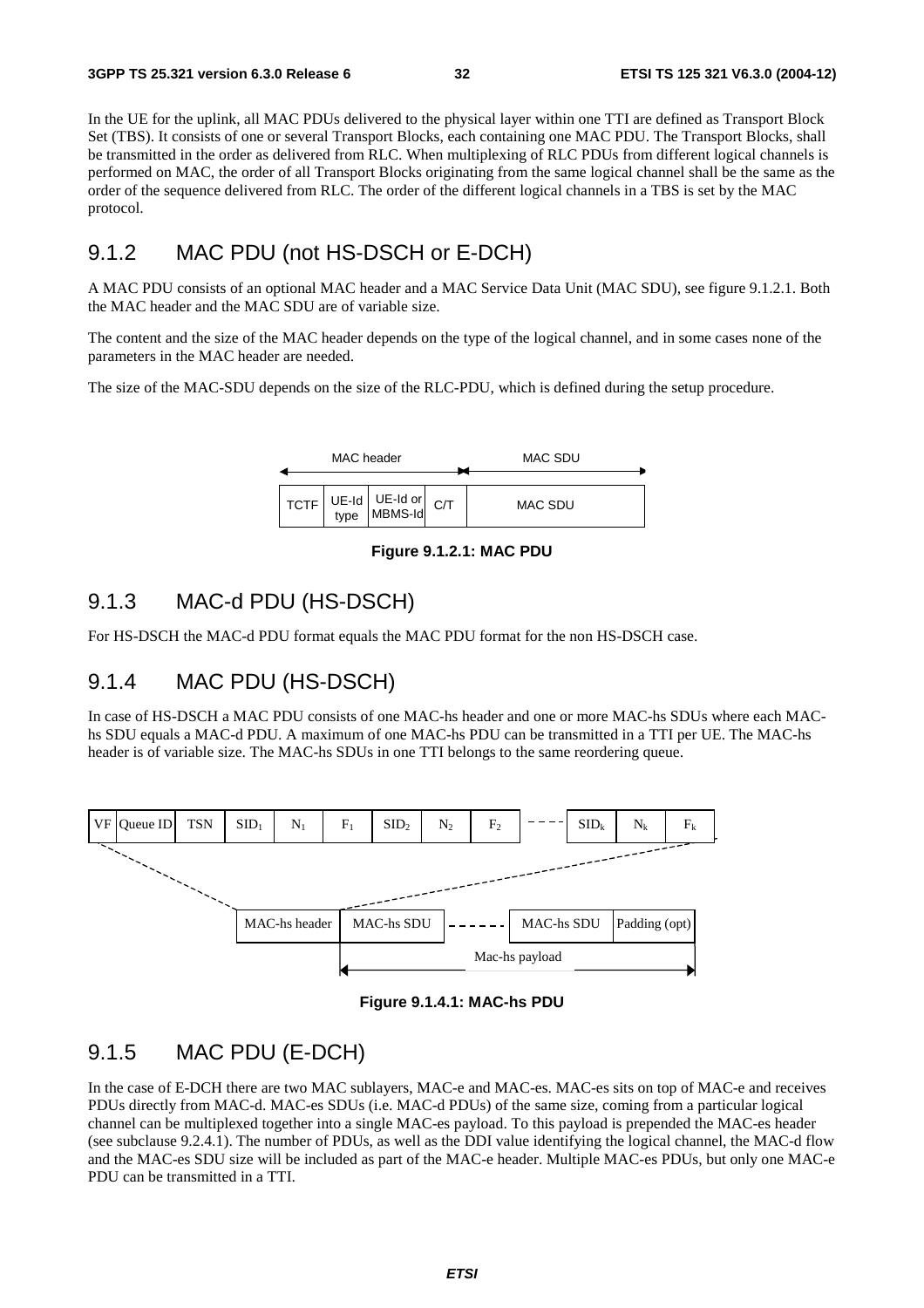In the illustration below the field  $DDI_0$  is referring to the specific DDI value that indicates that there are no more MACes PDUs included in the MAC-e PDU (see subclause 9.2.4.2). This header will not be associated with a new MAC-es payload.



**Figure 9.1.5.1: MAC-es PDU** 



**Figure 9.1.5.2: MAC-e PDU** 

# 9.2 Formats and parameters

NOTE: MAC header field encodings as specified in this clause with designation "Reserved" are forbidden to be used by a sender in this version of the protocol.

### 9.2.1 MAC PDU: Parameters of the MAC PDU header (not HS-DSCH or E-DCH) and MAC-d PDU header (HS-DSCH and E-DCH)

NOTE: In this subclause coding and format of MAC header fields for MBMS need to be further studied e.g. based on multiplexing options.

The following fields are defined for the MAC header for transport channels other than HS-DSCH and for the MAC-d PDU header for HS-DSCH:

Target Channel Type Field

The TCTF field is a flag that provides identification of the logical channel class on FACH and RACH transport channels, i.e. whether it carries BCCH, CCCH, CTCH, SHCCH, MCCH, MTCH, MSCH or dedicated logical channel information. The size and coding of TCTF for FDD and TDD are shown in tables 9.2.1.1, 9.2.1.2,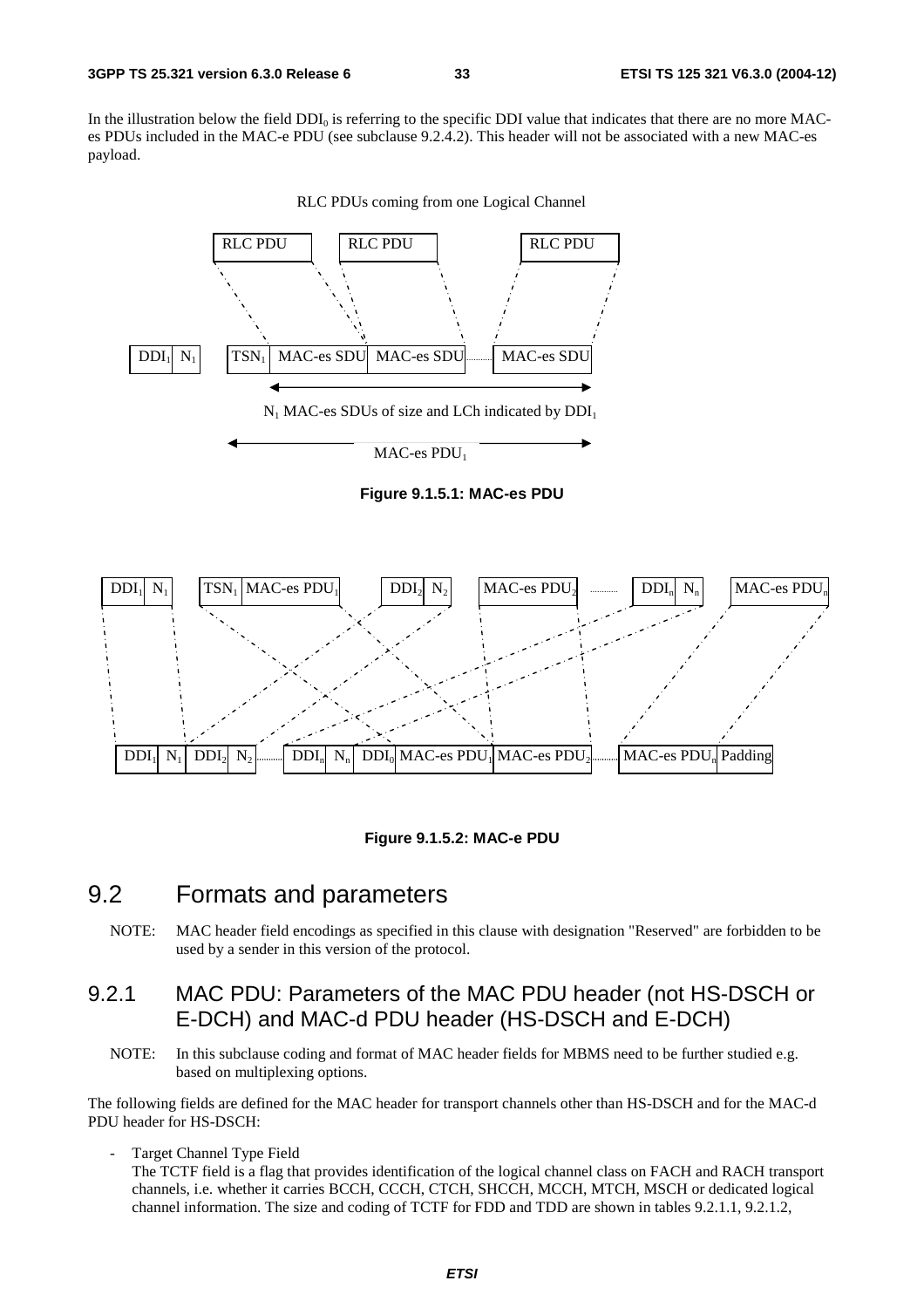9.2.1.3, 9.2.1.4 and 9.2.1.5. Note that the size of the TCTF field of FACH for FDD is 2,4 or 8 bits and for TDD is either 3 or 5 bits depending on the value of the 3 most significant bits. The TCTF of the RACH for TDD is either 2 or 4 bits depending on the value of the 2 most significant bits.

**Table 9.2.1.1: Coding of the Target Channel Type Field on FACH for TDD** 

| <b>TCTF</b> | <b>Designation</b>        |
|-------------|---------------------------|
| 000         | <b>BCCH</b>               |
| 001         | CCCH                      |
| 010         | СТСН                      |
| 01100       | DCCH or DTCH              |
|             | over FACH                 |
| 01101       | <b>MCCH</b>               |
| 01110       | MTCH                      |
|             | <b>MSCH</b>               |
| 01111       |                           |
| 100         |                           |
|             | <b>SHCCH</b>              |
| 101-111     | Reserved                  |
|             | (PDUs with this coding    |
|             | will be discarded by this |
|             | version of the protocol)  |

### **Table 9.2.1.2: Coding of the Target Channel Type Field on FACH for FDD**

| <b>TCTF</b> | <b>Designation</b>        |
|-------------|---------------------------|
| 00          | <b>BCCH</b>               |
| 01000000    | <b>CCCH</b>               |
| 01000001-   | Reserved                  |
| 01001111    | (PDUs with this coding    |
|             | will be discarded by this |
|             | version of the protocol)  |
| 01010000    | <b>MCCH</b>               |
| 01010001-   | Reserved                  |
| 01011110    | (PDUs with this coding    |
|             | will be discarded by this |
|             | version of the protocol)  |
| 01011111    | <b>MSCH</b>               |
| 0110        | <b>MTCH</b>               |
| 0111        | Reserved                  |
|             | (PDUs with this coding    |
|             | will be discarded by this |
|             | version of the protocol)  |
| 10000000    | <b>CTCH</b>               |
| 10000001-   | Reserved                  |
| 10111111    | (PDUs with this coding    |
|             | will be discarded by this |
|             | version of the protocol)  |
| 11          | DCCH or DTCH              |
|             | over FACH                 |

### **Table 9.2.1.3: Coding of the Target Channel Type Field on USCH or DSCH (TDD only)**

| <b>TCTF</b> | <b>Designation</b> |
|-------------|--------------------|
|             | <b>SHCCH</b>       |
|             | DCCH or DTCH over  |
|             | USCH or DSCH       |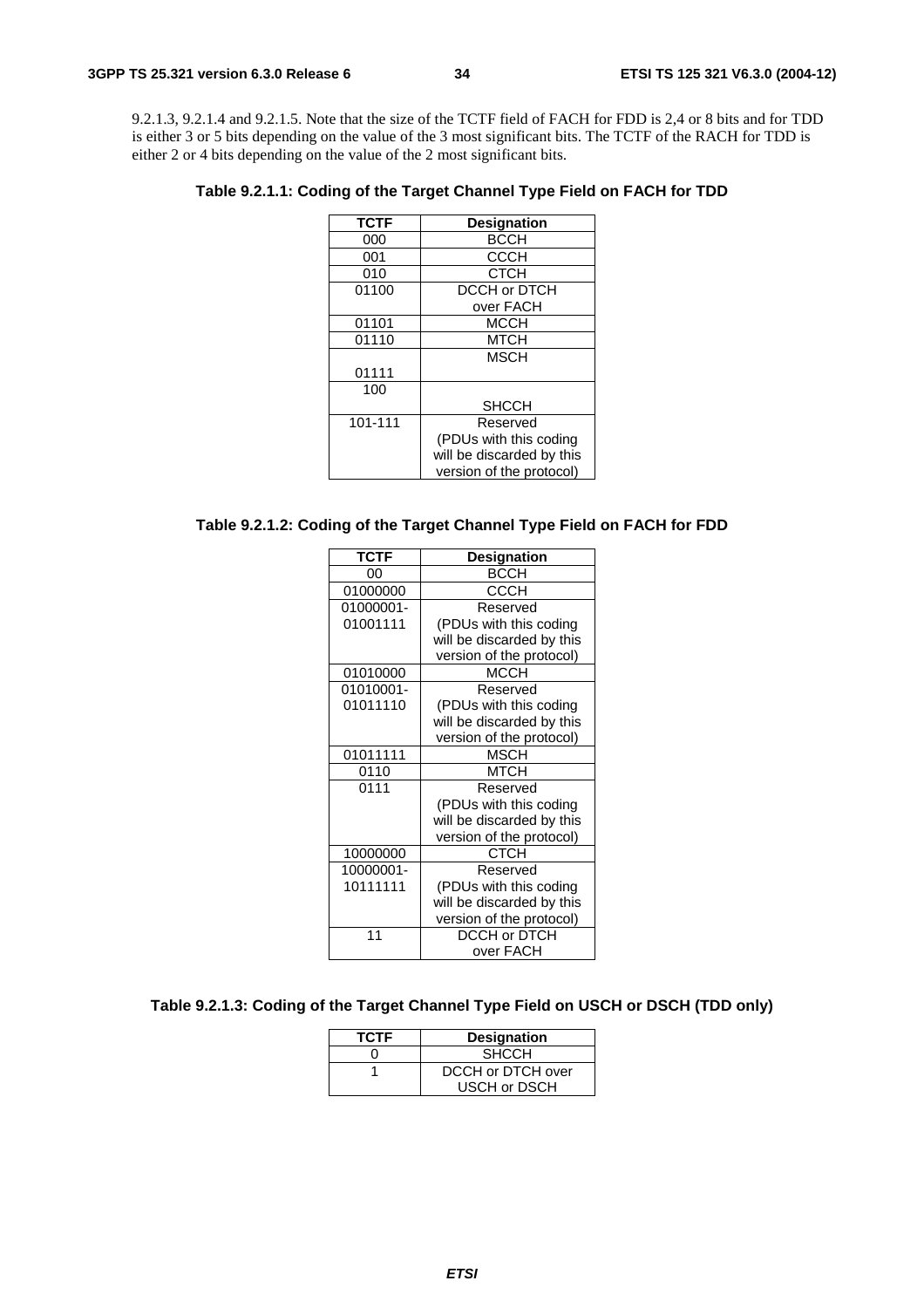| <b>TCTF</b> | <b>Designation</b>        |
|-------------|---------------------------|
| 00          | <b>CCCH</b>               |
| 01          | DCCH or DTCH              |
|             | over RACH                 |
| $10 - 11$   | Reserved                  |
|             | (PDUs with this coding    |
|             | will be discarded by this |
|             | version of the protocol)  |

#### **Table 9.2.1.4: Coding of the Target Channel Type Field on RACH for FDD**

#### **Table 9.2.1.5: Coding of the Target Channel Type Field on RACH for TDD**

| <b>TCTF</b> | <b>Designation</b>        |
|-------------|---------------------------|
| 00          | <b>CCCH</b>               |
| 0100        | DCCH or DTCH              |
|             | Over RACH                 |
| $0101 -$    | Reserved                  |
| 0111        | (PDUs with this coding    |
|             | will be discarded by this |
|             | version of the protocol)  |
| 10          | <b>SHCCH</b>              |
| 11          | Reserved                  |
|             | (PDUs with this coding    |
|             | will be discarded by this |
|             | version of the protocol)  |

#### C/T field

The C/T field provides identification of the logical channel instance when multiple logical channels are carried on the same transport channel (other than HS-DSCH) or same MAC-d flow (HS-DSCH). The C/T field is used also to provide identification of the logical channel type on dedicated transport channels and on FACH and RACH when used for user data transmission. The size of the C/T field is fixed to 4 bits for both common transport channels and dedicated transport channels. Table 9.2.1.5a shows the 4-bit C/T field.

**Table 9.2.1.5a: Structure of the C/T field** 

| C/T field | <b>Designation</b>             |
|-----------|--------------------------------|
| 0000      | Logical channel 1              |
| 0001      | Logical channel 2              |
|           |                                |
| 1110      | Logical channel 15             |
| 1111      | Reserved                       |
|           | (PDUs with this coding will be |
|           | discarded by this version of   |
|           | the protocol)                  |

- UE-Id

The UE-Id field provides an identifier of the UE on common transport channels. The following types of UE-Id used on MAC are defined:

- UTRAN Radio Network Temporary Identity (U-RNTI) may be used in the MAC header of DCCH using RLC UM (SRB1), when mapped onto common transport channels in downlink direction; the U-RNTI is never used in uplink direction;
- Cell Radio Network Temporary Identity (C-RNTI) is used on DTCH and DCCH in uplink, and may be used on DCCH in downlink and is used on DTCH in downlink when mapped onto common transport channels, except when mapped onto DSCH transport channel;
- In FDD, DSCH Radio Network Temporary Identity (DSCH-RNTI) is used on DTCH and DCCH in downlink when mapped onto DSCH transport channel;- the UE id to be used by MAC is configured through the MAC control SAP. The lengths of the UE-id field of the MAC header are given in table 9.2.1.6.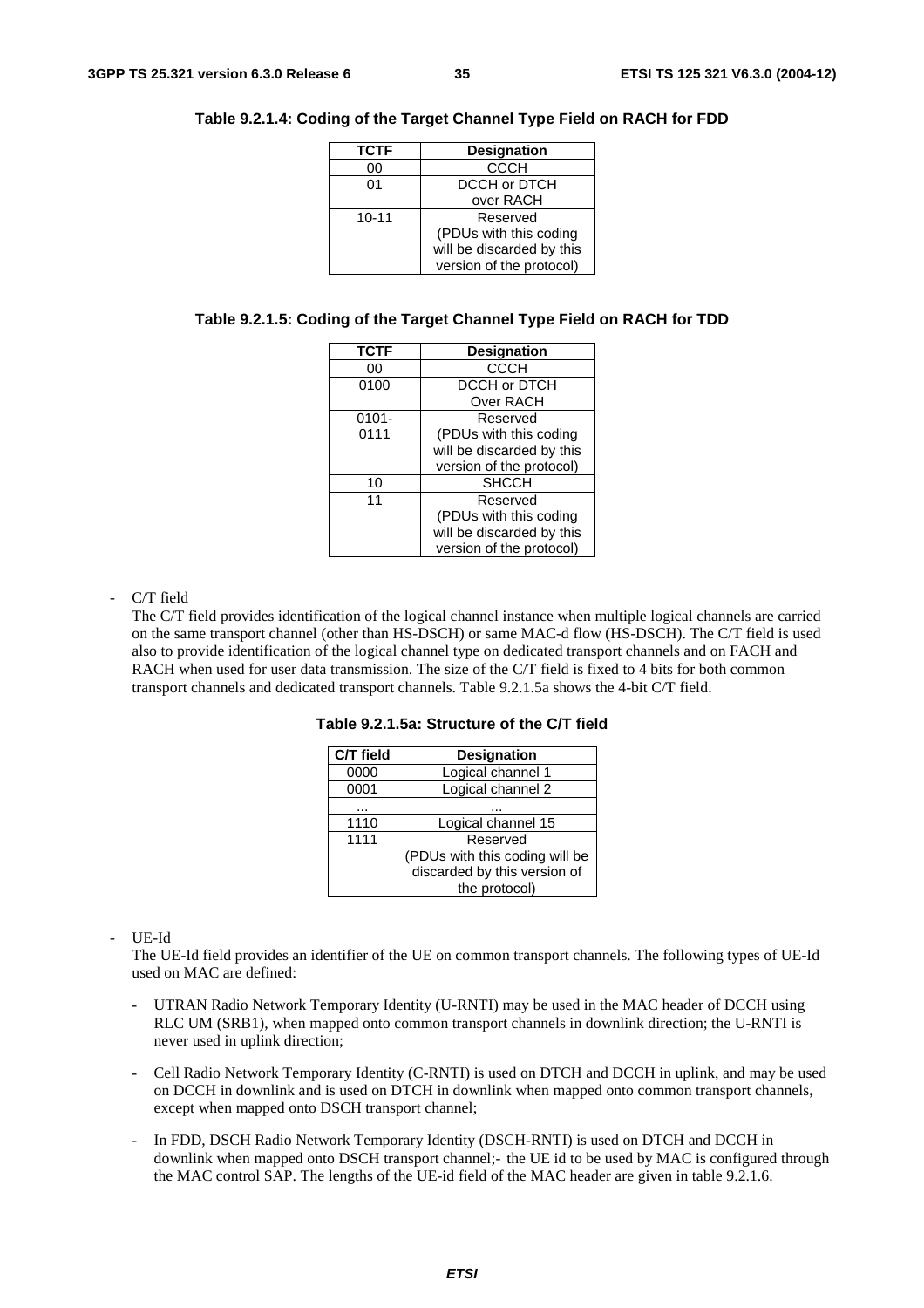| UE Id type       | Length of UE Id field |
|------------------|-----------------------|
| U-RNTI           | 32 bits               |
| C-RNTI           | 16 bits               |
| <b>DSCH-RNTI</b> | 16 bits               |

**Table 9.2.1.6: Lengths of UE Id field** 

UE-Id Type

The UE-Id Type field is needed to ensure correct decoding of the UE-Id field in MAC Headers.

| UE-Id Type field 2 bits | UE-Id Type                     |  |
|-------------------------|--------------------------------|--|
| 00                      | U-RNTI                         |  |
| 01                      | C-RNTI or DSCH-RNTI            |  |
|                         | Reserved                       |  |
| 10                      | (PDUs with this coding will be |  |
|                         | discarded by this version of   |  |
|                         | the protocol)                  |  |
|                         | Reserved                       |  |
| 11                      | (PDUs with this coding will be |  |
|                         | discarded by this version of   |  |
|                         | the protocol)                  |  |

**Table 9.2.1.7: UE-Id Type field definition** 

MBMS-Id

The MBMS-Id field provides an identifier of MTCH for an MBMS service carried on FACH. The MBMS-Id is used in the MAC header of MTCH mapped onto FACH in downlink direction; the MBMS-Id is never used in uplink direction. The MBMS Id to be used by MAC is configured through the MAC control SAP. The length of the MBMS-Id field is 4 bits. Table 9.2.1.7a shows the 4-bit MBMS-Id field.

### **Table 9.2.1.8: Structure of the MBMS-Id field**

| <b>MBMS-Id</b><br>field | <b>Designation</b>             |
|-------------------------|--------------------------------|
| 0000                    | <b>MBMS</b> service 1          |
| 0001                    | <b>MBMS</b> service 2          |
|                         |                                |
| 1110                    | <b>MBMS</b> service 15         |
| 1111                    | Reserved                       |
|                         | (PDUs with this coding will be |
|                         | discarded by this version of   |
|                         | the protocol)                  |

### 9.2.1.1 MAC header for DTCH and DCCH (not mapped on HS-DSCH or E-DCH)

- a) DTCH or DCCH mapped to DCH, no multiplexing of dedicated channels on MAC:
	- no MAC header is required.
- b) DTCH or DCCH mapped to DCH, with multiplexing of dedicated channels on MAC:
	- C/T field is included in MAC header.
- c) DTCH or DCCH mapped to RACH/FACH:
	- TCTF field, C/T field, UE-Id type field and UE-Id are included in the MAC header. For FACH, the UE-Id type field used is the C-RNTI or U-RNTI. For RACH, the UE-Id type field used is the C-RNTI.
- d) DTCH or DCCH mapped to DSCH or USCH:
	- the TCTF field is included in the MAC header for TDD only. The UE-Id type and UE-Id are included in the MAC header for FDD only. The UE-Id type field used is the DSCH-RNTI. The C/T field is included if multiplexing on MAC is applied.
- e) DTCH or DCCH mapped to DSCH or USCH where DTCH or DCCH are the only logical channels: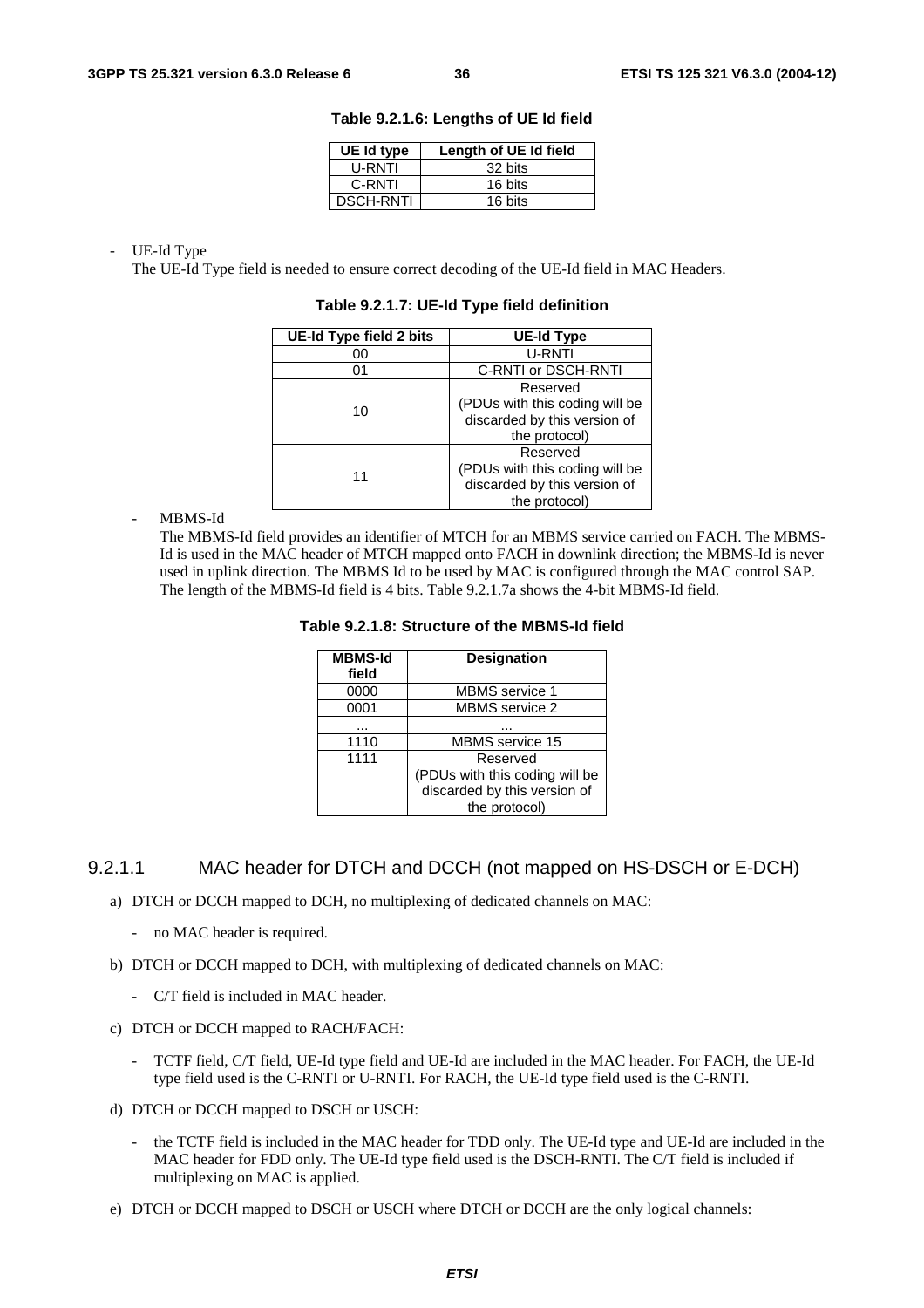- the UE-Id type and UE-Id are included in the MAC header for FDD only. The UE-Id type field used is the DSCH-RNTI. The C/T field is included in the MAC header if multiplexing on MAC is applied.
- f) DTCH or DCCH mapped to CPCH:
	- UE-Id type field and UE-Id are included in the MAC header. The C/T field is included in the MAC header if multiplexing on MAC is applied. The UE-Id type field used is the C-RNTI.

| Case a):       |             |                 |       |         | <b>MAC SDU</b> |
|----------------|-------------|-----------------|-------|---------|----------------|
| Case b):       |             |                 | C/T   | MAC SDU |                |
|                |             |                 |       |         |                |
| ase c):        | <b>TCTF</b> | $UE-Id$<br>type | UE-Id | C/T     | <b>MAC SDU</b> |
|                |             |                 |       |         |                |
| Case d):       | <b>TCTF</b> | UE-Id<br>type   | UE-Id | C/T     | <b>MAC SDU</b> |
|                |             |                 |       |         |                |
| Case e and f): |             | UE-Id<br>type   | UE-Id | C/T     | <b>MAC SDU</b> |

**Figure 9.2.1.1.1: MAC PDU formats for DTCH and DCCH** 

### 9.2.1.1a MAC-d Header for DTCH and DCCH (mapped on HS-DSCH)

The MAC-d PDU header for DTCH and DCCH mapped on HS-DSCH is as shown in figure 9.2.1.1a.1.

- C/T field is included in the MAC-d PDU header if multiplexing on MAC is applied.

| $\Gamma$ $C/T$ | MAC SDU |
|----------------|---------|
|                |         |

### **Figure 9.2.1.1a.1 MAC-d PDU format for DTCH and DCCH mapped on HS-DSCH**

### 9.2.1.1b MAC-d Header for DTCH and DCCH (mapped on E-DCH)

For DTCH and DCCH mapped on E-DCH there is no need for a MAC-d header. Therefore, the MAC-d PDUs will be as shown in figure 9.2.1.1a.1.

MAC SDU

### **Figure 9.2.1.1b.1 MAC-d PDU format for DTCH and DCCH mapped on E-DCH**

### 9.2.1.2 MAC header for BCCH

- a) BCCH mapped to BCH:
	- no MAC header is included.
- b) BCCH mapped to FACH:
	- the TCTF field is included in MAC header.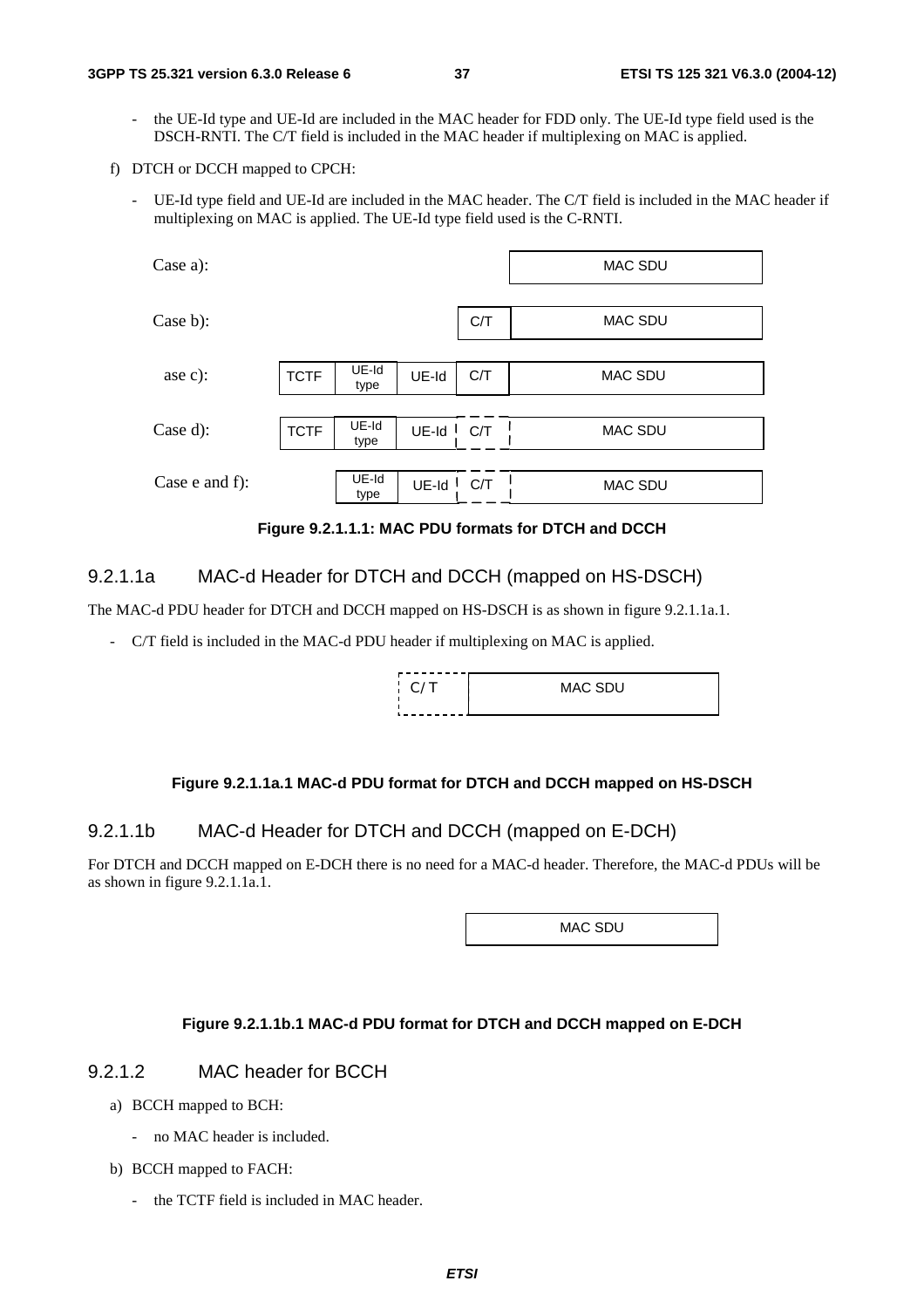| <b>MAC SDU</b> |  |
|----------------|--|
|                |  |
|                |  |
|                |  |



# 9.2.1.3 MAC header for PCCH

There is no MAC header for PCCH.

# 9.2.1.4 MAC header for CCCH

### CCCH mapped to RACH/FACH:

- TCTF field is included in MAC header.

| ı | $MAC$ $S$ $D$ $H$<br>— Mn⊂ |
|---|----------------------------|

### **Figure 9.2.1.4.1: MAC PDU formats for CCCH**

# 9.2.1.5 MAC Header for CTCH

The TCTF field is included as MAC header for CTCH as shown in figure 9.2.1.5.1.

| $\cap$ TF | MAC SDU |
|-----------|---------|
|           |         |

# **Figure 9.2.1.5.1: MAC PDU format for CTCH**

# 9.2.1.6 MAC Header for SHCCH

The MAC header for SHCCH is as shown in figure 9.2.1.6.1.

- a) SHCCH mapped to RACH and USCH/FACH and DSCH:
	- TCTF has to be included.
- b) SHCCH mapped to RACH and USCH/FACH and DSCH, where SHCCH is the only channel.

| Case a): | <b>TCTF</b> | MAC SDU |
|----------|-------------|---------|
|          |             |         |
| Case b): |             | MAC SDU |

### **Figure 9.2.1.6.1: MAC PDU format for SHCCH**

# 9.2.1.7 MAC Header for MCCH

The TCTF field is included as MAC header for MCCH as shown in figure 9.2.1.7.1.

|  | MAC SDU |
|--|---------|
|  |         |

### **Figure 9.2.1.7.1: MAC PDU format for MCCH**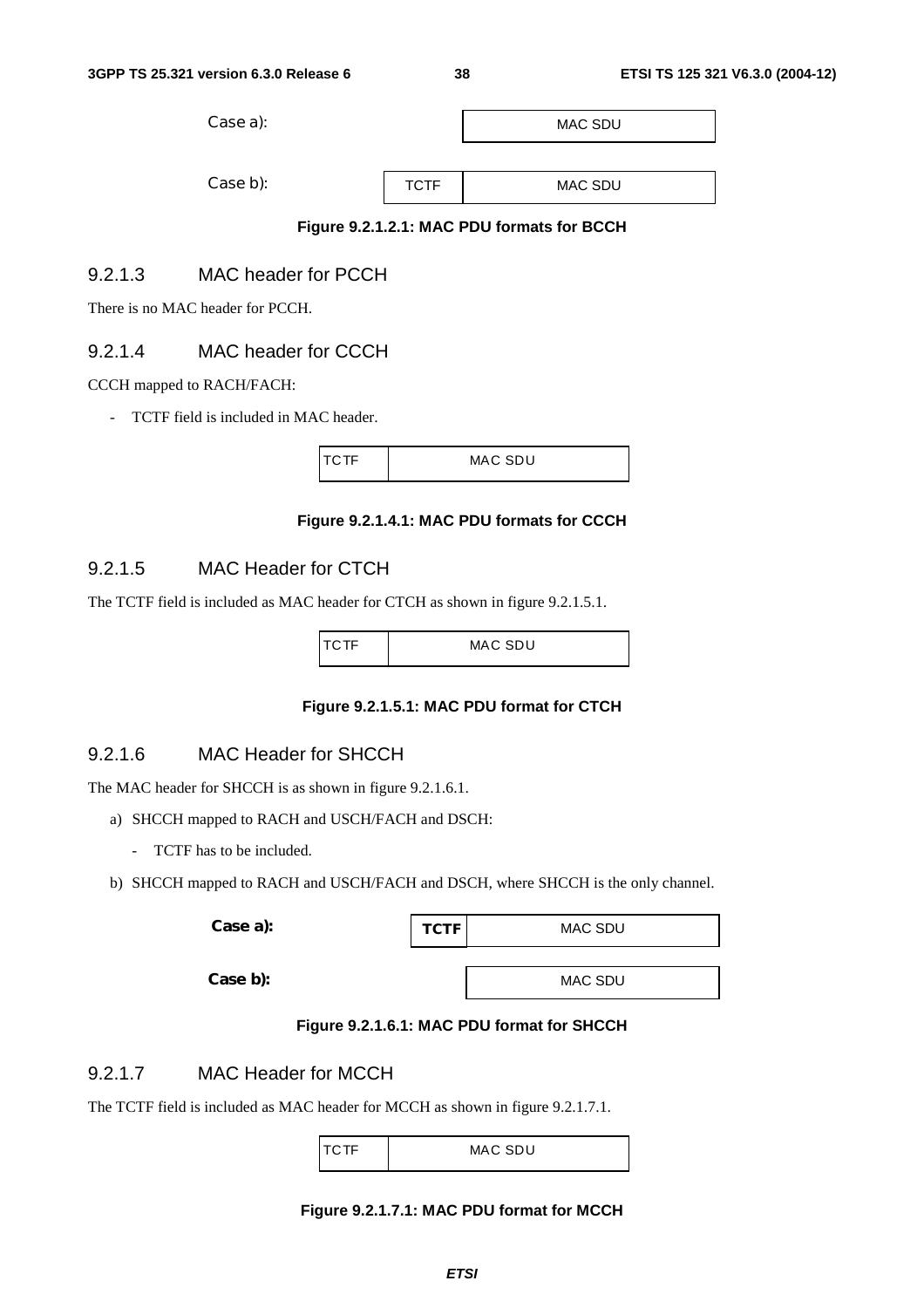### 9.2.1.8 MAC Header for MTCH

The TCTF field and MBMS-Id field are included in the MAC header for MTCH as shown in figure 9.2.1.8.1.

|  | <b>TCTF MBMS-Id</b> | MAC SDU |
|--|---------------------|---------|
|  |                     |         |

#### **Figure 9.2.1.8.1: MAC PDU format for MTCH**

### 9.2.1.9 MAC Header for MSCH

The TCTF field is included in the MAC header for MSCH as shown in figure 9.2.1.9.1.

TCTF | MAC SDU

**Figure 9.2.1.9.1: MAC PDU format for MSCH** 

# 9.2.2 MAC PDU: Parameters of the MAC header (HS-DSCH)

Version Flag (VF):

The VF field is a one bit flag providing extension capabilities of the MAC-hs PDU format. The VF field shall be set to zero and the value one is reserved in this version of the protocol.

Queue identifier (Queue ID):

The Queue ID field provides identification of the reordering queue in the receiver, in order to support independent buffer handling of data belonging to different reordering queues. The length of the Queue ID field is 3 bit.

Transmission Sequence Number (TSN):

The TSN field provides an identifier for the transmission sequence number on the HS-DSCH. The TSN field is used for reordering purposes to support in-sequence delivery to higher layers. The length of the TSN field is 6 bit.

Size index identifier (SID):

The SID fields identifies the size of a set of consecutive MAC-d PDUs. The MAC-d PDU size for a given SID is configured by higher layers and is independent for each Queue ID. The length of the SID field is 3 bit.

- Number of MAC-D PDUs (N):

The number of consecutive MAC-d PDUs with equal size is identified with the N field. The length of the N field is 7 bits. In FDD mode, the maximum number of PDUs transmitted in a single TTI shall be assumed to be 70. In 1.28 Mcps TDD mode, the maximum number of PDUs transmitted in a single TTI shall be assumed to be 45. In 3.84 Mcps TDD mode, the maximum number of PDUs transmitted in a single TTI shall be assumed to be 318. If more PDUs than the defined maximum number of PDUs for the corresponding mode are received, the UE behaviour is unspecified.

Flag (F):

The F field is a flag indicating if more fields are present in the MAC-hs header or not. If the F field is set to "0" the F field is followed by an additional set of SID, N and F fields. If the F field is set to "1" the F field is followed by a MAC-d PDU. The maximum number of MAC-hs header extensions, i.e. number of fields F set to '0', in a single TTI shall be assumed to be 7. If more extensions than the maximum defined for the corresponding mode are included in a TTI, the UE behaviour is unspecified.

### 9.2.2.1 MAC header for DTCH and DCCH

- a) DTCH or DCCH mapped to HS-DSCH:
	- The Queue ID field and TSN field are always included in the MAC-hs header. One SID field, N field and F field is included for each MAC-d PDU size included in the MAC-hs PDU. Padding is not explicitly indicated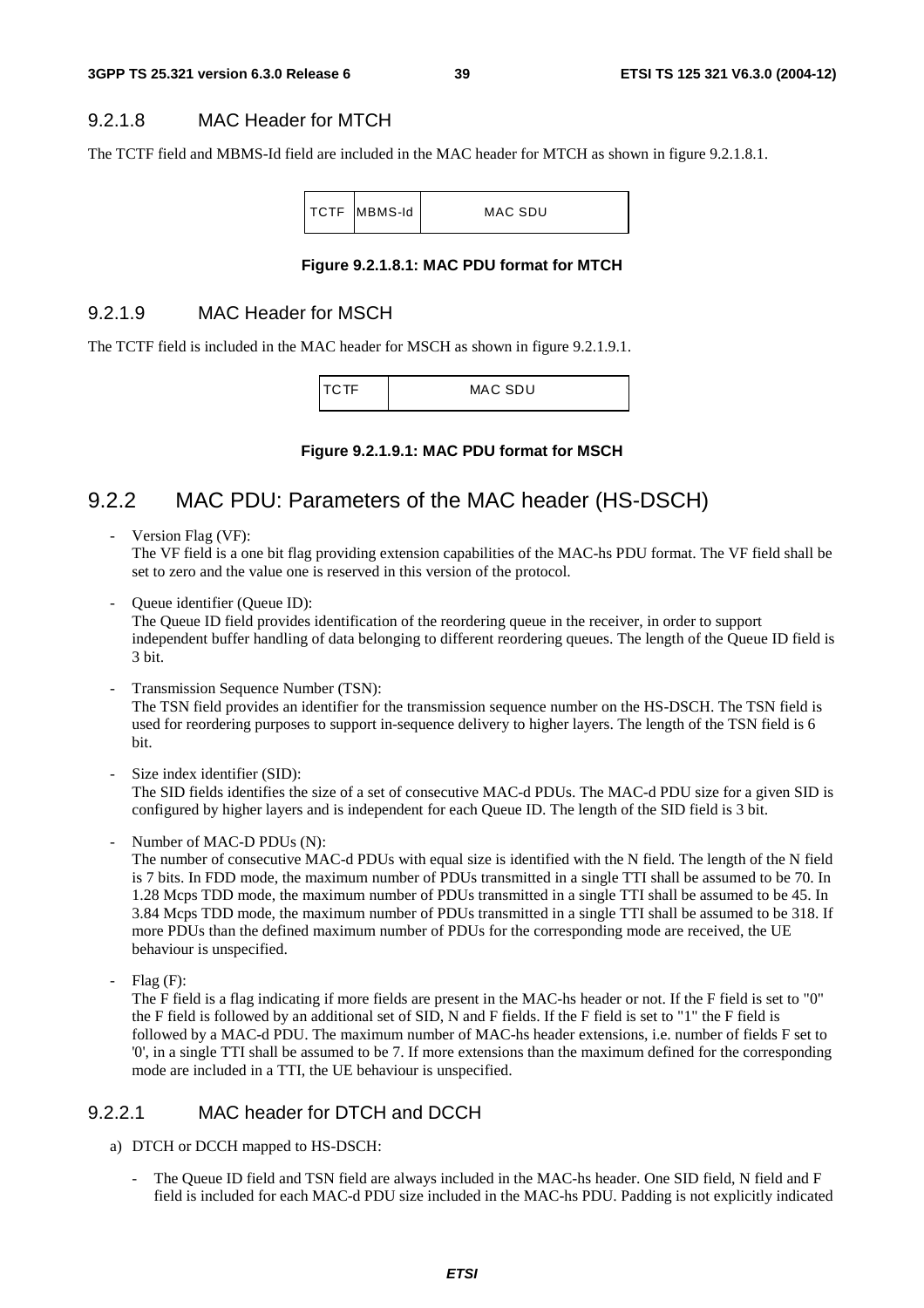but is included in the end of the MAC-hs PDU if the total size of the MAC-hs payload plus the MAC-hs header is smaller than the transport block set size.

# 9.2.3 Signalling of Transport Block size for HS-DSCH

For HS-DSCH the transport block size is derived from the TFRI value signalled on the HS-SCCH. The mapping between the TFRI value and the transport block size for each mode is specified below:

### 9.2.3.1 Transport block size for FDD

For all transmissions of a transport block, the transport block size is derived from the TFRI value as specified below, except only in those cases of retransmissions where the Node-B selects a combination for which no mapping exists between the original transport block size and the selected combination of channelisation Code set and modulation type. In such cases, the transport block size index value signalled to the UE shall be set to  $111111$ , i.e.,  $k<sub>i</sub>=63$ .

Let  $k_i$  be the TFRI signalled on the HS-SCCH value and let  $k_{0,i}$  be the value in the table 9.2.3.1 corresponding to the modulation and the number of codes signalled on the HS-SCCH. Let  $k_t$  be the sum of the two values:  $k_t = k_i + k_{0,i}$ . The transport block size  $L(k_t)$  can be obtained by accessing the position  $k_t$  in the table in Annex A (normative) or by using the formula below (informative):

$$
If k_t < 40
$$

$$
L(k_t) = 125 + 12 \cdot k_t
$$

else

$$
L(kt) = Lmin pkt
$$
  

$$
p = 2085 / 2048
$$
  

$$
Lmin = 296
$$

end

| Combination i | Modulation  | Number of            | $k_{\mathrm{0},i}$ |
|---------------|-------------|----------------------|--------------------|
|               | scheme      | channelization codes |                    |
| 0             | <b>QPSK</b> | 1                    | 1                  |
| $\mathbf{1}$  |             | $\mathfrak{2}$       | 40                 |
| $\mathbf{2}$  |             | 3                    | 63                 |
| 3             |             | $\overline{4}$       | 79                 |
| 4             |             | 5                    | 92                 |
| 5             |             | 6                    | 102                |
| 6             |             | 7                    | 111                |
| $\tau$        |             | 8                    | 118                |
| 8             |             | 9                    | 125                |
| 9             |             | 10                   | 131                |
| 10            |             | 11                   | 136                |
| 11            |             | 12                   | 141                |
| 12            |             | 13                   | 145                |
| 13            |             | 14                   | 150                |
| 14            |             | 15                   | 153                |
| 15            | 16QAM       | $\mathbf{1}$         | 40                 |
| 16            |             | $\overline{c}$       | 79                 |
| 17            |             | 3                    | 102                |

### Table 9.2.3.1: Values of  $k_{0,i}$  for different numbers of channelization codes and modulation schemes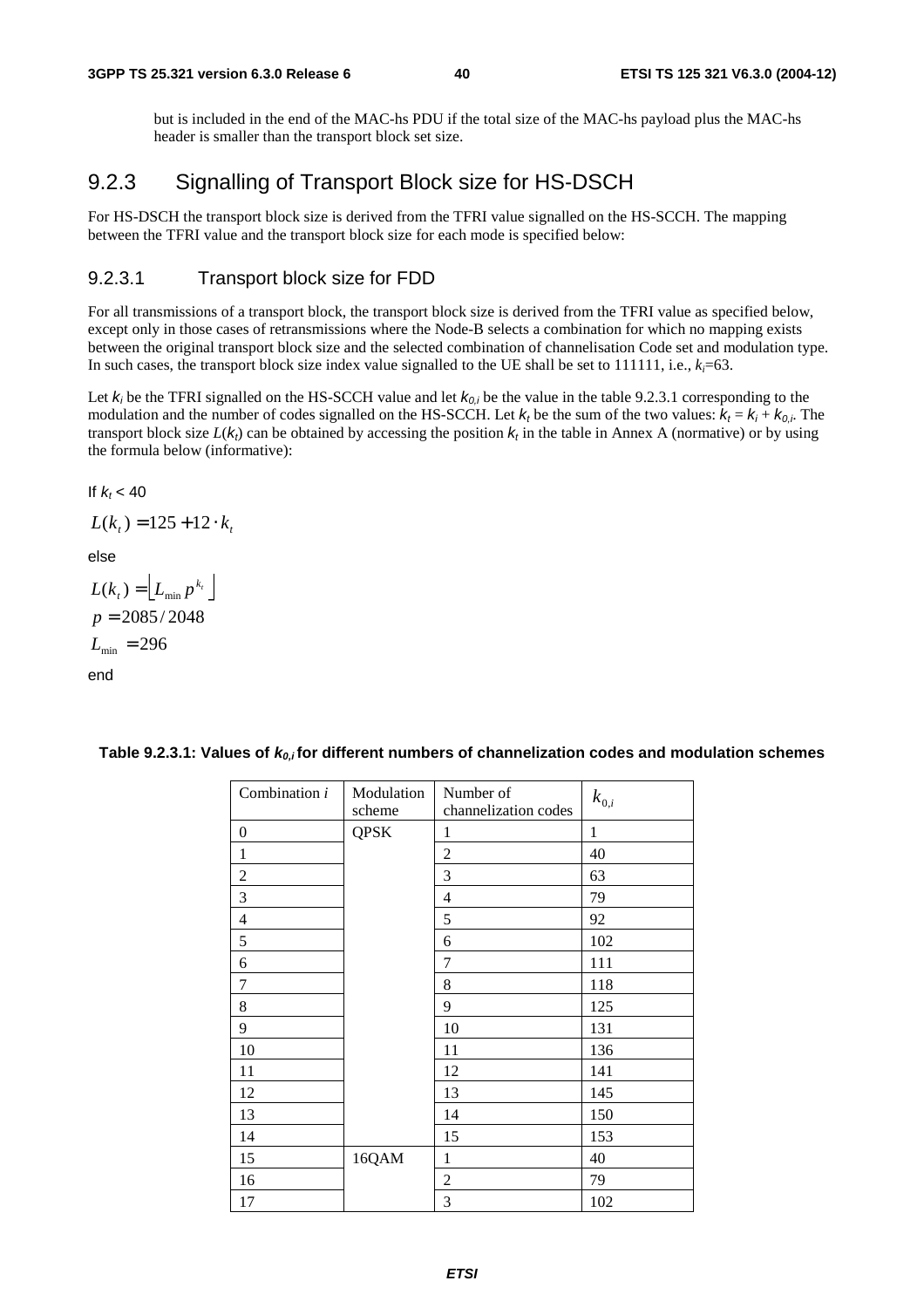| 18     | 4  | 118 |
|--------|----|-----|
| 19     | 5  | 131 |
| $20\,$ | 6  | 141 |
| 21     | 7  | 150 |
| 22     | 8  | 157 |
| 23     | 9  | 164 |
| 24     | 10 | 169 |
| 25     | 11 | 175 |
| 26     | 12 | 180 |
| $27\,$ | 13 | 184 |
| $28\,$ | 14 | 188 |
| 29     | 15 | 192 |

# 9.2.3.2 Transport block size for 3.84 Mcps TDD

Let  $k$  be the signalled TFRI value, then the corresponding HS-DSCH transport block size  $L_k$  is given by :

If *k*=1..510

$$
L_k = \left[ L_{\min} p^k \right]
$$

$$
p = \frac{8313}{8192}
$$

$$
L_{\min} = 57
$$
If  $k = 511$ 

 $L_k = 102000$ 

If  $k=0$ ,  $L_k$  indicates NULL and shall not be used to signal a transport block size in the TFRI.

Transport block sizes calculated by this formula shall equal the values indicated in Table 9.2.3.2.1

**Table 9.2.3.2.1: HSDPA Transport Block Sizes for 3.84 Mcps TDD** 

| <b>TB</b> index<br>(k) | <b>TB</b> size<br>[bits] | <b>TB</b> index<br>(k) | TB size<br>[bits] | <b>TB</b> index<br>(k) | TB size<br>[bits] | <b>TB</b> index<br>(k) | TB size<br>[bits] |
|------------------------|--------------------------|------------------------|-------------------|------------------------|-------------------|------------------------|-------------------|
| 0                      | <b>NULL</b>              | 128                    | 372               | 256                    | 2432              | 384                    | 15890             |
| 1                      | 57                       | 129                    | 377               | 257                    | 2468              | 385                    | 16124             |
| $\overline{2}$         | 58                       | 130                    | 383               | 258                    | 2504              | 386                    | 16362             |
| 3                      | 59                       | 131                    | 389               | 259                    | 2541              | 387                    | 16604             |
| 4                      | 60                       | 132                    | 394               | 260                    | 2579              | 388                    | 16849             |
| 5                      | 61                       | 133                    | 400               | 261                    | 2617              | 389                    | 17098             |
| 6                      | 62                       | 134                    | 406               | 262                    | 2656              | 390                    | 17351             |
| 7                      | 63                       | 135                    | 412               | 263                    | 2695              | 391                    | 17607             |
| 8                      | 64                       | 136                    | 418               | 264                    | 2735              | 392                    | 17867             |
| 9                      | 65                       | 137                    | 424               | 265                    | 2775              | 393                    | 18131             |
| 10                     | 66                       | 138                    | 431               | 266                    | 2816              | 394                    | 18399             |
| 11                     | 66                       | 139                    | 437               | 267                    | 2858              | 395                    | 18671             |
| 12                     | 67                       | 140                    | 443               | 268                    | 2900              | 396                    | 18946             |
| 13                     | 68                       | 141                    | 450               | 269                    | 2943              | 397                    | 19226             |
| 14                     | 69                       | 142                    | 457               | 270                    | 2986              | 398                    | 19510             |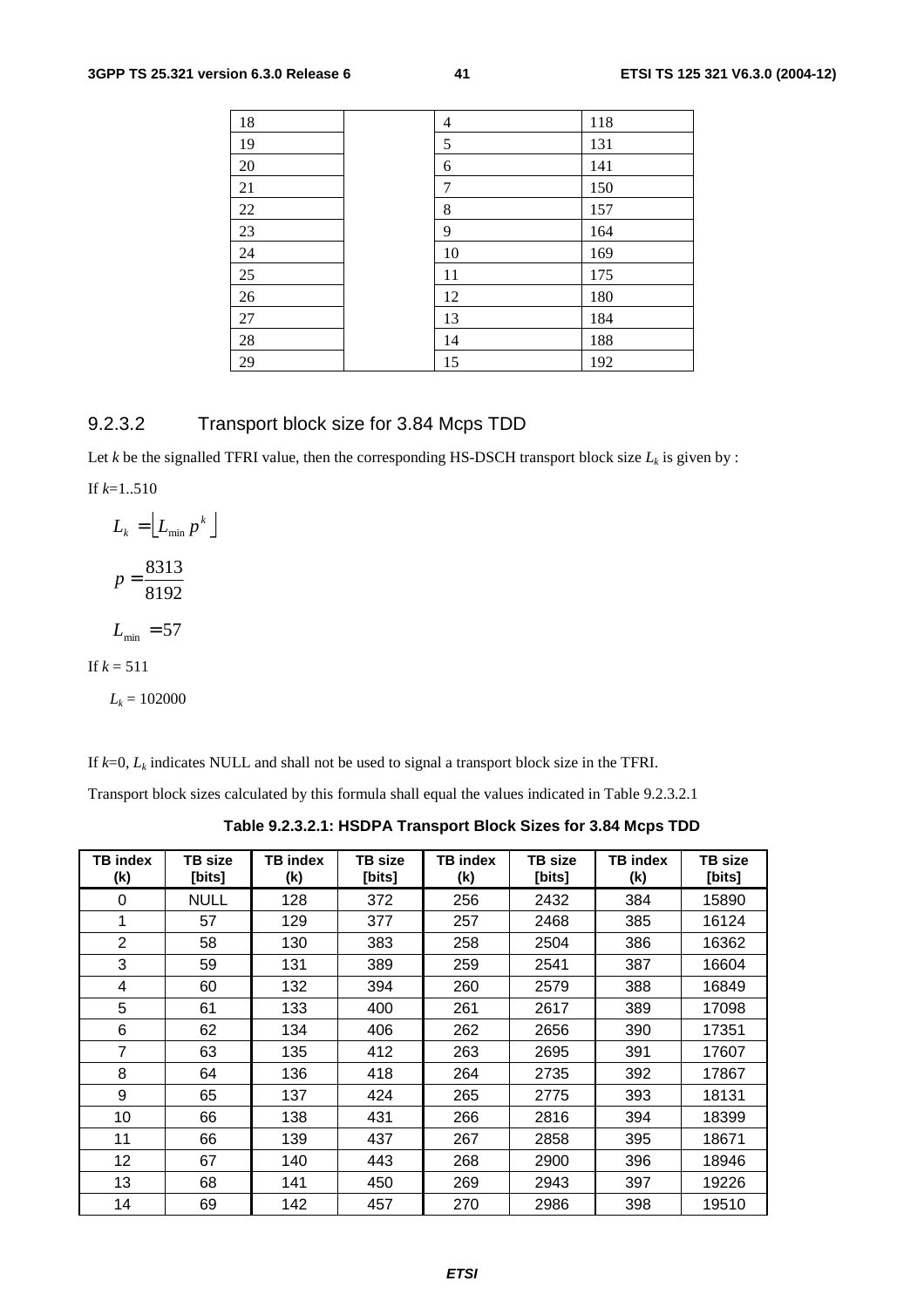| 15 | 71  | 143 | 463 | 271 | 3030 | 399 | 19798 |
|----|-----|-----|-----|-----|------|-----|-------|
| 16 | 72  | 144 | 470 | 272 | 3075 | 400 | 20091 |
| 17 | 73  | 145 | 477 | 273 | 3121 | 401 | 20388 |
| 18 | 74  | 146 | 484 | 274 | 3167 | 402 | 20689 |
| 19 | 75  | 147 | 491 | 275 | 3213 | 403 | 20994 |
| 20 | 76  | 148 | 499 | 276 | 3261 | 404 | 21304 |
| 21 | 77  | 149 | 506 | 277 | 3309 | 405 | 21619 |
| 22 | 78  | 150 | 514 | 278 | 3358 | 406 | 21938 |
| 23 | 79  | 151 | 521 | 279 | 3408 | 407 | 22263 |
| 24 | 81  | 152 | 529 | 280 | 3458 | 408 | 22591 |
| 25 | 82  | 153 | 537 | 281 | 3509 | 409 | 22925 |
| 26 | 83  | 154 | 545 | 282 | 3561 | 410 | 23264 |
| 27 | 84  | 155 | 553 | 283 | 3613 | 411 | 23607 |
| 28 | 85  | 156 | 561 | 284 | 3667 | 412 | 23956 |
| 29 | 87  | 157 | 569 | 285 | 3721 | 413 | 24310 |
| 30 | 88  | 158 | 578 | 286 | 3776 | 414 | 24669 |
| 31 | 89  | 159 | 586 | 287 | 3832 | 415 | 25033 |
| 32 | 91  | 160 | 595 | 288 | 3888 | 416 | 25403 |
| 33 | 92  | 161 | 604 | 289 | 3946 | 417 | 25778 |
| 34 | 93  | 162 | 613 | 290 | 4004 | 418 | 26159 |
| 35 | 95  | 163 | 622 | 291 | 4063 | 419 | 26545 |
| 36 | 96  | 164 | 631 | 292 | 4123 | 420 | 26938 |
| 37 | 98  | 165 | 640 | 293 | 4184 | 421 | 27335 |
| 38 | 99  | 166 | 650 | 294 | 4246 | 422 | 27739 |
| 39 | 100 | 167 | 659 | 295 | 4309 | 423 | 28149 |
| 40 | 102 | 168 | 669 | 296 | 4372 | 424 | 28565 |
| 41 | 103 | 169 | 679 | 297 | 4437 | 425 | 28987 |
| 42 | 105 | 170 | 689 | 298 | 4502 | 426 | 29415 |
| 43 | 107 | 171 | 699 | 299 | 4569 | 427 | 29849 |
| 44 | 108 | 172 | 709 | 300 | 4636 | 428 | 30290 |
| 45 | 110 | 173 | 720 | 301 | 4705 | 429 | 30738 |
| 46 | 111 | 174 | 730 | 302 | 4774 | 430 | 31192 |
| 47 | 113 | 175 | 741 | 303 | 4845 | 431 | 31652 |
| 48 | 115 | 176 | 752 | 304 | 4916 | 432 | 32120 |
| 49 | 116 | 177 | 763 | 305 | 4989 | 433 | 32594 |
| 50 | 118 | 178 | 775 | 306 | 5063 | 434 | 33076 |
| 51 | 120 | 179 | 786 | 307 | 5138 | 435 | 33564 |
| 52 | 122 | 180 | 798 | 308 | 5213 | 436 | 34060 |
| 53 | 123 | 181 | 809 | 309 | 5290 | 437 | 34563 |
| 54 | 125 | 182 | 821 | 310 | 5369 | 438 | 35074 |
| 55 | 127 | 183 | 834 | 311 | 5448 | 439 | 35592 |
| 56 | 129 | 184 | 846 | 312 | 5528 | 440 | 36117 |
| 57 | 131 | 185 | 858 | 313 | 5610 | 441 | 36651 |
| 58 | 133 | 186 | 871 | 314 | 5693 | 442 | 37192 |
| 59 | 135 | 187 | 884 | 315 | 5777 | 443 | 37742 |
| 60 | 137 | 188 | 897 | 316 | 5862 | 444 | 38299 |
| 61 | 139 | 189 | 910 | 317 | 5949 | 445 | 38865 |
| 62 | 141 | 190 | 924 | 318 | 6037 | 446 | 39439 |
| 63 | 143 | 191 | 937 | 319 | 6126 | 447 | 40021 |
| 64 | 145 | 192 | 951 | 320 | 6217 | 448 | 40613 |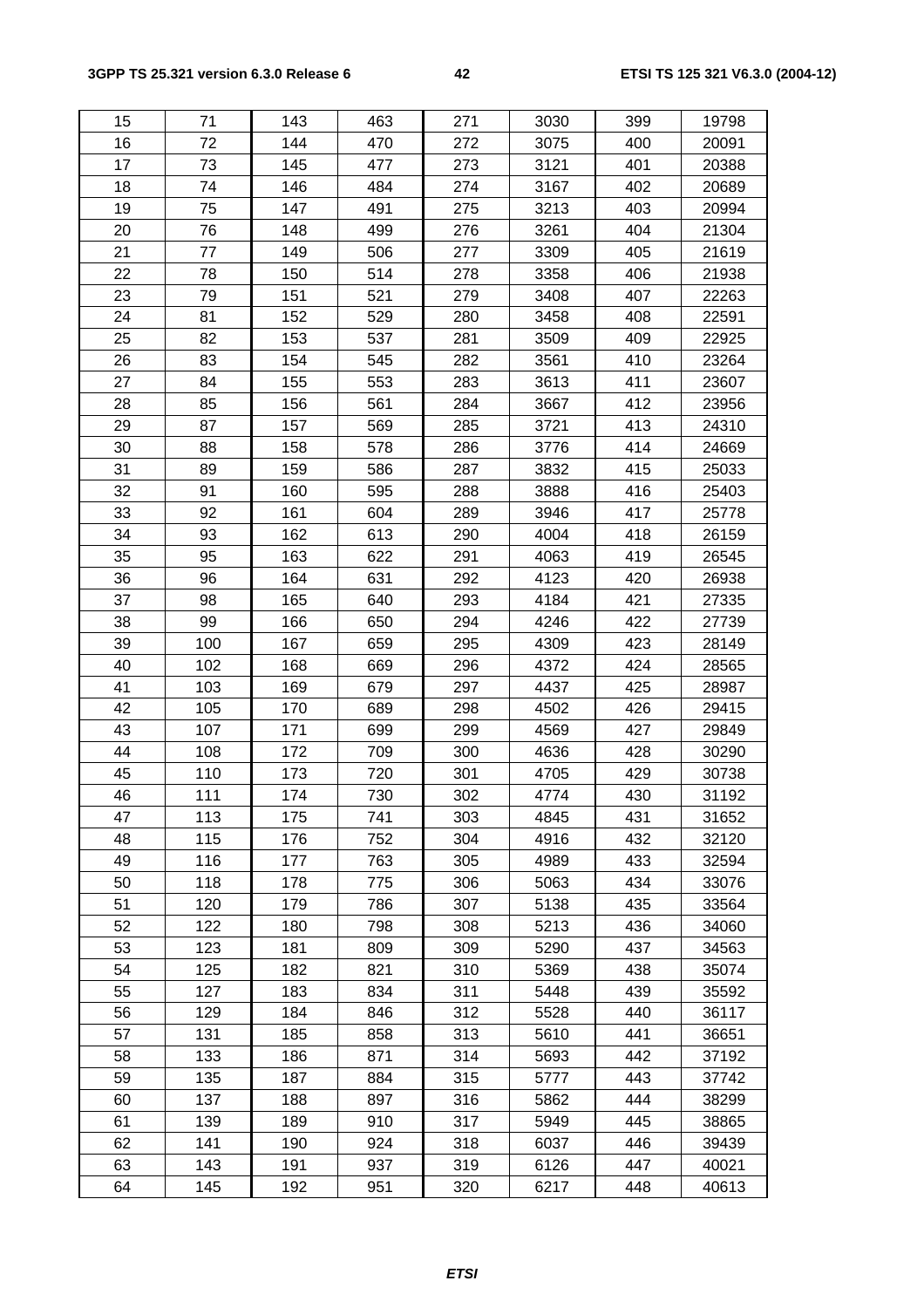| 65  | 147 | 193 | 965  | 321 | 6308  | 449 | 41212 |
|-----|-----|-----|------|-----|-------|-----|-------|
| 66  | 150 | 194 | 980  | 322 | 6402  | 450 | 41821 |
| 67  | 152 | 195 | 994  | 323 | 6496  | 451 | 42439 |
| 68  | 154 | 196 | 1009 | 324 | 6592  | 452 | 43066 |
| 69  | 156 | 197 | 1024 | 325 | 6689  | 453 | 43702 |
| 70  | 159 | 198 | 1039 | 326 | 6788  | 454 | 44347 |
| 71  | 161 | 199 | 1054 | 327 | 6889  | 455 | 45002 |
| 72  | 163 | 200 | 1070 | 328 | 6990  | 456 | 45667 |
| 73  | 166 | 201 | 1085 | 329 | 7094  | 457 | 46342 |
| 74  | 168 | 202 | 1101 | 330 | 7198  | 458 | 47026 |
| 75  | 171 | 203 | 1118 | 331 | 7305  | 459 | 47721 |
| 76  | 173 | 204 | 1134 | 332 | 7413  | 460 | 48426 |
| 77  | 176 | 205 | 1151 | 333 | 7522  | 461 | 49141 |
| 78  | 178 | 206 | 1168 | 334 | 7633  | 462 | 49867 |
| 79  | 181 | 207 | 1185 | 335 | 7746  | 463 | 50603 |
| 80  | 184 | 208 | 1203 | 336 | 7860  | 464 | 51351 |
| 81  | 186 | 209 | 1221 | 337 | 7976  | 465 | 52109 |
| 82  | 189 | 210 | 1239 | 338 | 8094  | 466 | 52879 |
| 83  | 192 | 211 | 1257 | 339 | 8214  | 467 | 53660 |
| 84  | 195 | 212 | 1276 | 340 | 8335  | 468 | 54453 |
| 85  | 198 | 213 | 1294 | 341 | 8458  | 469 | 55257 |
| 86  | 201 | 214 | 1313 | 342 | 8583  | 470 | 56073 |
| 87  | 204 | 215 | 1333 | 343 | 8710  | 471 | 56901 |
| 88  | 207 | 216 | 1353 | 344 | 8839  | 472 | 57742 |
| 89  | 210 | 217 | 1373 | 345 | 8969  | 473 | 58595 |
| 90  | 213 | 218 | 1393 | 346 | 9102  | 474 | 59460 |
| 91  | 216 | 219 | 1413 | 347 | 9236  | 475 | 60338 |
| 92  | 219 | 220 | 1434 | 348 | 9373  | 476 | 61230 |
| 93  | 222 | 221 | 1456 | 349 | 9511  | 477 | 62134 |
| 94  | 226 | 222 | 1477 | 350 | 9652  | 478 | 63052 |
| 95  | 229 | 223 | 1499 | 351 | 9794  | 479 | 63983 |
| 96  | 232 | 224 | 1521 | 352 | 9939  | 480 | 64928 |
| 97  | 236 | 225 | 1543 | 353 | 10086 | 481 | 65887 |
| 98  | 239 | 226 | 1566 | 354 | 10235 | 482 | 66860 |
| 99  | 243 | 227 | 1589 | 355 | 10386 | 483 | 67848 |
| 100 | 246 | 228 | 1613 | 356 | 10539 | 484 | 68850 |
| 101 | 250 | 229 | 1637 | 357 | 10695 | 485 | 69867 |
| 102 | 254 | 230 | 1661 | 358 | 10853 | 486 | 70899 |
| 103 | 258 | 231 | 1685 | 359 | 11013 | 487 | 71946 |
| 104 | 261 | 232 | 1710 | 360 | 11176 | 488 | 73009 |
| 105 | 265 | 233 | 1736 | 361 | 11341 | 489 | 74087 |
| 106 | 269 | 234 | 1761 | 362 | 11508 | 490 | 75182 |
| 107 | 273 | 235 | 1787 | 363 | 11678 | 491 | 76292 |
| 108 | 277 | 236 | 1814 | 364 | 11851 | 492 | 77419 |
| 109 | 281 | 237 | 1840 | 365 | 12026 | 493 | 78563 |
| 110 | 285 | 238 | 1868 | 366 | 12204 | 494 | 79723 |
| 111 | 290 | 239 | 1895 | 367 | 12384 | 495 | 80901 |
| 112 | 294 | 240 | 1923 | 368 | 12567 | 496 | 82095 |
| 113 | 298 | 241 | 1952 | 369 | 12752 | 497 | 83308 |
| 114 | 303 | 242 | 1981 | 370 | 12941 | 498 | 84539 |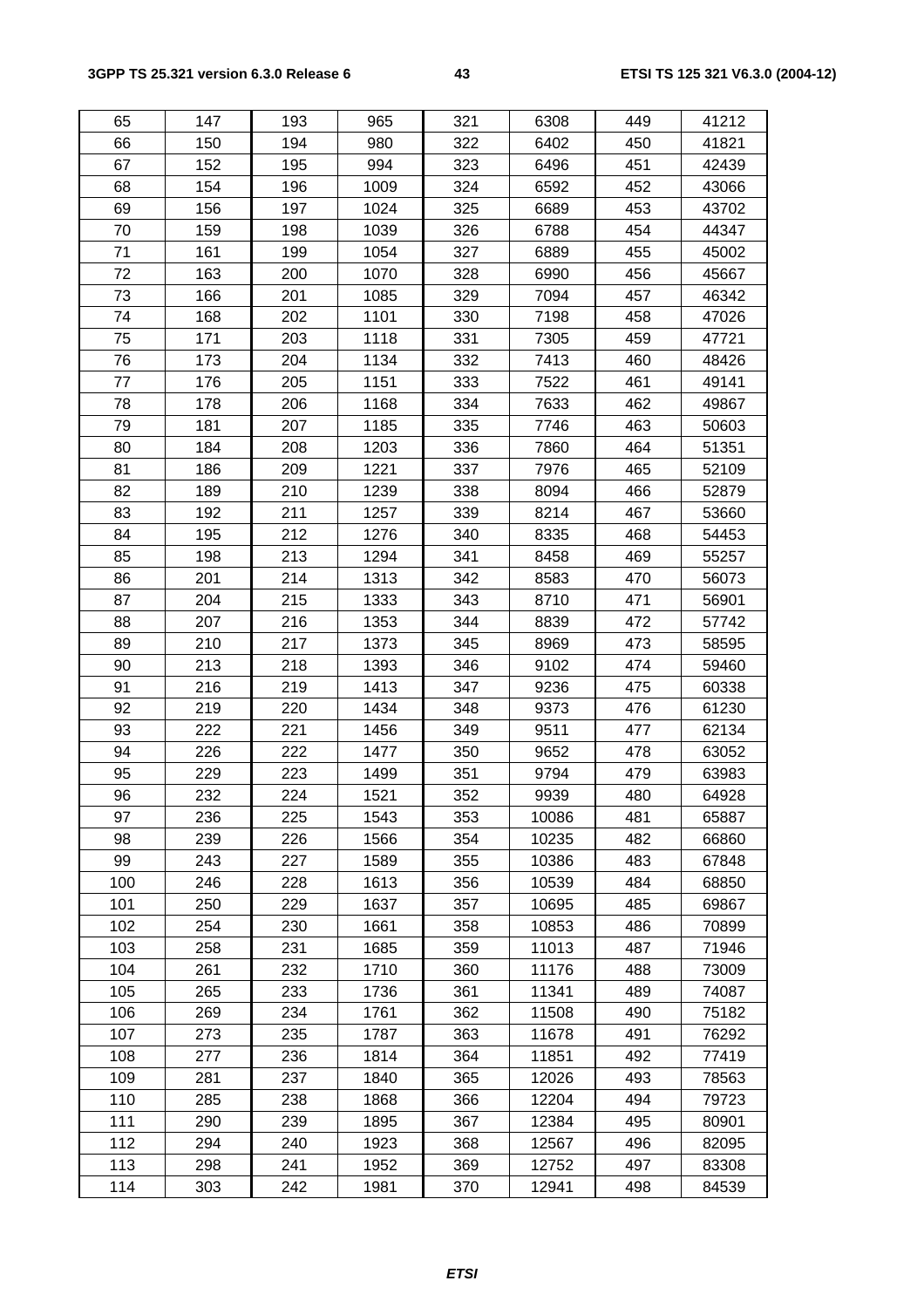| 115 | 307 | 243 | 2010 | 371 | 13132 | 499 | 85787  |
|-----|-----|-----|------|-----|-------|-----|--------|
| 116 | 312 | 244 | 2039 | 372 | 13326 | 500 | 87054  |
| 117 | 316 | 245 | 2070 | 373 | 13523 | 501 | 88340  |
| 118 | 321 | 246 | 2100 | 374 | 13722 | 502 | 89645  |
| 119 | 326 | 247 | 2131 | 375 | 13925 | 503 | 90969  |
| 120 | 331 | 248 | 2163 | 376 | 14131 | 504 | 92313  |
| 121 | 336 | 249 | 2195 | 377 | 14340 | 505 | 93676  |
| 122 | 340 | 250 | 2227 | 378 | 14551 | 506 | 95060  |
| 123 | 346 | 251 | 2260 | 379 | 14766 | 507 | 96464  |
| 124 | 351 | 252 | 2293 | 380 | 14984 | 508 | 97889  |
| 125 | 356 | 253 | 2327 | 381 | 15206 | 509 | 99335  |
| 126 | 361 | 254 | 2362 | 382 | 15430 | 510 | 100802 |
| 127 | 366 | 255 | 2397 | 383 | 15658 | 511 | 102000 |

### 9.2.3.3 Transport block size for 1.28 Mcps TDD

The mapping of transport block size, in bits, to TFRI value is dependent upon the UE's HS-DSCH capability class.

If *k* is the signalled TFRI value then the corresponding HS-DSCH transport block size  $L_k$  is given by:

If  $k = 1..62$ 

$$
L_k = \left\lfloor L_{\min} p^{k-1} \right\rfloor
$$

where

$$
p = \frac{1340}{1269}
$$
 if the HS-DSCH physical layer category is between 1 and 6 inclusively,

1755

$$
p = \frac{1755}{1652}
$$
 if the HS-DSCH physical layer category is between 7 and 12 inclusively,

$$
p = \frac{2345}{2196}
$$
 if the HS-DSCH physical layer category is between 13 and 15 inclusively,

and

$$
L_{\min} = 240
$$

If  $k = 63$  then,

 $L_k$  = 7016 if the HS-DSCH physical layer category is between 1 and 6 inclusively,

10204 if the HS-DSCH physical layer category is between 7 and 12 inclusively,

14056 if the HS-DSCH physical layer category is between 13 and 15 inclusively.

If  $k=0$ ,  $L_k$  indicates NULL and shall not be used to signal a transport block size in the TFRI.

Transport block sizes calculated by this formula shall equal the values indicated in the following tables: –

| Table 9.2.3.3.1: HSDPA Transport Block Sizes for 1.28 Mcps TDD, for HS-DSCH physical layer |
|--------------------------------------------------------------------------------------------|
| category [1,6]                                                                             |

| <b>TB</b> index (k) TB size $ TB$ index (k) TB size $ TB$ index (k) TB size $ TB$ index (k) TB size |        |               |        |        |
|-----------------------------------------------------------------------------------------------------|--------|---------------|--------|--------|
|                                                                                                     | [bits] | <b>Ibits1</b> | [bits] | [bits] |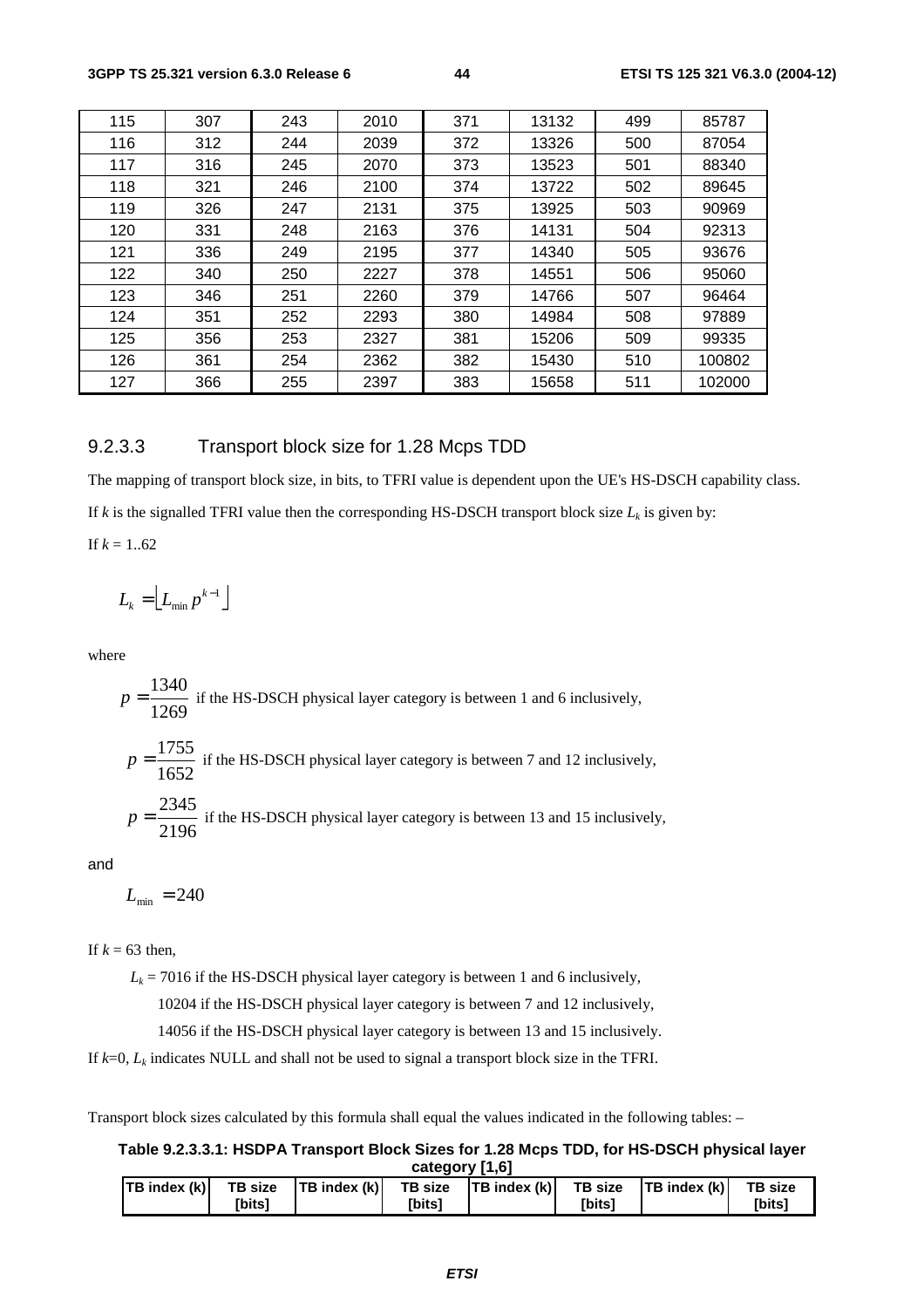| 0               | <b>NULL</b> | 16 | 543  | 32 | 1297 | 48 | 3100 |
|-----------------|-------------|----|------|----|------|----|------|
| 1               | 240         | 17 | 573  | 33 | 1370 | 49 | 3274 |
| $\overline{2}$  | 253         | 18 | 605  | 34 | 1446 | 50 | 3457 |
| 3               | 267         | 19 | 639  | 35 | 1527 | 51 | 3650 |
| 4               | 282         | 20 | 675  | 36 | 1613 | 52 | 3854 |
| 5               | 298         | 21 | 712  | 37 | 1703 | 53 | 4070 |
| 6               | 315         | 22 | 752  | 38 | 1798 | 54 | 4298 |
| $\overline{7}$  | 332         | 23 | 794  | 39 | 1899 | 55 | 4538 |
| 8               | 351         | 24 | 839  | 40 | 2005 | 56 | 4792 |
| 9               | 370         | 25 | 886  | 41 | 2118 | 57 | 5060 |
| 10              | 391         | 26 | 936  | 42 | 2236 | 58 | 5344 |
| 11              | 413         | 27 | 988  | 43 | 2361 | 59 | 5643 |
| 12 <sup>2</sup> | 436         | 28 | 1043 | 44 | 2493 | 60 | 5958 |
| 13              | 461         | 29 | 1102 | 45 | 2633 | 61 | 6292 |
| 14              | 487         | 30 | 1163 | 46 | 2780 | 62 | 6644 |
| 15              | 514         | 31 | 1228 | 47 | 2936 | 63 | 7016 |

#### **Table 9.2.3.3.2: HSDPA Transport Block Sizes for 1.28 Mcps TDD, for HS-DSCH physical layer category [7,12]**

| TB index $(k)$ | TB size<br>[bits] | TB index (k) | <b>TB</b> size<br>[bits] | TB index (k) | <b>TB</b> size<br>[bits] | TB index (k) | <b>TB</b> size<br>[bits] |
|----------------|-------------------|--------------|--------------------------|--------------|--------------------------|--------------|--------------------------|
| $\Omega$       | <b>NULL</b>       | 16           | 594                      | 32           | 1564                     | 48           | 4118                     |
| 1              | 240               | 17           | 631                      | 33           | 1662                     | 49           | 4375                     |
| 2              | 254               | 18           | 671                      | 34           | 1766                     | 50           | 4648                     |
| 3              | 270               | 19           | 712                      | 35           | 1876                     | 51           | 4938                     |
| 4              | 287               | 20           | 757                      | 36           | 1993                     | 52           | 5246                     |
| 5              | 305               | 21           | 804                      | 37           | 2117                     | 53           | 5573                     |
| 6              | 324               | 22           | 854                      | 38           | 2249                     | 54           | 5920                     |
| $\overline{7}$ | 344               | 23           | 908                      | 39           | 2389                     | 55           | 6289                     |
| 8              | 366               | 24           | 964                      | 40           | 2538                     | 56           | 6681                     |
| 9              | 389               | 25           | 1024                     | 41           | 2697                     | 57           | 7098                     |
| 10             | 413               | 26           | 1088                     | 42           | 2865                     | 58           | 7541                     |
| 11             | 439               | 27           | 1156                     | 43           | 3043                     | 59           | 8011                     |
| 12             | 466               | 28           | 1228                     | 44           | 3233                     | 60           | 8510                     |
| 13             | 495               | 29           | 1305                     | 45           | 3435                     | 61           | 9041                     |
| 14             | 526               | 30           | 1386                     | 46           | 3649                     | 62           | 9605                     |
| 15             | 559               | 31           | 1473                     | 47           | 3877                     | 63           | 10204                    |

**Table 9.2.3.3.3 : HSDPA Transport Block Sizes for 1.28 Mcps TDD, for HS-DSCH physical layer category [13,15]** 

| TB index (k)   | <b>TB</b> size<br>[bits] | TB index (k) | <b>TB</b> size<br>[bits] | TB index (k) | TB size<br>[bits] | TB index (k) | <b>TB</b> size<br>[bits] |
|----------------|--------------------------|--------------|--------------------------|--------------|-------------------|--------------|--------------------------|
| 0              | <b>NULL</b>              | 16           | 642                      | 32           | 1836              | 48           | 5250                     |
| 1              | 240                      | 17           | 686                      | 33           | 1961              | 49           | 5606                     |
| 2              | 256                      | 18           | 732                      | 34           | 2094              | 50           | 5987                     |
| 3              | 273                      | 19           | 782                      | 35           | 2236              | 51           | 6393                     |
| 4              | 292                      | 20           | 835                      | 36           | 2388              | 52           | 6827                     |
| 5              | 312                      | 21           | 892                      | 37           | 2550              | 53           | 7290                     |
| 6              | 333                      | 22           | 952                      | 38           | 2723              | 54           | 7785                     |
| $\overline{7}$ | 355                      | 23           | 1017                     | 39           | 2908              | 55           | 8313                     |
| 8              | 380                      | 24           | 1086                     | 40           | 3105              | 56           | 8877                     |
| 9              | 405                      | 25           | 1160                     | 41           | 3316              | 57           | 9479                     |
| 10             | 433                      | 26           | 1238                     | 42           | 3541              | 58           | 10123                    |
| 11             | 462                      | 27           | 1322                     | 43           | 3781              | 59           | 10809                    |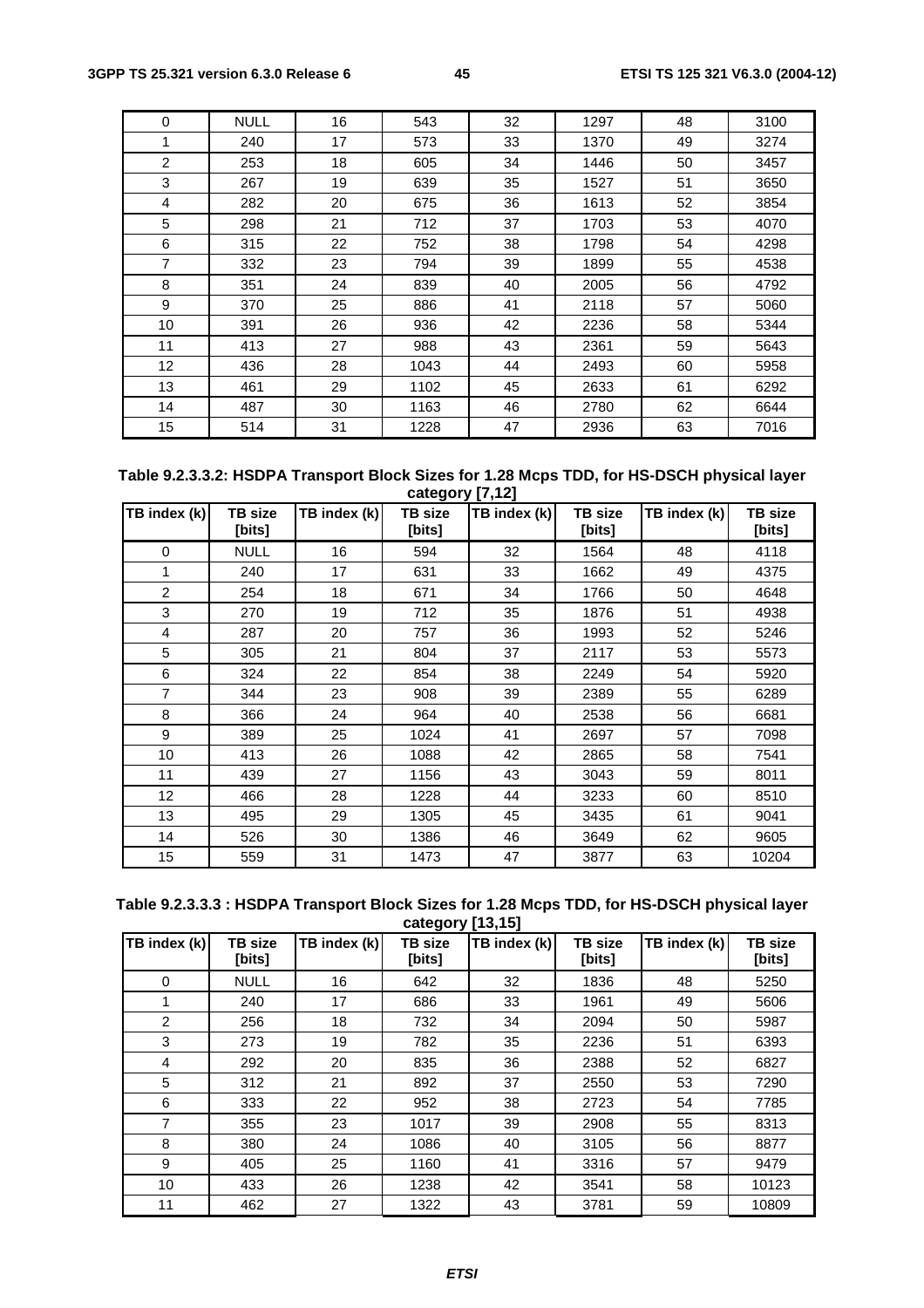| 12<br>ے ا | 494 | 28      | 1412 | 44 | 4037 | 60 | 11543 |
|-----------|-----|---------|------|----|------|----|-------|
| 13        | 527 | 29      | 1508 | 45 | 4311 | 61 | 12326 |
| 14        | 563 | 30      | 1610 | 46 | 4604 | 62 | 13162 |
| 15        | 601 | 21<br>ິ | 1719 | 47 | 4916 | 63 | 14056 |

# 9.2.4 MAC PDU: Parameters of the MAC header (E-DCH)

### 9.2.4.1 MAC-es header parameters

Transmission Sequence Number (TSN): The TSN field provides the transmission sequence number for the MAC-es PDU. This information is used for reordering purposes to support in-sequence delivery to higher layers. The length of the TSN field is 6 bits.

# 9.2.4.2 MAC-e header parameters

Data description indicator (DDI):

The DDI field identifies the logical channel, MAC-d flow and size of the MAC-d PDUs concatenated into the associated MAC-es PDU. The mapping between the DDI values and the logical channel ID, MAC-d flow and PDU size will be provided by higher layers. The length of the DDI field is 6 bits. When, due to the quantization in the transport block sizes that can be supported, the size of the data plus header is less than the TB size originally selected by the E-TFC selection entity minus 6 bits, the DDI value [111111] shall be appended at the end of the MAC-e header to indicate that there are no more MAC-es PDUs concatenated into this MAC-e PDU. In any other case it will be understood that another MAC-es PDU would not fit and it will therefore not be necessary to reserve room in the transport block for this additional DDI field.

Number of MAC-d PDUs (N): The number of consecutive MAC-d PDUs corresponding to the same DDI value. The length of the N field is 6 bits.

# 9.2.5 Signaling of control information for E-DCH

# 9.2.5.1 HARQ information

- ACK/NACK information:

Transmitted on downlink on the E-HICH from each cell in the E-DCH active set, the ACK/NACK information indicates the successful or un-successful decoding of a given transmission. This information allows the UE to know whether to make another transmission for the same MAC-e PDU or to start the transmission of a new one. The length of the ACK/NACK field is 1 bit.

RSN:

Transmitted on the E-DPCCH, the RSN is used to convey the HARQ transmission number. Because of the limitation in the field size, the RSN saturates to the maximum value once that is reached. The combination of the RSN and the transmission timing allows the receiver to determine the exact transmission number. The length of the RSN field is 2 bits.

# 9.2.5.2 DL Scheduling information

# 9.2.5.2.1 Relative Grants

Serving Relative Grant:

Transmitted on downlink on the E-RGCH from all cells in the serving E-DCH RLS, the serving relative grant allows the Node B scheduler to incrementally adjust the granted rate of UEs under its control. By definition, there can only be one serving relative grant command received at any one time. This indication can take three different values, "UP", "DOWN" or "HOLD".

Non-serving Relative Grant: Transmitted on downlink on the E-RGCH from all cells in a non-serving E-DCH RLS, the non-serving relative grant allows neighboring Node Bs to adjust the transmitted rate of UEs that are not under their control in order to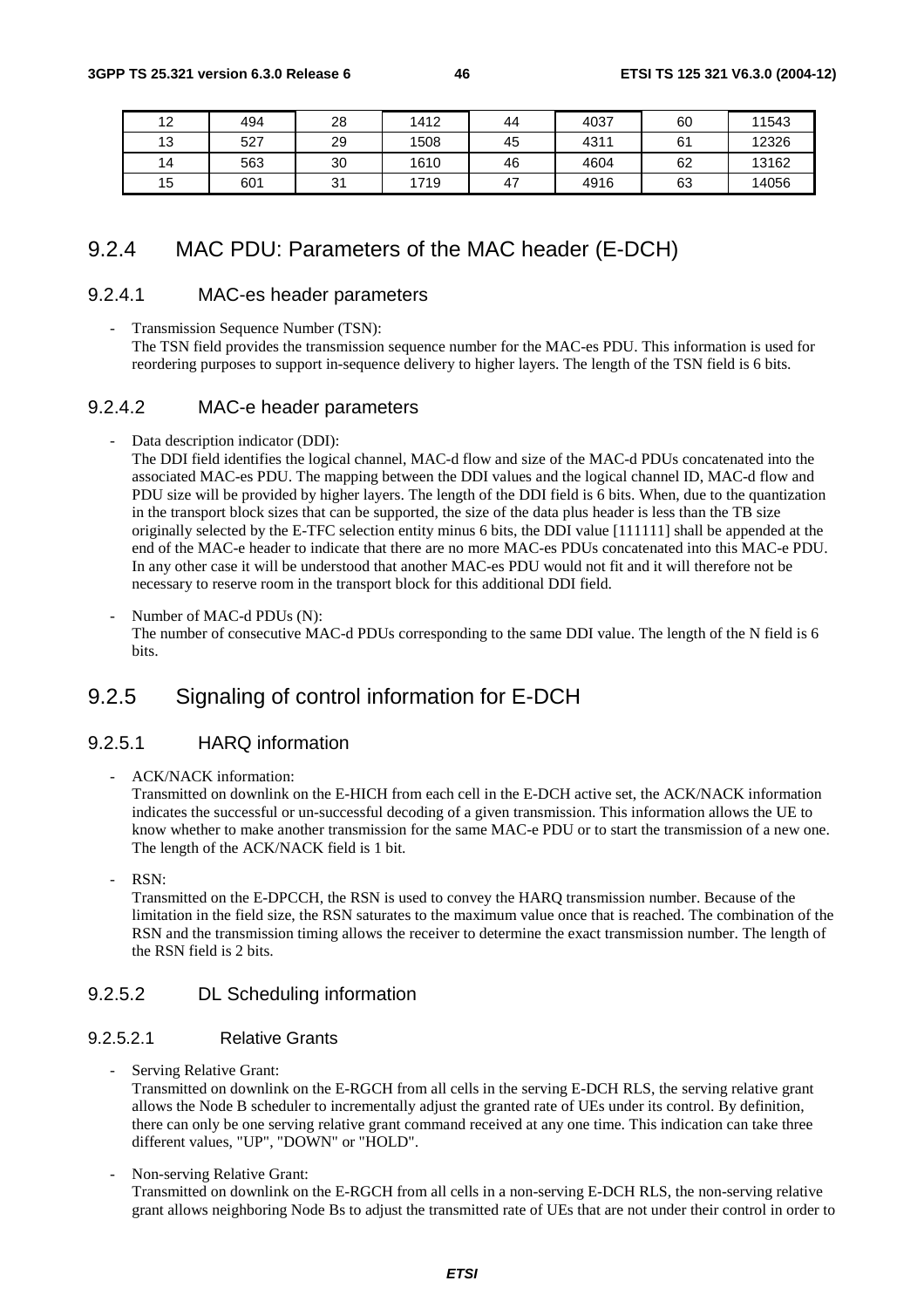avoid overload situations. By definition, there could be multiple non-serving relative grant commands received by MAC at any time. This indication can take two different values, "DOWN" or "HOLD".

### 9.2.5.2.2 Absolute Grant

The absolute grant is sent on downlink from the serving E-DCH cell and allows the Node B scheduler to directly adjust the granted rate of UEs under its control. The absolute grant includes multiple fields that are multiplexed together into [10] bits inside the MAC-e of the Node B and then submitted to the physical layer for transmission on the E-AGCH:

Granted Rate: This field indicates the maximum traffic to pilot ratio that is allowed to be used by the UE in the next transmission.

# 10 Handling of unknown, unforeseen and erroneous protocol data

The list of error cases is reported below:

a) Use of reserved coding in the MAC header

 If the MAC entity receives a MAC PDU with a header field using a value marked as reserved for this version of the protocol, it shall discard the PDU, unless explicitly mentioned otherwise.

b) Inconsistent MAC header

 If the MAC entity receives a MAC PDU with a header inconsistent with the configuration received from RRC, it shall discard the PDU. E.g.: In case DTCH is mapped to RACH/FACH, the MAC entity shall discard a PDU with a C/T field indicating a logical channel number that is not configured.

c) Erroneous MAC header fields

 The MAC PDU shall be discarded if the lower layer gives an error indication for a MAC PDU and a MAC header is included in the MAC PDU.

# 11 Specific functions

# 11.1 Traffic volume measurement for dynamic radio bearer control

Dynamic radio bearer control is performed by RRC, based on the traffic volume measurements reported by MAC. Traffic volume information is measured in MAC layer and the results are reported from MAC layer to RRC layer.

At least every TTI, the MAC layer shall receive from each RLC entity the value of its Buffer Occupancy (BO), expressed in bytes. RRC can configure MAC to keep track of statistics (i.e. raw BO, average of BO and variance of BO) on the BO (see [7]) values of all Radio Bearers mapped onto a given transport channel. When the average or variance are requested, an averaging interval duration will also be provided.

Every time the BO values are reported to MAC, the UE shall verify whether an event was triggered or if a periodic report is required (see [7]). If reporting is required (multiple reports may be triggered in a single TTI), the MAC shall deliver to RRC the reporting quantities required for the corresponding RBs. In the case of average and variance of BO, the averaging should be performed for the interval with the configured duration ending at the time when the event was triggered.

RRC requests MAC measurement report with the primitive CMAC-Measure-REQ including following parameters.

Measurement information elements.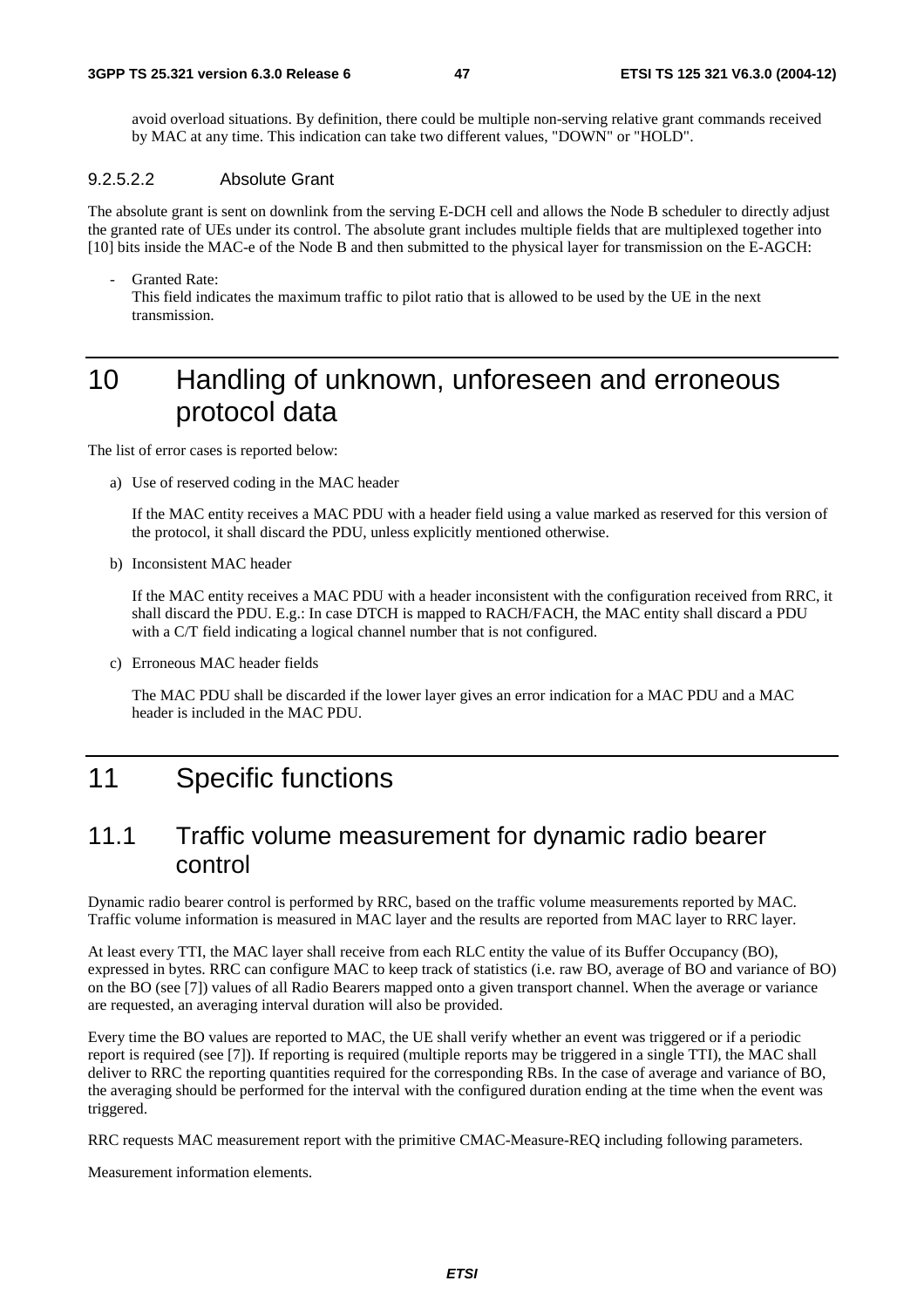- Reporting Quantity identifiers Indicates what should be reported to RRC layer For each RB, BO (optional), Average of BO (optional), or Variance of BO(optional)
- Time interval to take an average or a variance (applicable when Average or Variance is Reporting Quantity) Indicates time interval to take an average or a variance of BO The calculation of average and variance of BO shall be based on one sample of BO per 10ms during the time interval given in this information element. All samples taken in the time interval shall have equal weight in the calculation.

MAC receives RLC PDUs with the primitive MAC-Data-REQ including following parameters.

Buffer Occupancy (BO) The parameter Buffer Occupancy (BO) indicates for each logical channel the amount of data in number of bytes that is available for transmission and retransmission in RLC layer. When MAC is connected to an AM RLC entity, control PDUs to be transmitted and RLC PDUs outside the RLC Tx window shall also be included in the BO. RLC PDUs that have been transmitted but not negatively acknowledged by the peer entity shall not be included in the BO.

# 11.2 Control of RACH transmissions

The MAC sublayer is in charge of controlling the timing of RACH transmissions on transmission time interval level (the timing on access slot level is controlled by L1). Note that retransmissions in case of erroneously received RACH message part are under control of higher layers, i.e. RLC, or RRC for CCCH (and SHCCH for TDD).

# 11.2.1 Access Service Class selection

The physical RACH resources (i.e. access slots and preamble signatures for FDD, timeslot and channelisation code for 3.84 Mcps TDD, SYNC1 code for 1.28 Mcps TDD) may be divided between different Access Service Classes in order to provide different priorities of RACH usage. It is possible for more than one ASC or for all ASCs to be assigned to the same access slot/signature space or SYNC1 code.

Access Service Classes are numbered in the range  $0 \le i \le NumASC \le 7$  (i.e. the maximum number of ASCs is 8). An ASC is defined by an identifier *i* that defines a certain partition of the PRACH resources and an associated persistence value  $P_i$ . A set of ASC parameters consists of NumASC+1 such parameters  $(i, P_i)$ ,  $i = 0, ...,$  NumASC. The PRACH partitions and the persistence values *Pi* are derived by the RRC protocol from system information (see [7]). The set of ASC parameters is provided to MAC with the CMAC-Config-REQ primitive. The ASC enumeration is such that it corresponds to the order of priority (ASC  $0 =$  highest priority, ASC  $7 =$  lowest priority). ASC  $0$  shall be used in case of Emergency Call or for reasons with equivalent priority.

At radio bearer setup/reconfiguration each involved logical channel is assigned a MAC Logical channel Priority (MLP) in the range 1,…,8. When the MAC sublayer is configured for RACH transmission in the UE, these MLP levels shall be employed for ASC selection on MAC.

The following ASC selection scheme shall be applied, where NumASC is the highest available ASC number and MinMLP the highest logical channel priority assigned to one logical channel:

- in case all TBs in the TB set have the same MLP, select  $ASC = min(NumASC, MLP);$
- in case TBs in a TB set have different priority, determine the highest priority level MinMLP and select ASC = min(NumASC, MinMLP).

When an RRC CONNECTION REQUEST message is sent RRC determines ASC by means of the access class [7]. The ASC to be used in these circumstances is signalled to MAC by means of the CMAC-CONFIG-REQ message.

If MAC has knowledge of a U-RNTI then the ASC is determined in the MAC entity. If no U-RNTI has been indicated to MAC then MAC will use the ASC indicated in the CMAC-CONFIG-REQ primitive.

# 11.2.2 Control of RACH transmissions for FDD mode

The RACH transmissions are controlled by the UE MAC sublayer as outlined in figure 11.2.2.1.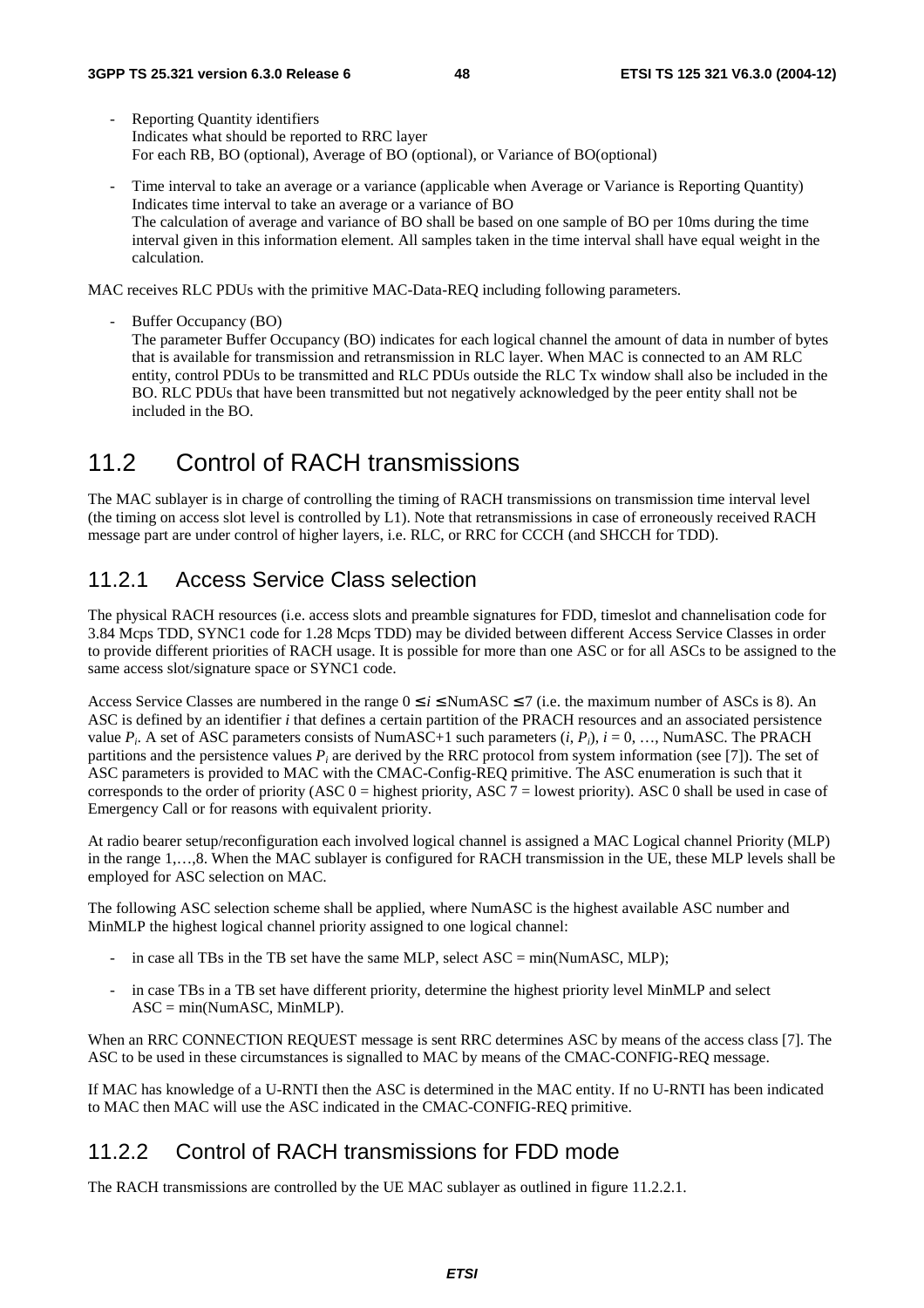- NOTE: The figure shall illustrate the operation of the transmission control procedure as specified below. It shall not impose restrictions on implementation. MAC controls the timing of each initial preamble ramping cycle as well as successive preamble ramping cycles in case that none or a negative acknowledgement is received on AICH.
- NOTE: In Cell-FACH state, the UE should co-ordinate the UL transmission schedule with the measurement schedule in FACH measurement occasions so as to minimise any delays associated with inter-frequency measurements.

MAC receives the following RACH transmission control parameters from RRC with the CMAC-CONFIG-Req primitive:

- a set of Access Service Class (ASC) parameters, which includes for each ASC, i=0,...,NumASC an identification of a PRACH partition and a persistence value  $P_i$  (transmission probability);
- maximum number of preamble ramping cycles  $M_{\text{max}}$ ;
- range of backoff interval for timer  $T_{BOL}$  given in terms of numbers of transmission 10 ms time intervals  $N_{BOLmax}$ and  $N_{\text{BOLmin}}$ , applicable when negative acknowledgement on AICH is received.

When there is data to be transmitted, MAC selects the ASC from the available set of ASCs, which consists of an identifier *i* of a certain PRACH partition and an associated persistence value  $P_i$ . The procedure to be applied for ASC selection is described in subclause 11.2.1.

Based on the persistence value  $P_i$ , the UE decides whether to start the L1 PRACH transmission procedure (see [13]) in the present transmission time interval or not. If transmission is allowed, the PRACH transmission procedure (starting with a preamble power ramping cycle) is initiated by sending of a PHY-ACCESS-REQ primitive. MAC then waits for access information from L1 via PHY-ACCESS-CNF primitive. If transmission is not allowed, a new persistency check is performed in the next transmission time interval. The persistency check is repeated until transmission is permitted.

When the preamble has been acknowledged on AICH, L1 access information with parameter value "ready for data" transmission" is indicated to MAC with PHY-ACCESS-CNF primitive. Then data transmission is requested with PHY-DATA-REQ primitive, and the PRACH transmission procedure shall be completed with transmission of the PRACH message part according to L1 specifications. Successful completion (TX status) of the MAC transmission control procedure shall be indicated to higher layer.

When PHY indicates that no acknowledgement on AICH is received while the maximum number of preamble retransmissions is reached (defined by parameter Preamble\_Retrans\_Max on L1), a new persistency test is performed in the next transmission time interval. The timer  $T_2$  ensures that two successive persistency tests are separated by at least one 10 ms time interval.

In case that a negative acknowledgement has been received on AICH a backoff timer  $T_{BO1}$  is started. After expiry of the timer, persistence check is performed again. Backoff timer  $T_{B01}$  is set to an integer number N<sub>BO1</sub> of 10 ms time intervals, randomly drawn within an interval  $0 \le N_{\text{BOLmin}} \le N_{\text{BOL}} \le N_{\text{BOLmax}}$  (with uniform distribution). N<sub>BO1min</sub> and N<sub>BO1max</sub> may be set equal when a fixed delay is desired, and even to zero when no delay other than the one due to persistency is desired.

Before a persistency test is performed it shall be checked whether any new RACH transmission control parameters have been received from RRC with CMAC-CONFIG-Req primitive. The latest set of RACH transmission control parameters shall be applied.

If the maximum number of preamble ramping cycles  $M_{\text{max}}$  is exceeded, failure of RACH transmission shall be reported to higher layer.

Both, transmission failure and successful completion of the MAC transmission control procedure, shall be indicated individually for each logical channel of which data was included in the transport block set of that access attempt. When transparent mode RLC is employed (i.e. for CCCH), transmission status is reported to RRC with CMAC-STATUS-Ind primitive. For logical channels employing acknowledged or unacknowledged mode RLC, transmission status is reported to RLC with MAC-STATUS-Ind primitive.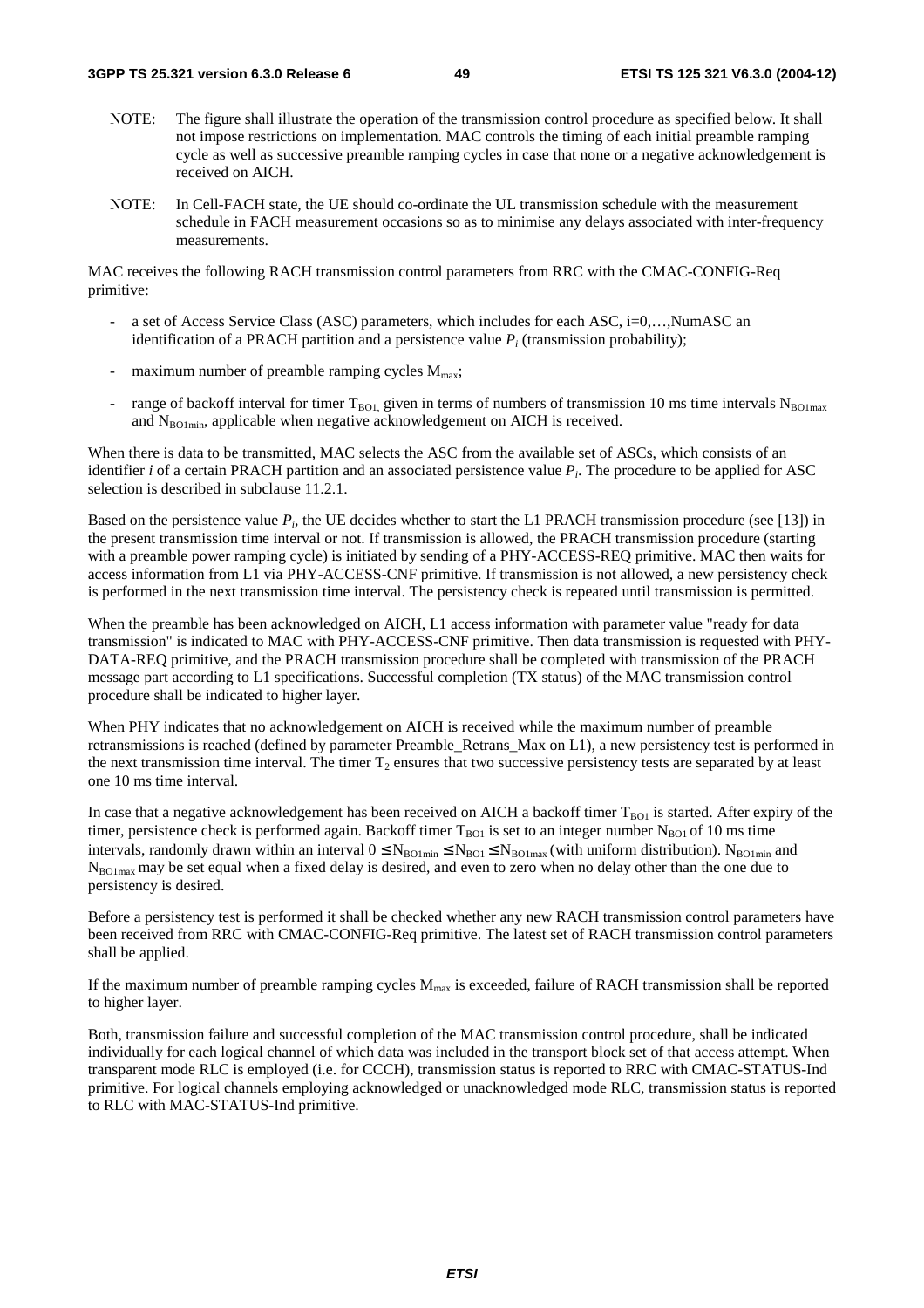

**Figure 11.2.2.1: RACH transmission control procedure (UE side, informative)**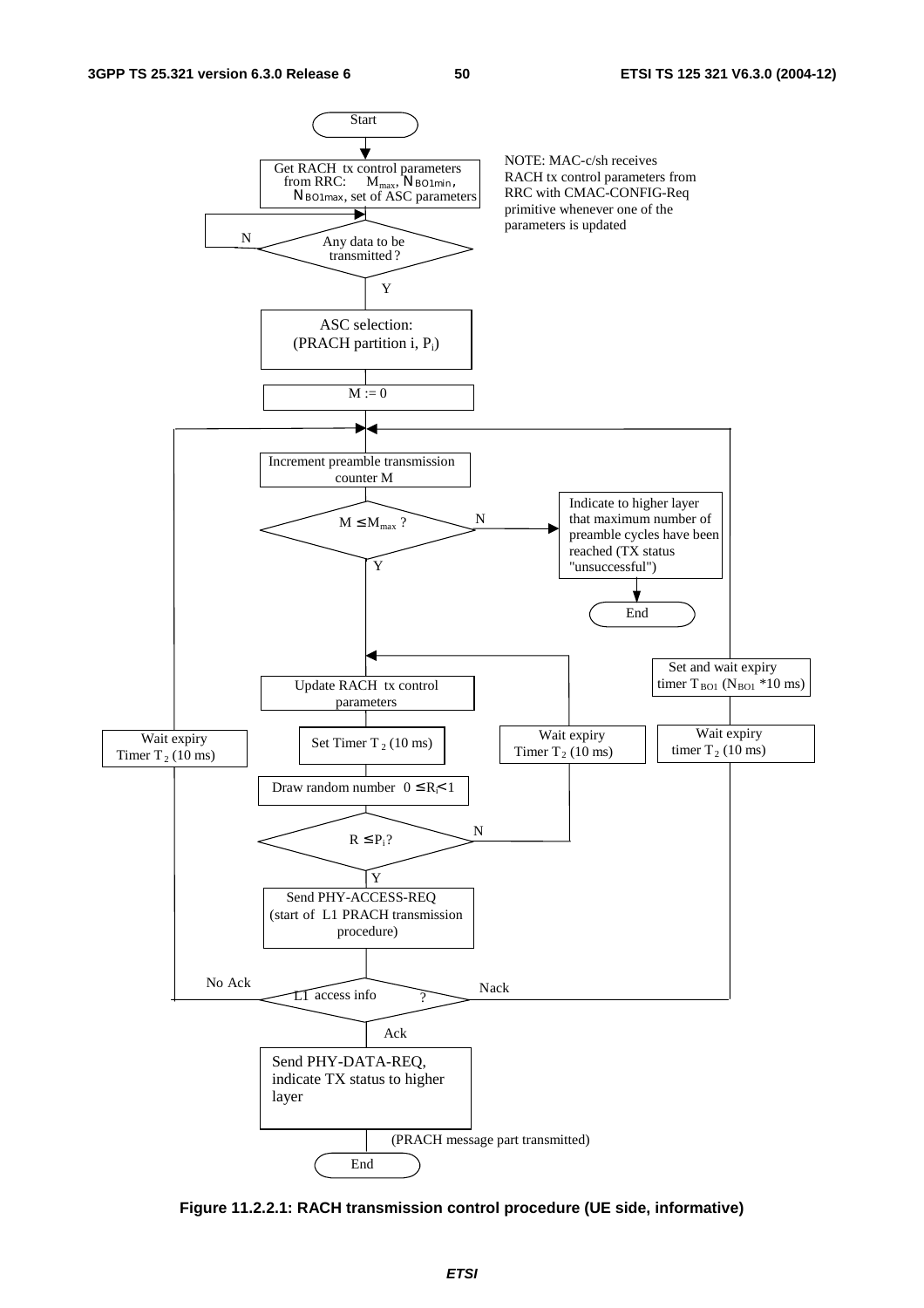# 11.2.3 Control of RACH transmissions for TDD

# 11.2.3.1 Control of RACH transmissions for 3.84 Mcps TDD

The RACH transmissions are performed by the UE as shown in figure 11.2.3.2.

NOTE: The figure shall illustrate the operation of the transmission control procedure as specified below. It shall not impose restrictions on implementation.

MAC receives the following RACH transmission control parameters from RRC with the CMAC-Config-REQ primitive:

a set of Access Service Class (ASC) parameters, which includes for each ASC, i=0,..., NumASC an identification of a PRACH partition and a persistence value  $P_i$  (transmission probability).

When there is data to be transmitted, MAC selects the ASC from the available set of ASCs, which consists of an identifier *i* of a certain PRACH partition and an associated persistence value  $P_i$ . The procedure to be applied for ASC selection is described in subclause 11.2.1.

In order to separate different ASCs each PRACH has N sub-channels associated with it (numbered from 0 to N-1). N may be assigned the value 1,2,4, or 8 by higher layer signalling. Sub-channel i for a PRACH defined in timeslot k is defined as the k:th slot in the frames where SFN mod  $N = i$ . Therefore follows the definition:

Sub-channel i associated to a PRACH defined in timeslot k is defined as the k:th timeslot in the frames where SFN mod  $N = i$ .

Figure 11.2.3.1 illustrates the eight possible subchannels for the case, N=8. For illustration, the figure assumes that the PRACH is assigned timeslot 3.



**Figure 11.2.3.1 Eight sub-channels for timeslot 3** 

Based on the persistence value P, the UE decides whether to send the message on the RACH. If transmission is not allowed, a new persistency check is performed in the next transmission time interval. The persistency check is repeated until transmission is permitted. If transmission is allowed, a subchannel is randomly selected from the set of available subchannels for this ASC. The random subchannel selection shall be such that each of the allowed selections is chosen with equal probability. If an available subchannel is not found, the persistency check and subchannel assignment is repeated for the next subchannel period. If an available subchannel is found the PRACH transmission procedure is initiated by sending of a PHY-Data-REQ primitive.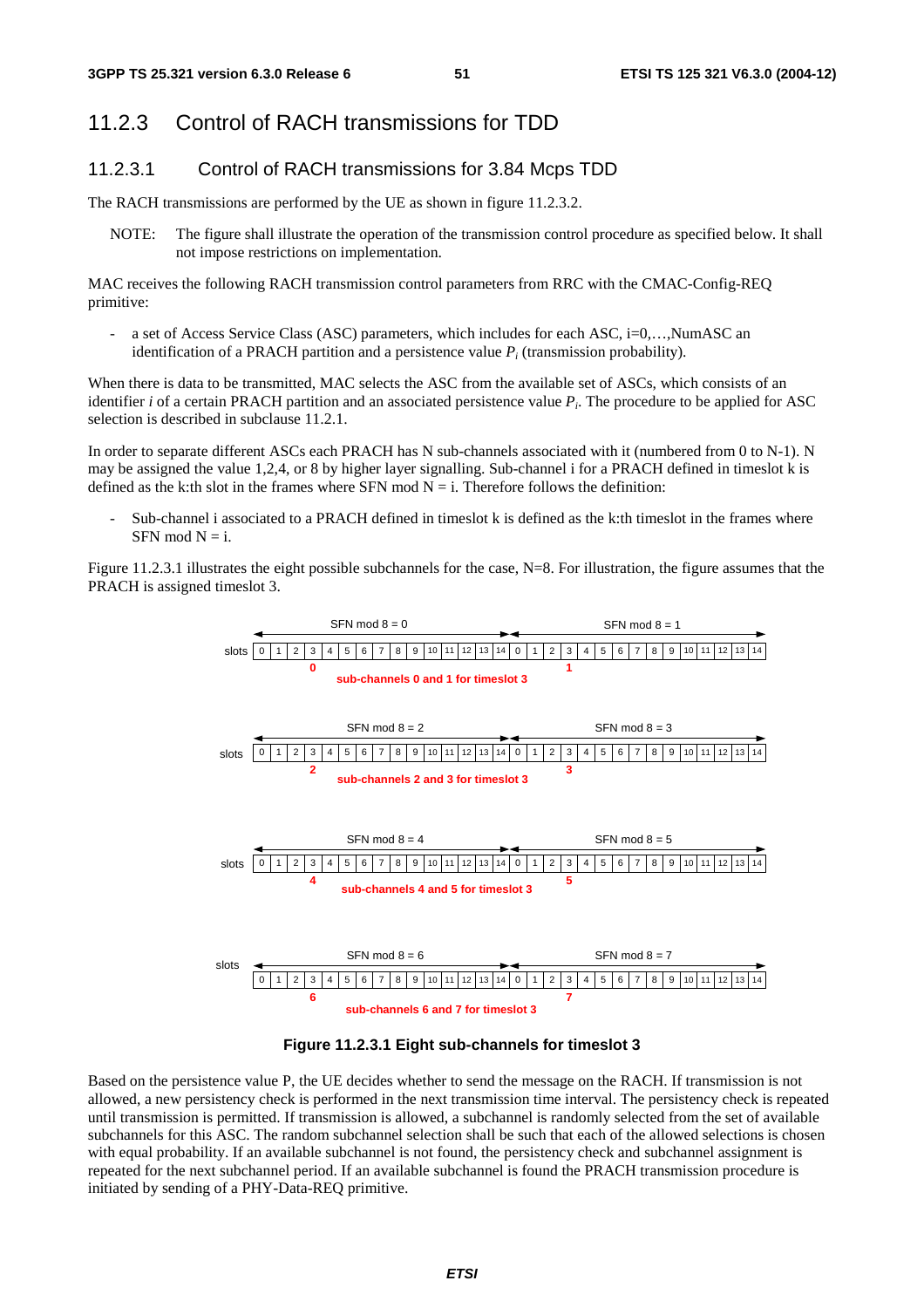Successful completion (TX status) of the MAC transmission control procedure shall be indicated to higher layer individually for each logical channel of which data was included in the transport block set of that access attempt. When transparent mode RLC is employed (i.e. for CCCH), transmission status is reported to RRC with CMAC-STATUS-Ind primitive. For logical channels employing acknowledged or unacknowledged mode RLC, transmission status is reported to RLC with MAC-STATUS-Ind primitive.





### 11.2.3.2 Control of RACH Transmissions for 1.28 Mcps TDD

The RACH transmissions are performed by the UE as shown in figure 11.2.3.3.

NOTE: The figure shall illustrate the operation of the transmission control procedure as specified below. It shall not impose restrictions on implementation.

UE MAC receives the following RACH transmission control parameters from RRC with the CMAC-Config-REQ primitive: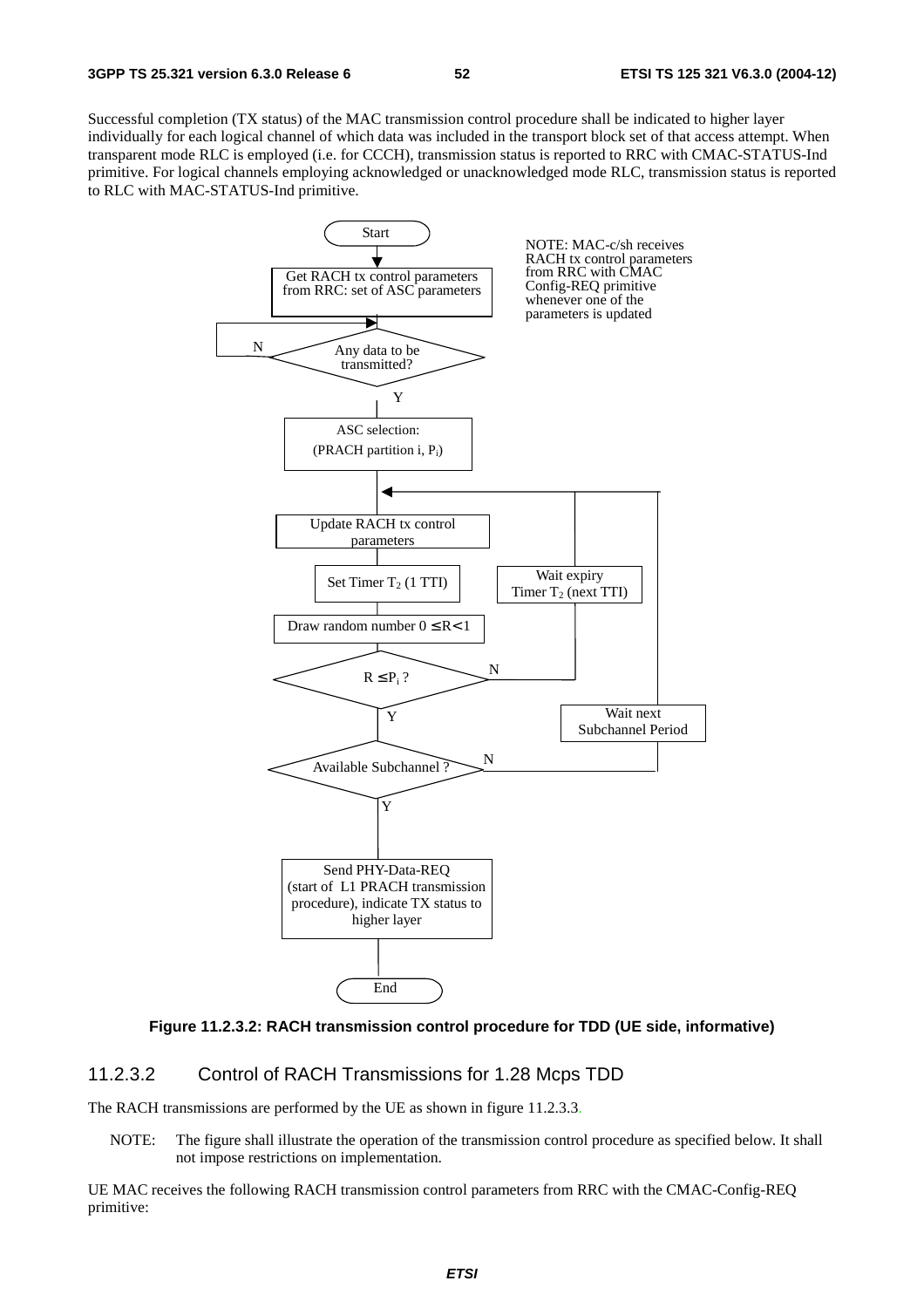- a set of Access Service Class (ASC) parameters, which includes for each ASC, i=0,..., NumASC an identification of a PRACH partition and a persistence value  $P_i$  (transmission probability),
- maximum number of synchronisation attempts Mmax.

When there is data to be transmitted, MAC selects the ASC from the available set of ASCs, which consists of an identifier *i* of a certain PRACH partition and an associated persistence value *Pi*.

Based on the persistence value  $P_i$ , MAC decides whether to start the L1 PRACH procedure in the present transmission time interval or not. If transmission is allowed, the PRACH transmission procedure (starting with the SYNC\_UL/FPACH power ramping sequence) is initiated by the sending of a PHY-ACCESS-REQ primitive. MAC then waits for access information from L1 via the PHY-ACCESS-CNF primitive. If transmission is not allowed, a new persistency check is performed in the next transmission time interval. The persistency check is repeated until transmission is permitted.

If a synchronisation burst has been acknowledged on its associated FPACH, PHY will inform MAC by a PHY-ACCESS-CNF primitive indicating "ready for RACH data transmission". Then MAC requests data transmission with a PHY-DATA-REQ primitive, and the PRACH transmission procedure will be completed with transmission on the PRACH resources associated with the FPACH.

Successful completion of the MAC procedure is indicated to higher layer individually for each logical channel of which data was included in the transport block set of that access attempt. When transparent mode RLC is employed (i.e. for CCCH), transmission status is reported to RRC with CMAC-STATUS-Ind primitive. For logical channels employing acknowledged or unacknowledged mode RLC, transmission status is reported to RLC with MAC-STATUS-Ind primitive.

If no synchronisation burst received an acknowledgement on the FPACH within the maximum number of transmissions permitted in a power ramping cycle, PHY will inform MAC by a PHY-ACCESS-CNF primitive indicating "no response received on FPACH". If the maximum number of synchronisation attempts permitted, Mmax, has not been exceeded, then MAC commences a new persistency test sequence in the next transmission time interval and the PHY-ACCESS-REQ procedure is repeated. The timer  $T_2$  ensures that two successive persistency tests are separated by at least one transmission time interval. If the maximum number of synchronisation attempts is exceeded then MAC abandons the RACH procedure. Failure to complete the MAC procedure is indicated to higher layer by the CMAC-STATUS-Ind or MAC-STATUS-Ind primitives.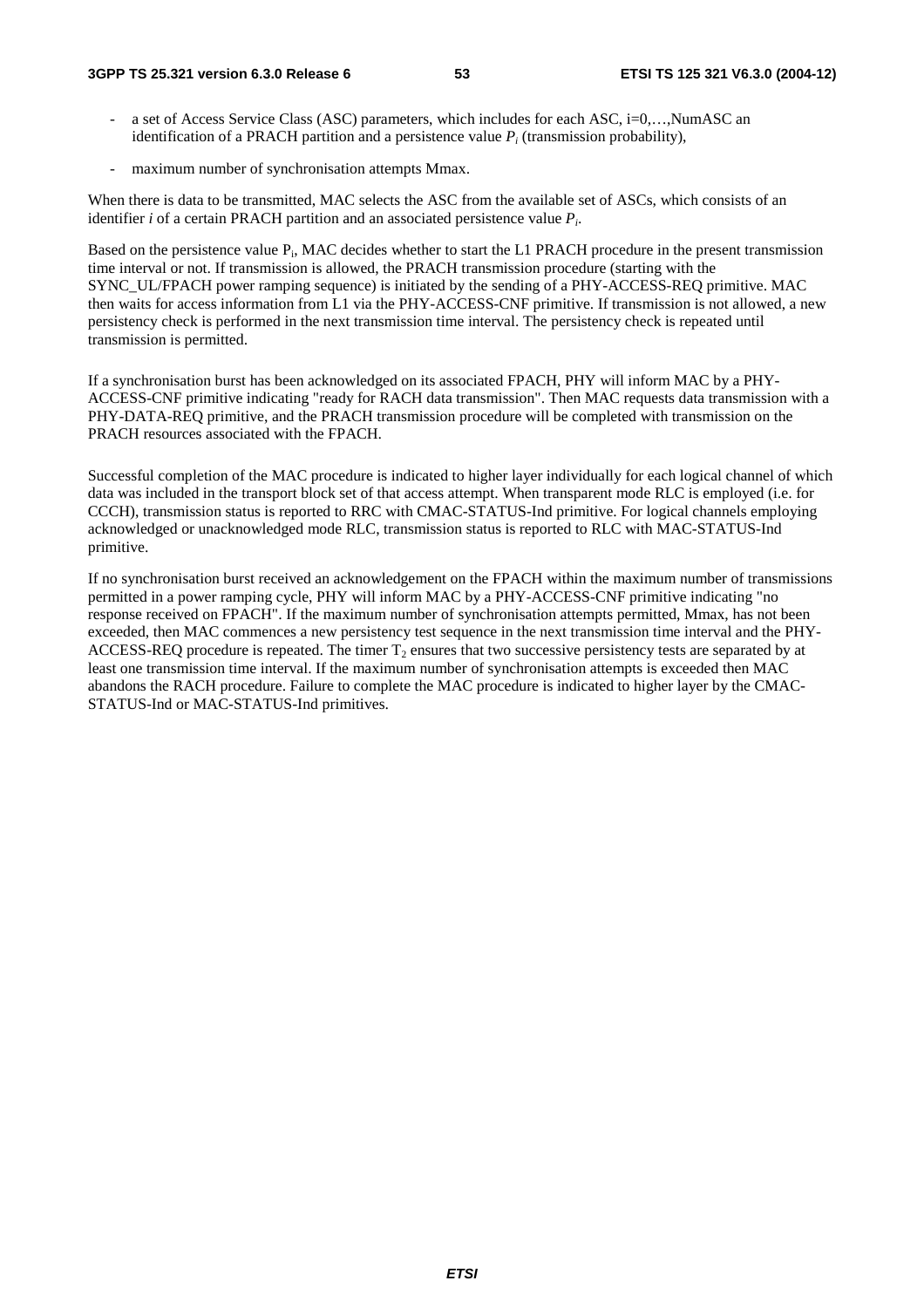

**Figure 11.2.3.3: RACH transmission control procedure for 1.28 Mcps TDD (UE side, informative)** 

# 11.3 Control of CPCH transmissions for FDD

The MAC layer controls the timing of CPCH transmissions on transmission time interval level (i.e. on 10, 20, 40 or 80 ms level); the timing on access slot level is controlled by L1. MAC controls the timing of each initial preamble ramping cycle as well as successive preamble ramping cycles. Note that retransmissions in case of erroneously received CPCH message part are under control of higher layers. The CPCH transmissions are performed by the UE as illustrated in figures 11.3.1 and 11.3.2. Figure 11.3.1 procedure is used for access to CPCH channel. Figure 11.3.2 procedure is used for CPCH Message transmission on the CPCH channel obtained using the access procedure.

NOTE: In Cell-FACH state, the UE should co-ordinate the UL transmission schedule with the measurement schedule in FACH measurement occasions so as to minimise any delays associated with inter-frequency measurements.

MAC receives the following CPCH transmission control parameters from RRC with the CMAC-Config-REQ primitive:

- persistence values, P (transmission probability for each Transport Format (TF));
- N\_access\_fails, maximum number of preamble ramping cycles;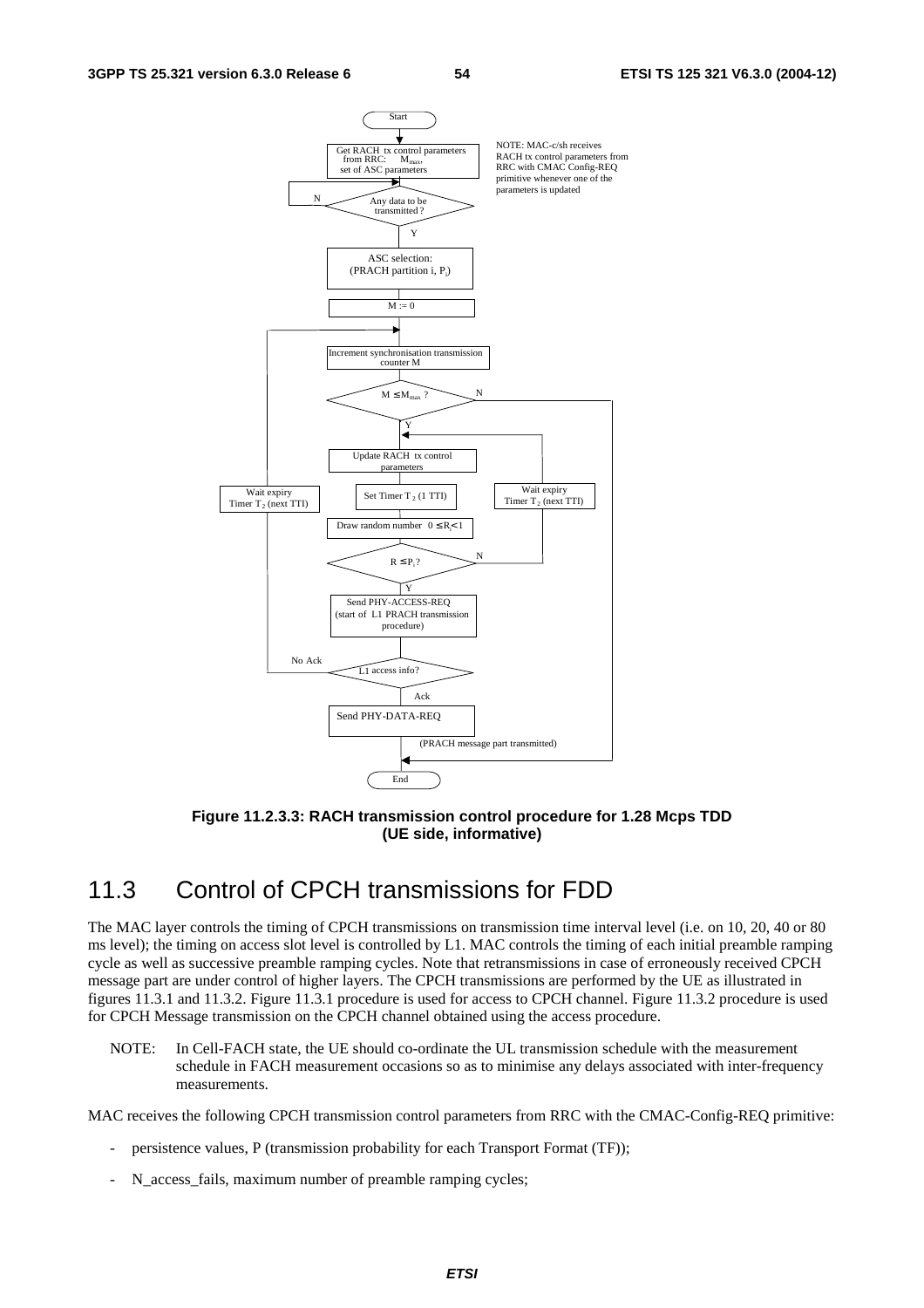- NF max, maximum number of frames for CPCH transmission for each TF;
- N\_EOT (Number of EOT for release of CPCH transmission);
- Backoff control timer parameters;
- Transport Format Set;
- Initial Priority Delays;
- Channel Assignment Active indication.

The MAC procedure for CPCH access shall be invoked when the UE has data to transmit. The steps for this procedure are listed here:

- 1. the UE shall get all UL transmit parameters (CPCH Set Info, P values, Initial Priority Delays, N\_access\_fails, NF\_max, N\_EOT etc) from RRC;
- 2. the UE shall reset counter M, EOT counter and Frame Count Transmitted (FCT) upon entry to the initial access procedure;
- 3. if counter M is equal to N\_access\_fails, the UE shall indicate an access failure error to higher layer and the CPCH access procedure ends. Access failure is reported to RLC with MAC-STATUS-Ind primitive individually for each logical channel of which data was included in the transport block set that could not be transmitted. If counter M is less than N\_access\_fails, the UE shall send a PHY-CPCH\_Status-REQ to Layer 1 to obtain CPCH TF subset status. If Layer 1 returns an error message, the UE shall increment counter M and the procedure shall continue from step 3. If Layer 1 returns a PHY-CPCH\_Status-CNF message, which includes a TF subset indicating the currently available TFs of the requested TF subset, the procedure shall continue from step 4;
- 4. the UE shall initialise the Busy Table with the CPCH TF subset status from Layer 1. Those TFs in the TF subset of the Layer 1 PHY-CPCH\_Status-CNF response will be marked available. All other TFs will be marked busy;
- 5. if all TFs are not marked busy, the procedure shall proceed from step 6. If all TFs are marked busy, the UE shall reset and start timer Tboc1, wait until timer expiry, and increment counter M. The procedure shall continue from step 3;
- 6. the UE shall update all UL transmit parameters from RRC;
- 7. UE shall select a TF from the set of available TFs listed in the Busy Table. UE shall use the CPCH channel capacity (transport block set size, NF\_max, and TTI interval), and Busy Table information to select one CPCH TF for L1 to access. The UE may select a TF, which uses a lower data rate and a lower UL Tx power than the maximum UL Tx power allowed. UE shall implement a test based on the Persistence value (P) to determine whether to attempt access to the selected CPCH TF. If access is allowed, the procedure shall continue from step 9. If the P test does not allow access, the procedure shall continue from step 8;
- 8. the selected CPCH TF shall be marked busy in the Busy Table. If all TFs are marked busy, the UE shall reset and start timer Tboc1, wait until timer expiry, increment counter M, and continue from step 3. If all TFs are not marked busy, the UE shall resume the procedure from step 6;
- 9. the UE may implement an initial delay based on ASC of the data to be transmitted, then shall send a PHY-Access-REQ with the selected TF to L1 for CPCH access. After the UE has sent the access request to L1 , L1 shall return a PHY-Access-CNF including one of five access indications to MAC as shown in figure 11.3.1. If the L1 access indication is that access is granted, then UE shall continue from step 14. For the cases of the other Layer 1 responses, the procedure shall continue from step 10, 11, or 12 respectively.
- 10. if L1 access indication is no AP-AICH received or no CD-AICH received, the UE shall reset and start timer Tboc3, wait until timer expiry, and increment counter M. The UE shall proceed from step 3;
- 11. if L1 access indication is AP-AICH\_nak received, the UE shall reset and start timer Tboc2, wait until timer expiry. If Channel Assignment (CA) is active, the UE shall proceed from step 13. If Channel Assignment (CA) is not active, the procedure shall continue from step 8;
- 12. if L1 access indication is CD-AICH signature mismatch, the UE shall reset and start timer Tboc4, wait until timer expiry, and increment counter M. The procedure shall continue from step 3;
- 13. the UE shall increment counter M. The procedure shall continue from step 3.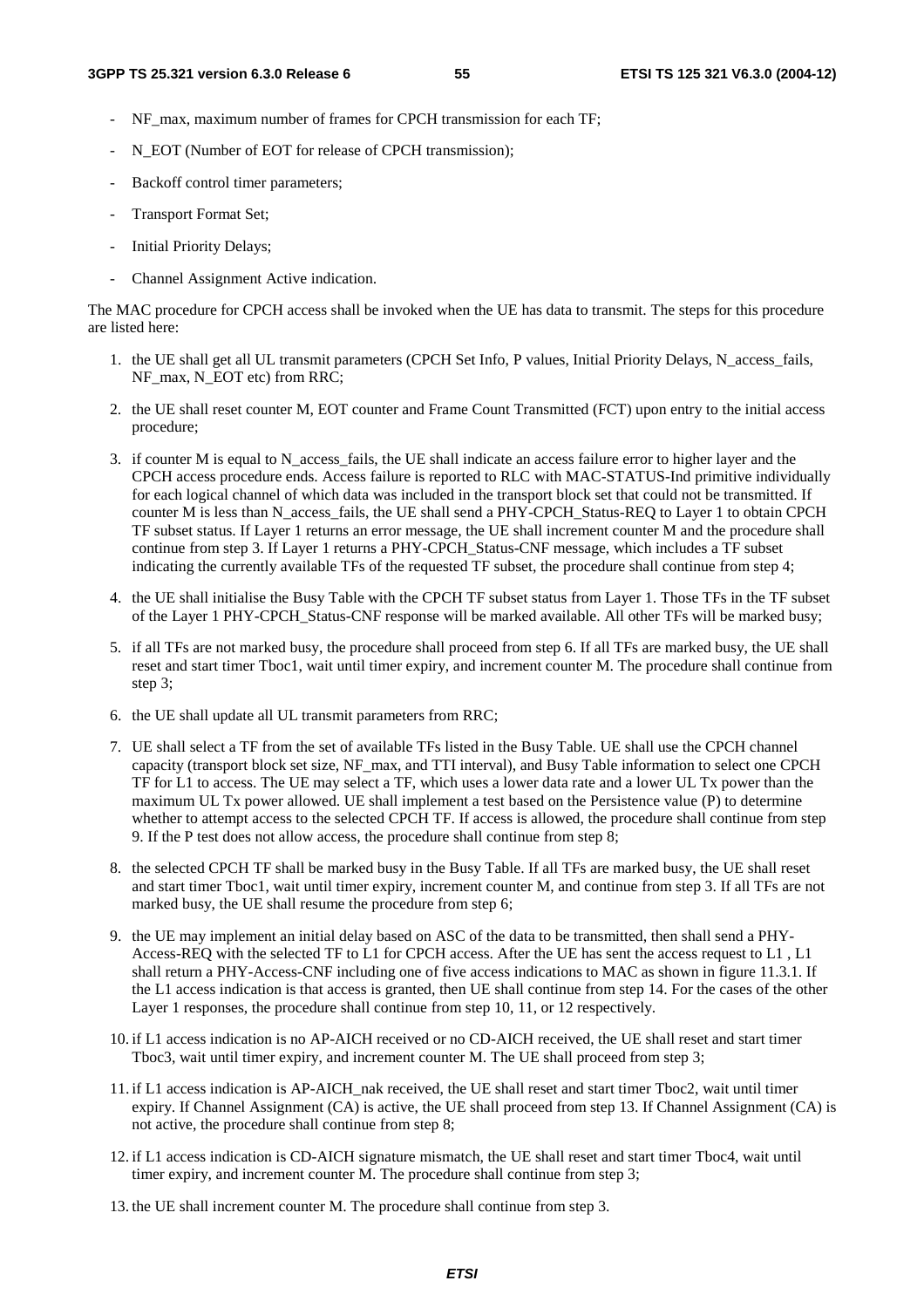- 14. the UE shall build a transport block set for the next TTI;
- 15. if the sum of the Frame Count Transmitted counter plus N\_TTI (the number of frames in the next TTI) is greater than NF\_max, the UE shall exit this procedure and start the MAC procedure for CPCH transmission of the first TTI. This shall release the CPCH channel in use and the UE will contend again for a new CPCH channel to continue transmission. If the sum of the Frame Count Transmitted counter plus N\_TTI is less than or equal to NF\_max, the UE shall send a PHY-Data-REQ with the transport block set to L1 to continue transmission on the CPCH channel which has previously been accessed;
- 16. if the L1 returns PHY-Status-IND indicating normal transmission, the procedure shall continue from step 17. If L1 returns PHY-Status-IND indicating abnormal situation the UE shall execute an abnormal situation handling procedure and the CPCH message transmission procedure ends. Reasons for abnormal situation may include the following:
	- emergency stop was received;
	- start of Message Indicator was not received;
	- L1 hardware failure has occurred;
	- out of synch has occurred;
- 17. the UE shall increment the Frame Count Transmitted (FCT) counter by N\_TTI just transmitted and indicate TX Status "transmission successful" to RLC individually for each logical channel of which data was included in the transport block set. If the UE has more data to transmit, the procedure shall continue from step 14;
- 18. the UE shall build the next TTI with zero sized transport block set. If the sum of the Frame Count Transmitted counter plus N\_TTI is less than or equal to NF\_max and if the sum of the EOT counter plus N\_TTI is less than or equal to N\_EOT, the procedure shall continue from step 19. Otherwise, the procedure ends;
- 19. UE shall send a PHY-Data-REQ with zero sized transport block set to L1 to stop transmission on the CPCH channel which has previously been accessed, both the EOT and the FCT counters shall be incremented by N\_TTI and the procedure shall continue from step 18.

| Timer                            | <b>Based on parameter</b> | Fixed/random  |
|----------------------------------|---------------------------|---------------|
| $T_{BOC1}$ (all Busy)            | NF_bo_all_busy            | <b>Random</b> |
| T <sub>BOC2</sub> (channel Busy) | NS bo busy                | Fixed         |
| $T_{BOC3}$ (no AICH)             | NF bo no aich             | Fixed         |
| T <sub>BOC4</sub> (mismatch)     | NF bo mismatch            | Random        |

#### **Table 11.3: CPCH Backoff Delay Timer Values**

For  $T_{BOC4}$  UE shall randomly select a timer value at each execution of the timer. A uniform random draw shall be made to select an integer number of frames within the range  $[0, NF_b$  bo\_mismatch]. For  $T_{BOCI}$ , UE would randomly select a timer value at each execution of the timer. A uniform random draw shall be made to select an integer number of frames within the range [0, NF\_bo\_all busy].

NOTE: Backoff parameter range and units are specified in [7], RRC Protocol Specification.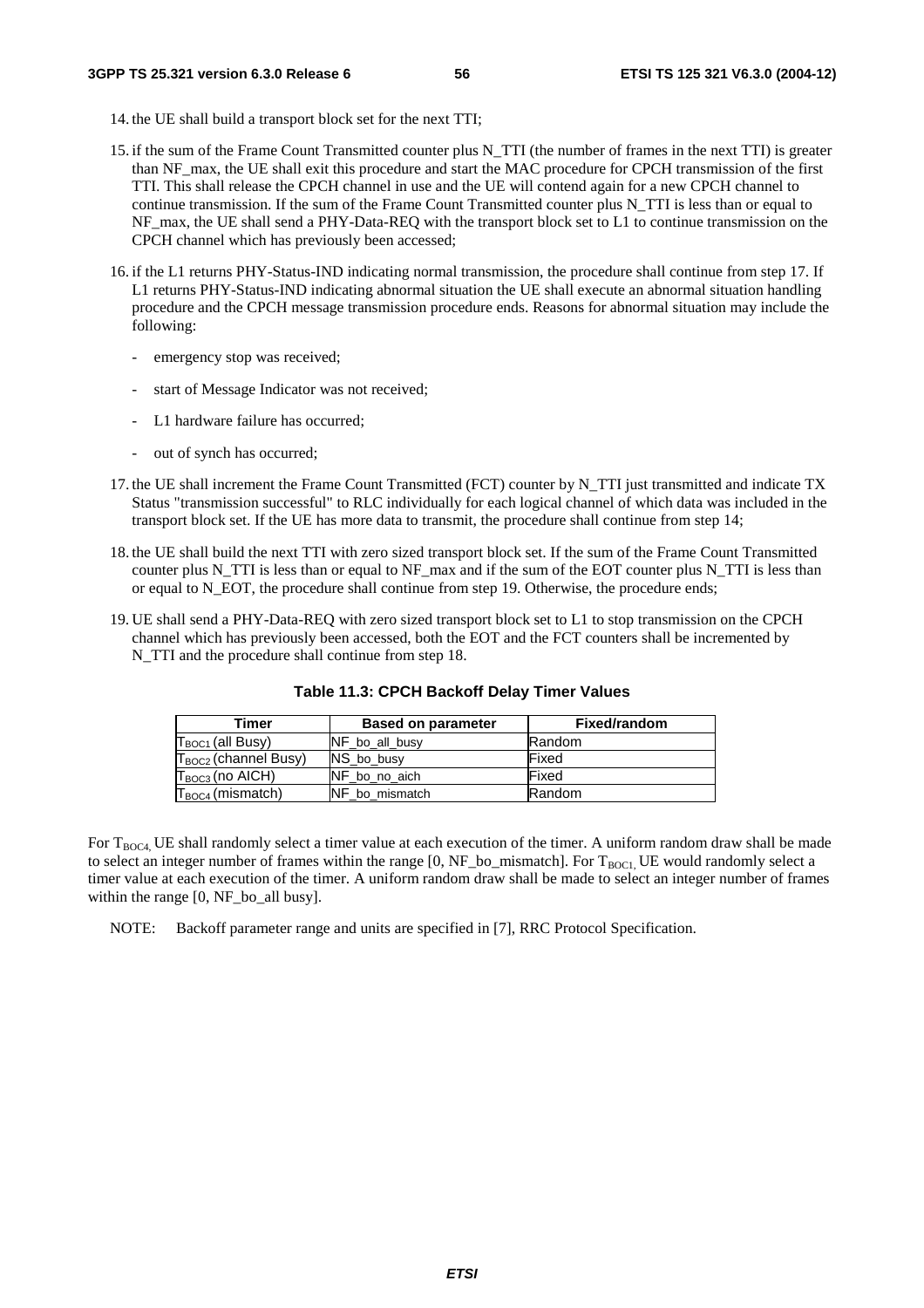

**Figure 11.3.1: CPCH transmission control procedure for access (informative)**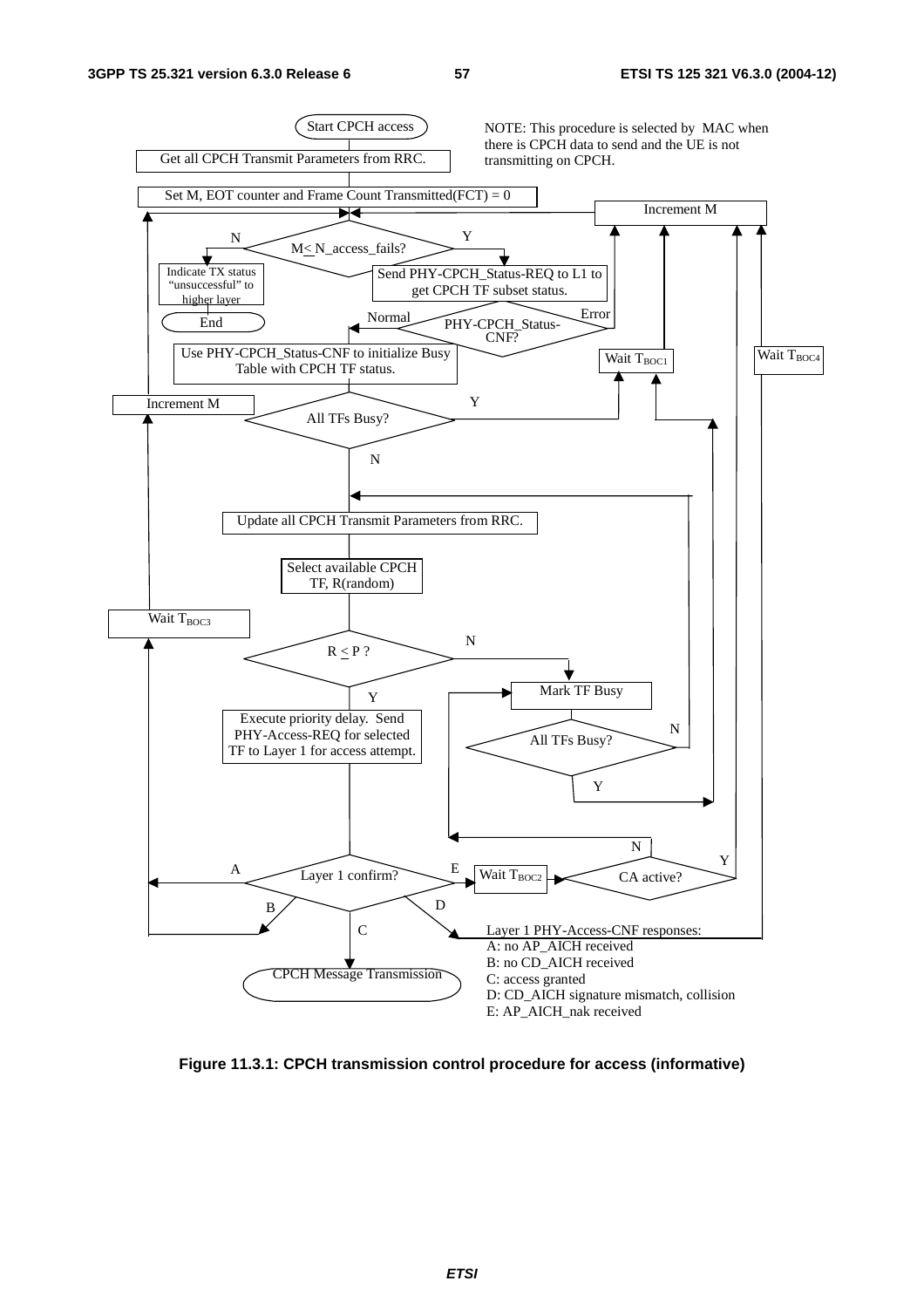

**Figure 11.3.2: CPCH transmission control procedure for CPCH Message Transmission (informative)** 

# 11.4 Transport format combination selection in UE (non E-DCH)

RRC can control the scheduling of uplink data by giving each logical channel a priority between 1 and 8, where 1 is the highest priority and 8 the lowest. TFC selection in the UE shall be done in accordance with the priorities indicated by RRC. Logical channels have absolute priority, i.e. the UE shall maximise the transmission of higher priority data.

If the uplink TFCS or TFC Subset configured by UTRAN follows the guidelines described in [7] the UE shall perform the TFC selection according to the rules specified below. If these guidelines are not followed then the UE behaviour is not specified.

A given TFC can be in any of the following states: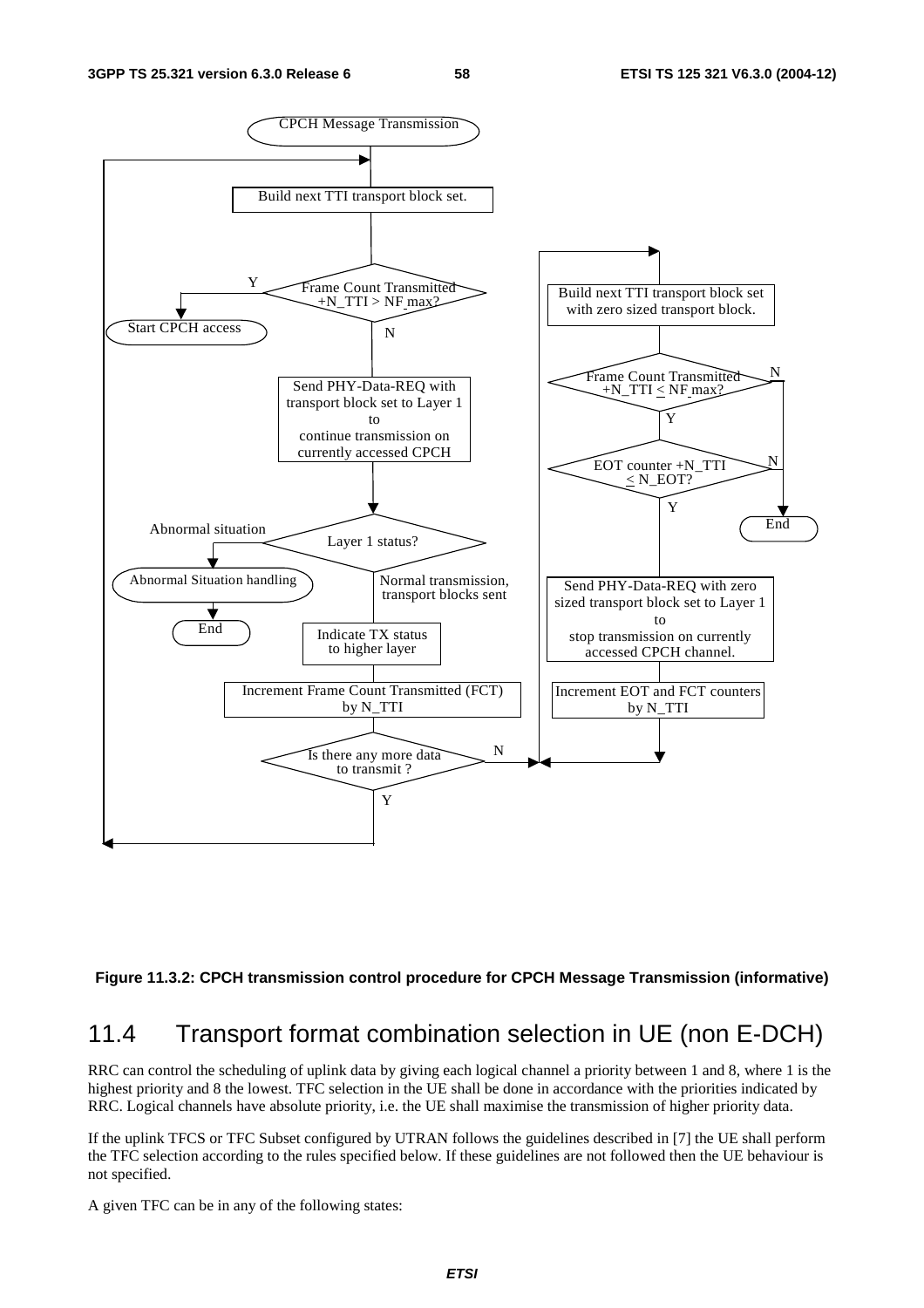- Supported state:
- Excess-power state;
- Blocked state.

TDD mode UEs in CELL\_FACH state using the USCH transport channel and UEs in CELL\_DCH state shall continuously monitor the state of each TFC based on its required transmit power versus the maximum UE transmit power (see [7]). The state transition criteria and the associated requirements are described in [12, 14]. The UE shall consider that the Blocking criterion is never met for TFCs included in the minimum set of TFCs (see [7]).

The following diagram illustrates the state transitions for the state of a given TFC:



Recovery criterion is met



FDD Mode UEs in CELL\_FACH state may estimate the channel path loss and set to excess power state all the TFCs requiring more power than the Maximum UE transmitter power (see [7]). All other TFCs shall be set to Supported state.

Every time the set of supported TFCs changes, the available bitrate shall be indicated to upper layers for each logical channel in order to facilitate the adaptation of codec data rates when codecs supporting variable-rate operation are used. The details of the computation of the available bitrate and the interaction with the application layer are not further specified.

Before selecting a TFC, i.e. at every boundary of the shortest TTI, or prior to each transmission on PRACH the set of valid TFCs shall be established. All TFCs in the set of valid TFCs shall:

- 1. belong to the TFCS.
- 1a. not be restricted by higher layer signalling (e.g. TFC Control, see [7]).
- 2. not be in the Blocked state.
- 3. be compatible with the RLC configuration.
- 4. not require RLC to produce padding PDUs (see [6] for definition).
- 5. not carry more bits than can be transmitted in a TTI (e.g. when compressed mode by higher layer scheduling is used and the presence of compressed frames reduces the number of bits that can be transmitted in a TTI using the Minimum SF configured).

The UE may remove from the set of valid TFCs, TFCs in Excess-power state in order to maintain the quality of service for sensitive applications (e.g. speech). However, this shall not apply to TFCs included in the minimum set of TFCs (see [7]). Additionally, if compressed frames are present within the longest configured TTI to which the next transmission belongs, the UE may remove TFCs from the set of valid TFCs in order to account for the higher power requirements.

The chosen TFC shall be selected from within the set of valid TFCs and shall satisfy the following criteria in the order in which they are listed below:

1. No other TFC shall allow the transmission of more highest priority data than the chosen TFC.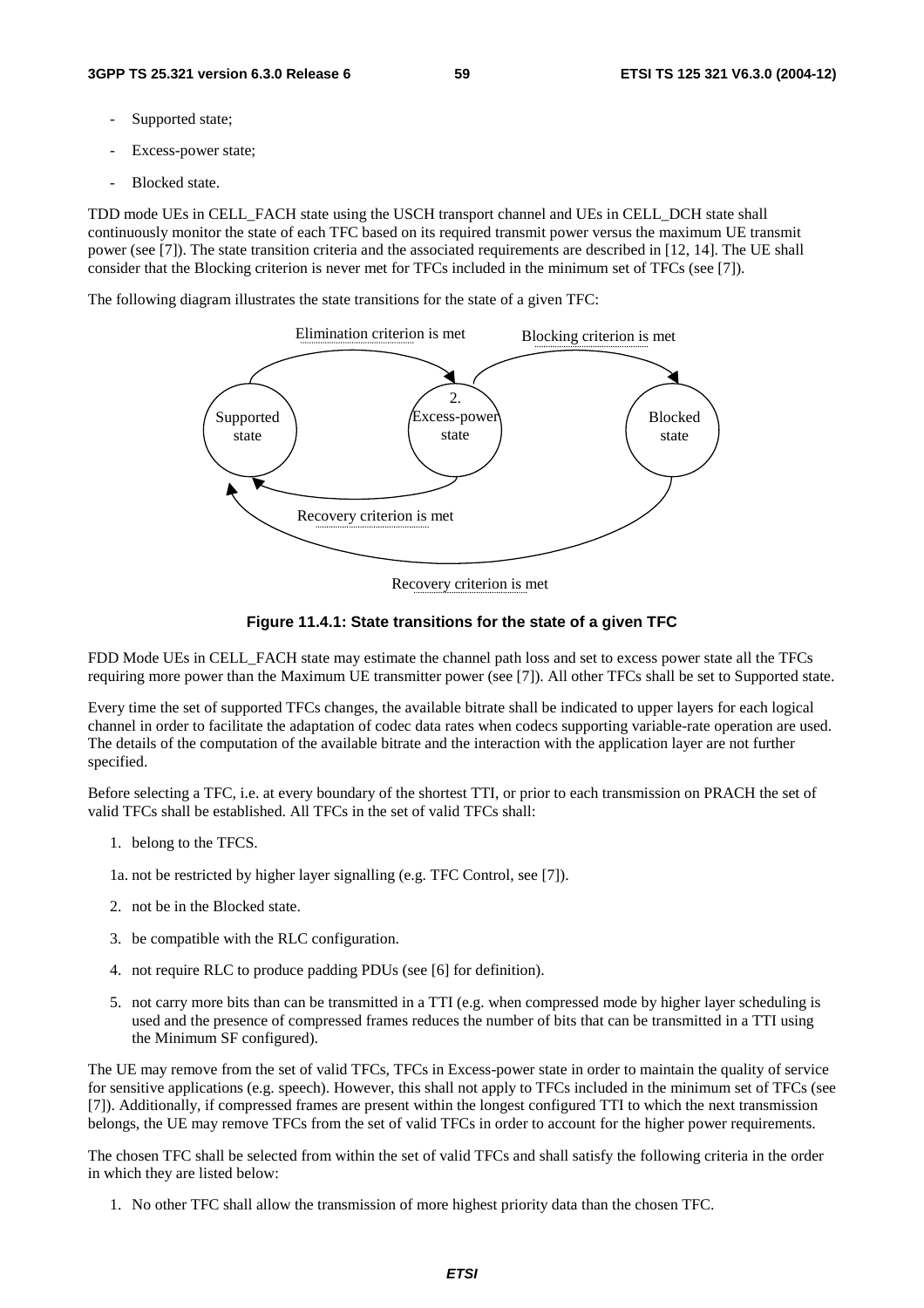- 2. No other TFC shall allow the transmission of more data from the next lower priority logical channels. Apply this criterion recursively for the remaining priority levels.
- 3. No other TFC shall have a lower bit rate than the chosen TFC.

In FDD mode the above rules for TFC selection in the UE shall apply to DCH, and the same rules shall apply for TF selection on RACH and CPCH.

In 3.84 Mcps TDD mode the above rules for TFC selection in the UE shall apply to DCH and USCH.

# 11.5 Ciphering

The ciphering function is performed in MAC (i.e. only in MAC-d) if a radio bearer is using the transparent RLC mode. The part of the MAC PDU that is ciphered is the MAC SDU and this is shown in Figure 11.5.1 below.



**Figure 11.5.1: Ciphered part unit for a MAC PDU** 

In case a TTI contains multiple MAC PDUs for a given Transparent mode RB, the ciphering unit for this RB is the bitstring concatenation of all the MAC SDUs, resulting in the PLAINTEXT BLOCK, as defined in [15]. In case there is only one MAC PDU for a given Transparent mode RB, the ciphering unit is the MAC SDU, resulting in the PLAINTEXT BLOCK. The concatenation order is the same as the order of transmission of the Transport Blocks between MAC and Physical layer.

The KEYSTREAM BLOCK as defined in [10] is applied to the PLAINTEXT BLOCK, and the end result, CIPHERTEXT BLOCK, becomes the ciphered part for the MAC PDU, in case there is only one MAC PDU per RB. In case there is more than one MAC PDU per RB, the CIPHERTEXT BLOCK is split into the corresponding ciphered parts for each MAC PDU. The split order is the same as the order of transmission of the Transport Blocks between MAC and Physical layer.

The ciphering algorithm and key to be used are configured by upper layers [7] and the ciphering method shall be applied as specified in [10].

The parameters that are required by MAC for ciphering are defined in [10] and are input to the ciphering algorithm. The parameters required by MAC which are provided by upper layers [7] are listed below:

- MAC-d HFN (Hyper frame number for radio bearers that are mapped onto transparent mode RLC)
- BEARER defined as the radio bearer identifier in [10]. It will use the value RB identity  $-1$  as in [7])
- CK (Ciphering Key)

If the TTI consists of more than one 10 ms radio frame, the CFN of the first radio frame in the TTI shall be used as input to the ciphering algorithm for all the data in the TTI.

# 11.6 Control of HS-DSCH transmission and reception

# 11.6.1 Network operation

The following are the functions of the various functional entities at the network in support of the HARQ protocol used on HS-DSCH.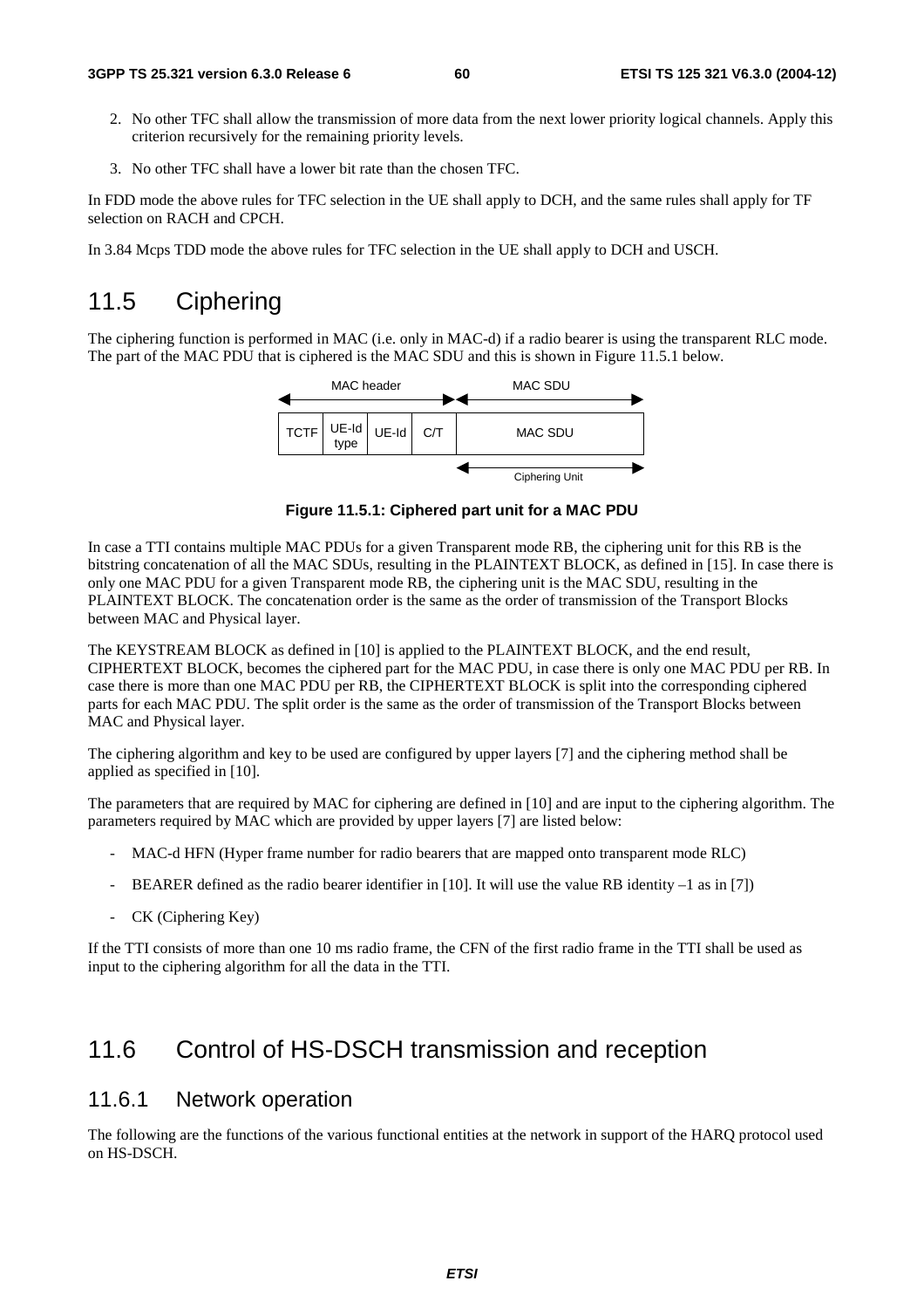# 11.6.1.1 Scheduler

The scheduler performs the following functions:

- Schedules all UEs within a cell:
- Services priority queues:
	- The scheduler schedules MAC-hs SDUs based on information from upper layers. One UE may be associated with one or more MAC-d flows. Each MAC-d flow contains HS-DSCH MAC-d PDUs for one or more priority queues.
- Determines the HARQ Entity and the queue to be serviced;
- Sets the TSN for new data blocks being transferred from the selected queue;
	- set the TSN to value 0 for the first MAC-hs PDU transmitted for each Queue ID within an HS-DSCH;
	- increment the TSN with one for each transmitted MAC-hs PDU on each Queue ID within an HS-DSCH.
- NOTE: The scheduler may re-use TSNs by toggling the NDI bit in order to resume pre-empted transmissions or to force the UE to flush the soft buffer. In this case the content of the payload may be changed but care should be taken to preserve the higher layer data order.
- Indicates the Queue ID and TSN to the HARQ entity for each MAC-hs PDU to be transmitted;
- Schedules new transmissions and retransmissions:
	- Based on the status reports from HARQ Processes the scheduler determines if either a new transmission or a retransmission should be made. A new transmission can however be initiated on a HARQ process at any time. Based on a delay attribute provided by upper layers, the scheduler may decide to discard any 'out-ofdate' MAC-hs SDU.
- Determines the redundancy version:
	- The scheduler determines a suitable redundancy version for each transmitted and retransmitted MAC-hs PDU and indicates the redundancy version to lower layer.
- Determines the TDD HCSN;
	- Increment UE specific HCSN for each HS-SCCH transmission.

### 11.6.1.2 HARQ entity

- There is one HARQ entity per UE in UTRAN.
- The HARQ entity sets the Queue ID in transmitted MAC-hs PDUs to the value indicated by the UTRAN scheduler.
- The HARQ entity sets the transmission sequence number (TSN) in transmitted MAC-hs PDUs to the value indicated by the UTRAN scheduler.
- The HARQ entity sets the HARQ process identifier in transmitted MAC-hs PDUs. UTRAN should:
	- determine a suitable HARQ process to service the MAC-hs PDU and set the HARQ process identifier accordingly.

### 11.6.1.3 HARQ process

- The HARQ process sets the New data indicator in transmitted MAC-hs PDUs. UTRAN should:
	- set the New Data Indicator to the value "0" for the first MAC-hs PDU transmitted by a HARQ process;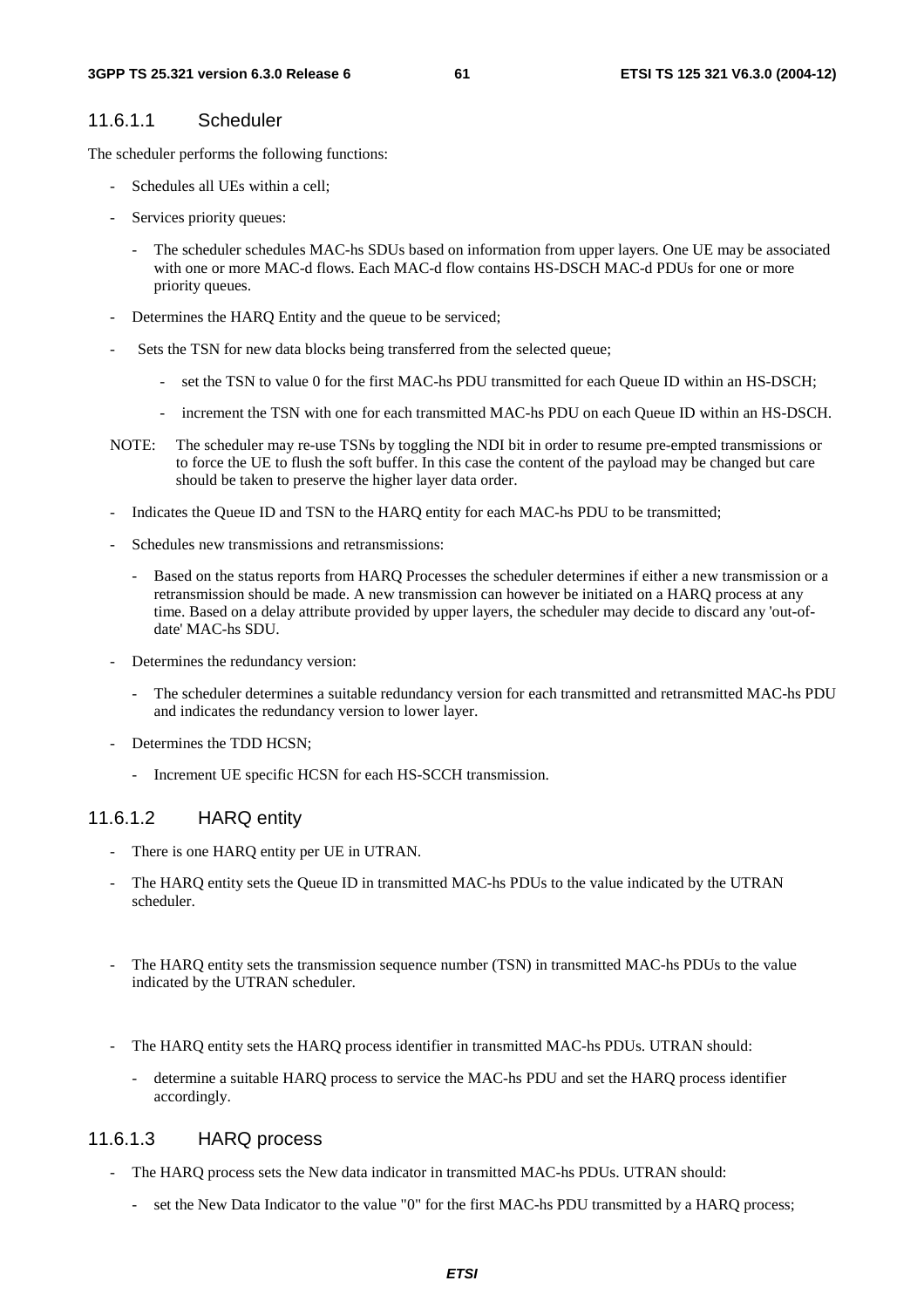- not increment the New Data Indicator for retransmissions of a MAC-hs PDU:
- increment the New Data Indicator with one for each transmitted MAC-hs PDU containing new data.
- The HARQ process processes received status messages. UTRAN should:
	- deliver received status messages to the scheduler.

# 11.6.2 UE operation

The UE operation in support of the HARQ protocol used on HS-DSCH is split among the following four functional units with their associated functions.

### 11.6.2.1 HARQ Entity

There is one HARQ entity at the UE which processes the HARQ process identifiers received on the HS-SCCH transmissions associated with MAC-hs PDUs received on the HS-DSCH.

A number of parallel HARQ processes are used in the UE to support the HARQ entity. The number of HARQ processes is configured by upper layers:

- Each received MAC-hs PDU shall be allocated to the HARQ process indicated by the HARQ process identifier of the MAC-hs PDU.

### 11.6.2.2 HARQ process

The HARQ process processes the New Data Indicator indicated by lower layers for each received MAC-hs PDU.

The UE may:

- for FDD, if the MAC-hs PDU is received within 5 sub-frames from the reception of the previous MAC-hs PDU intended for this HARQ process; or
- for TDD, if the MAC-hs PDU is received before generation of feedback resulting from reception of a previous MAC-hs PDU for the same H-ARQ process:
	- discard the MAC-hs PDU.

### The UE shall:

- if the New Data Indicator has been incremented compared to the value in the previous received transmission in this HARQ process or this is the first received transmission in the HARQ process:
	- replace the data currently in the soft buffer for this HARQ process with the received data.
	- if the Transport Block Size index value is equal to 111111 (FDD only):
		- generate a positive acknowledgement (ACK) of the data in this HARQ process;
		- discard the received data;
		- assume that the data has been successfully decoded.
- if the New Data Indicator is identical to the value used in the previous received transmission in the HARQ process:
	- if the Transport Block Size index value is equal to 111111 (FDD only):
		- assume that the transport block size is identical to the last valid transport block size signalled for this HARQ process.
	- if the data has not yet been successfully decoded:
		- combine the received data with the data currently in the soft buffer for this HARQ process.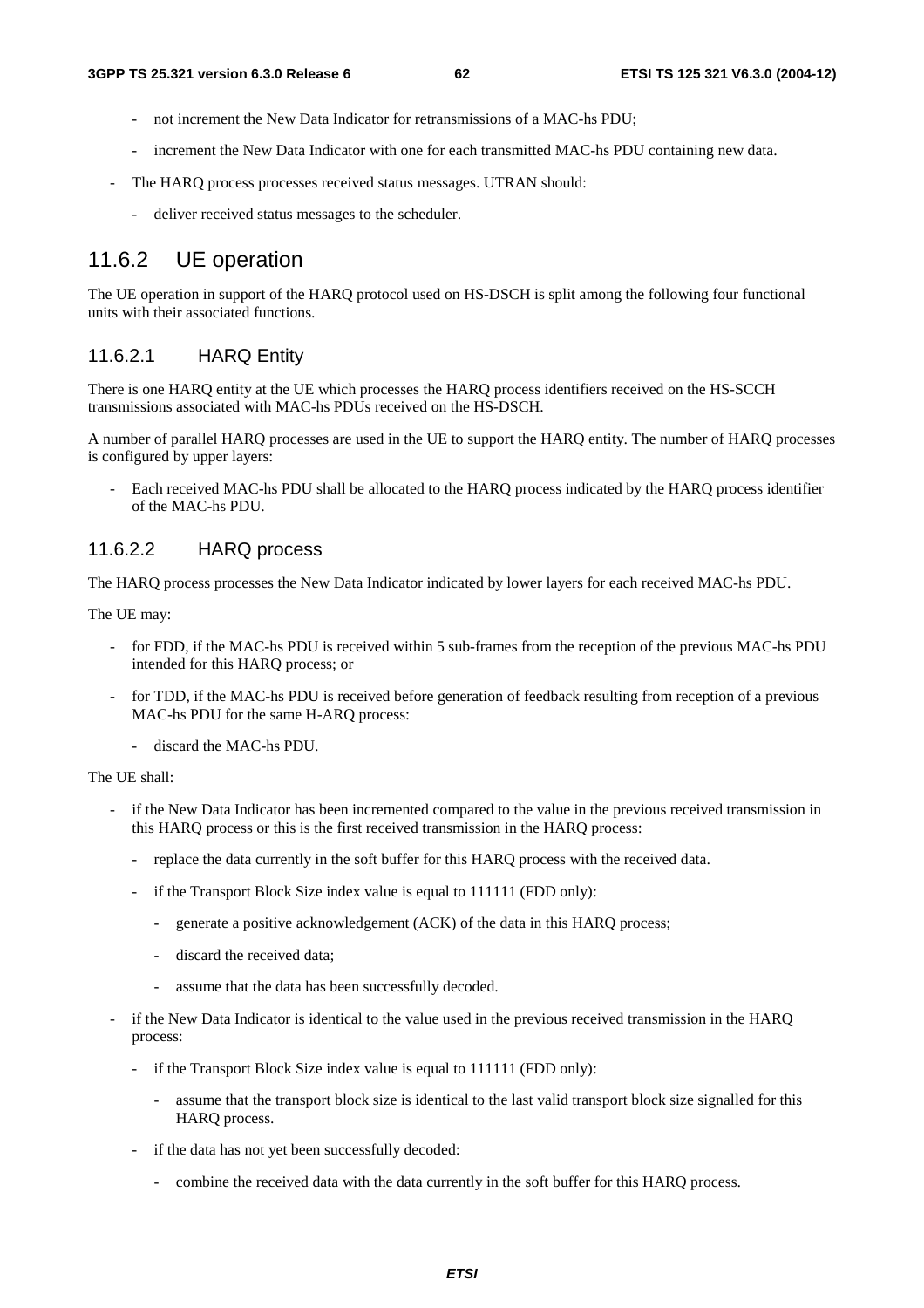- if the transport block size is different from the last valid transport block size signalled for this HARO process:
	- the UE may replace the data currently in the soft buffer for this HARQ process with the received data.
- if the data in the soft buffer has been successfully decoded and no error was detected:
	- deliver the decoded MAC-hs PDU to the reordering entity;
	- generate a positive acknowledgement (ACK) of the data in this HARQ process.
- else:
	- generate a negative acknowledgement (NAK) of the data in this HARQ process;
- schedule the generated positive or negative acknowledgement for transmission and the time of transmission relative to the reception of data in a HARQ process is configured by upper layer.

The HARQ process processes the Queue ID in the received MAC-hs PDUs. The UE shall:

- arrange the received MAC-hs PDUs in queues based on the Queue ID.

### 11.6.2.3 Reordering entity

#### 11.6.2.3.1 Definitions

In the functions described in this section the following definitions apply:

#### **Parameters**

- Transmitter window size (TRANSMIT\_WINDOW\_SIZE) TRANSMIT\_WINDOW\_SIZE is the size of the transmitter window according to the definition below. This is a parameter in the Node B and the value of the parameter is configured by higher layers.
- Receiver window size (RECEIVE\_WINDOW\_SIZE) RECEIVE\_WINDOW\_SIZE is the size of the receiver window according to the definition below. This is a parameter in the UE and the value of the parameter is configured by higher layers.

#### **State variables**

All state variables are non-negative integers. MAC-hs PDUs are numbered by modulo integer Transmission sequence numbers (TSN) cycling through the field 0 to 63. All arithmetic operations contained in the present document on next\_expected\_TSN, RcvWindow\_UpperEdge, T1\_TSN and TSN\_flush are affected by the 64 modulus. When performing arithmetic comparisons of state variables or Transmission sequence number values a 64 modulus base shall be used. This modulus base is subtracted (within the appropriate field) from all the values involved and then an absolute comparison is performed. RcvWindow UpperEdge – RECEIVE WINDOW  $SIZE + 1$  shall be assumed to be the modulus base.

next\_expected\_TSN:

The next expected TSN is the Transmission sequence number (TSN) following the TSN of the last in-sequence MAC-hs PDU received. It shall be updated upon the delivery to the disassembly entity of the MAC-hs PDU with TSN equal to next\_expected\_TSN. The initial value of next\_expected\_TSN =0.

RcvWindow UpperEdge:

The RcvWindow\_UpperEdge represents the TSN, which is at the upper edge of the receiver window. After the first MAC-hs PDU has been received successfully, it also corresponds to the MAC-hs PDU with the highest TSN of all received MAC-hs PDUs. The initial RcvWindow\_UpperEdge equals 63. RcvWindow\_UpperEdge is updated based on the reception of new MAC-hs PDU according to the procedure given below.

T1\_TSN:

The TSN of the latest MAC-hs PDU that cannot be delivered to the disassembly entity, when the timer T1 is started.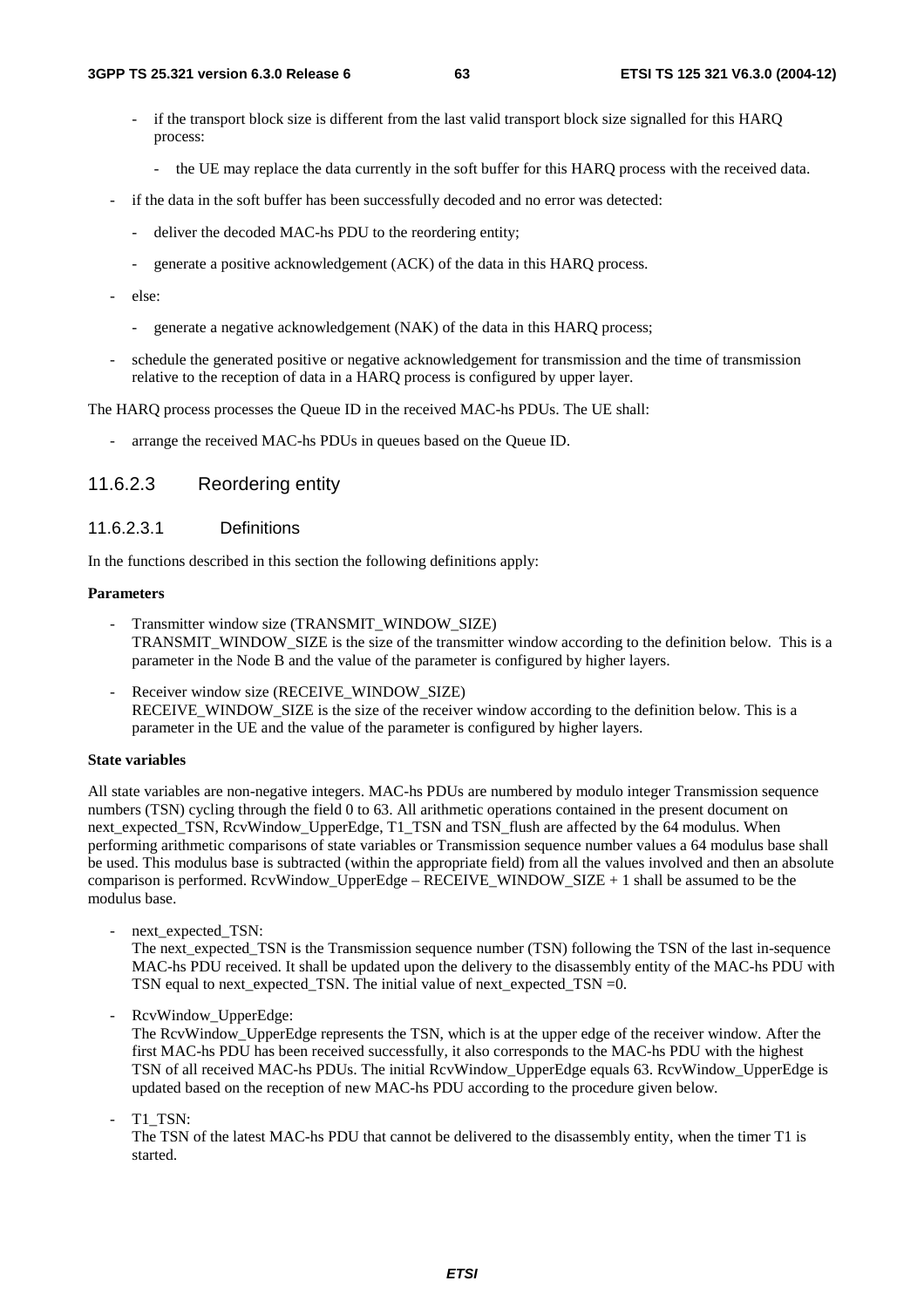#### **Timers**

 $Re$ -ordering release timer  $(T1)$ : The Re-ordering release timer T1 controls the stall avoidance in the UE reordering buffer as described below. The value of T1 is configured by upper layers.

### **Other definitions**

Receiver window: The receiver window defines TSNs of those MAC-hs PDUs that can be received in the receiver without causing an advancement of the receiver window according to the procedure below. The size of the receiver window equals RECEIVE\_WINDOW\_SIZE and spans TSNs going from RcvWindow\_UpperEdge – RECEIVE\_WINDOW\_SIZE + 1 to RcvWindow\_UpperEdge included.

#### 11.6.2.3.2 Reordering functionality

If no timer T1 is active:

- the timer T1 shall be started when a MAC-hs PDU with TSN > next\_expected\_TSN is correctly received.
- T1\_TSN shall be set to the TSN of this MAC-hs PDU.

If a timer T1 is already active:

- no additional timer shall be started, i.e. only one timer T1 may be active at a given time.

#### The timer T1 shall be stopped if:

- the MAC-hs PDU with  $TSN = T1_TSN$  can be delivered to the disassembly entity before the timer expires.

When the timer T1expires and T1\_TSN > next\_expected\_TSN:

- all correctly received MAC-hs PDUs with TSN > next\_expected\_TSN up to and including T1\_TSN-1 shall be delivered to the disassembly entity;
- all correctly received MAC-hs PDUs up to the next not received MAC-hs PDU shall be delivered to the disassembly entity.
- next expected TSN shall be set to the TSN of the next not received MAC-hs PDU.

When the timer T1 is stopped or expires, and there still exist some received MAC-hs PDUs that can not be delivered to higher layer:

- timer T1 is started
- set T1\_TSN to the highest TSN among those of the MAC-hs PDUs that can not be delivered.

#### **Transmitter operation:**

After the transmitter has transmitted a MAC-hs PDU with TSN=SN, any MAC-hs PDU with TSN  $\leq$  SN – TRANSMIT\_WINDOW\_SIZE should not be retransmitted to avoid sequence number ambiguity in the receiver.

#### **Receiver operation:**

When a MAC-hs PDU with  $TSN = SN$  is received:

- if SN is within the receiver window:
	- if SN < next\_expected\_TSN, or this MAC-hs PDU has previously been received:
		- the MAC-hs PDU shall be discarded;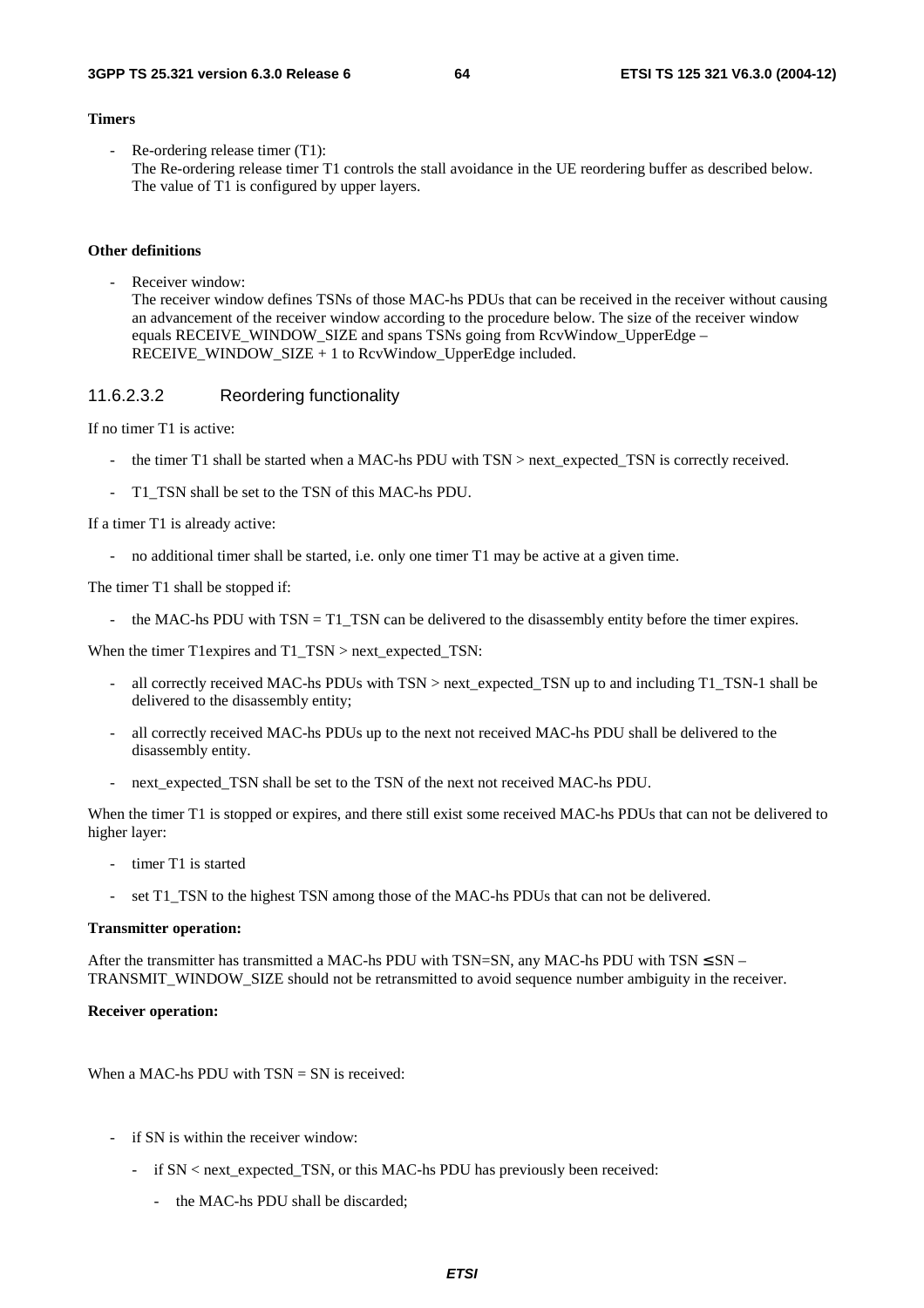- else:
	- the MAC-hs PDU shall be placed in the reordering buffer at the place indicated by the TSN.
- if SN is outside the receiver window:
	- the received MAC-hs PDU shall be placed above the highest received TSN in the reordering buffer, at the position indicated by SN;
	- RcvWindow\_UpperEdge shall be set to SN thus advancing the receiver window;
	- any MAC-hs PDUs with TSN ≤ RcvWindow\_UpperEdge RECEIVE\_WINDOW\_SIZE, i.e. outside the receiver window after its position is updated, shall be removed from the reordering buffer and be delivered to the disassembly entity;
	- if next\_expected\_TSN is below the updated receiver window:
		- next expected TSN shall be set to RcvWindow UpperEdge RECEIVE WINDOW SIZE  $+ 1$ ;
- if the MAC-hs PDU with  $TSN = \text{next\_expected\_TSN}$  is stored in the reordering buffer:
	- all received MAC-hs PDUs with consecutive TSNs from next expected TSN (included) up to the first not received MAC-hs PDU shall be delivered to the disassembly entity;
	- next expected TSN shall be advanced to the TSN of this first not received MAC-hs PDU.

In case a UE has insufficient memory to process a received MAC-hs PDU, it shall perform the following set of operations:

- select TSN\_flush such that: next\_expected\_TSN < TSN\_flush  $\leq$  RcvWindow\_UpperEdge + 1;
- deliver all correctly received MAC-hs PDUs with TSN < TSN\_flush to the disassembly entity;
- if the MAC-hs PDU with TSN=TSN flush has previously been received:
	- deliver all received MAC-hs PDUs with consecutive TSNs from TSN flush (included) up to the first not received MAC-hs PDU to the disassembly entity;
	- advance next expected TSN to the TSN of this first not received MAC-hs PDU.
- else:
	- set next\_expected\_TSN to TSN\_flush.

### 11.6.2.4 Disassembly entity

For each MAC-hs PDU that is delivered to the disassembly entity, the UE shall:

- remove any padding bits if present;
- remove the MAC-hs header;
- deliver the MAC-d PDUs in the MAC-hs PDU to MAC-d.

### 11.6.2.5 MAC-hs Reset

If a reset of the MAC-hs entity is requested by upper layers, the UE shall:

- flush soft buffer for all configured HARQ processes;
- stop all active re-ordering release timer  $(T1)$  and set all timer T1 to their initial value;
- start TSN with value 0 for the next transmission on every configured HARQ process;
- initialise the variables RcvWindow\_UpperEdge and next\_expected\_TSN to their initial values;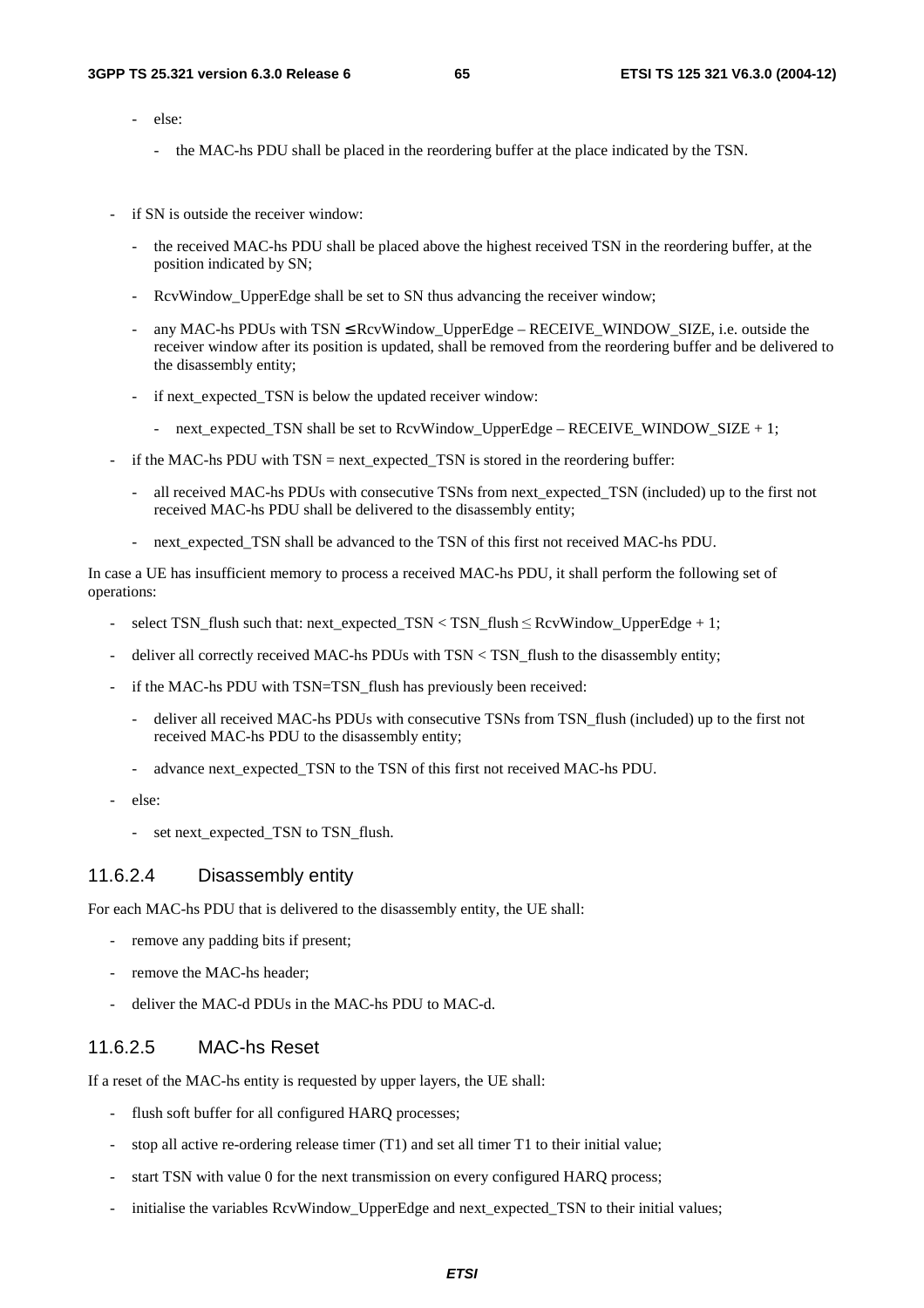- disassemble all MAC-hs PDUs in the re-ordering buffer and deliver all MAC-d PDUs to the MAC-d entity;
- flush the re-ordering buffer.

#### and then:

indicate to all AM RLC entities mapped on HS-DSCH to generate a status report.

### 11.6.2.6 Reconfiguration of MAC-hs parameters

The parameters for a MAC-hs entity may be reconfigured (modifed) by upper layers.

When a parameter is reconfigured by the upper layer, the UE shall:

start using the reconfigured value of the parameter at the activation time indicated by higher layers.

If the parameter T1 is reconfigured for an already existing re-ordering queue, the UE shall:

start to use the new value of T1 the next time T1 is started.

If the MAC-d PDU size info (i.e. mapping of MAC-d PDU size index to MAC-d PDU size) is reconfigured for an already existing re-ordering queue, at the activation time indicated by higher layers, the UE shall:

- stop timer T1 if running;
- set next\_expected\_TSN to (highest TSN of received MAC-hs PDU of this re-ordering queue + 1);
- deliver all correctly received MAC-hs PDUs in this re-ordering queue to the disassembly entity and use the old MAC-d PDU size info for these MAC-hs PDUs.

If the parameter RECEIVE\_WINDOW\_SIZE is reconfigured for a re-ordering queue, the UE shall:

- set RECEIVE\_WINDOW\_SIZE to the new value:
- remove any MAC-hs PDUs in this re-ordering queue with  $TSN \leq RcvWindow\_UpperEdge$ RECEIVE\_WINDOW\_SIZE (i.e. outside the receiver window after its size is updated) from the reordering buffer and deliver these MAC-hs PDUs to the disassembly entity;
- if next\_expected\_TSN ≤ RcvWindow\_UpperEdge RECEIVE\_WINDOW\_SIZE:
	- set next\_expected\_TSN to RcvWindow\_UpperEdge RECEIVE\_WINDOW\_SIZE + 1;
	- deliver all received MAC-hs PDUs in this re-ordering queue with consecutive TSNs from next expected TSN (included) up to the first not received MAC-hs PDU to the disassembly entity;
	- advance next expected TSN to the TSN of this first not received MAC-hs PDU.

If the "Memory Partitioning" (see [7]) for soft buffer is reconfigured, the UE shall:

- flush soft buffer for all configured HARQ processes.

# 11.7 HS-DSCH Provided Bit Rate measurement

The HS-DSCH Provided Bit Rate measurements is defined as follows:

- for each priority class the MAC-hs entity measures the total number of MAC-d PDU bits whose transmission over the radio interface has been considered successful by MAC-hs in Node-B during the last measurement period, divided by the duration of the measurement period;
- the values reported by MAC-hs shall be raw samples;
- the measurement period shall be [100 ms].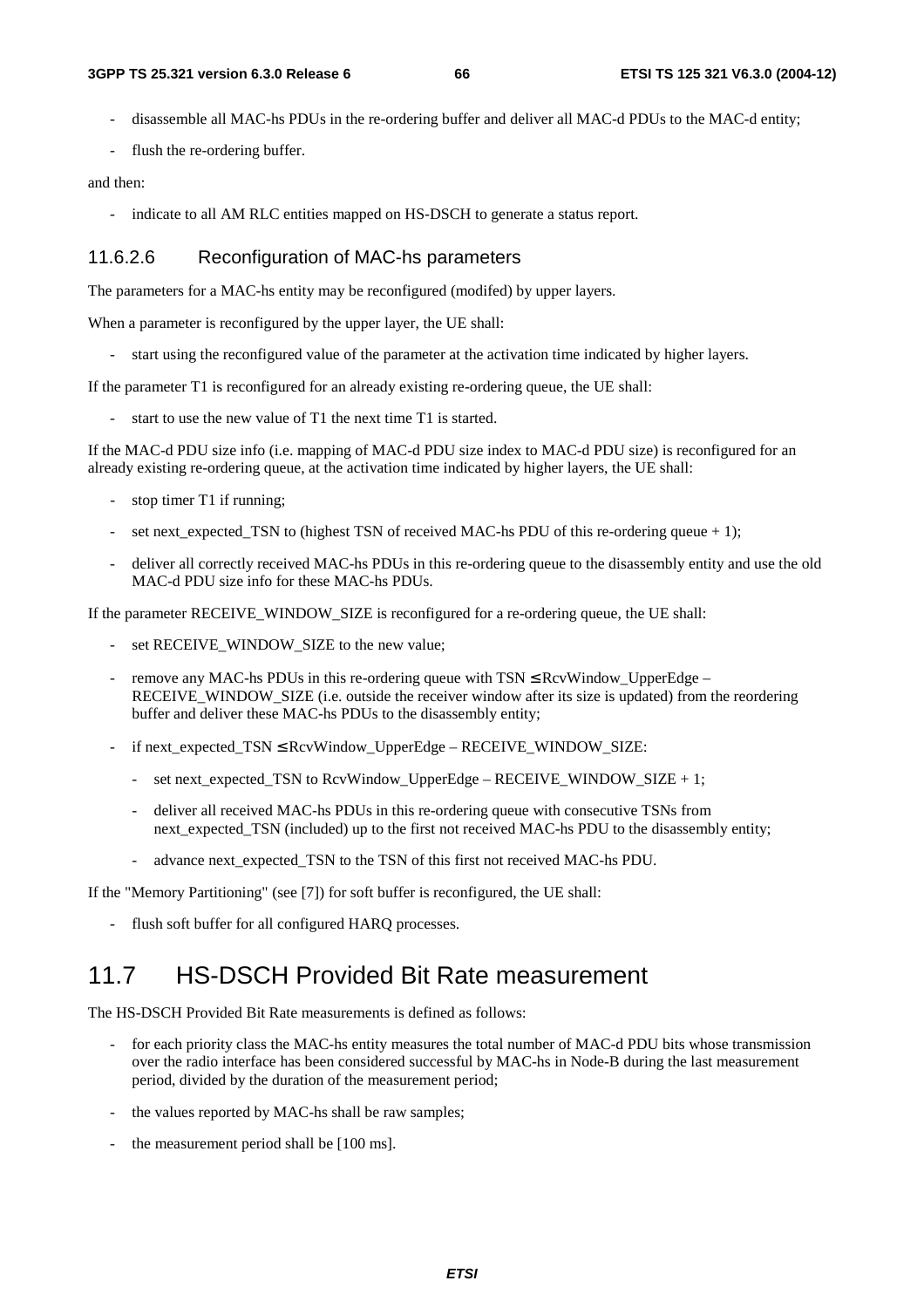# 11.8 Control of E-DCH transmission and reception

# 11.8.1 UE operation

### 11.8.1.1 HARQ Operation

### 11.8.1.1.1 HARQ entity

There is one HARQ entity at the UE. A number of parallel HARQ processes are used in the UE to support the HARQ entity, allowing transmissions to take place continuously while waiting for the feedback on the successful or unsuccessful reception of previous transmissions.

At a given TTI, the HARQ entity identifies the HARQ process for which a transmission should take place. Also, based on the timing, it routes the receiver feedback (ACK/NACK information), relayed by the physical layer, to the appropriate HARQ process.

The number of HARQ processes is equal to the HARQ round-trip-time (HARQ\_RTT) configured by the higher layers. Each process is associated with a number from 0 to HARQ\_RTT-1.

When the HARQ entity is established, the state variable ACTIVE\_HARQ\_PROCESS\_ID shall be initialized to 0.

After each TTI, the HARQ entity shall:

- increment by 1 the variable ACTIVE\_HARQ\_PROCESS\_ID;
- if ACTIVE\_HARQ\_PROCESS\_ID > HARQ\_RTT-1:
	- set  $ACTIVE_HARQ_PROCESS_ID = 0;$
- if the buffer of the HARQ process identified by ACTIVE\_HARQ\_PROCESS\_ID is empty:
	- notify the E-TFC selection entity that the next TTI is available for a new transmission;
	- if the "E-TFC Selection" entity indicates the need for a new transmission:
		- obtain the HARQ profile information from the "E-TFC Selection" entity;
		- obtain the MAC-e PDU to transmit from the "Multiplexing and TSN setting" entity;
		- instruct the HARQ process corresponding to the ACTIVE\_HARQ\_PROCESS\_ID to trigger the transmission of this new payload using the identified HARQ profile parameters.
- else:
	- instruct the HARO process to generate a re-transmission.

### 11.8.1.1.2 HARQ process

Each HARQ process will be associated with a physical buffer (HARQ buffer).

Each HARQ process will maintain the state variable CURRENT\_TX\_NB, which indicates the number of transmissions that have taken place for the MAC-e PDU currently in the buffer. When the HARQ process is established, CURRENT\_TX\_NB shall be initialized to 0.

At the time of a new transmission, the HARQ entity provides the HARQ profile to use for all transmissions and retransmissions of this MAC-e PDU. This HARQ profile will include information on the maximum number of transmissions to perform, and the power offset with which to configure the physical layer.

If the HARQ entity provides a new PDU, the HARQ process shall:

- set CURRENT\_TX\_NB to 0;
- store the PDU in the associated HARQ buffer;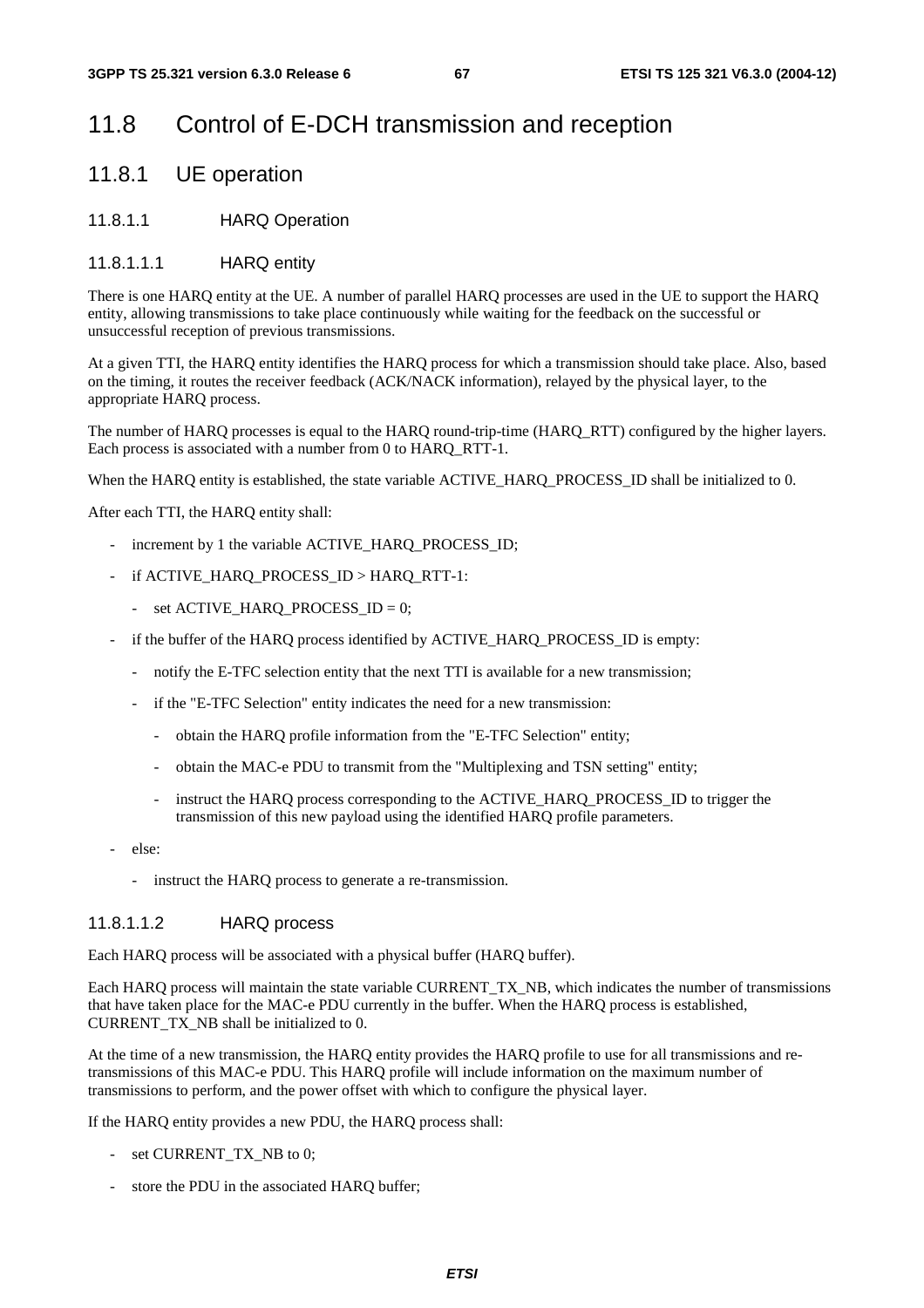- generate a transmission as described below.

If the HARQ entity requests a re-transmission, the HARQ process shall:

- generate a transmission as described below.

To generate a transmission, the HARQ process shall:

- if CURRENT\_TX\_NB > 3:
	- set CURRENT  $RSN = 3$ ;
- else:
	- set CURRENT\_RSN = CURRENT\_TX\_NB;
- instruct the physical layer to set the RSN field on the E-DPCCH to CURRENT RSN;
- instruct the physical layer to generate a transmission with the power offset corresponding to the HARQ profile and the redundancy version corresponding to the RSN value and the transmission timing (i.e. the CFN and in the case of 2ms TTI, sub-frame number);
- increment CURRENT TX NB by 1;
- if CURRENT\_TX\_NB  $\geq$  maximum number of transmissions configured by higher layers:
	- flush the HARQ buffer;

If an ACK is received, the HARQ process shall:

- flush the HARQ buffer;
- set CURRENT\_TX\_NB to 0;

# 11.8.1.2 Multiplexing and TSN setting entity

There is one Multiplexing and TSN setting entity at the UE. A number of TSN setting processes are used to support independent numbering of transmissions from different logical channels.

### 11.8.1.2.1 TSN setting process operation

There is one TSN setting process at the UE for each logical channel. The UE operation in support of the re-ordering functionality consists in generating an explicit sequence number (TSN) for each MAC-es PDU intended for the associated re-ordering queue.

Each TSN setting process will maintain the state variable CURRENT\_TSN, which indicates the sequence number to be included in the header of the following MAC-es PDU to be generated. When the TSN setting process is established, CURRENT\_TSN shall be initialized to 0.

When a new payload needs to be generated for the associated re-ordering queue, the re-ordering entity shall:

- set the TSN of the transmission to CURRENT TSN;

At the end of a TTI for which at least one MAC-es PDU was transmitted for this TSN setting process:

- increment CURRENT TSN by 1;
- if CURRENT  $TSN > 63$ :
	- set  $\text{CURRENT\_TSN} = 0$ ;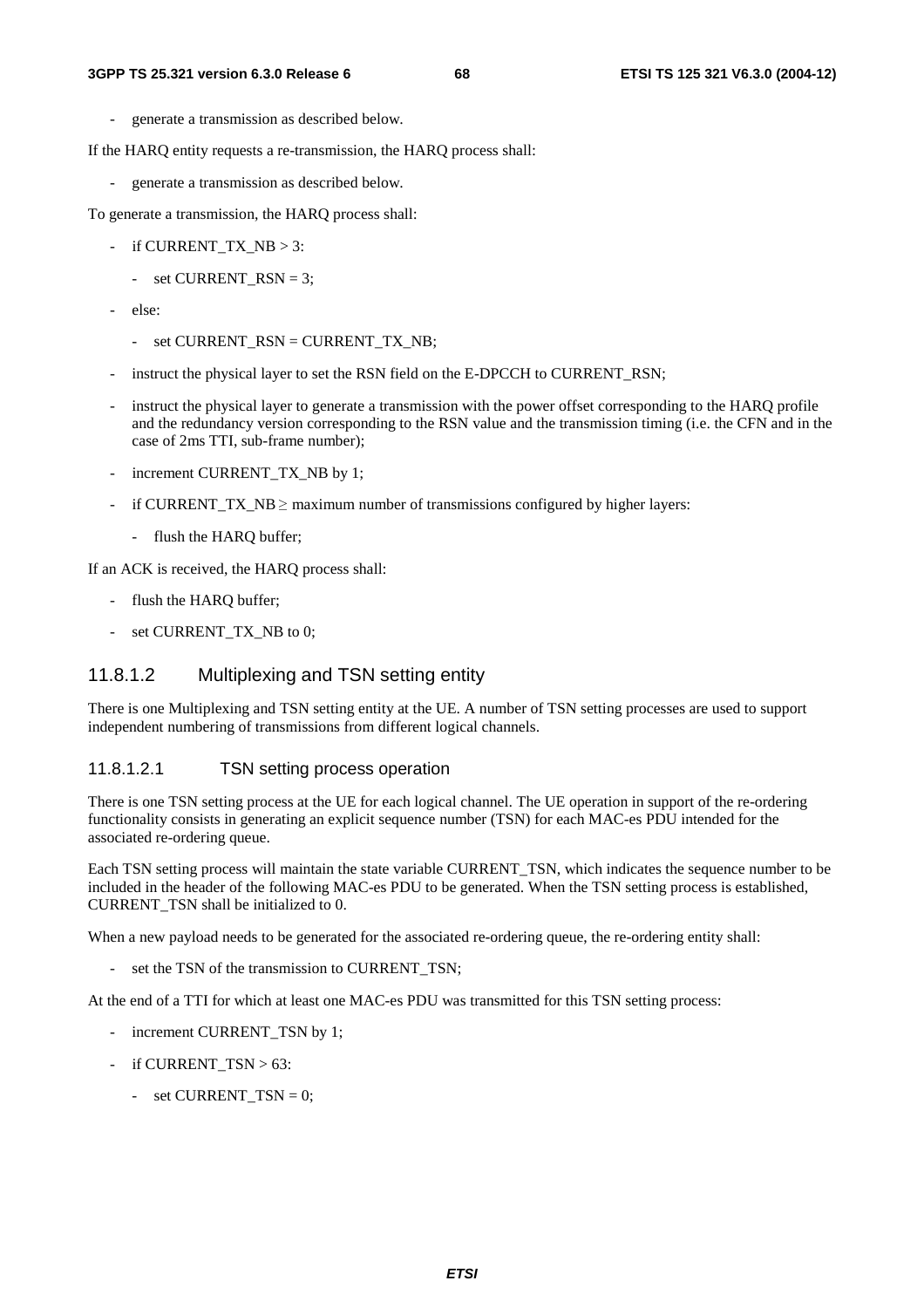# 11.8.2 Node B operation

### 11.8.2.1 HARQ Operation

### 11.8.2.1.1 HARQ entity

There is one HARQ entity per UE in each Node-B in its E-DCH active set. The HARQ entity routes the payload and the associated RSN value to the appropriate HARQ process based on the transmission timing. Based on the outcome of the decoding, the HARQ entity transmits an ACK or a NACK in return.

### 11.8.2.1.2 HARQ process

The HARQ process uses the RSN and the transmission timing (CFN, sub-frame) to establish the transmission number. Based on this it identifies the transmission redundancy version and attempts to decode the transmission. The outcome of the decoding is reported to the HARQ entity, so that it may be fed back to the UE.

### 11.8.2.2 De-multiplexing

There is one de-multiplexing entity per UE in the Node B. The SRNC configures the Node B with the mapping between the active DDI values and the corresponding MAC-d flow and PDU size. Also, it provides it with the mapping between MAC-d flow IDs and the corresponding Iub bearer.

The de-multiplexing entity uses the MAC-e header information (DDI, N) to determine the size of each MAC-es PDU and based on this it segments the MAC-e payload into MAC-es PDUs. These are then routed onto the Iub bearer indicated by the DDI value.

With each MAC-es PDU, the Node B will send to the SRNC:

- the associated DDI and N values;
- the CFN and sub-frame timing of the first transmission of the payload including the MAC-es PDU;
- the total number of transmissions that were needed for the MAC-e PDU to be decoded correctly.

## 11.8.2.3 Scheduler

There is one E-DCH Node B scheduler per Node B. The Node B scheduler is responsible for the following functions:

- Allocating uplink resources to UEs for which it acts as the serving Node B;
- Monitoring other-cell interference and accordingly sending relative grants to UEs for which it does not act as the serving Node B;
- Reporting to the SRNC on the lack of processing resources;

# 11.8.3 RNC operation

### 11.8.3.1 Re-ordering entity

The re-ordering entity is part of the MAC-es sublayer in the SRNC. There is one re-ordering entity per UE. Each reordering entity will support one re-ordering process per logical channel. The DDI value is used to determine the logical channel for which each MAC-es PDU is meant. Based on this information, the MAC-es PDUs are routed to the proper re-ordering process. The re-ordering process may use the explicit TSN indication as well as the timing information provided by the Node B in order to deliver the packets in order to the RLC. The details of the re-ordering mechanism are left up to the implementation.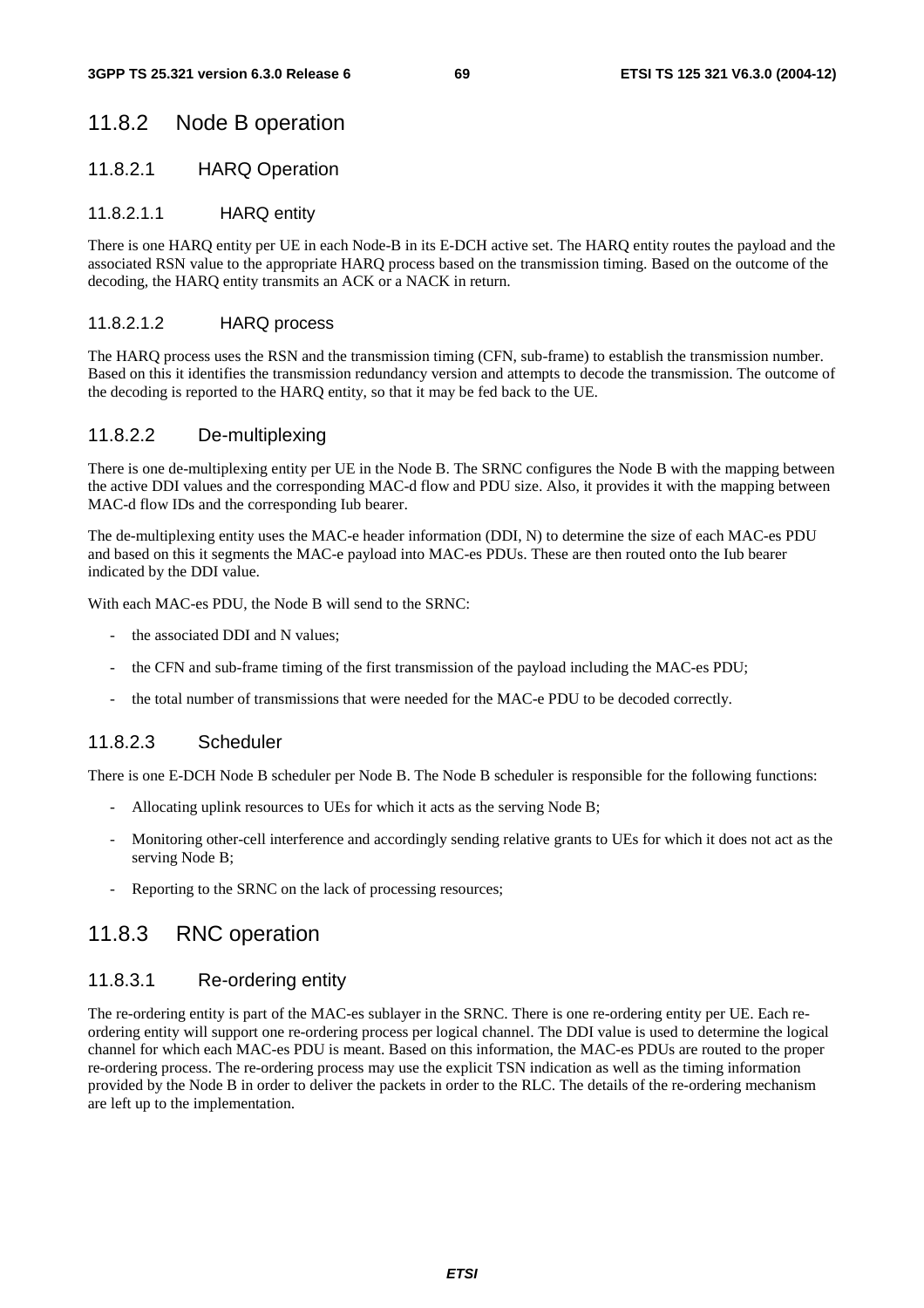# Annex A (normative): HS-DSCH Transport Block Size Table for FDD

The following table provides the mapping between  $k_t$  (as per the definition in subclause 9.2.3.1) and the HS-DSCH Transport Block Size  $(L(k<sub>t</sub>))$ :

| Index          | <b>TB Size</b> | <b>Index</b> | <b>TB Size</b> | <b>Index</b> | <b>TB Size</b> |
|----------------|----------------|--------------|----------------|--------------|----------------|
| 1              | 137            | 86           | 1380           | 171          | 6324           |
| 2              | 149            | 87           | 1405           | 172          | 6438           |
| 3              | 161            | 88           | 1430           | 173          | 6554           |
| 4              | 173            | 89           | 1456           | 174          | 6673           |
| 5              | 185            | 90           | 1483           | 175          | 6793           |
| 6              | 197            | 91           | 1509           | 176          | 6916           |
| $\overline{7}$ | 209            | 92           | 1537           | 177          | 7041           |
| 8              | 221            | 93           | 1564           | 178          | 7168           |
| 9              | 233            | 94           | 1593           | 179          | 7298           |
| 10             | 245            | 95           | 1621           | 180          | 7430           |
| 11             | 257            | 96           | 1651           | 181          | 7564           |
| 12             | 269            | 97           | 1681           | 182          | 7700           |
| 13             | 281            | 98           | 1711           | 183          | 7840           |
| 14             | 293            | 99           | 1742           | 184          | 7981           |
| 15             | 305            | 100          | 1773           | 185          | 8125           |
| 16             | 317            | 101          | 1805           | 186          | 8272           |
| 17             | 329            | 102          | 1838           | 187          | 8422           |
| 18             | 341            | 103          | 1871           | 188          | 8574           |
| 19             | 353            | 104          | 1905           | 189          | 8729           |
| 20             | 365            | 105          | 1939           | 190          | 8886           |
| 21             | 377            | 106          | 1974           | 191          | 9047           |
| 22             | 389            | 107          | 2010           | 192          | 9210           |
| 23             | 401            | 108          | 2046           | 193          | 9377           |
| 24             | 413            | 109          | 2083           | 194          | 9546           |
| 25             | 425            | 110          | 2121           | 195          | 9719           |
| 26             | 437            | 111          | 2159           | 196          | 9894           |
| 27             | 449            | 112          | 2198           | 197          | 10073          |
| 28             | 461            | 113          | 2238           | 198          | 10255          |
| 29             | 473            | 114          | 2279           | 199          | 10440          |
| 30             | 485            | 115          | 2320           | 200          | 10629          |
| 31             | 497            | 116          | 2362           | 201          | 10821          |
| 32             | 509            | 117          | 2404           | 202          | 11017          |
| 33             | 521            | 118          | 2448           | 203          | 11216          |
| 34             | 533            | 119          | 2492           | 204          | 11418          |
| 35             | 545            | 120          | 2537           | 205          | 11625          |
| 36             | 557            | 121          | 2583           | 206          | 11835          |
| 37             | 569            | 122          | 2630           | 207          | 12048          |
| 38             | 581            | 123          | 2677           | 208          | 12266          |
| 39             | 593            | 124          | 2726           | 209          | 12488          |
| 40             | 605            | 125          | 2775           | 210          | 12713          |
| 41             | 616            | 126          | 2825           | 211          | 12943          |
| 42             | 627            | 127          | 2876           | 212          | 13177          |
| 43             | 639            | 128          | 2928           | 213          | 13415          |
| 44             | 650            | 129          | 2981           | 214          | 13657          |
| 45             | 662            | 130          | 3035           | 215          | 13904          |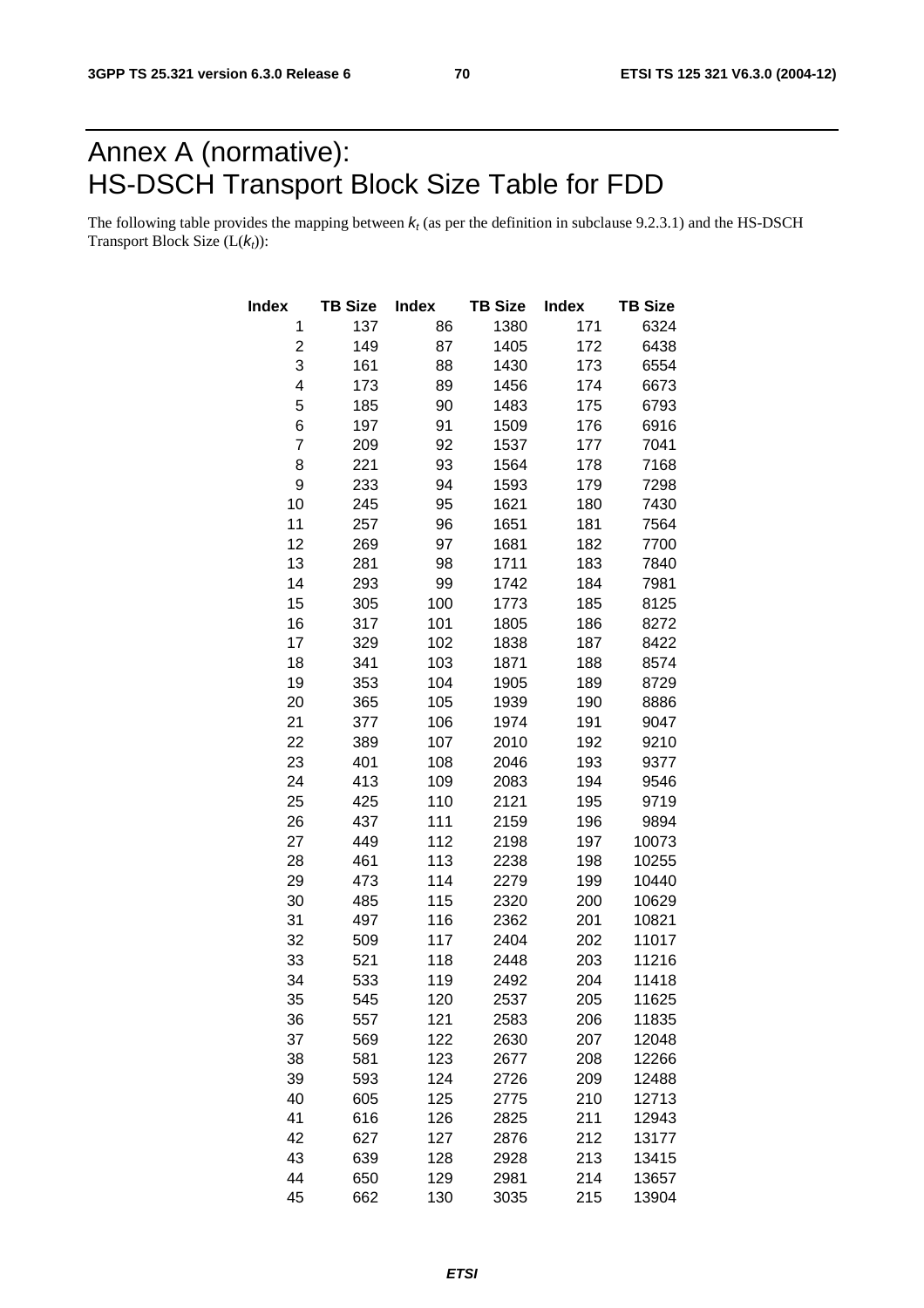| 46 | 674  | 131 | 3090 | 216 | 14155 |
|----|------|-----|------|-----|-------|
| 47 | 686  | 132 | 3145 | 217 | 14411 |
| 48 | 699  | 133 | 3202 | 218 | 14671 |
| 49 | 711  | 134 | 3260 | 219 | 14936 |
| 50 | 724  | 135 | 3319 | 220 | 15206 |
| 51 | 737  | 136 | 3379 | 221 | 15481 |
| 52 | 751  | 137 | 3440 | 222 | 15761 |
| 53 | 764  | 138 | 3502 | 223 | 16045 |
| 54 | 778  | 139 | 3565 | 224 | 16335 |
| 55 | 792  | 140 | 3630 | 225 | 16630 |
| 56 | 806  | 141 | 3695 | 226 | 16931 |
| 57 | 821  | 142 | 3762 | 227 | 17237 |
| 58 | 836  | 143 | 3830 | 228 | 17548 |
| 59 | 851  | 144 | 3899 | 229 | 17865 |
| 60 | 866  | 145 | 3970 | 230 | 18188 |
| 61 | 882  | 146 | 4042 | 231 | 18517 |
| 62 | 898  | 147 | 4115 | 232 | 18851 |
| 63 | 914  | 148 | 4189 | 233 | 19192 |
| 64 | 931  | 149 | 4265 | 234 | 19538 |
| 65 | 947  | 150 | 4342 | 235 | 19891 |
| 66 | 964  | 151 | 4420 | 236 | 20251 |
| 67 | 982  | 152 | 4500 | 237 | 20617 |
| 68 | 1000 | 153 | 4581 | 238 | 20989 |
| 69 | 1018 | 154 | 4664 | 239 | 21368 |
| 70 | 1036 | 155 | 4748 | 240 | 21754 |
| 71 | 1055 | 156 | 4834 | 241 | 22147 |
| 72 | 1074 | 157 | 4921 | 242 | 22548 |
| 73 | 1093 | 158 | 5010 | 243 | 22955 |
| 74 | 1113 | 159 | 5101 | 244 | 23370 |
| 75 | 1133 | 160 | 5193 | 245 | 23792 |
| 76 | 1154 | 161 | 5287 | 246 | 24222 |
| 77 | 1175 | 162 | 5382 | 247 | 24659 |
| 78 | 1196 | 163 | 5480 | 248 | 25105 |
| 79 | 1217 | 164 | 5579 | 249 | 25558 |
| 80 | 1239 | 165 | 5680 | 250 | 26020 |
| 81 | 1262 | 166 | 5782 | 251 | 26490 |
| 82 | 1285 | 167 | 5887 | 252 | 26969 |
| 83 | 1308 | 168 | 5993 | 253 | 27456 |
| 84 | 1331 | 169 | 6101 | 254 | 27952 |
| 85 | 1356 | 170 | 6211 |     |       |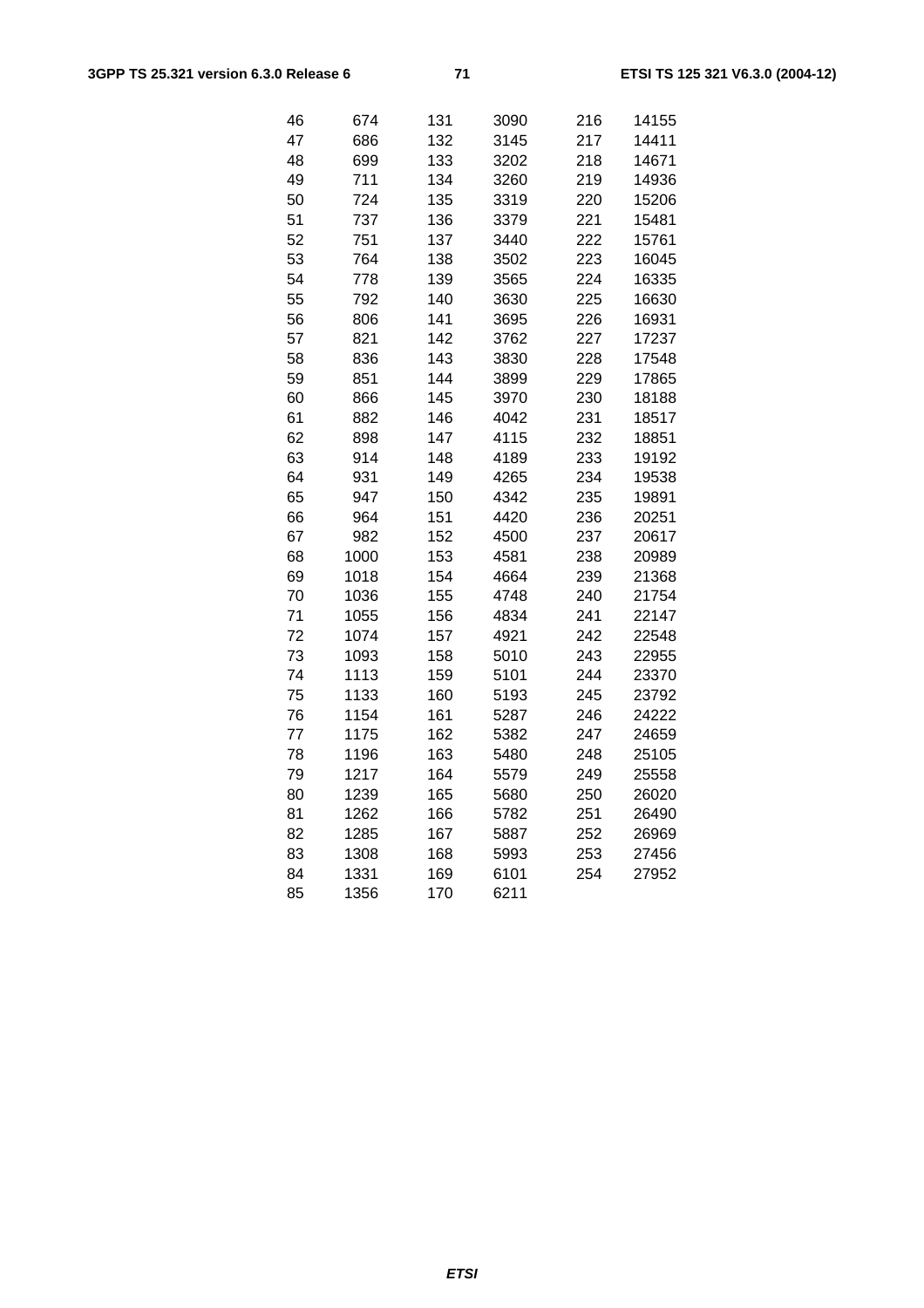## Annex B (informative): Change history

|             | <b>Change history</b> |                 |                  |                |                                                                         |       |                    |
|-------------|-----------------------|-----------------|------------------|----------------|-------------------------------------------------------------------------|-------|--------------------|
| <b>Date</b> | TSG#                  | <b>TSG Doc.</b> | <b>CR</b>        | Rev            | Subject/Comment                                                         | Old   | <b>New</b>         |
| 06/1999     | <b>RP-04</b>          | RP-99312        |                  |                | Approved at TSG-RAN #4 and placed under Change Control                  |       | 3.0.0              |
| 10/1999     | <b>RP-05</b>          | RP-99463        | 001              |                | Modified MAC handling of PCH and FACH                                   | 3.0.0 | 3.1.0              |
|             | <b>RP-05</b>          | RP-99463        | 002              |                | Modifications of MAC primitives                                         | 3.0.0 | 3.1.0              |
|             | <b>RP-05</b>          | RP-99463        | 003              | $\overline{c}$ | RACH/FACH MAC header - Channel type identification                      | 3.0.0 | 3.1.0              |
|             | <b>RP-05</b>          | RP-99463        | 004              |                | Support for USCH/DSCH signalling in TDD                                 | 3.0.0 | 3.1.0              |
|             | <b>RP-05</b>          | RP-99463        | 006              |                | Clarification on RACH partitioning and prioritization via access        | 3.0.0 | 3.1.0              |
|             |                       |                 |                  |                | service class (ASC) and relation to back-off algorithm                  |       |                    |
|             | <b>RP-05</b>          | RP-99463        | 010              |                | Modifications on UE-Id formats                                          | 3.0.0 | 3.1.0              |
|             | $RP-05$               | RP-99463        | 011              |                | <b>CPCH</b> primitives                                                  | 3.0.0 | 3.1.0              |
|             | $RP-05$               | RP-99463        | 012              |                | Timing advance for TDD                                                  | 3.0.0 | 3.1.0              |
|             | <b>RP-05</b>          | RP-99463        | 013              |                |                                                                         | 3.0.0 | $3.1.\overline{0}$ |
|             | $RP-05$               |                 | 014              |                | Traffic volume measurement report procedure                             | 3.0.0 | 3.1.0              |
|             |                       | RP-99463        |                  |                | Mapping of BCCH logical channel onto FACH transport channel             |       |                    |
|             | <b>RP-05</b>          | RP-99463        | 015              |                | MAC PDU formats for DCCH/DTCH on DSCH and for PCCH                      | 3.0.0 | 3.1.0              |
|             | <b>RP-05</b>          | RP-99463        | 016              |                | Informative parts that shall not specify or constrain implementations   | 3.0.0 | 3.1.0              |
|             | <b>RP-05</b>          | RP-99463        | 017              |                | Modification of RACH transmission control procedure                     | 3.0.0 | 3.1.0              |
|             | <b>RP-05</b>          | RP-99463        | 018              |                | Removal of MAC function for system information and paging<br>scheduling | 3.0.0 | 3.1.0              |
|             | <b>RP-05</b>          | RP-99463        | 019              |                | RACH transmission control procedure on MAC for TDD mod                  | 3.0.0 | 3.1.0              |
|             | <b>RP-05</b>          | RP-99463        | 021              |                | Removal of Annex A and B of TS 25.321                                   | 3.0.0 | 3.1.0              |
| 12/1999     | <b>RP-06</b>          | RP-99638        | $\overline{022}$ | 3              | Modified MAC header field sizes                                         | 3.1.0 | 3.2.0              |
|             | <b>RP-06</b>          | RP-99638        | 023              |                | MAC: Multiple shared channels (DSCH/USCH)                               | 3.1.0 | 3.2.0              |
|             | <b>RP-06</b>          | RP-99638        | 024              |                | Parameters for Status Primitive                                         | 3.1.0 | 3.2.0              |
|             | <b>RP-06</b>          | RP-99638        | $\overline{025}$ |                | Support of shared channel operation in TDD                              | 3.1.0 | 3.2.0              |
|             | <b>RP-06</b>          | RP-99638        | 028              |                | Modification of Cell Broadcast Service (CBS)                            | 3.1.0 | 3.2.0              |
|             | RP-06                 | RP-99637        | 030              |                | <b>Editorial changes</b>                                                | 3.1.0 | 3.2.0              |
|             | <b>RP-06</b>          | RP-99638        | 031              |                | Simultaneous mapping of logical channels on                             | 3.1.0 | 3.2.0              |
| 03/2000     | <b>RP-07</b>          | RP-000039       | 032              |                | <b>Bit Aligned TDD MAC Headers</b>                                      | 3.2.0 | 3.3.0              |
|             | <b>RP-07</b>          | RP-000039 035   |                  | $\overline{2}$ |                                                                         | 3.2.0 |                    |
|             |                       |                 |                  |                | CPCH including Channel Assignment                                       |       | 3.3.0              |
|             | <b>RP-07</b>          | RP-000039 036   |                  |                | UE-ID type indication                                                   | 3.2.0 | 3.3.0              |
|             | <b>RP-07</b>          | RP-000039 037   |                  |                | RACH transmission control procedure                                     | 3.2.0 | 3.3.0              |
|             | <b>RP-07</b>          | RP-000039 039   |                  |                | CPCH start of message indication                                        | 3.2.0 | 3.3.0              |
|             | <b>RP-07</b>          | RP-000039 040   |                  |                | Removal of SCH and SCCH                                                 | 3.2.0 | 3.3.0              |
|             | <b>RP-07</b>          | RP-000039 041   |                  |                | Clarification of bit order                                              | 3.2.0 | 3.3.0              |
| 06/2000     | <b>RP-08</b>          | RP-000219 042   |                  |                | <b>CPCH</b> correction                                                  | 3.3.0 | 3.4.0              |
|             | <b>RP-08</b>          | RP-000219 043   |                  |                | End of CPCH transmission                                                | 3.3.0 | 3.4.0              |
|             | <b>RP-08</b>          | RP-000219 044   |                  | 2              | Clarification of prioritisation of logical channels in UE               | 3.3.0 | 3.4.0              |
|             | <b>RP-08</b>          | RP-000219 045   |                  |                | CPCH MAC procedures                                                     | 3.3.0 | 3.4.0              |
|             | <b>RP-08</b>          | RP-000219 046   |                  |                | Traffic Volume Measurement for dynamic radio bearer control             | 3.3.0 | 3.4.0              |
| 09/2000     | <b>RP-09</b>          | RP-000357       | 047              |                | Movement of primitives text to the correct section                      | 3.4.0 | 3.5.0              |
|             | <b>RP-09</b>          | RP-000357       | 048              |                | Corrections to RACH procedure                                           | 3.4.0 | 3.5.0              |
|             | <b>RP-09</b>          | RP-000357       | 049              |                | Clarification on the parameters of the MAC-RLC primitives               | 3.4.0 | 3.5.0              |
|             | <b>RP-09</b>          | RP-000357       | 051              |                | <b>Editorial Cleanup</b>                                                | 3.4.0 | 3.5.0              |
| 12/2000     | <b>RP-10</b>          | RP-000567       | 053              | 2              | Corrections to logical channel priorities in MAC Protocol               | 3.5.0 | 3.6.0              |
|             | RP-10                 | RP-000567 055   |                  |                | Removal of FAUSCH                                                       | 3.5.0 | 3.6.0              |
|             | <b>RP-10</b>          | RP-000567 056   |                  | $\overline{c}$ | General MAC clarification                                               | 3.5.0 | 3.6.0              |
|             | <b>RP-10</b>          | RP-000567 057   |                  | $\mathbf{1}$   | Error Handling in MAC                                                   | 3.5.0 | 3.6.0              |
|             | <b>RP-10</b>          | RP-000567 058   |                  | 1              | Error handling for MAC RACH and CPCH transmission control<br>procedure  | 3.5.0 | 3.6.0              |
|             | $RP-10$               | RP-000567 059   |                  |                | Inclusion of stage 3 for ciphering                                      | 3.5.0 | 3.6.0              |
| 03/2001     | <b>RP-11</b>          | RP-010025 061   |                  |                | Removal of FAUSCH                                                       | 3.6.0 | 3.7.0              |
|             | <b>RP-11</b>          | RP-010025 066   |                  | 3              | TFC selection algorithm correction                                      | 3.6.0 | 3.7.0              |
|             | $RP-11$               | RP-010025 067   |                  | 3              | Miscellaneous corrections                                               | 3.6.0 | 3.7.0              |
|             | <b>RP-11</b>          | RP-010025 068   |                  | $\overline{2}$ | Clarification on Traffic Volume Measurement Procedure                   | 3.6.0 | 3.7.0              |
|             | <b>RP-11</b>          | RP-010025 070   |                  |                | Clarification on parameters of the primitives                           | 3.6.0 | 3.7.0              |
|             | <b>RP-11</b>          | RP-010037 064   |                  |                | 1.28Mcps TDD                                                            | 3.7.0 | 4.0.0              |
| 06/2001     | <b>RP-12</b>          | RP-010308 074   |                  |                | <b>RLC Tr Discard</b>                                                   | 4.0.0 | 4.1.0              |
|             | <b>RP-12</b>          | RP-010308 076   |                  |                | Clarification on compressed mode                                        | 4.0.0 | 4.1.0              |
|             | <b>RP-12</b>          | RP-010308 078   |                  |                | Correction of relation between MAC functions and transport              | 4.0.0 | 4.1.0              |
|             |                       |                 |                  |                | channels                                                                |       |                    |
|             | $RP-12$               | RP-010308 080   |                  |                | Rate adaptation                                                         | 4.0.0 | 4.1.0              |
|             | <b>RP-12</b>          | RP-010308 082   |                  |                | Cleanup of MAC services and functions                                   | 4.0.0 | 4.1.0              |
|             | <b>RP-12</b>          | RP-010322 083   |                  |                | Correction to control of RACH Transmissions for 1.28Mcps TDD            | 4.0.0 | 4.1.0              |
|             |                       |                 |                  |                |                                                                         |       |                    |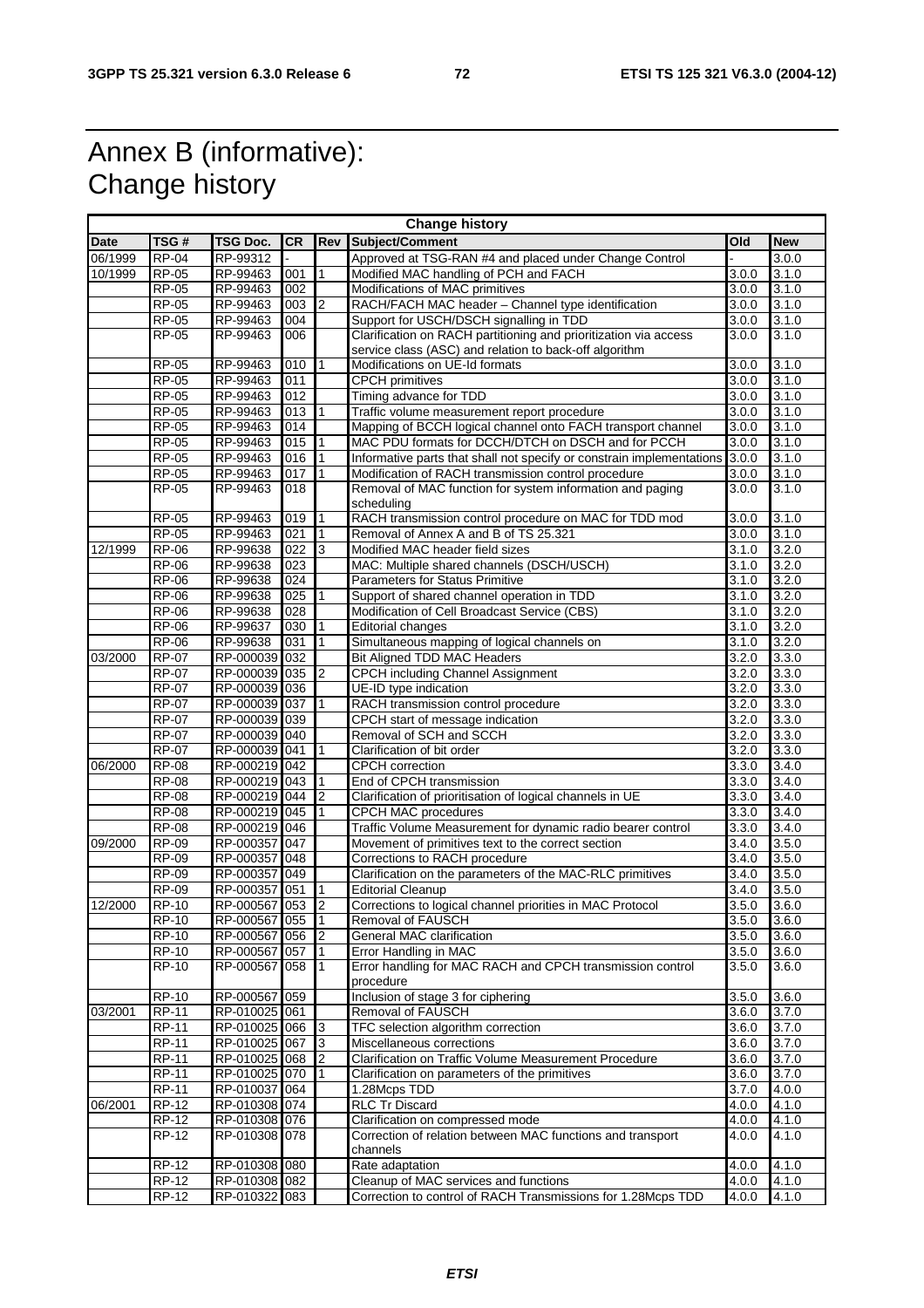| <b>Change history</b> |                              |                                |           |                |                                                                        |                |                    |
|-----------------------|------------------------------|--------------------------------|-----------|----------------|------------------------------------------------------------------------|----------------|--------------------|
| <b>Date</b>           | TSG#                         | <b>TSG Doc.</b>                | <b>CR</b> | Rev            | Subject/Comment                                                        | Old            | <b>New</b>         |
| 09/2001               | <b>RP-13</b>                 | RP-010541                      | 085       |                | Setting of UE Id in MAC                                                | 4.1.0          | 4.2.0              |
|                       | $RP-13$                      | RP-010541                      | 087       |                | MAC ASC selection operation when access class is used to               | 4.1.0          | 4.2.0              |
|                       |                              |                                |           |                | determine ASC                                                          |                |                    |
|                       | $RP-13$                      | RP-010541                      | 089       |                | Addition of neighbour cell BCH to MAC-b model for the UE               | 4.1.0          | 4.2.0              |
|                       | <b>RP-13</b>                 | RP-010541                      | 093       |                | Clarification on TFC selection                                         | 4.1.0          | 4.2.0              |
| 12/2001               | <b>RP-14</b>                 | RP-010760 091                  |           | 1              | Cautionary Note for Interfrequency Measurements in Cell-FACH           | 4.2.0          | 4.3.0              |
|                       | <b>RP-14</b>                 | RP-010760                      | 095       |                | Correction on Control of RACH Transmissions                            | 4.2.0          | 4.3.0              |
|                       | <b>RP-14</b>                 | RP-010760 097                  |           |                | Correction on Traffic Volume Control                                   | 4.2.0          | 4.3.0              |
|                       | <b>RP-14</b>                 | RP-010760 099                  |           |                | General correction on Access Service Class selection                   | 4.2.0          | 4.3.0              |
|                       | <b>RP-14</b>                 | RP-010760 101                  |           |                | TFC selection in compressed mode                                       | 4.2.0          | 4.3.0              |
| 03/2002               | <b>RP-15</b>                 | RP-020067                      | 103       |                | Clarification on ciphering                                             | 4.3.0          | 4.4.0              |
|                       | <b>RP-15</b>                 | RP-020067                      | 106       |                | <b>TDD MAC Layer Subchannel Assignment</b>                             | 4.3.0          | 4.4.0              |
|                       | $RP-15$                      | RP-020067                      | 110       |                | Missing DTCH channel type in UE-ID Type Indicator                      | 4.3.0          | 4.4.0              |
|                       | <b>RP-15</b>                 | RP-020067                      | 112       |                | Correction on UE Id for DSCH                                           | 4.3.0          | 4.4.0              |
|                       | <b>RP-15</b>                 | RP-020067                      | 114       |                | UE undefined behaviour when padding is required                        | 4.3.0          | 4.4.0              |
|                       | <b>RP-15</b>                 | RP-020094 104                  |           | 2              | Introduction of HSDPA                                                  | 4.4.0          | 5.0.0              |
| 06/2002               | $RP-16$                      | RP-020326                      | 117       |                | Update References to include 25.123 (TDD)                              | 5.0.0          | 5.1.0              |
|                       | <b>RP-16</b>                 | RP-020326 120                  |           |                | TFCS selection guideline correction                                    | 5.0.0          | 5.1.0              |
|                       | <b>RP-16</b><br><b>RP-16</b> | RP-020341 121<br>RP-020341     | 122       |                | <b>HSDPA related MAC corrections</b>                                   | 5.0.0          | 5.1.0<br>5.1.0     |
| 09/2002               | <b>RP-17</b>                 | RP-020538 130                  |           |                | Description for MAC-hs reset<br><b>MAC TVM Corrections</b>             | 5.0.0<br>5.1.0 | 5.2.0              |
|                       | <b>RP-17</b>                 | RP-020538 133                  |           |                | MAC header for DTCH and DCCH                                           | 5.1.0          | 5.2.0              |
|                       | <b>RP-17</b>                 | RP-020556 123                  |           |                | Optional use of a maximum transmission delay for MAC-hs SDUs           | 5.1.0          | 5.2.0              |
|                       | <b>RP-17</b>                 | RP-020556 124                  |           |                | MAC-hs: Scheduler and HARQ entity functions for TSN                    | 5.1.0          | 5.2.0              |
|                       | <b>RP-17</b>                 | RP-020556 125                  |           |                | Correction on C/T field definition for HS-DSCH                         | 5.1.0          | 5.2.0              |
|                       | <b>RP-17</b>                 | RP-020556 126                  |           |                | Corrections to re-ordering protocol description                        | 5.1.0          | 5.2.0              |
|                       | <b>RP-17</b>                 | RP-020556 127                  |           |                | Limiting of number of PDUs per TTI                                     | 5.1.0          | 5.2.0              |
|                       | <b>RP-17</b>                 | RP-020556 134                  |           |                | Signaling of Transport Block Sizes for HS-DSCH                         | 5.1.0          | 5.2.0              |
|                       | <b>RP-17</b>                 | RP-020556 135                  |           |                | Transport block size signalling 3.84 Mcps TDD                          | 5.1.0          | 5.2.0              |
|                       | <b>RP-17</b>                 | RP-020556 136                  |           |                | Static HSDPA Tranport Block Sizes for 1.28 Mcps TDD                    | 5.1.0          | 5.2.0              |
| 12/2002               | <b>RP-18</b>                 | RP-020718 142                  |           |                | TFC selection for RACH transmissions                                   | 5.2.0          | 5.3.0              |
|                       | <b>RP-18</b>                 | RP-020718 145                  |           |                | RB id in ciphering                                                     | 5.2.0          | 5.3.0              |
|                       | <b>RP-18</b>                 | RP-020718 148                  |           |                | Correction to TFC selection for TDD                                    | 5.2.0          | 5.3.0              |
|                       | <b>RP-18</b>                 | RP-020718 151                  |           |                | Unblockable TFCs in excess power state                                 | 5.2.0          | 5.3.0              |
|                       | <b>RP-18</b>                 | RP-020735                      | 137       |                | Generation of RLC Status Reports to coordinate with MAC-hs reset 5.2.0 |                | 5.3.0              |
|                       | $RP-18$                      | RP-020735 138                  |           |                | Re-ordering Mechanism                                                  | 5.2.0          | 5.3.0              |
|                       | <b>RP-18</b>                 | RP-020735 139                  |           |                | Transport Block Size Signalling for 1.28Mcps TDD                       | 5.2.0          | 5.3.0              |
|                       | <b>RP-18</b>                 | RP-020735                      | 153       |                | Limitation on number of PDUs per single TTI for 1.28 Mcps TDD          | 5.2.0          | 5.3.0              |
|                       | <b>RP-18</b>                 | RP-020735                      | 154       |                | The Number of mac-d pdu's in a single mac-hs PDU for TDD               | 5.2.0          | 5.3.0              |
|                       | <b>RP-18</b>                 | RP-020851                      | 155       |                | <b>HSDPA Retransmission block Size</b>                                 | 5.2.0          | 5.3.0              |
|                       | <b>RP-18</b>                 | RP-020874                      | 158       |                | Ciphering of multiple PDUs per TTI                                     | 5.2.0          | 5.3.0              |
|                       | <b>RP-19</b>                 | RP-030100 166                  |           |                | Setting of ciphering activation time for TM bearers                    | 5.3.0          | 5.4.0              |
|                       | <b>RP-19</b>                 | RP-030100 169                  |           | 1              | <b>TFC Control Implementation</b>                                      | 5.3.0          | 5.4.0              |
|                       | <b>RP-19</b>                 | RP-030115 159                  |           |                | TDD HCSN determination in MAC-hs                                       | 5.3.0          | 5.4.0              |
|                       | <b>RP-19</b>                 | RP-030115 160                  |           |                | Correction to the use of Transport Block Size index equal to           | 5.3.0          | 5.4.0              |
|                       |                              |                                |           |                | 111111 for TDD                                                         |                |                    |
|                       | <b>RP-19</b>                 | RP-030115 163                  |           |                | Editorial changes to MAC-hs<br>Re-ordering entity corrections          | 5.3.0          | 5.4.0              |
| 06/2003               | <b>RP-19</b><br><b>RP-20</b> | RP-030115 170<br>RP-030302 171 |           |                | Text clean up of the description of the reordering entity              | 5.3.0<br>5.4.0 | 5.4.0<br>5.5.0     |
|                       | <b>RP-20</b>                 | RP-030302 172                  |           |                | MAC header for DTCH and DCCH mapped to HS-DSCH                         | 5.4.0          | 5.5.0              |
| 09/2003               | RP-21                        | RP-030501 178                  |           |                | TFCS selection guidelines for TFC Subset                               | 5.5.0          | 5.6.0              |
|                       | <b>RP-21</b>                 | RP-030536 174                  |           | $\overline{2}$ | MAC-hs Re-ordering Protocol Correction & MAC-hs window re-             | 5.5.0          | 5.6.0              |
|                       |                              |                                |           |                | ordering                                                               |                |                    |
|                       | <b>RP-21</b>                 | RP-030494                      | 175       |                | Addition of HS-DSCH Provided Bit Rate measurement                      | 5.5.0          | 5.6.0              |
| 12/2003               | <b>RP-22</b>                 | RP-030624 179                  |           |                | Corrections Relating to HSDPA TB Sizes for 1.28Mcps TDD                | 5.6.0          | 5.7.0              |
|                       | <b>RP-22</b>                 | RP-030624 180                  |           |                | HSDPA Transport block size table for 3.84Mcps TDD                      | 5.6.0          | 5.7.0              |
|                       | <b>RP-22</b>                 | RP-030624                      | 181       |                | HSDPA TB size table                                                    | 5.6.0          | $\overline{5.7.0}$ |
|                       | <b>RP-22</b>                 | RP-030624                      | 182       |                | Unwarranted HARQ re-transmissions                                      | 5.6.0          | 5.7.0              |
|                       | <b>RP-22</b>                 | RP-030624 183                  |           |                | MAC-hs Re-ordering Protocol Flushing correction                        | 5.6.0          | 5.7.0              |
|                       | <b>RP-22</b>                 | RP-030624                      | 184       |                | Correction to window based stall avoidance mechanism                   | 5.6.0          | 5.7.0              |
|                       | <b>RP-22</b>                 |                                |           |                | Upgrade to Release 6 - no technical change                             | 5.7.0          | 6.0.0              |
| 03/2004               | <b>RP-23</b>                 | RP-040104                      | 186       |                | UE handling of NDI and TBS for HSDPA                                   | 6.0.0          | 6.1.0              |
|                       | RP-23                        | RP-040104                      | 188       |                | HSDPA related corrections on MAC-hs reconfiguration                    | 6.0.0          | 6.1.0              |
|                       | <b>RP-23</b>                 | RP-040104 190                  |           |                | Reconfiguration of soft memory buffer partitioning                     | 6.0.0          | 6.1.0              |
| 06/2004               | <b>RP-24</b>                 | RP-040200 194                  |           |                | Use of U-RNTI in downlink                                              | 6.1.0          | 6.2.0              |
|                       | <b>RP-24</b>                 | RP-040234 196                  |           |                | State variables arithmetic comparison                                  | 6.1.0          | 6.2.0              |
| 12/2004               | <b>RP-26</b>                 | RP-040480 198                  |           |                | MAC-hs header extension                                                | 6.2.0          | 6.3.0              |
|                       | <b>RP-26</b>                 | RP-040480 200                  |           |                | Clarification on the C/T field use in the HSDPA Mac-d header           | 6.2.0          | 6.3.0              |
|                       | <b>RP-26</b>                 | RP-040489 201                  |           | $\mathsf{I}$   | Introduction of MBMS MAC header                                        | 6.2.0          | 6.3.0              |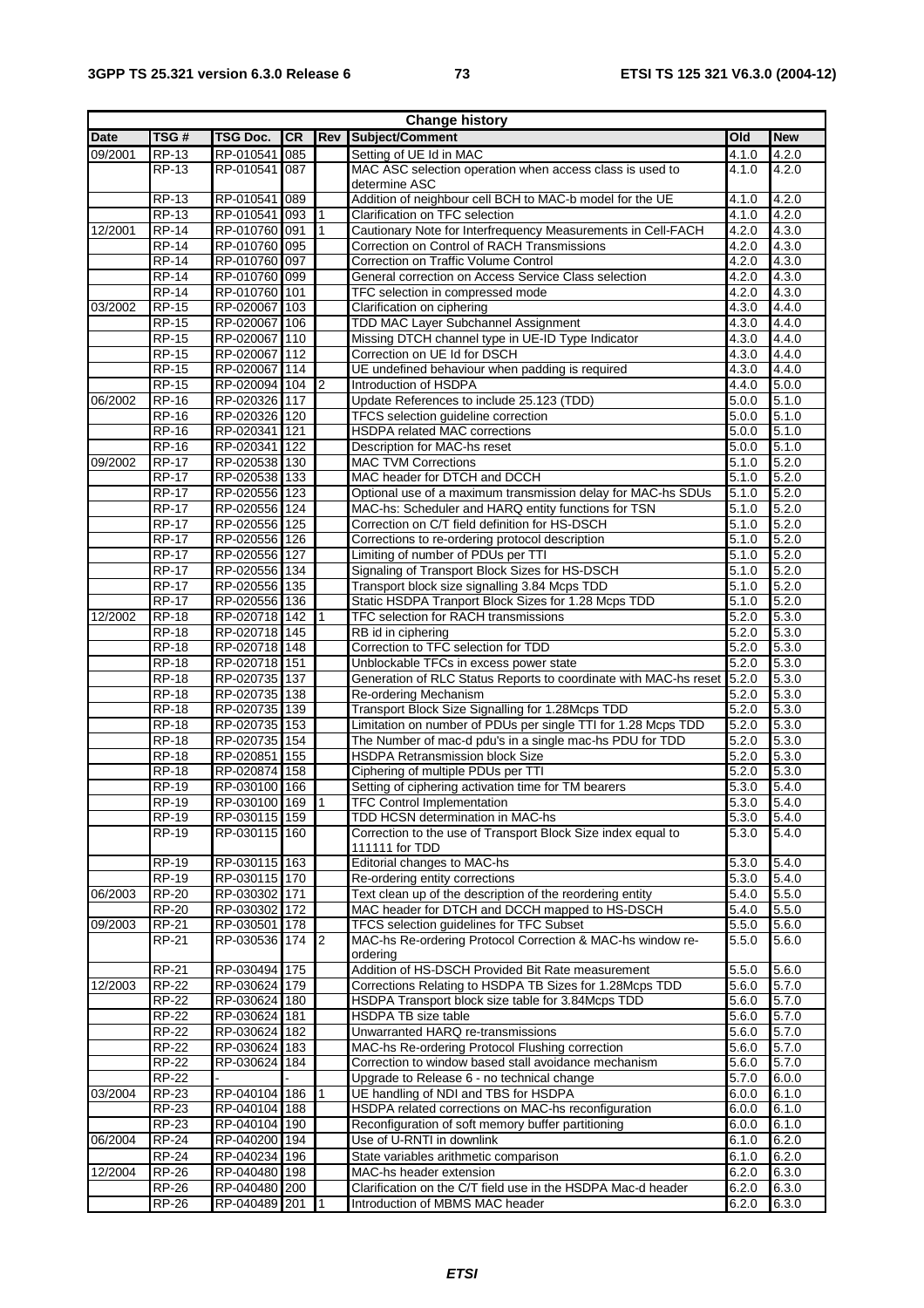| <b>Change history</b> |              |                      |  |  |                                          |       |            |
|-----------------------|--------------|----------------------|--|--|------------------------------------------|-------|------------|
| <b>Date</b>           | <b>ITSG#</b> | <b>ITSG Doc. ICR</b> |  |  | <b>IRev Subiect/Comment</b>              | lOld  | <b>New</b> |
|                       | <b>RP-26</b> | RP-040489 202        |  |  | Introduction of MBMS                     | 6.2.0 | 16.3.0     |
|                       | <b>RP-26</b> | RP-040497 203        |  |  | Introduction of EUL in MAC specification | 6.2.0 | 6.3.0      |